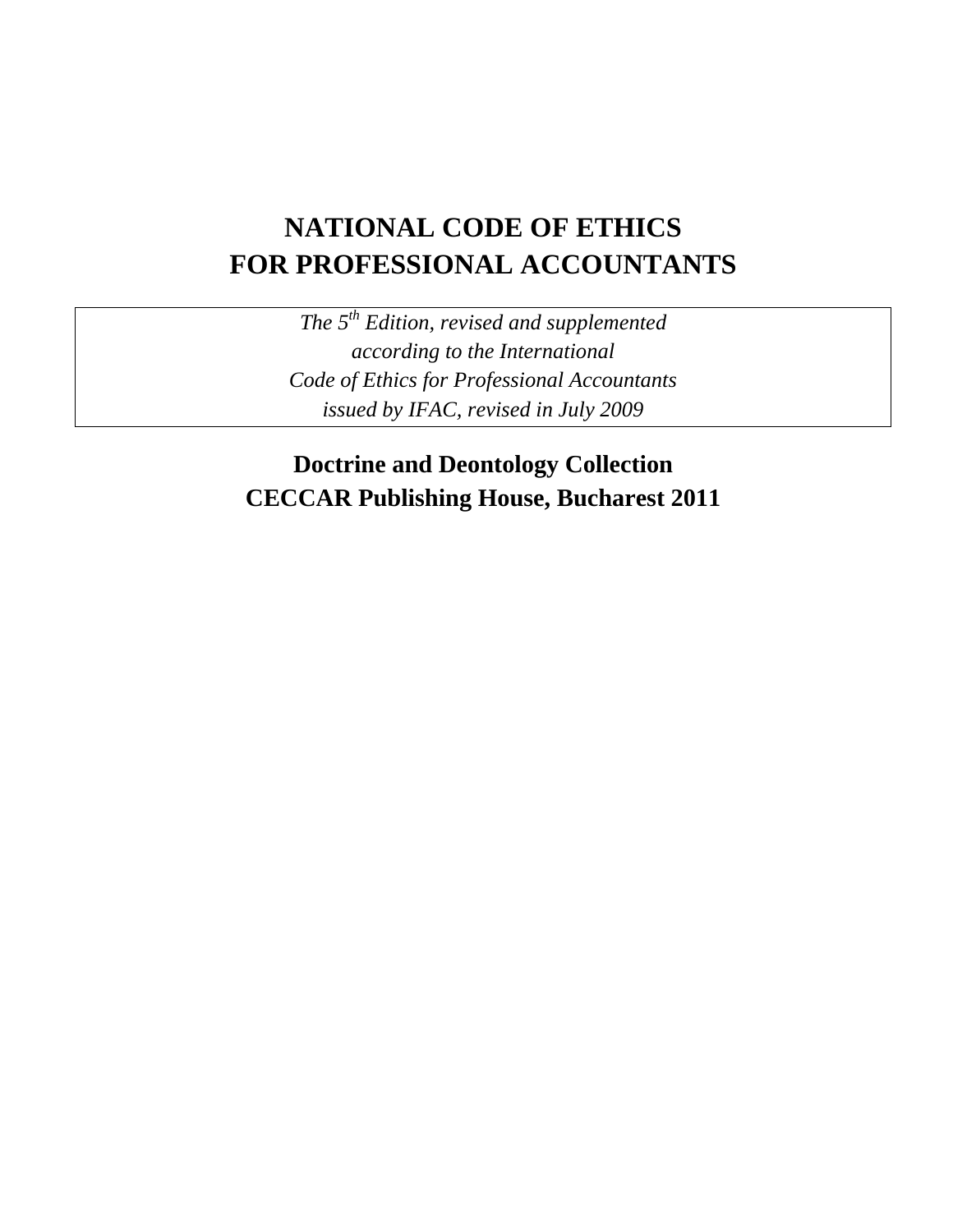*The CODE OF ETHICS text has been approved for publication in English – 2005 edition – by the IFAC Council.* 

*For the purpose of adopting this Code as a fundament of the ethics provisions for Romanian professional accountants, it has been translated by a group of specialists, under the authority of the President of the Body of Expert and Licensed Accountants of Romania.*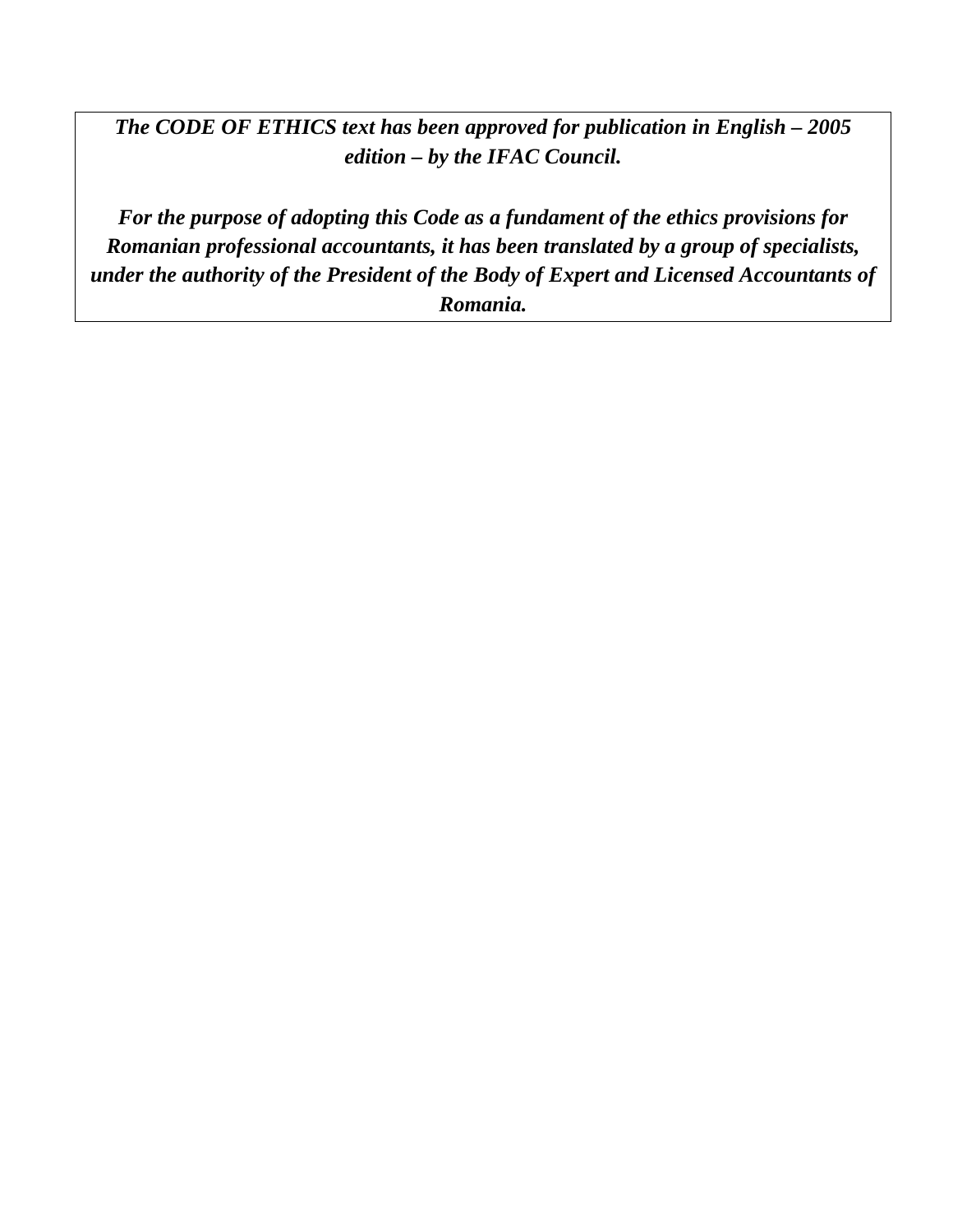#### **CONTENT**

The National Code of Ethics for Professional Accountants The Decision of the Superior Council of the Body of Expert and Licensed Accountants of Romania Annex 1 - Explanatory Introduction Annex 2 – Declaration of the Superior Council of CECCAR regarding the implementation and acceptance of the ethical requirements

PART A: GENERAL APPLICATION OF THE CODE Section 100 Introduction and Fundamental Principles Section 110 Integrity Section 120 Objectivity Section 130 Professional Competence and Due Care Section 140 Confidentiality Section 150 Professional Behaviour

#### PART B: PROFESSIONAL ACCOUNTANTS IN PUBLIC PRACTICE

Section 200 Introduction Section 210 Professional Appointment Section 220 Conflicts of Interest Section 230 Second Opinions Section 240 Fees and Other Types of Remuneration Section 250 Marketing Professional Services Section 260 Gifts and Hospitality Section 270 Custody of Client Assets Section 280 Objectivity - All Services Section 290 Independence - Audit and Review Engagements Section 291 Independence - Other Assurance Engagements

PART C: PROFESSIONAL ACCOUNTANTS IN BUSINESS Section 300 Introduction Section 310 Potential Conflicts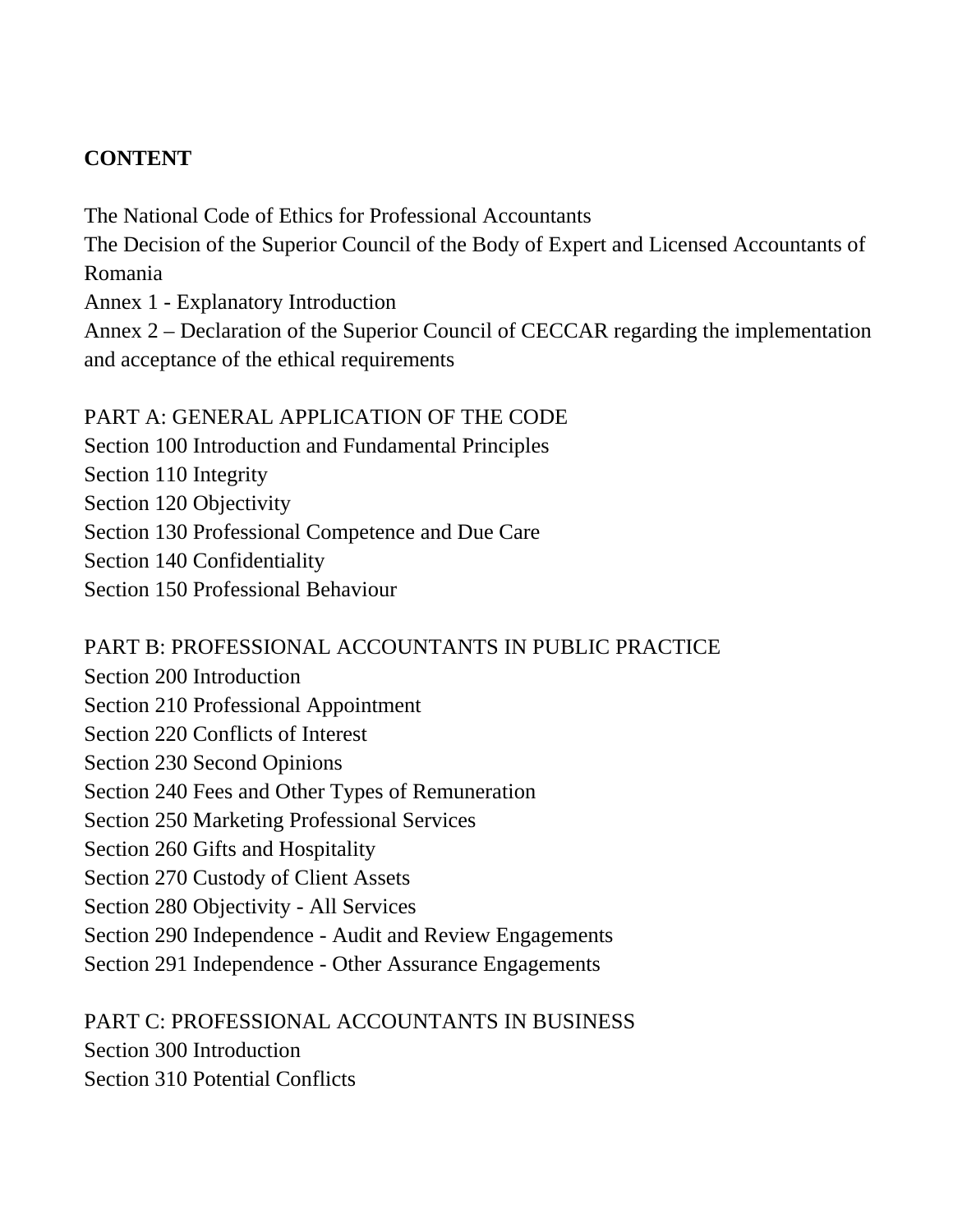Section 320 Preparation and Reporting of Information Section 330 Acting with Sufficient Expertise Section 340 Financial Interests Section 350 Inducements Appendix DEFINITIONS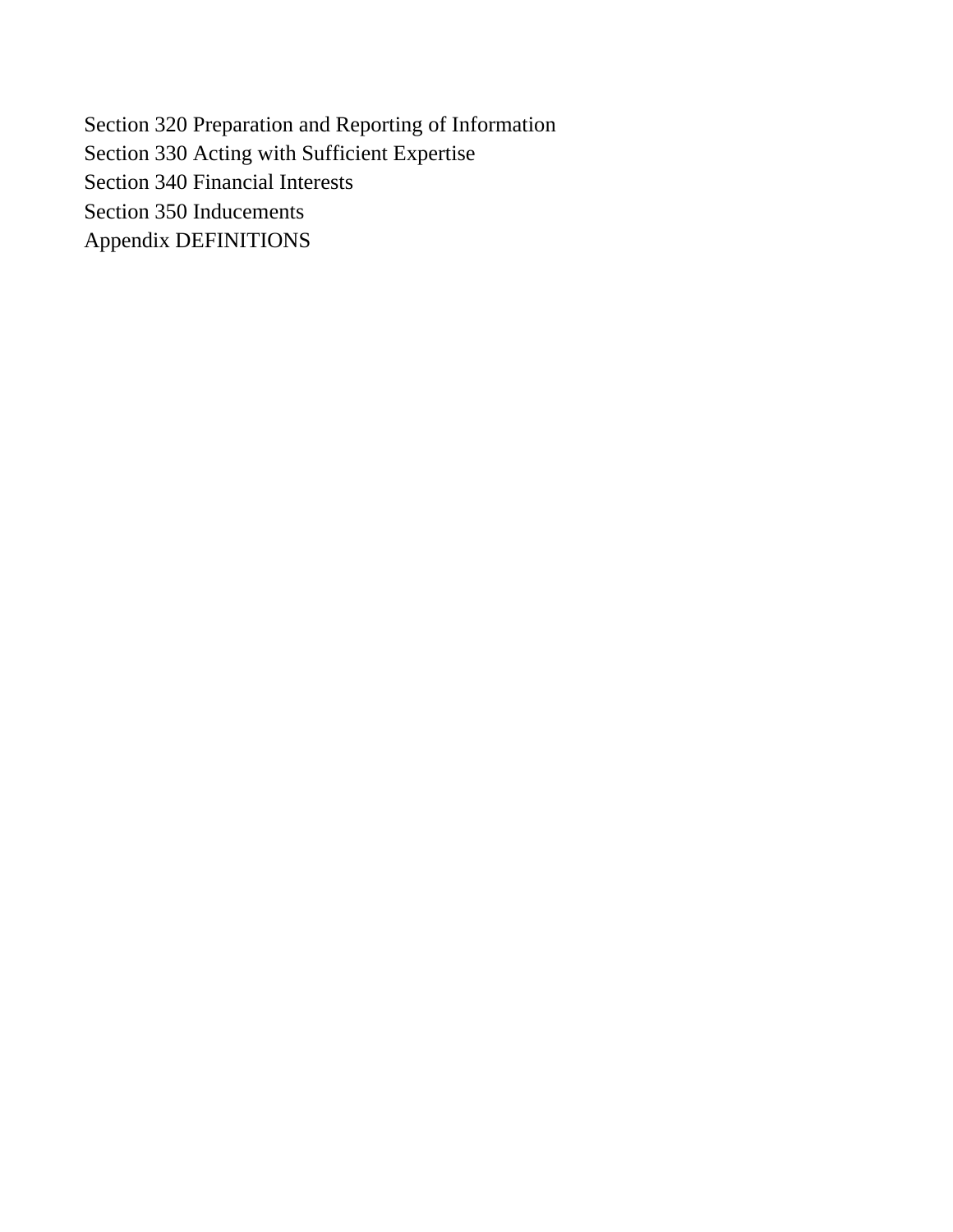#### **THE NATIONAL CODE OF ETHICS FOR PROFESSIONAL ACCOUNTANTS\***

The National Code of Ethics for Professional Accountants of Romania, approved by the Decision no. 50/2002 of the National Conference was reviewed in the present edition, reclassified and re-titled, in accordance with the International Code of Ethics for Professional Accountants – 2009 edition – , as a consequence to the statutory obligations for C.E.C.C.A.R. as a member of IFAC.

The present Code is addressed to all the professional accountants defined as such and to accountants employed within their professional associations, governed by C.E.C.C.A.R.

\**Approved by the Decision of the Superior Council of the Body of Expert and Licensed Accountants of Romania, no. 11/216 of March 31, 2011, based on the Decision of the National Conference of expert and licensed accountants no. 10/65 of September 2, 2010*.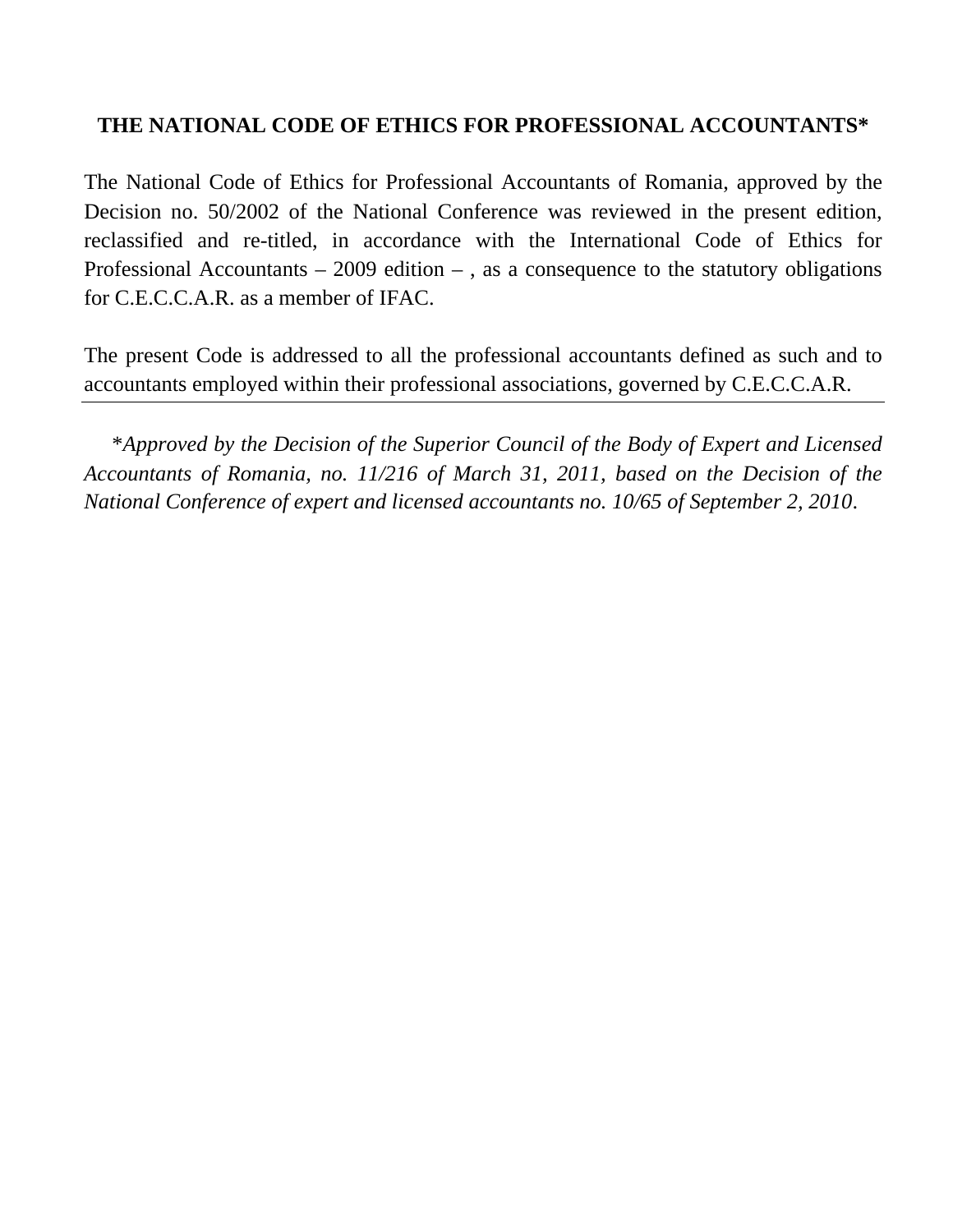### THE BODY OF EXPERT AND LICENSED ACCOUNTANTS OF ROMANIA

### **DECISION OF THE SUPERIOR COUNCIL OF THE BODY OF EXPERT AND LICENSED ACCOUNTANTS OF ROMANIA**

(Preface to the National Code of Ethics for Professional Accountants)

 This Decision was adopted by the Superior Council of the Body of Expert and Licensed Accountants of Romania in order to implement the National Conference Decision no.10/65 of 2010.

1. As a member of the International Federation of Accountants (IFAC), C.E.C.C.A.R. is committed to achieve the objective of IFAC to develop and strengthen an accountancy profession guided at international level by harmonized standards. In order to achieve this objective, IFAC elaborates guidelines referring to the ethics for professional accountants; IFAC considers that by publishing such guidelines they will improve the level of standardization of the professional ethics throughout the world.

2. As a membership condition, CECCAR must support the IFAC activity by informing its members and those of the professional associations thereby governed in connection with each and every guiding regulation developed by IFAC and it must act, to the extent possible, for the harmonization of such guiding regulations with the local conditions.

3. CECCAR decided to adopt the IFAC Code of Ethics, the 2009 edition, as a basis for the ethical requirements for the professional accountants of Romania. The Superior Council of CECCAR has elaborated an Explanatory Introduction (Appendix 1), which establishes the effective date of this decision. It also stipulates the significant differences between the IFAC guidance and the legislative regulations or practices in Romania, as well as the way in which such differences have been solved.

4. The Superior Council of CECCAR shall adopt an explanatory introduction regarding the status of each and every IFAC new guiding regulation.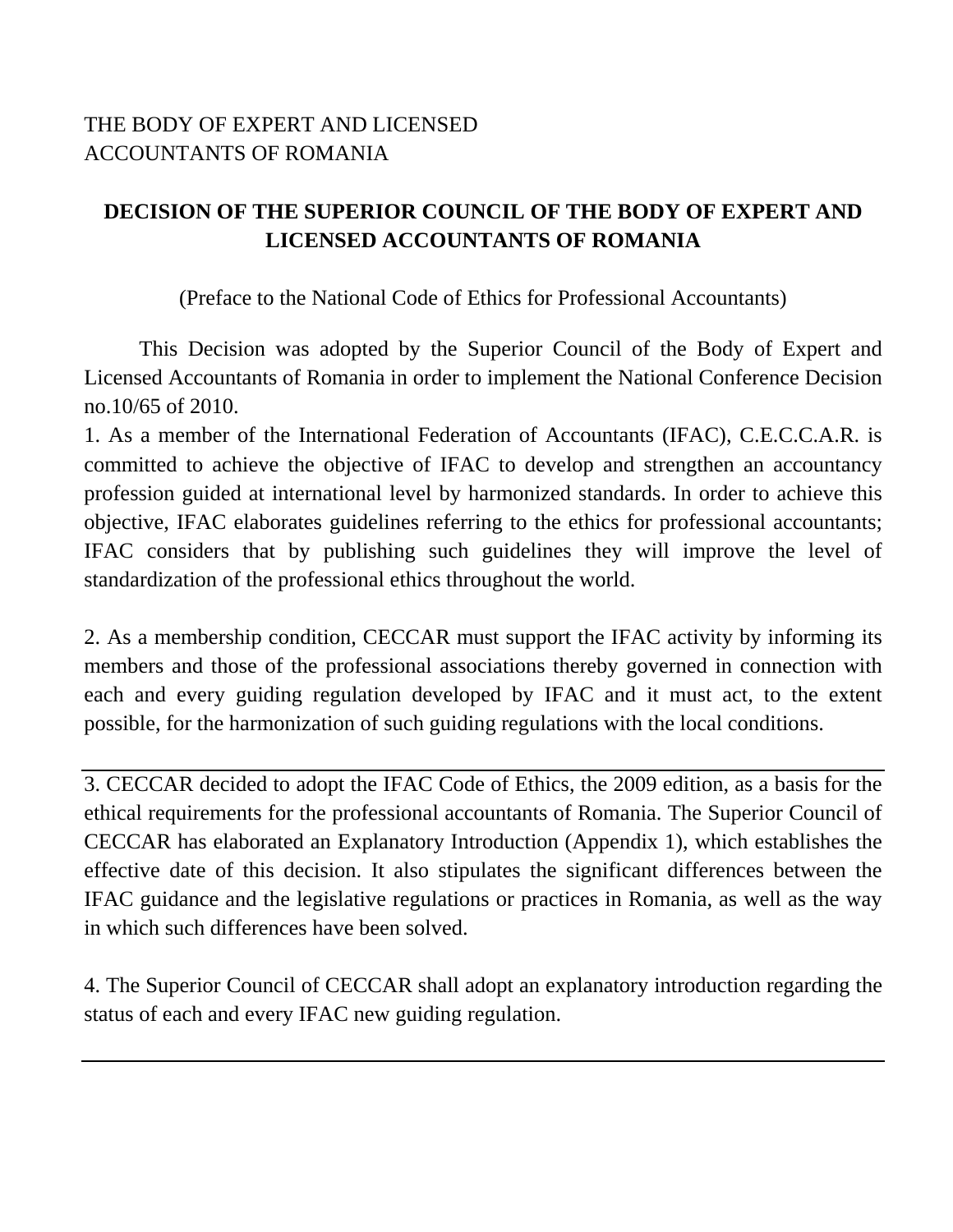5. When the Superior Council of CECCAR considers it necessary, norms of implementation of the present Code and supplementary ethical requirements in connection with the important aspects that are not covered by the IFAC guidance shall be developed.

6. The members of CECCAR must observe the ethical requirements published by the Body. Non-observance on purpose of these requirements may be followed up by an investigation of the conduct of the members by the discipline commissions at territorial and central levels.

7. It is not practically possible to establish ethical requirements applicable to all the situations that the professional accountants may face. Therefore, the professional accountants must consider the ethical requirements as basic principles that must be followed in their activity.

8. The effective date of the present ethical regulations is established in the attached explanatory introduction.

9. On the effective date of this Decision, the provisions of the Decision 07/80 of May 25, 2007 of the Superior Council shall be abrogated.

President of the Superior Council of CECCAR, Marin Toma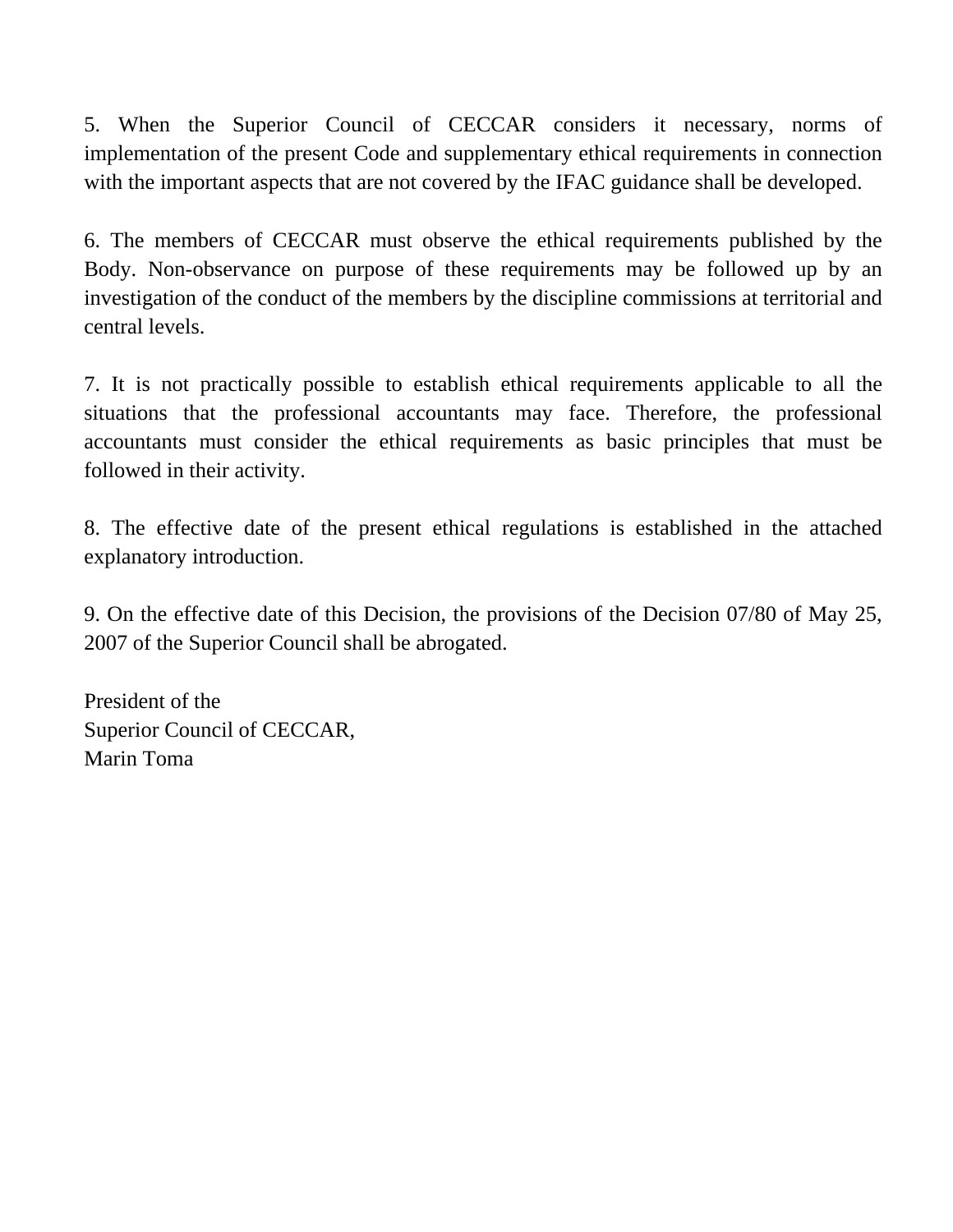#### **Annex 1**

#### **EXPLANATORY INTRODUCTION**

The Superior Council of CECCAR has decided to adopt the International Code of Ethics for Professional Accountants issued by IFAC as its own National Code of Ethics for Professional Accountants, with the explanatory notes presented below. The Code thus adopted, after being approved by the National Conference, shall become compulsory for all the members of CECCAR and for the professional associations governed by the Body, when providing professional services in Romania, beginning on January 1, 2011.

#### *Explanatory Notes*

#### **Section 100**

Paragraph 1 was supplemented for a better harmonization with the local jurisdiction.

Paragraph 4 was supplemented with the principle of respect towards technical and professional norms.

After paragraph 22 supplementary provisions have been introduced regarding solving ethical conflicts and paragraphs 23, 24 and 25 were introduced, comprising provisions referring to membership association, professional accountants' behaviour during fiscal consultancy missions and detailing some conflicts of interest in the activity of the Body's members.

#### **Section 120**

After paragraph 2 some comments regarding objectivity were introduced.

#### **Section 240**

Paragraphs 5-8 are not applicable.

#### **Section 270**

The provisions of this section are not applicable in Romania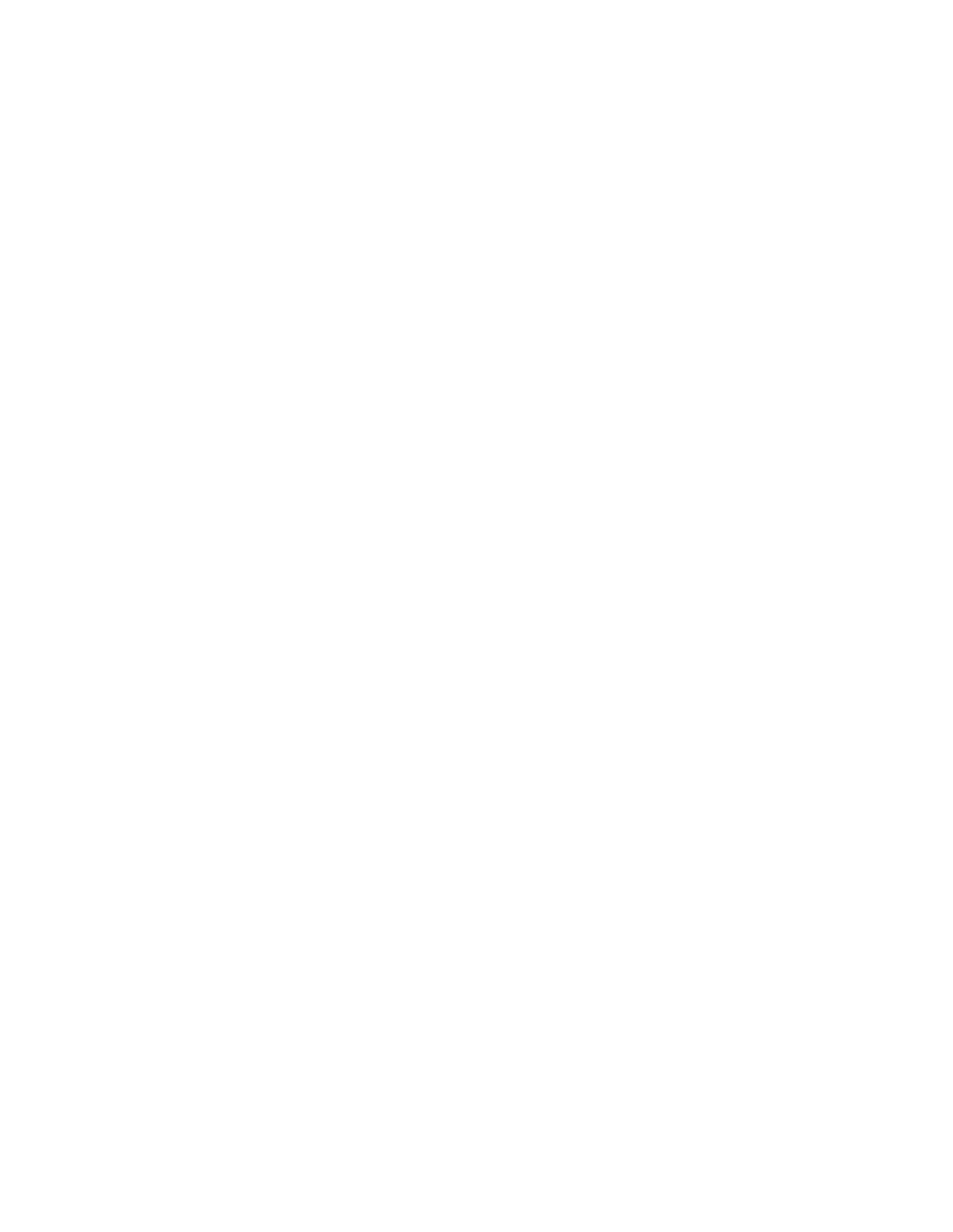#### **Annex 2**

## **DECLARATION OF THE SUPERIOR COUNCIL OF CECCAR REGARDING THE IMPLEMENTATION AND ACCEPTANCE OF THE ETHICAL REQUIREMENTS**

The Superior Council of CECCAR wishes to draw the attention of all the professional accountants on the need to consider the present Declaration:

- 1. CECCAR, on the basis of the statement of membership obligations regarding the Code of Ethics for Professional Accountants (SMO4 issued by IFAC) has the responsibility to promote standards of high professional conduct and to make sure that the ethical requirements are observed. Non-observance of the requirements shall be investigated, and the necessary steps shall be taken.
- 2. The mission of preparing the detailed ethic regulations belongs to the Superior Council of CECCAR.
- 3. The adoption of the IFAC international standards by CECCAR shall not necessarily grant the compulsory implementation of the established conduct standards. Therefore, CECCAR shall elaborate standard provisions adequate to the ethical requirements applicable to all the engagements of the professional accountants.
- 4. CECCAR provides consultancy and guidance meant to help solving ethical conflicts of professional accountants.

The establishment of an interpretation/guiding/consulting service must maintain the following characteristics:

- its functional objectives and procedures must be transparent and largely promoted among the members;
- the functional procedures must provide assurance that only the reasonable questions by members shall be taken into account and that the person asking the question is responsible for the clear statement of events and circumstances;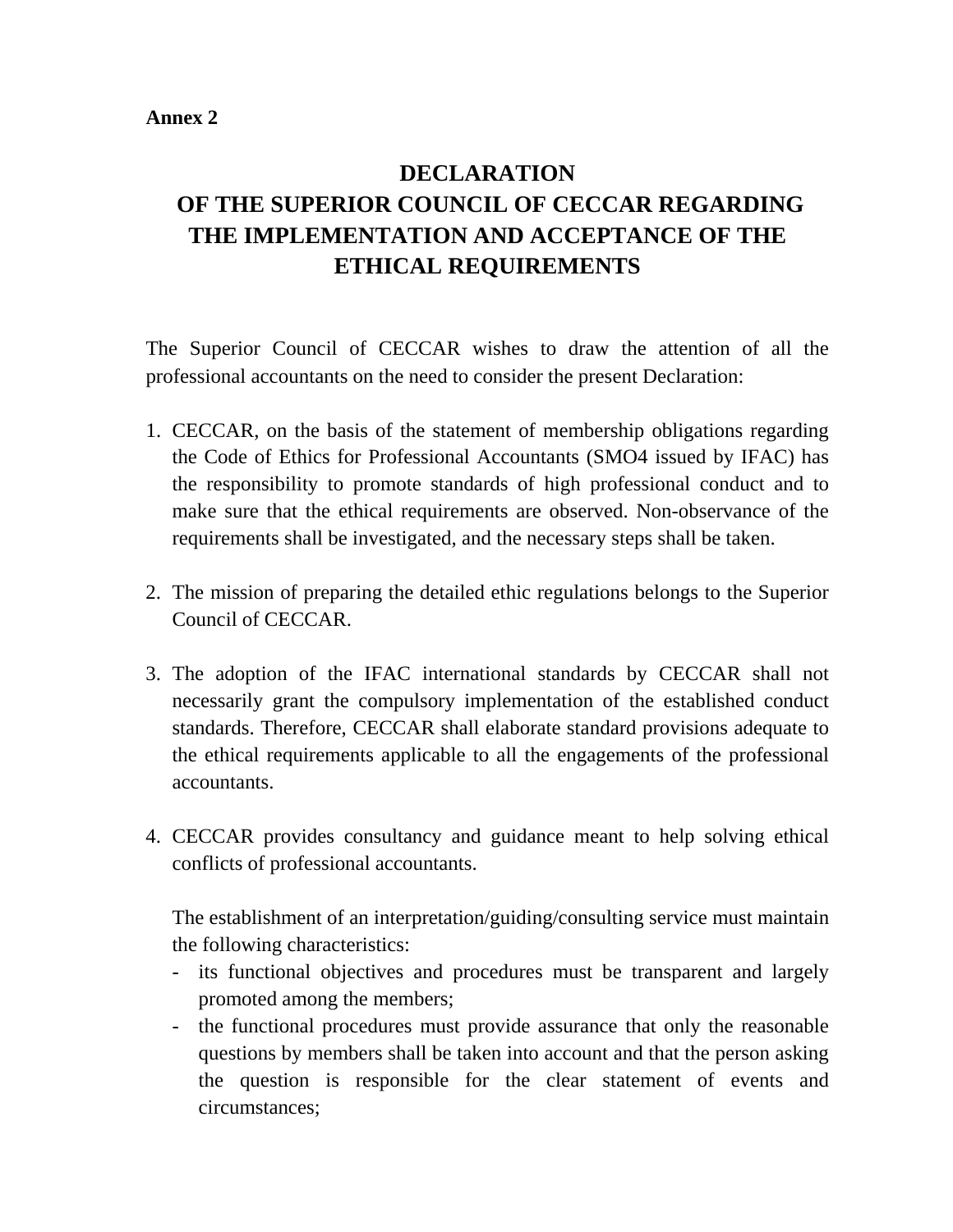- the persons in charge with providing consultancy must have an appropriate level of authority and an adequate s technical experience for granting such guidance;
- The requests shall usually be made on a confidential basis, and the results of any interpretation/consultation/guiding lines may be the subject of publications (no name mentioning therein), as a modality of ethical formation for all the professional accountants.

 In order to meet all the requirements of this paragraph, there is an Ethics Department within CECCAR, as well as appeal and discipline commissions, their attributions being established by the decisions of the Superior Council.

- 5. The implementation of the ethical requirements shall be supported through the introduction of a program meant to ensure CECCAR that the individual members know all the ethical requirements and the consequences of their nonobservance. Such information may be communicated individually to the members by means of textbooks, technical publications, professional magazines, reports in connection with disciplinary hearings or activities, programs referring to the continuous professional training, publications, financial and business media and answers to the consultation requests from the specific committee.
- 6. Professional accountants shall observe the ethical requirements regarding them, without needing constrictions or sanctions. In spite of this, there may be cases where such requirements are flagrantly ignored or not observed by means of error, omission or lack of understanding. It is in the interest of the profession and of all the members that the large public trusts the fact that cases of nonobservance of the professional ethical requirements shall be investigated and, when necessary, disciplinary steps shall be taken.
- 7. Professional accountants must therefore be prepared to justify any of their deviations from the ethical requirements. Non-observance of ethical requirements or incapacity to justify professional deviations thereof may result in disciplinary actions.
- 8. The severity of the disciplinary action shall be established by means of CECCAR regulations.
- 9. Disciplinary measures may usually appear under circumstances such as: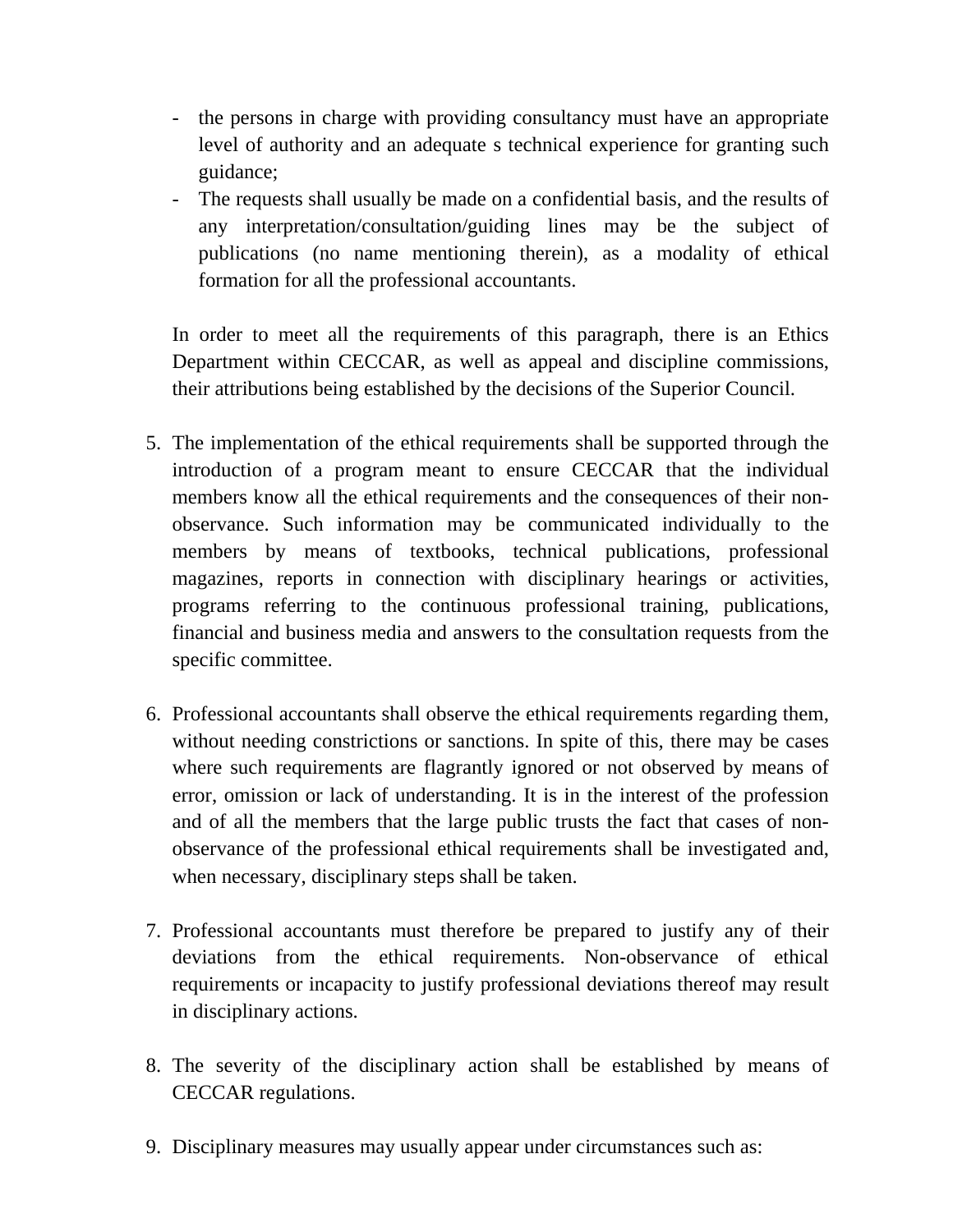- Non-observance of the general basic and specific norms applicable to all the missions of professional accountants;
- Non-observance of the ethical regulations;
- Discreditable and dishonourable conduct.
- 10. Disciplinary investigations shall usually start as a consequence of the some complaints; the central and local structures of the Body must take into consideration all the complaints. Investigations may, however, be introduced ex officio by CECCAR or by an administrative entity, without any complaint in advance. The investigations may be done verbally or by means of correspondence. The member against whom a complaint is made, as well as the one having made the complaint, shall always be informed. Where a dispute exists, conciliation may be tried, either through the discipline commissions or through the arbitration commissions of the branches.
- 11. Publicity for the disciplinary and appeal procedures may be opportune. Thus, both the members and the public at large shall be kept informed. However, aspects of confidentiality and the type of non-observance shall be taken into consideration when the publicity method is decided.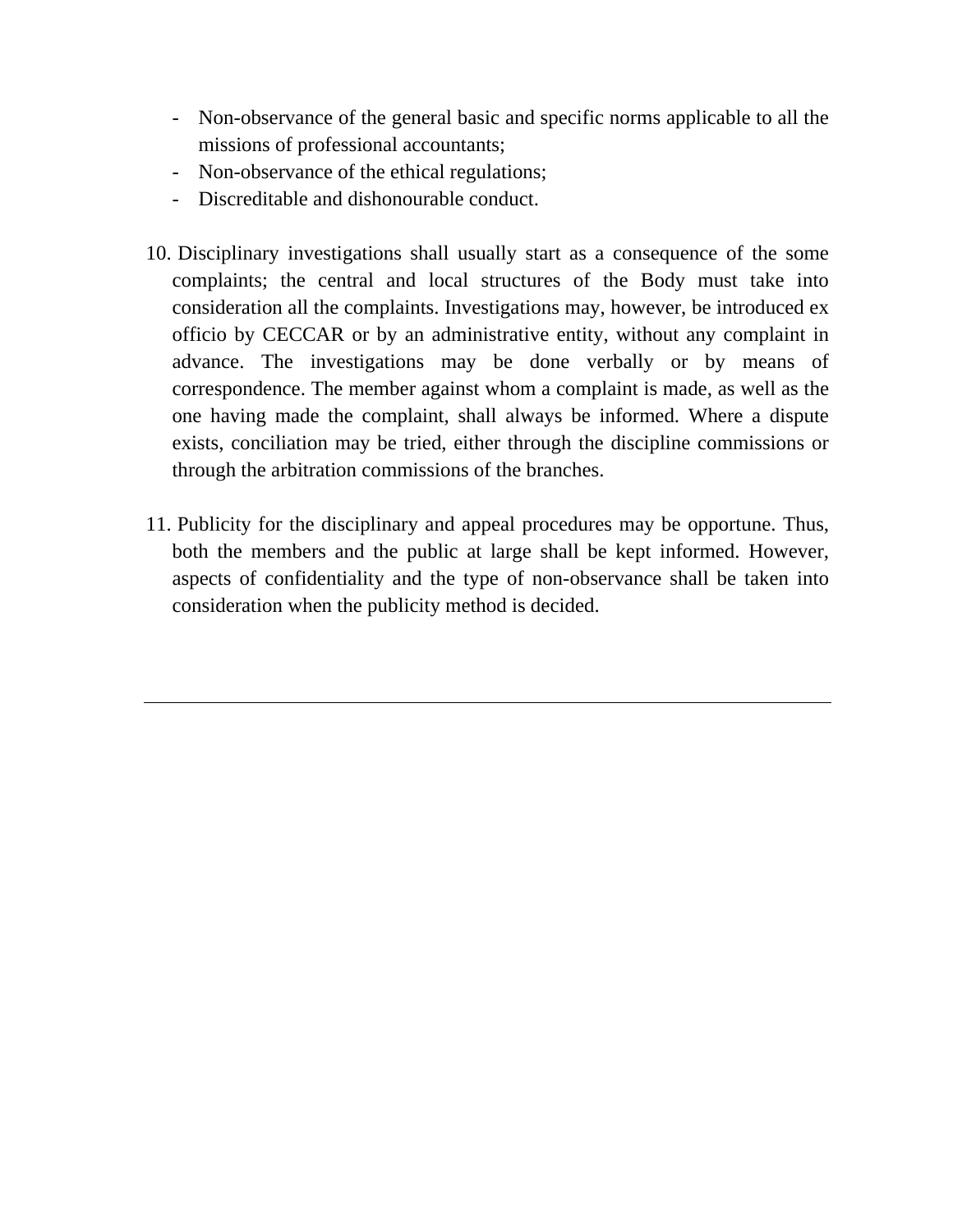## **PART A GENERAL APPLICATION OF THE CODE**

Section 100 Introduction and Fundamental Principles

Section 110 Integrity

Section 120 Objectivity

Section 130 Professional Competence and Due Care

Section 140 Confidentiality

Section 150 Professional Behaviour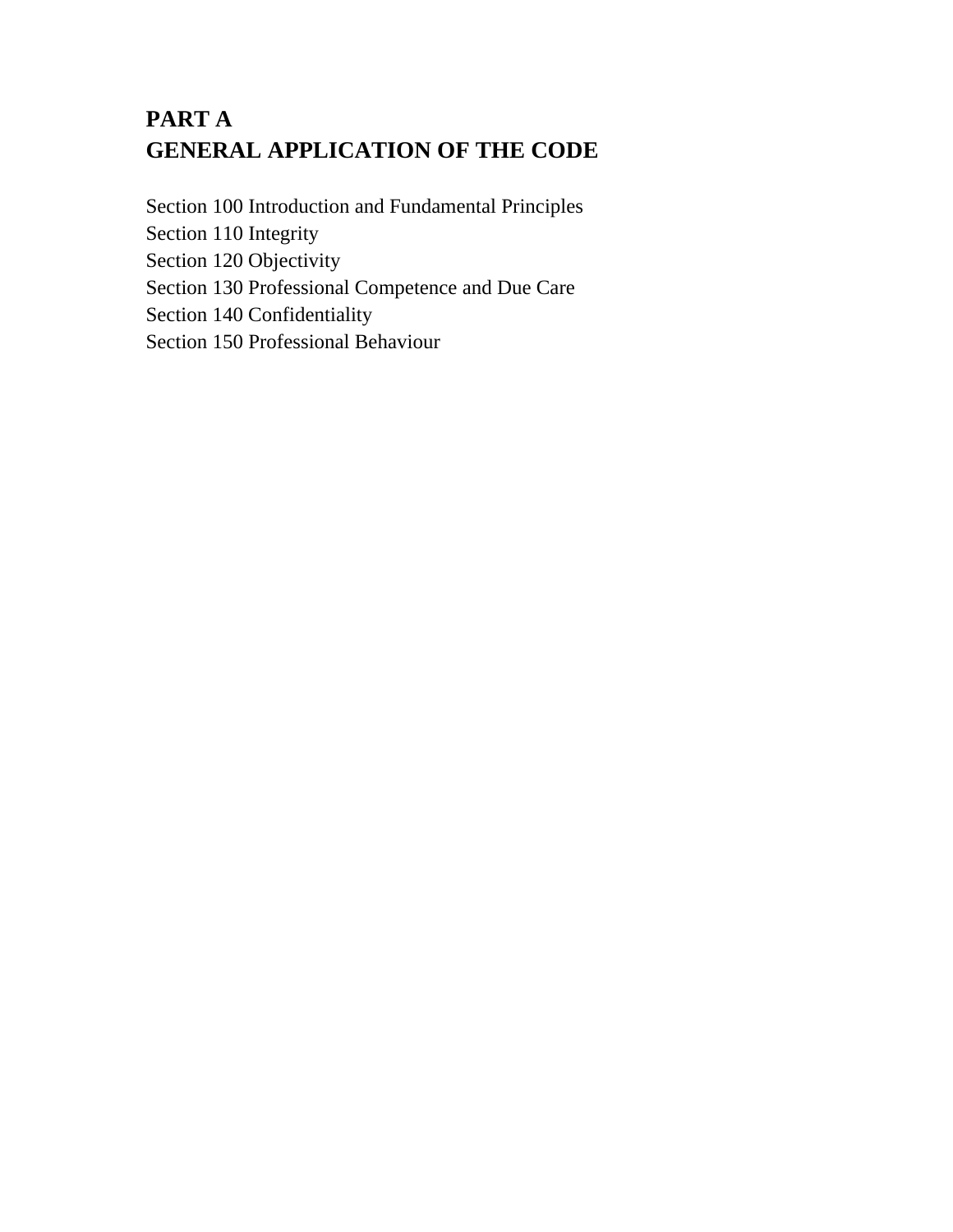## **SECTION 100 Introduction and Fundamental Principles**

100.1 A distinguishing mark of the accountancy profession is its acceptance of the responsibility to act in the public interest. Therefore, a professional accountant's responsibility is not exclusively to satisfy the needs of an individual client or employer. In acting in the public interest, a professional accountant shall observe and comply with this Code. If a professional accountant is prohibited from complying with certain parts of this Code by law or regulation, the professional accountant shall comply with all other parts of this Code.

The need to defend the honour and the independence of CECCAR and to confer its members' outputs authority imposes to the professional accountants qualities such as:

- knowledge, competence and accountability;
- independence of spirit and material disinterest;
- morality, probity and dignity

It is necessary for all the members of CECCAR to make the necessary efforts to develop these qualities and especially:

- a. to permanently develop their own culture, not only the professional one, but also knowledge on general culture, the only features capable to increase his/her judgment;
- b. to grant each transaction and examined situation all the necessary attention and time to produce a well-founded personal opinion, before making any proposal;
- c. to express his/her opinion without any restraint, be it even hidden, of the one consulting him/her and expressing his/her judgment in full sincerity, straightforwardly, expressing, if necessary, reserves on the value of the formulated hypotheses and conclusions;
- d. to never create the occasion to be in the situation of not being able to exercise his/her freedom of thinking or of limiting his/her duties;
- e. to consider that independence must find its full manifestation in the profession and in its protection, with the full observance of the legal provisions and of the regulations set by **CECCAR**

100.2 This Code contains three parts. Part A establishes the fundamental principles of professional ethics for professional accountants and provides a conceptual framework that professional accountants shall apply to:

(a) Identify threats to compliance with the fundamental principles;

(b) Evaluate the significance of the threats identified; and

(c) Apply safeguards, when necessary, to eliminate the threats or reduce them to an acceptable level. Safeguards are necessary when the professional accountant determines that the threats are not at a level at which a reasonable and informed third party would be likely to conclude, weighing all the specific facts and circumstances available to the professional accountant at that time, that compliance with the fundamental principles is not compromised.

This part applies to all professional accountants, regardless of their status.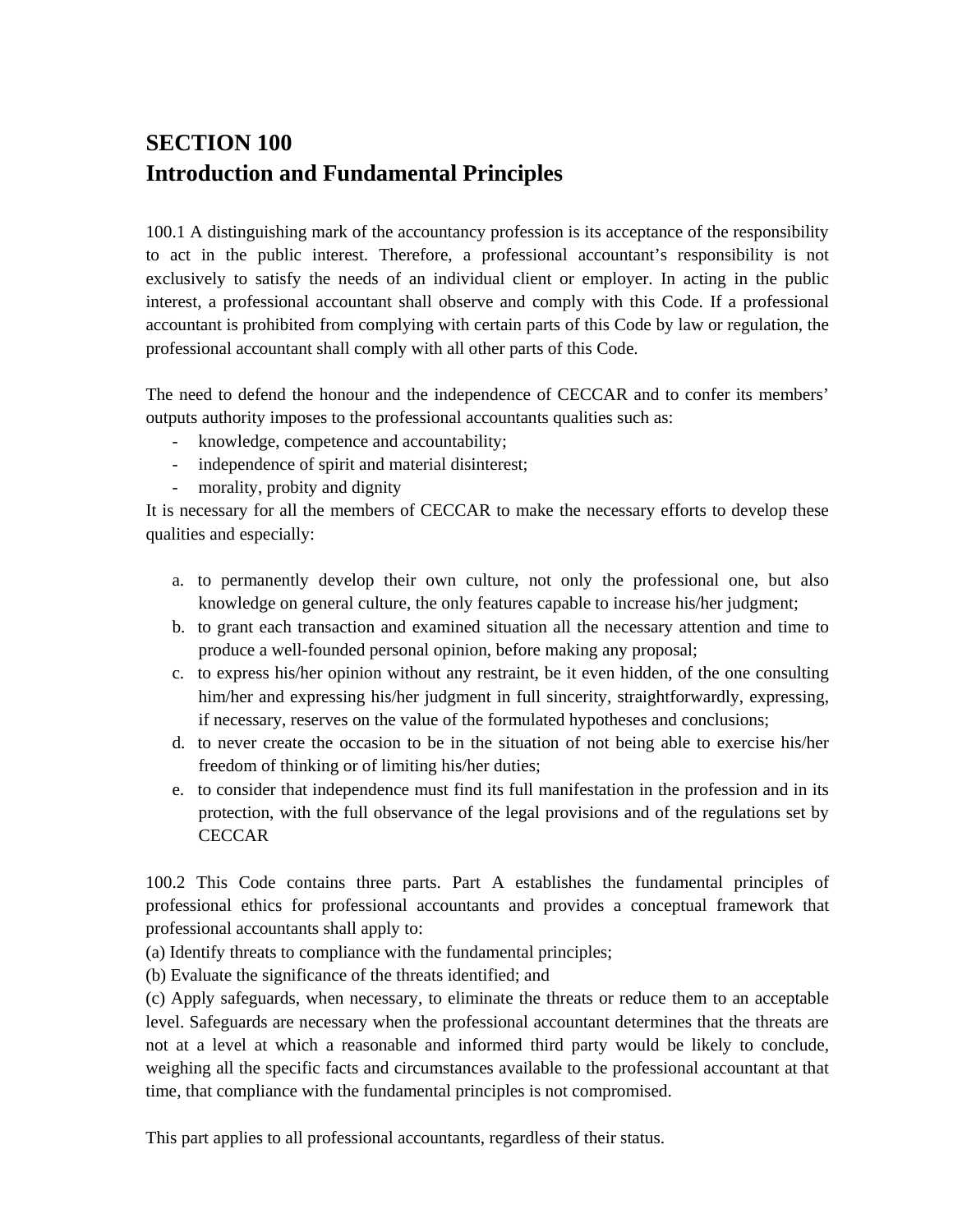A professional accountant shall use professional judgment in applying this conceptual framework.

100.3 Parts B and C describe how the conceptual framework applies in certain situations. They provide examples of safeguards that may be appropriate to address threats to compliance with the fundamental principles. They also describe situations where safeguards are not available to address the threats, and consequently, the circumstance or relationship creating the threats shall be avoided. Part B applies to professional accountants in public practice. Part C applies to professional accountants in business. Professional accountants in public practice may also find Part C relevant to their particular circumstances.

100.4 The use of the word "shall" in this Code imposes a requirement on the professional accountant or firm to comply with the specific provision in which "shall" has been used. Compliance is required unless an exception is permitted by this Code.

#### *Fundamental Principles*

100.5 A professional accountant shall comply with the following fundamental principles:

(a) Integrity - to be straightforward and honest in all professional and business relationships.

(b) Objectivity - to not allow bias, conflict of interest or undue influence of others to override professional or business judgments.

(c) Professional Competence and Due Care - to maintain professional knowledge and skill at the level required to ensure that a client or employer receives competent professional services based on current developments in practice, legislation and techniques and act diligently and in accordance with applicable technical and professional standards.

(d) Confidentiality - to respect the confidentiality of information acquired as a result of professional and business relationships and, therefore, not discloses any such information to third parties without proper and specific authority, unless there is a legal or professional right or duty to disclose, nor use the information for the personal advantage of the professional accountant or third parties.

(e) Professional Behaviour - to comply with relevant laws and regulations and avoid any action that discredits the profession.

(f) Technical and professional standards. A professional accountant should carry out professional services in accordance with the relevant technical and professional standards. Professional accountants have the duty to carry out with care and skill the instructions of the client or employer, insofar as they are compatible with the requirements of integrity, objectivity and, in the case of professional accountants in public practice, with independence. In addition, they should comply with the technical and professional standards issued by: IFAC, IASB, CECCAR, and CAFR.

Each of these fundamental principles is discussed in more detail in Sections 110-150.

100.6 The circumstances in which professional accountants operate may create specific threats to compliance with the fundamental principles. It is impossible to define every situation that creates threats to compliance with the fundamental principles and specify the appropriate action. In addition, the nature of engagements and work assignments may differ and, consequently, different threats may be created, requiring the application of different safeguards. Therefore, this Code establishes a conceptual framework that requires a professional accountant to identify,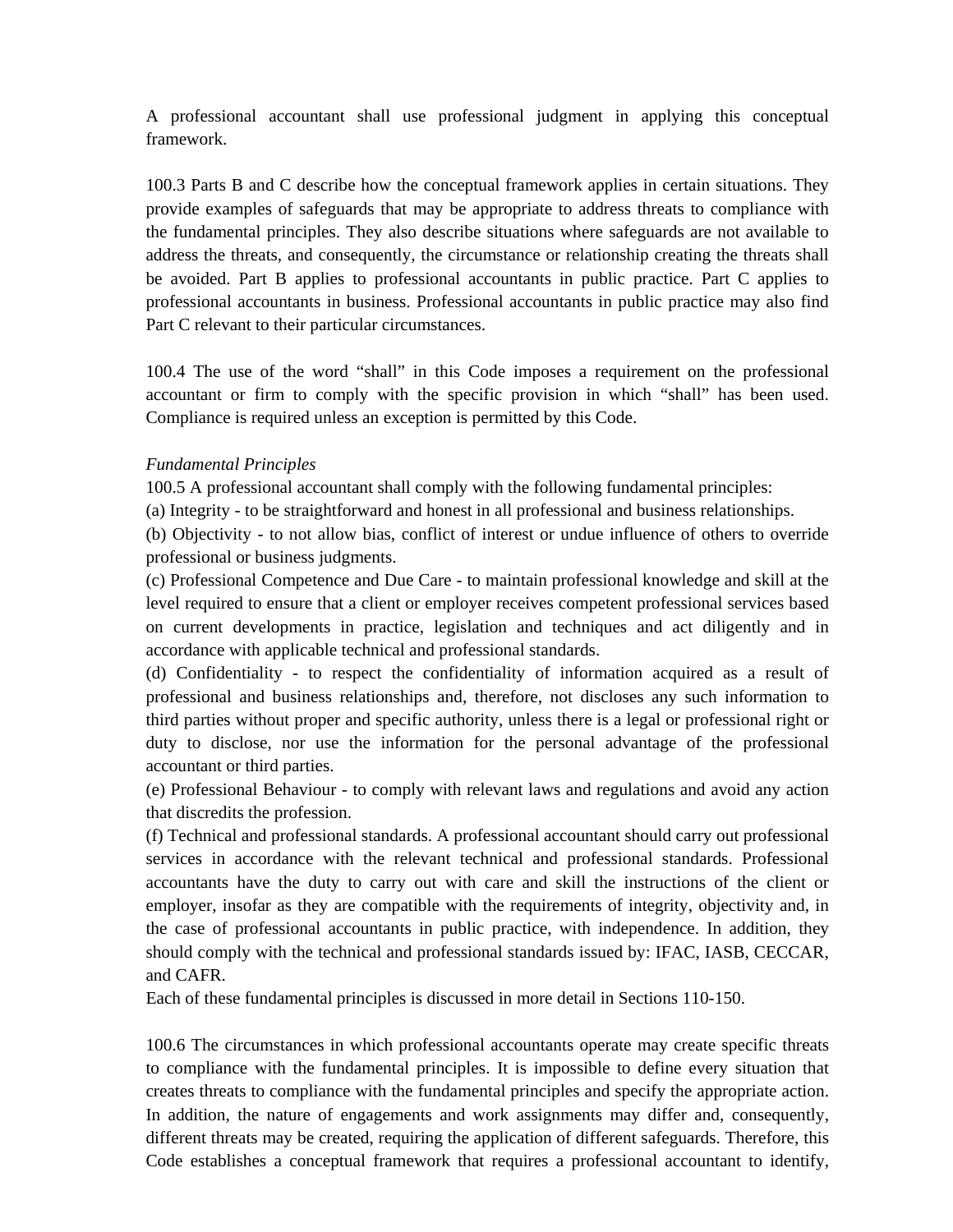evaluate, and address threats to compliance with the fundamental principles. The conceptual framework approach assists professional accountants in complying with the ethical requirements of this Code and meeting their responsibility to act in the public interest. It accommodates many variations in circumstances that create threats to compliance with the fundamental principles and can deter a professional accountant from concluding that a situation is permitted if it is not specifically prohibited.

100.7 When a professional accountant identifies threats to compliance with the fundamental principles and, based on an evaluation of those threats, determines that they are not at an acceptable level, the professional accountant shall determine whether appropriate safeguards are available and can be applied to eliminate the threats or reduce them to an acceptable level. In making that determination, the professional accountant shall exercise professional judgment and take into account whether a reasonable and informed third party, weighing all the specific facts and circumstances available to the professional accountant at the time, would be likely to conclude that the threats would be eliminated or reduced to an acceptable level by the application of the safeguards, such that compliance with the fundamental principles is not compromised.

100.8 A professional accountant shall evaluate any threats to compliance with the fundamental principles when the professional accountant knows, or could reasonably be expected to know, of circumstances or relationships that may compromise compliance with the fundamental principles.

100.9 A professional accountant shall take qualitative as well as quantitative factors into account when evaluating the significance of a threat. When applying the conceptual framework, a professional accountant may encounter situations in which threats cannot be eliminated or reduced to an acceptable level, either because the threat is too significant or because appropriate safeguards are not available or cannot be applied. In such situations, the professional accountant shall decline or discontinue the specific professional service involved or, when necessary, resign from the engagement (in the case of a professional accountant in public practice) or the employing organization (in the case of a professional accountant in business).

100.10 A professional accountant may inadvertently violate a provision of this Code. Depending on the nature and significance of the matter, such an inadvertent violation may be deemed not to compromise compliance with the fundamental principles provided, once the violation is discovered, the violation is corrected promptly and any necessary safeguards are applied.

100.11 When a professional accountant encounters unusual circumstances in which the application of a specific requirement of the Code would result in a disproportionate outcome or an outcome that may not be in the public interest, it is recommended that the professional accountant consult with a member body or the relevant regulator.

100.12 Threats may be created by a broad range of relationships and circumstances. When a relationship or circumstance creates a threat, such a threat could compromise, or could be perceived to compromise, a professional accountant's compliance with the fundamental principles. A circumstance or relationship may create more than one threat, and a threat may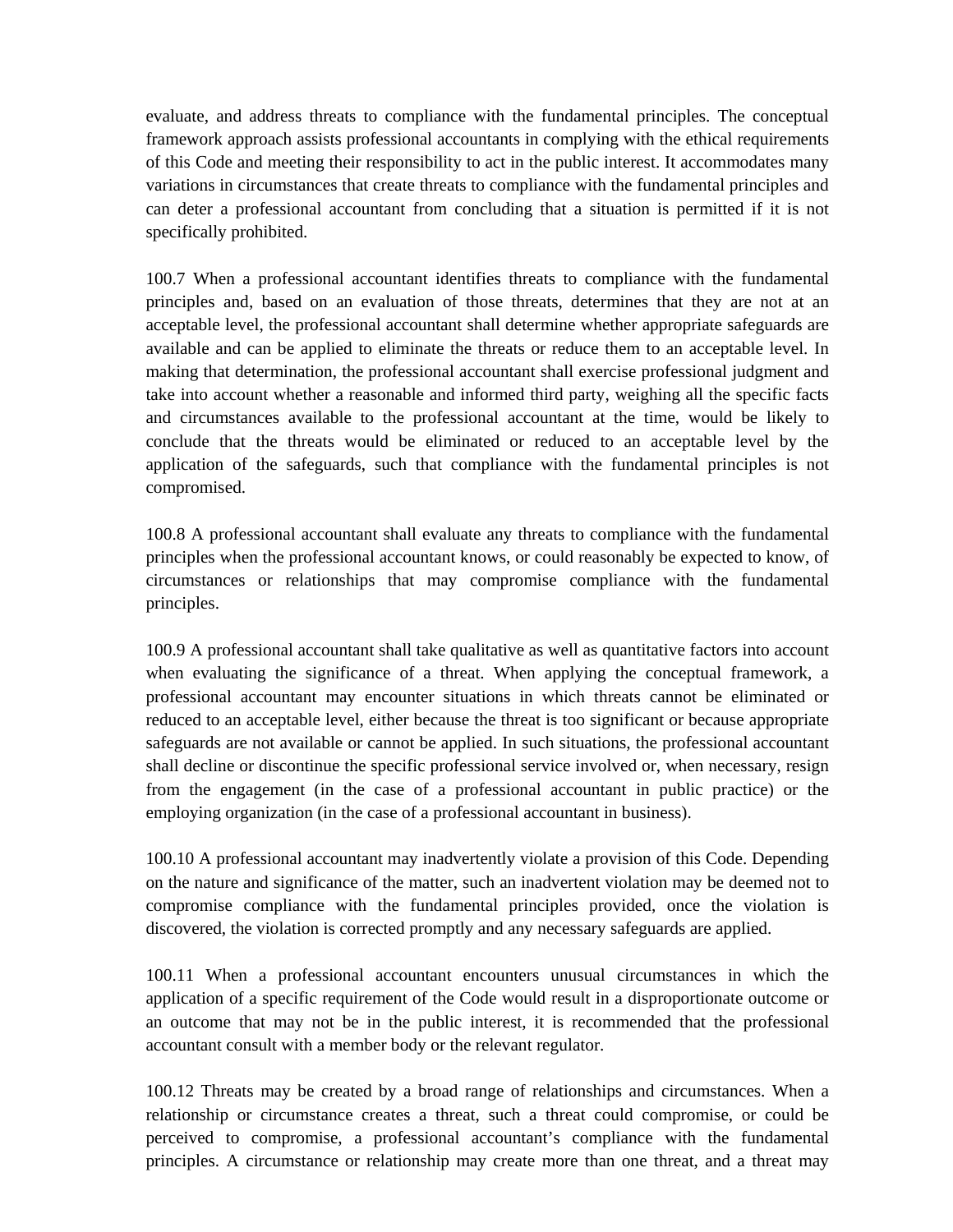affect compliance with more than one fundamental principle. Threats fall into one or more of the following categories:

(a) Self-interest threat - the threat that a financial or other interest will inappropriately influence the professional accountant's judgment or behaviour;

(b) Self-review threat - the threat that a professional accountant will not appropriately evaluate the results of a previous judgment made or service performed by the professional accountant, or by another individual within the professional accountant's firm or employing organization, on which the accountant will rely when forming a judgment as part of providing a current service;

(c) Advocacy threat - the threat that a professional accountant will promote a client's or employer's position to the point that the professional accountant's objectivity is compromised;

(d) Familiarity threat - the threat that due to a long or close relationship with a client or employer, a professional accountant will be too sympathetic to their interests or too accepting of their work; and

(e) Intimidation threat - the threat that a professional accountant will be deterred from acting objectively because of actual or perceived pressures, including attempts to exercise undue influence over the professional accountant.

Parts B and C of this Code explain how these categories of threats may be created for professional accountants in public practice and professional accountants in business, respectively. Professional accountants in public practice may also find Part C relevant to their particular circumstances.

100.13 Safeguards are actions or other measures that may eliminate threats or reduce them to an acceptable level. They fall into two broad categories:

(a) Safeguards created by the profession, legislation or regulation; and

(b) Safeguards in the work environment.

100.14 Safeguards created by the profession, legislation or regulation include:

- Educational, training and experience requirements for entry into the profession.
- Continuing professional development requirements.
- Corporate governance regulations.
- Professional standards.
- Professional or regulatory monitoring and disciplinary procedures.
- External review by a legally empowered third party of the reports, returns, communications or information produced by a professional accountant.

100.15 Parts B and C of this Code discuss safeguards in the work environment for professional accountants in public practice and professional accountants in business, respectively.

100.16 Certain safeguards may increase the likelihood of identifying or deterring unethical behaviour. Such safeguards, which may be created by the accounting profession, legislation, regulation, or an employing organization, include:

- Effective, well-publicized complaint systems operated by the employing organization, the profession or a regulator, which enable colleagues, employers and members of the public to draw attention to unprofessional or unethical behaviour.
- An explicitly stated duty to report breaches of ethical requirements.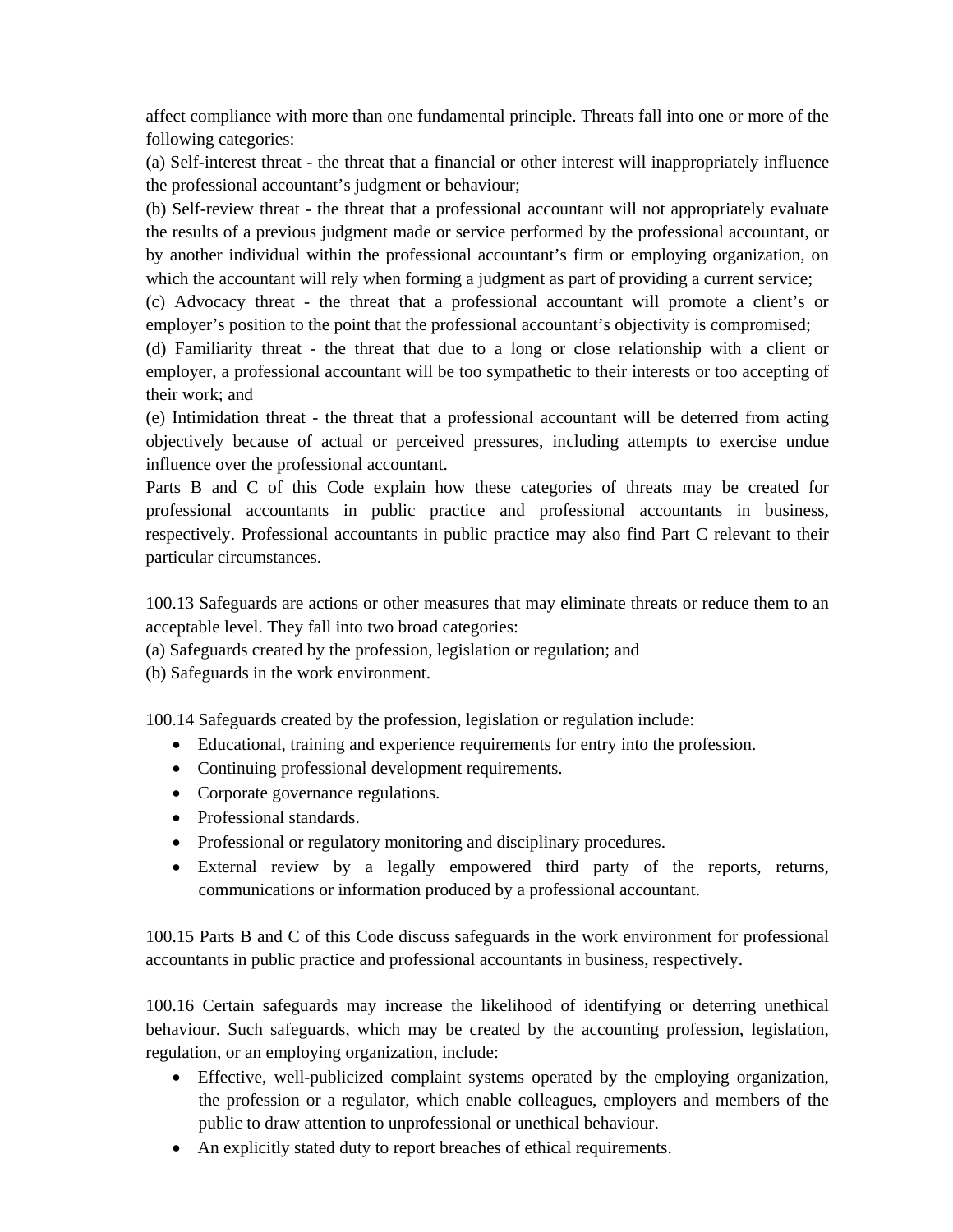100.17 A professional accountant may be required to resolve a conflict in complying with the fundamental principles.

100.18 When initiating either a formal or informal conflict resolution process, the following factors, either individually or together with other factors, may be relevant to the resolution process:

- (a) Relevant facts;
- (b) Ethical issues involved;
- (c) Fundamental principles related to the matter in question;
- (d) Established internal procedures; and
- (e) Alternative courses of action.

Having considered the relevant factors, a professional accountant shall determine the appropriate course of action, weighing the consequences of each possible course of action. If the matter remains unresolved, the professional accountant may wish to consult with other appropriate persons within the firm or employing organization for help in obtaining resolution.

100.19 Where a matter involves a conflict with, or within, an organization, a professional accountant shall determine whether to consult with those charged with governance of the organization, such as the board of directors or the audit committee.

100.20 It may be in the best interests of the professional accountant to document the substance of the issue, the details of any discussions held, and the decisions made concerning that issue.

100.21 If a significant conflict cannot be resolved, a professional accountant may consider obtaining professional advice from the relevant professional body or from legal advisors. The professional accountant generally can obtain guidance on ethical issues without breaching the fundamental principle of confidentiality if the matter is discussed with the relevant professional body on an anonymous basis or with a legal advisor under the protection of legal privilege. Instances in which the professional accountant may consider obtaining legal advice vary. For example, a professional accountant may have encountered a fraud, the reporting of which could breach the professional accountant's responsibility to respect confidentiality. The professional accountant may consider obtaining legal advice in that instance to determine whether there is a requirement to report.

100.22 If, after exhausting all relevant possibilities, the ethical conflict remains unresolved, a professional accountant shall, where possible, refuse to remain associated with the matter creating the conflict. The professional accountant shall determine whether, in the circumstances, it is appropriate to withdraw from the engagement team or specific assignment, or to resign altogether from the engagement, the firm or the employing organization.

100.23 Members of the Body have the right to group in order to create professional unions or associations, according to the legal provisions.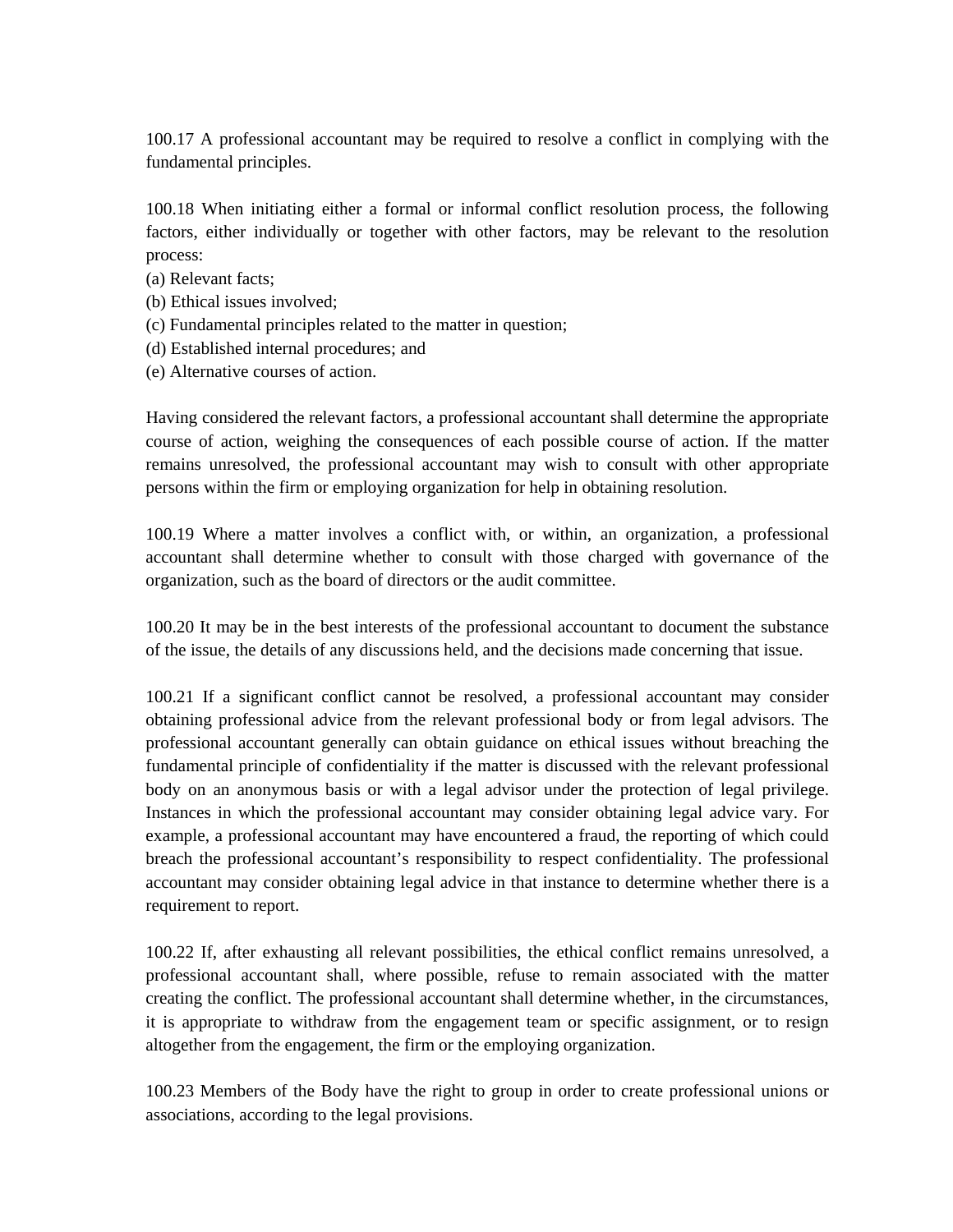a) With the view to grant a deep relationship with the Body, professional groups have the obligation to send to the Council of the Branch, in whose jurisdiction they are domiciled, in a one month's period since the event of the constitution the following documentation:

- an affidavit consisting of the first and last names, the capacities and the address of the founding members, indicating also the headquarters of the newly formed association; a copy of the constitution documentation; everything shall be sent by means of registered letter;
- forms and details, amendments to the documentation mentioned at the preceding paragraph;
- The affidavit may also be deposited at the headquarters of the council of the respective branch, against a proof of registration.

b) Professional unions or associations must observe mainly:

- The tasks of the councils of CECCAR and of other subordinate bodies, provided for by the Government Ordinance no. 65/1994.
- The rights and obligations of CECCAR members and of the trading companies recognized by CECCAR, resulting from the legal regulations, from the Organizational and Functioning Regulations of the CECCAR and from this Code.

At the same time, a clear activity, a freely-accepted discipline, oriented towards the common benefit, not only that of the profession but especially that of general economy of the country, must find audience, understanding and dedication at councils of CECCAR.

c) In fulfilling its statutory obligations as a member of IFAC, CECCAR commits itself to stimulate and to govern the free association of the accountants employed in economy, who are not professional accountants and members of CECCAR, with the purpose to support, maintain and develop their professional competence by means of training in the field of the International Accounting Standards and of the existing technical and professional standards.

100.24 A professional accountant rendering professional tax services is entitled to put forward the best position in favour of a client or an employer, provided the service is rendered with professional competence. In no case should the integrity and objectivity be impaired, and the opinion of the professional accountant should be consistent with the law. Doubt may be resolved in favour of the client or the employer, if there is reasonable support for the position.

A professional accountant should not hold out to a client or an employer the assurance that the tax return prepared and the tax advice offered are beyond challenge. The professional accountant should ensure that the employer or the client is aware of the limitations attached to tax advice and services and does not misinterpret an expression of opinion as an assertion of fact.

A professional accountant who undertakes or assists in the preparation of a tax return should advise the client or the employer that the responsibility for the content of the return rests primarily with the client or the employer. The professional accountant should take the necessary steps to ensure that the tax return is properly prepared on the basis of the information received.

The advice or opinion of material consequence given to a client or an employer should be recorded, either in the form of a letter or in a memorandum for the files.

A professional accountant should not be associated with any return or communication in which there is reason to believe that it:

a. contains a false or misleading statement;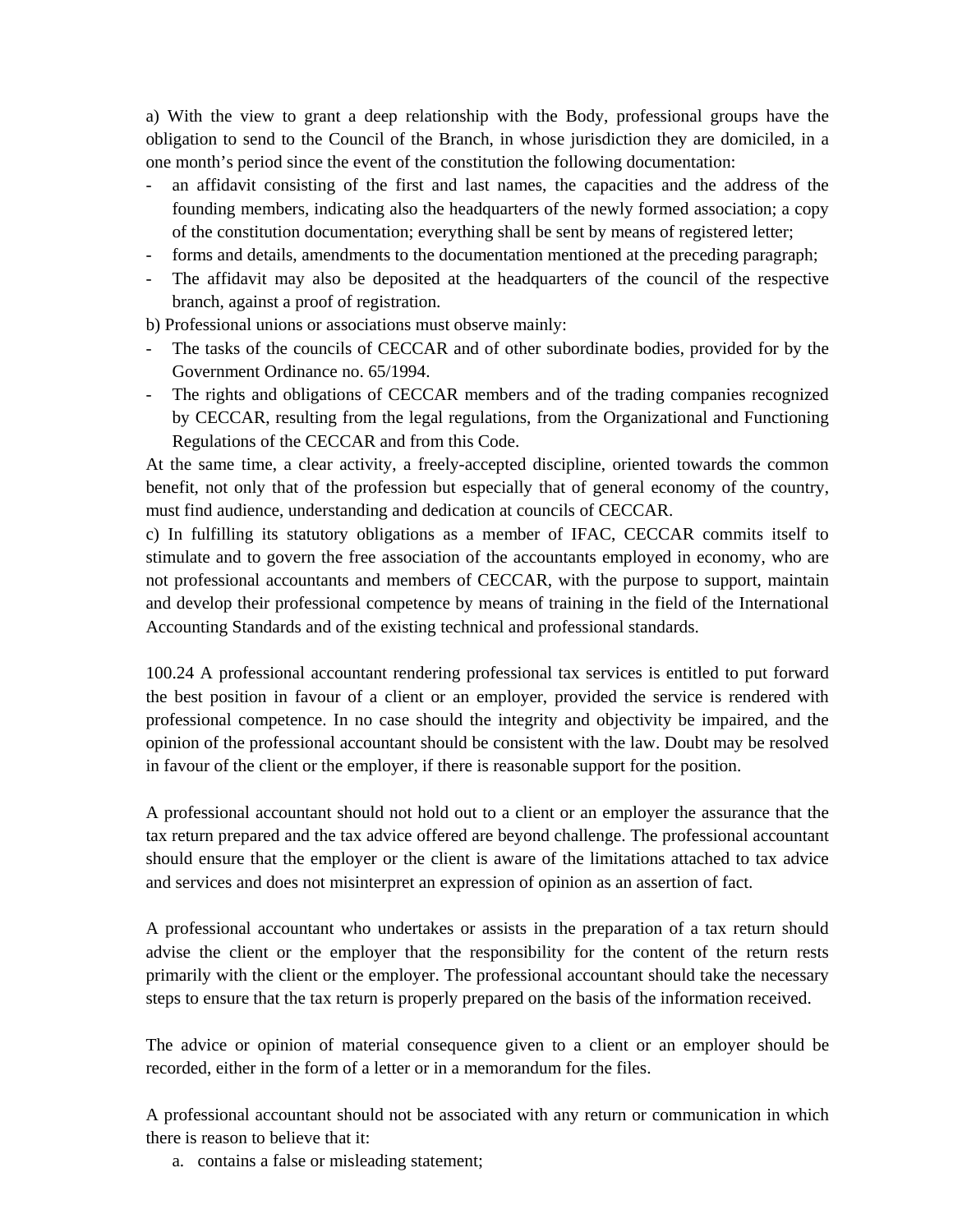- b. contains statements or information furnished recklessly or without any real knowledge of whether they are true or false; or
- c. Omits or obscures information required to be submitted and such omission or obscurity would mislead the fiscal authorities.

A professional accountant may prepare tax returns involving the use of estimates if such use is generally acceptable or if it is impractical under the circumstances to obtain exact data. When estimates are used, they should be presented in a manner so as to avoid the implication of greater accuracy than exists. The professional accountant should be satisfied that estimated amounts are reasonable under the circumstances.

In preparing a tax return, a professional accountant may rely on information furnished by the client or employer provided that information appears reasonable. Although the examination or review of documents or other evidence in support of the information is not required, the professional accountant should encourage, when appropriate, such supporting data to be provided.

In addition, the professional accountant:

- should make use of the client's returns for prior years whenever feasible;
- is required to make reasonable inquiries when the information presented appears to be incorrect or incomplete;
- Is encouraged to make reference to the books and records of the business operations.

When a professional accountant learns of a material error or omission in a tax return of a prior year (with which the professional accountant may or may not have been associated) or of a failure to file a required tax return, the professional accountant has the responsibility to:

- Promptly advise the client or employer of the error or omission and recommend that disclosure be made to the revenue authorities. Normally, the professional accountant is not obliged to inform the revenue authorities, nor may this be done without the permission of the client or the employer.
- If the client or the employer does not correct the error the professional accountant:
	- should inform the client or the employer that it is not possible to act for them in connection with that return or other related information submitted to the authorities; and
	- Should consider whether continued association with the client or the employer in any capacity is consistent with professional responsibilities.
- If the professional accountant concludes that a professional relationship with the client or employer can be continued, all reasonable steps should be taken to ensure that error is not repeated in subsequent tax returns.
- Under circumstances when the professional accountant has ceased to act for the client or for the employer, the professional accountant should advise the client or the employer of the position and should give no information to third parties without the consent of the client or employer unless required to do so by law.

100.25 The compliance with the fundamentals principles as stated by the Code can be threatened also in the following circumstances: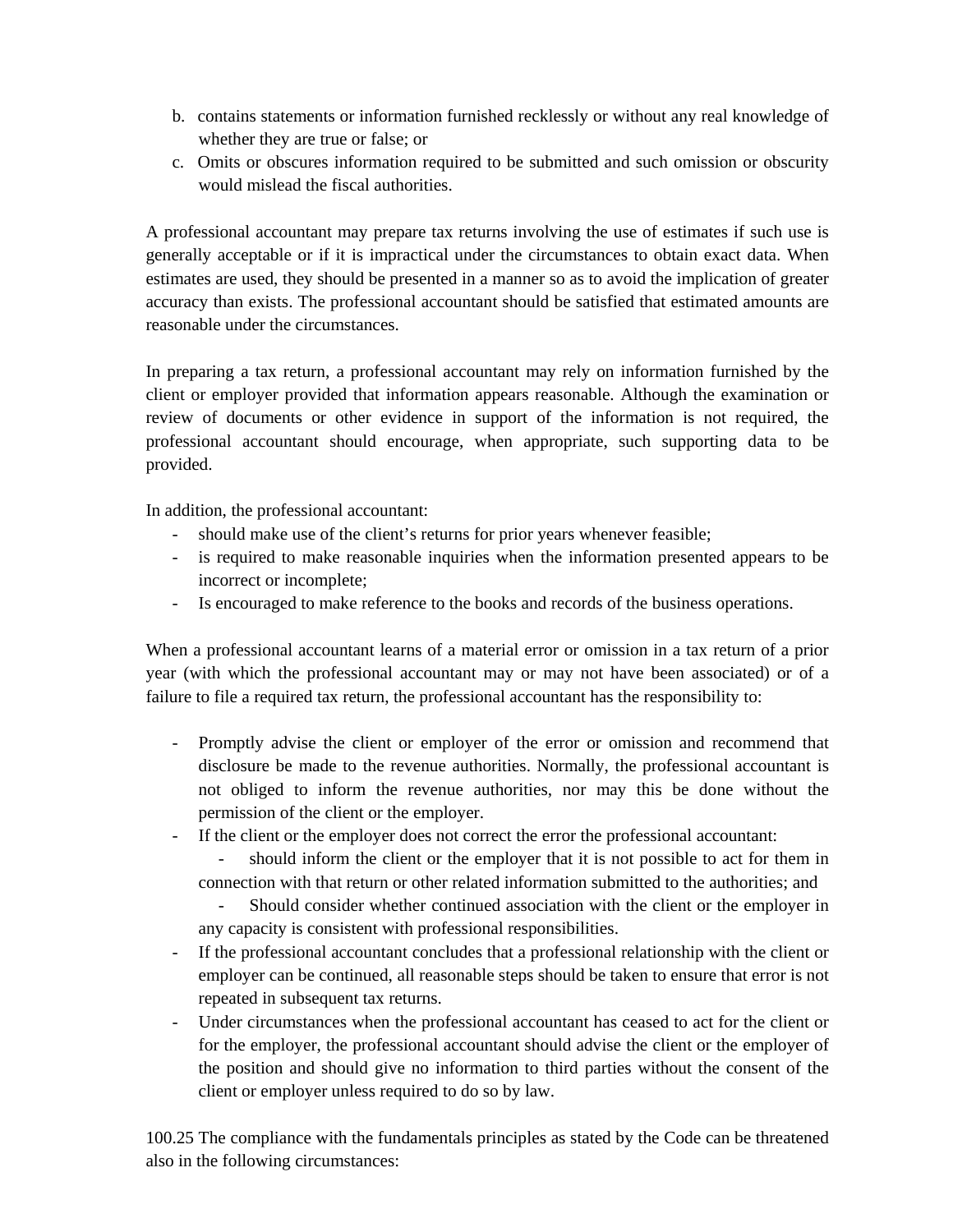1. Where the professional accountant performs services for the entities or for institutions where they also work as an employee, regardless of the nature and extent of the employment contract;

2. Where the professional accountant performs services for entities or institutions that have a contractual relation with the employers of the professional accountant, e.g.:

a. where the professional accountant employed in industry, commerce, education, etc. or in an appraisal firm, performs professional services for an entity having a contractual relation with his employer;

b. where the professional accountant employed in a public institution performs professional services for an entity that has legal connections in terms of commercial law, taxation, etc. with his/her institution.

3. Where the professional accountant performs services for entities or institutions which are in competition with the employers of the professional accountant;

4. Where the professional accountant performs services for entities, institutions or natural persons members of the family or in-laws (fourth degree included) of administrators;

5. Where the professional accountant performs services in circumstances where there is a conflict of interests. There is a conflict of interests in the following circumstances:

a. acceptance of the appointment or designation as expert in a cause if:

- The expert or a member of his family has a work, family or commercial relation or a relation of any other nature with one of the parties in the cause;

- The expert was an employee or had any kind of contractual relations with one of the parties within the past two years;

- the expert has, or should have, knowledge based on the positions he holds within the elected and executive structures of CECCAR, that in the respective cause there have been or there are pending litigations with the discipline commission or with any other authorities or courts of CECCAR, concerning a CECCAR member.

b. acceptance of the appointment or designation as expert, in successive phases of the same cause, as follows:

- Expert during the research phase and trial phase;

- Expert appointed in a phase and expert (counsellor) of a party in another phase;

c. obtaining services in circumstances related to the exercise of functions or responsibilities pertaining to an elected or appointed within the administrative or executive structures of a CECCAR branch;

d. participating to actions, facts or causes having double role: of professional in public practice and as authority elected or appointed within the administrative or executive structures of a CECCAR branch, as follows:

- making resolutions, decisions and signing correspondence on behalf of the branch or the discipline commission, if within the respective cause a member of the branch or of the discipline commission performed services or participated in any way as a professional accountant in public practice;

- judging, within the branch's discipline commission, the facts related to causes in which they participated in any manner, as professional accountants in public practice, members of the branch council, members of discipline commission, censors or employees of the respective branch.

6. Where the professional accountant performs services in circumstances where there are elements proving the incompatibility status.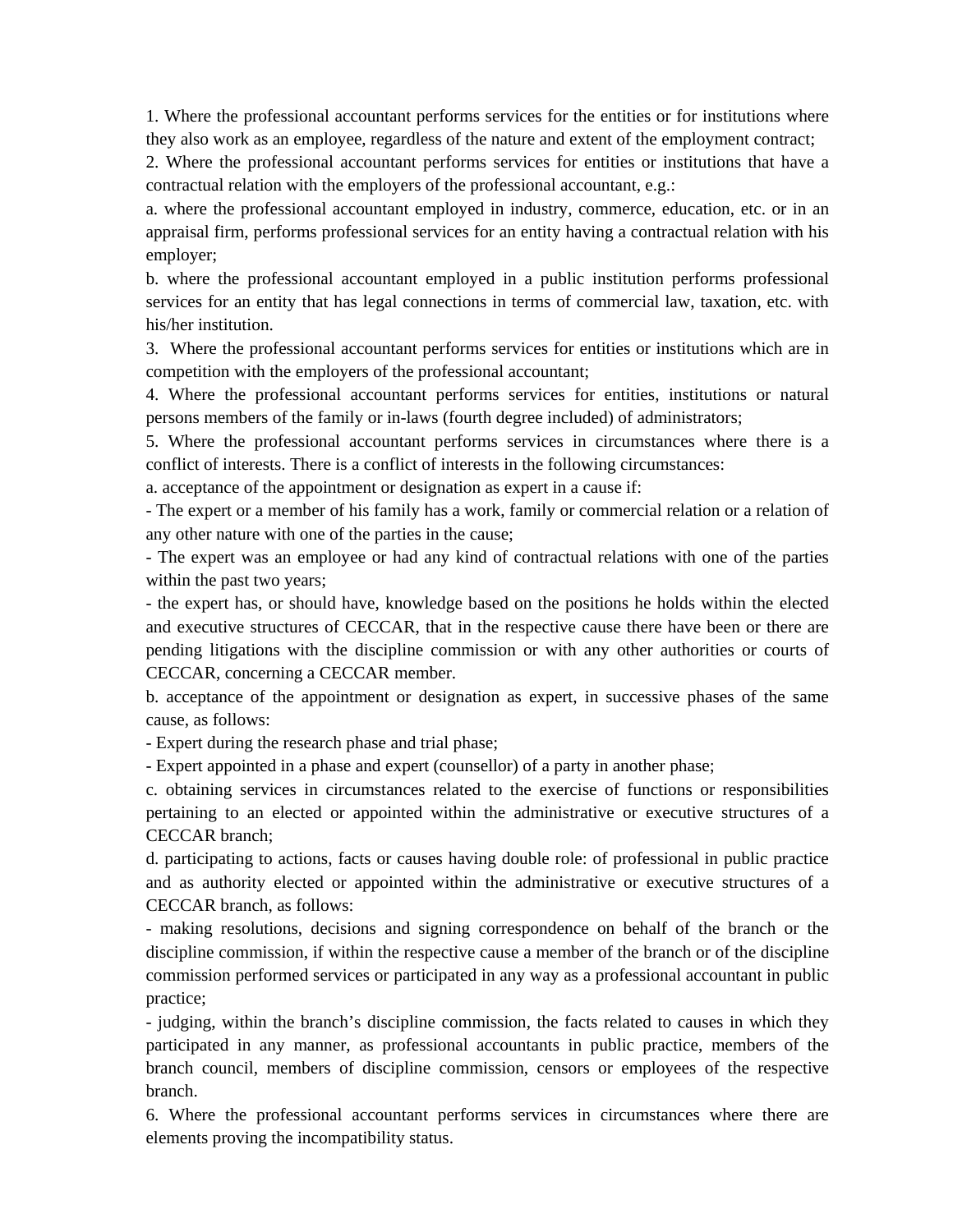### **SECTION 110 Integrity**

110.1 The principle of integrity imposes an obligation on all professional accountants to be straightforward and honest in all professional and business relationships. Integrity also implies fair dealing and truthfulness.

110.2 A professional accountant shall not knowingly be associated with reports, returns, communications or other information where the professional accountant believes that the information:

(a) Contains a materially false or misleading statement;

(b) Contains statements or information furnished recklessly; or

(c) Omits or obscures information required to be included where such omission or obscurity would be misleading.

110.3 A professional accountant will be deemed not to be in breach of paragraph 110.2 if the professional accountant provides a modified report in respect of a matter contained in paragraph 110.2.

## **SECTION 120 Objectivity**

120.1 The principle of objectivity imposes an obligation on all professional accountants not to compromise their professional or business judgment because of bias, conflict of interest or the undue influence of others.

120.2 A professional accountant may be exposed to situations that may impair objectivity. It is impracticable to define and prescribe all such situations. A professional accountant shall not perform a professional service if a circumstance or relationship biases or unduly influences the accountant's professional judgment with respect to that service.

120.3 Professional accountants serve in many different capacities and should demonstrate their objectivity in varying circumstances. Professional accountants in public practice undertake assurance engagements, and render tax and other management advisory services. Other employed professional accountants prepare financial statements as subordinate of others, prepare internal auditing services, and serve as financial management capacities in industry, commerce, the public sector and education. They also educate and train those who aspire to admission to the profession. Regardless of service or capacity, professional accountants should protect the integrity of their professional services, and maintain objectivity in their judgment. In selecting the situations and practices to be specifically dealt with, according to the ethical requirements relating to objectivity, adequate consideration should be given to the following factors: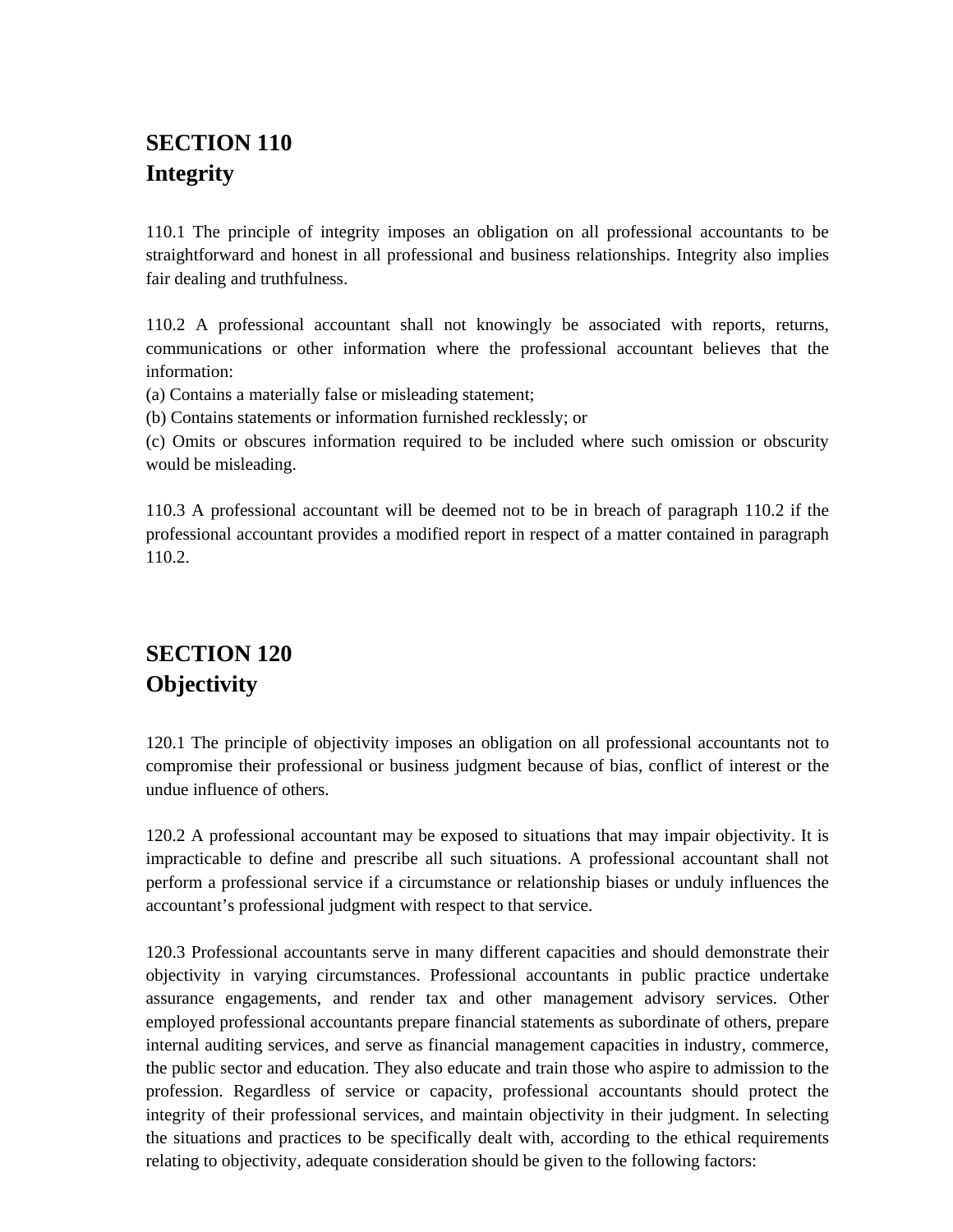- a. Professional accountants are exposed to situations which involve the possibility of pressure being exerted on them. These pressures may be impairing their objectivity.
- b. It is impracticable to define and describe all such situations where the possible pressures exist. Reasonableness should prevail in establishing standards for identifying relationships that are likely to, or appear to, impair a professional accountant's objectivity.
- c. Relationships should be avoided which allow prejudice, bias or influence of others to override objectivity.
- d. Professional accountants have an obligation to ensure that personnel engaged on professional services adhere to the principle of objectivity.

### **SECTION 130 Professional Competence and Due Care**

130.1 The principle of professional competence and due care imposes the following obligations on all professional accountants:

(a) To maintain professional knowledge and skill at the level required to ensure that clients or employers receive competent professional service; and

(b) To act diligently in accordance with applicable technical and professional standards when providing professional services.

130.2 Competent professional service requires the exercise of sound judgment in applying professional knowledge and skill in the performance of such service. Professional competence may be divided into two separate phases:

(a) Attainment of professional competence; and

(b) Maintenance of professional competence.

130.3 The maintenance of professional competence requires a continuing awareness and an understanding of relevant technical, professional and business developments. Continuing professional development enables a professional accountant to develop and maintain the capabilities to perform competently within the professional environment.

130.4 Diligence encompasses the responsibility to act in accordance with the requirements of an assignment, carefully, thoroughly and on a timely basis.

130.5 A professional accountant shall take reasonable steps to ensure that those working under the professional accountant's authority in a professional capacity have appropriate training and supervision.

130.6 Where appropriate, a professional accountant shall make clients, employers or other users of the accountant's professional services aware of the limitations inherent in the services.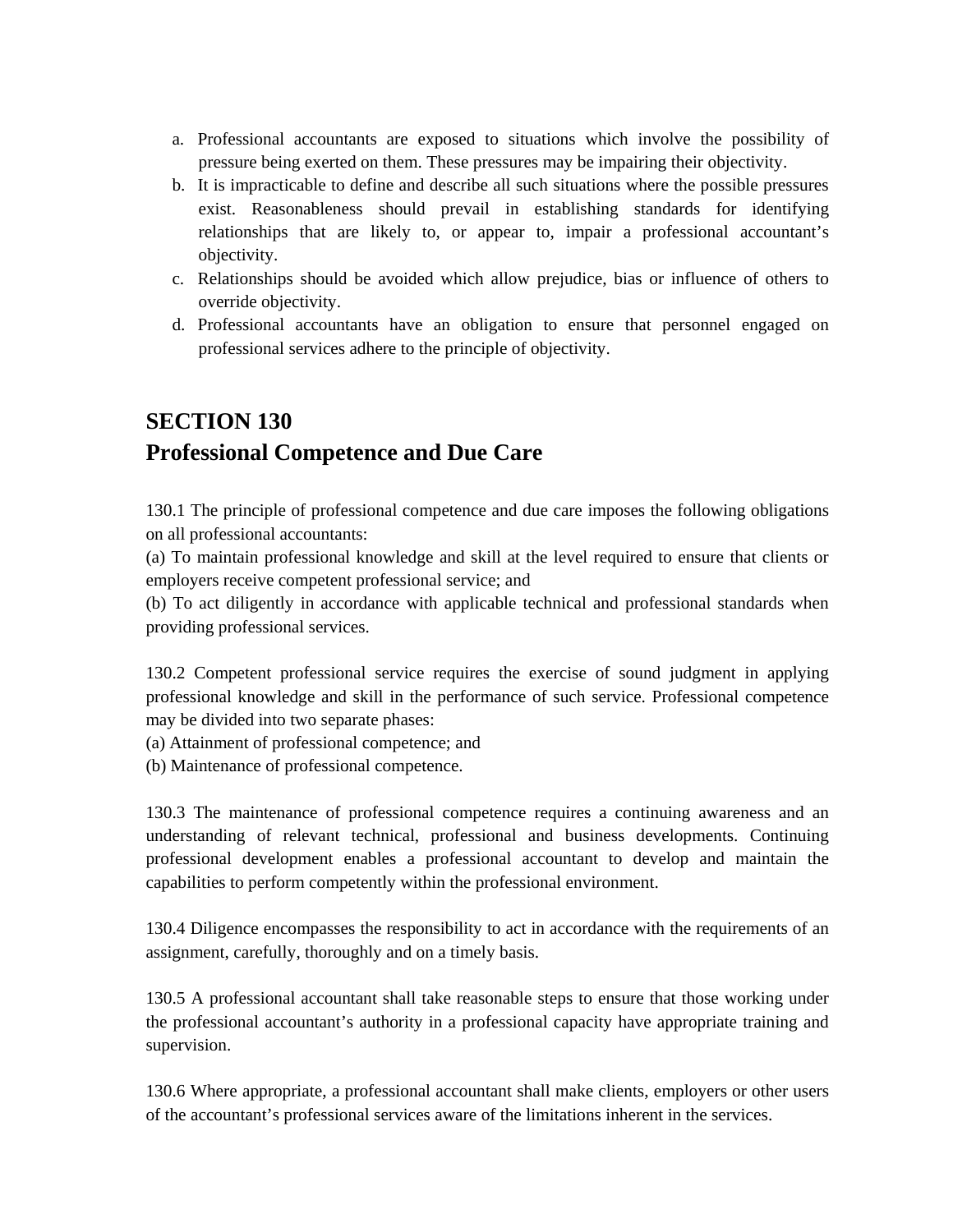## **SECTION 140 Confidentiality**

140.1 The principle of confidentiality imposes an obligation on all professional accountants to refrain from:

(a) Disclosing outside the firm or employing organization confidential information acquired as a result of professional and business relationships without proper and specific authority or unless there is a legal or professional right or duty to disclose; and

(b) Using confidential information acquired as a result of professional and business relationships to their personal advantage or the advantage of third parties.

140.2 A professional accountant shall maintain confidentiality, including in a social environment, being alert to the possibility of inadvertent disclosure, particularly to a close business associate or a close or immediate family member.

140.3 A professional accountant shall maintain confidentiality of information disclosed by a prospective client or employer.

140.4 A professional accountant shall maintain confidentiality of information within the firm or employing organization.

140.5 A professional accountant shall take reasonable steps to ensure that staff under the professional accountant's control and persons from whom advice and assistance is obtained respect the professional accountant's duty of confidentiality.

140.6 The need to comply with the principle of confidentiality continues even after the end of relationships between a professional accountant and a client or employer. When a professional accountant changes employment or acquires a new client, the professional accountant is entitled to use prior experience. The professional accountant shall not, however, use or disclose any confidential information either acquired or received as a result of a professional or business relationship.

140.7 The following are circumstances where professional accountants are or may be required to disclose confidential information or when such disclosure may be appropriate:

(a) Disclosure is permitted by law and is authorized by the client or the employer;

(b) Disclosure is required by law, for example:

(i) Production of documents or other provision of evidence in the course of legal proceedings; or (ii) Disclosure to the appropriate public authorities of infringements of the law that come to

light; and

(c) There is a professional duty or right to disclose, when not prohibited by law:

(i) To comply with the quality review of a member body or professional body;

(ii) To respond to an inquiry or investigation by a member body or regulatory body;

(iii) To protect the professional interests of a professional accountant in legal proceedings; or

(iv) To comply with technical standards and ethics requirements.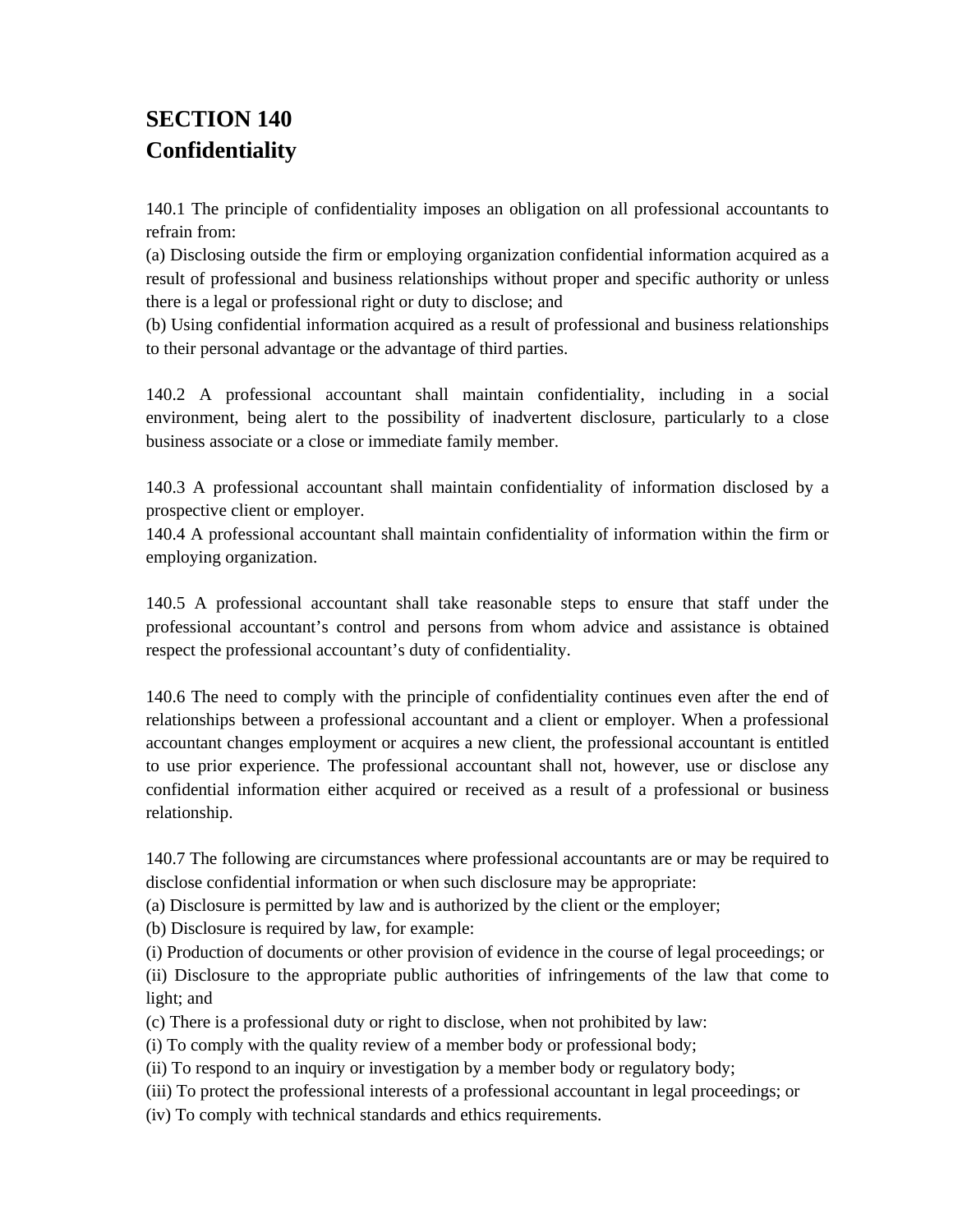140.8 In deciding whether to disclose confidential information, relevant factors to consider include:

(a) Whether the interests of all parties, including third parties whose interests may be affected, could be harmed if the client or employer consents to the disclosure of information by the professional accountant;

(b) Whether all the relevant information is known and substantiated, to the extent it is practicable; when the situation involves unsubstantiated facts, incomplete information or unsubstantiated conclusions, professional judgment shall be used in determining the type of disclosure to be made, if any;

(c) The type of communication that is expected and to whom it is addressed; and

(d) Whether the parties to whom the communication is addressed are appropriate recipients.

## **SECTION 150 Professional Behaviour**

150.1 The principle of professional behaviour imposes an obligation on all professional accountants to comply with relevant laws and regulations and avoid any action that the professional accountant knows or should know may discredit the profession. This includes actions that a reasonable and informed third party, weighing all the specific facts and circumstances available to the professional accountant at that time, would be likely to conclude adversely affects the good reputation of the profession.

150.2 In marketing and promoting themselves and their work, professional accountants shall not bring the profession into disrepute. Professional accountants shall be honest and truthful and not: (a) Make exaggerated claims for the services they are able to offer, the qualifications they possess, or experience they have gained; or

(b) Make disparaging references or unsubstantiated comparisons to the work of others.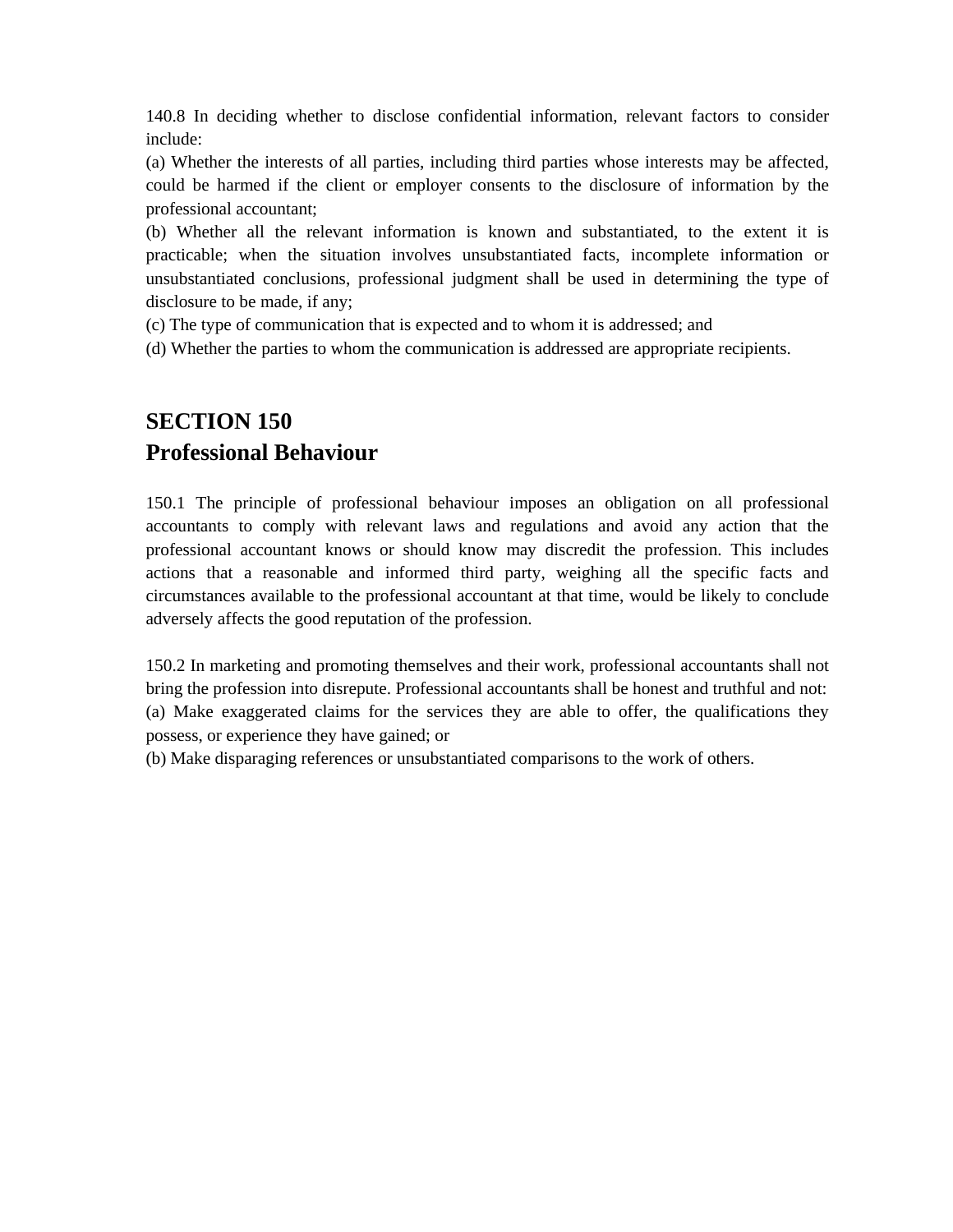## **PART B PROFESSIONAL ACCOUNTANTS IN PUBLIC PRACTICE**

Section 200 Introduction Section 210 Professional Appointment Section 220 Conflicts of Interest Section 230 Second Opinions Section 240 Fees and Other Types of Remuneration Section 250 Marketing Professional Services Section 260 Gifts and Hospitality Section 280 Objectivity - All Services Section 290 Independence - Audit and Review Engagements Section 291 Independence - Other Assurance Engagements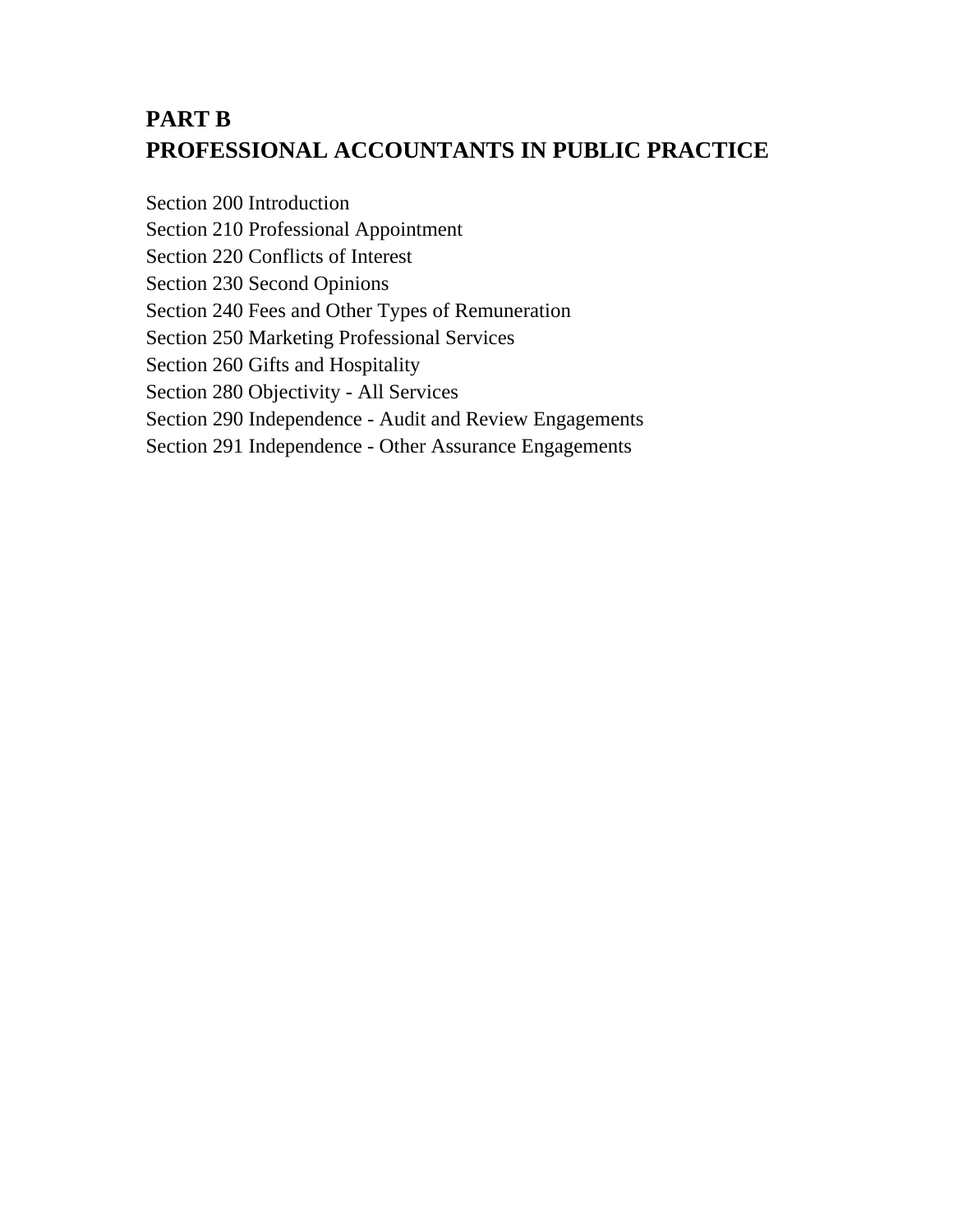## **SECTION 200 Introduction**

200.1 This Part of the Code describes how the conceptual framework contained in Part A applies in certain situations to professional accountants in public practice. This Part does not describe all of the circumstances and relationships that could be encountered by a professional accountant in public practice that create or may create threats to compliance with the fundamental principles. Therefore, the professional accountant in public practice is encouraged to be alert for such circumstances and relationships.

200.2 A professional accountant in public practice shall not knowingly engage in any business, occupation, or activity that impairs or might impair integrity, objectivity or the good reputation of the profession and as a result would be incompatible with the fundamental principles.

#### *Threats and Safeguards*

200.3 Compliance with the fundamental principles may potentially be threatened by a broad range of circumstances and relationships. The nature and significance of the threats may differ depending on whether they arise in relation to the provision of services to an audit client and whether the audit client is a public interest entity, to an assurance client that is not an audit client, or to a non-assurance client.

Threats fall into one or more of the following categories:

- (a) Self-interest;
- (b) Self-review;
- (c) Advocacy;
- (d) Familiarity; and
- (e) Intimidation.

These threats are discussed further in Part A of this Code.

200.4 Examples of circumstances that create self-interest threats for a professional accountant in public practice include:

- A member of the assurance team having a direct financial interest in the assurance client.
- A firm having undue dependence on total fees from a client.
- A member of the assurance team having a significant close business relationship with an assurance client.
- A firm being concerned about the possibility of losing a significant client.
- A member of the audit team entering into employment negotiations with the audit client.
- A firm entering into a contingent fee arrangement relating to an assurance engagement.
- A professional accountant discovering a significant error when evaluating the results of a previous professional service performed by a member of the professional accountant's firm.

200.5 Examples of circumstances that create self-review threats for a professional accountant in public practice include: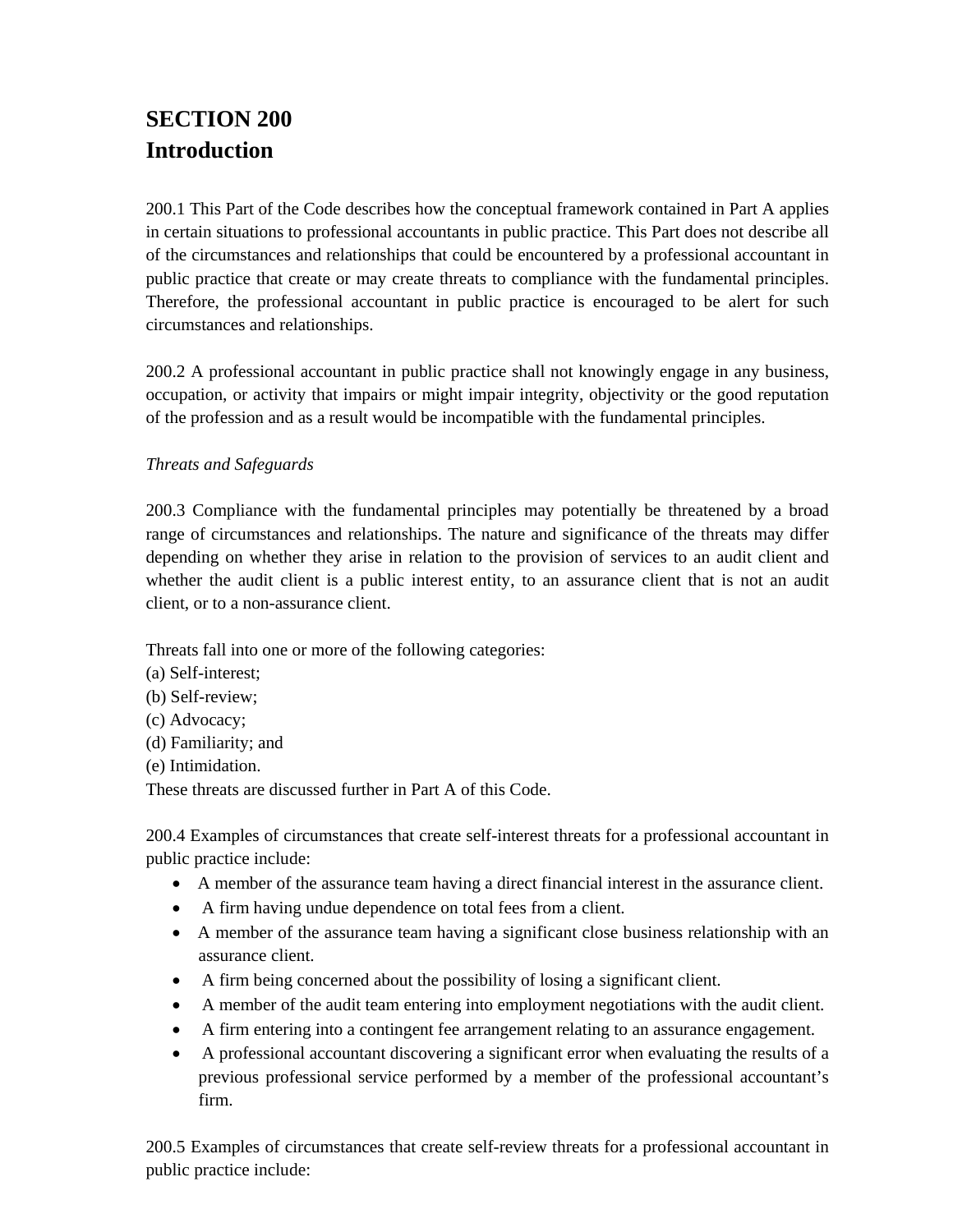- A firm issuing an assurance report on the effectiveness of the operation of financial systems after designing or implementing the systems.
- A firm having prepared the original data used to generate records that are the subject matter of the assurance engagement.
- A member of the assurance team being, or having recently been, a director or officer of the client.
- A member of the assurance team being, or having recently been, employed by the client in a position to exert significant influence over the subject matter of the engagement.
- The firm performing a service for an assurance client that directly affects the subject matter information of the assurance engagement.

200.6 Examples of circumstances that create advocacy threats for a professional accountant in public practice include:

- The firm promoting shares in an audit client.
- A professional accountant acting as an advocate on behalf of an audit client in litigation or disputes with third parties.

200.7 Examples of circumstances that create familiarity threats for a professional accountant in public practice include:

. A member of the engagement team having a close or immediate family member who is a director or officer of the client.

. A member of the engagement team having a close or immediate family member who is an employee of the client who is in a position to exert significant influence over the subject matter of the engagement.

. A director or officer of the client or an employee in a position to exert significant influence over the subject matter of the engagement having recently served as the engagement partner.

. A professional accountant accepting gifts or preferential treatment from a client, unless the value is trivial or inconsequential.

. Senior personnel having a long association with the assurance client.

200.8 Examples of circumstances that create intimidation threats for a professional accountant in public practice include:

. A firm being threatened with dismissal from a client engagement.

. An audit client indicating that it will not award a planned non-assurance contract to the firm if the firm continues to disagree with the client's accounting treatment for a particular transaction.

. A firm being threatened with litigation by the client.

. A firm being pressured to reduce inappropriately the extent of work performed in order to reduce fees.

. A professional accountant feeling pressured to agree with the judgment of a client employee because the employee has more expertise on the matter in question.

. A professional accountant being informed by a partner of the firm that a planned promotion will not occur unless the accountant agrees with an audit client's inappropriate accounting treatment.

200.9 Safeguards that may eliminate or reduce threats to an acceptable level fall into two broad categories: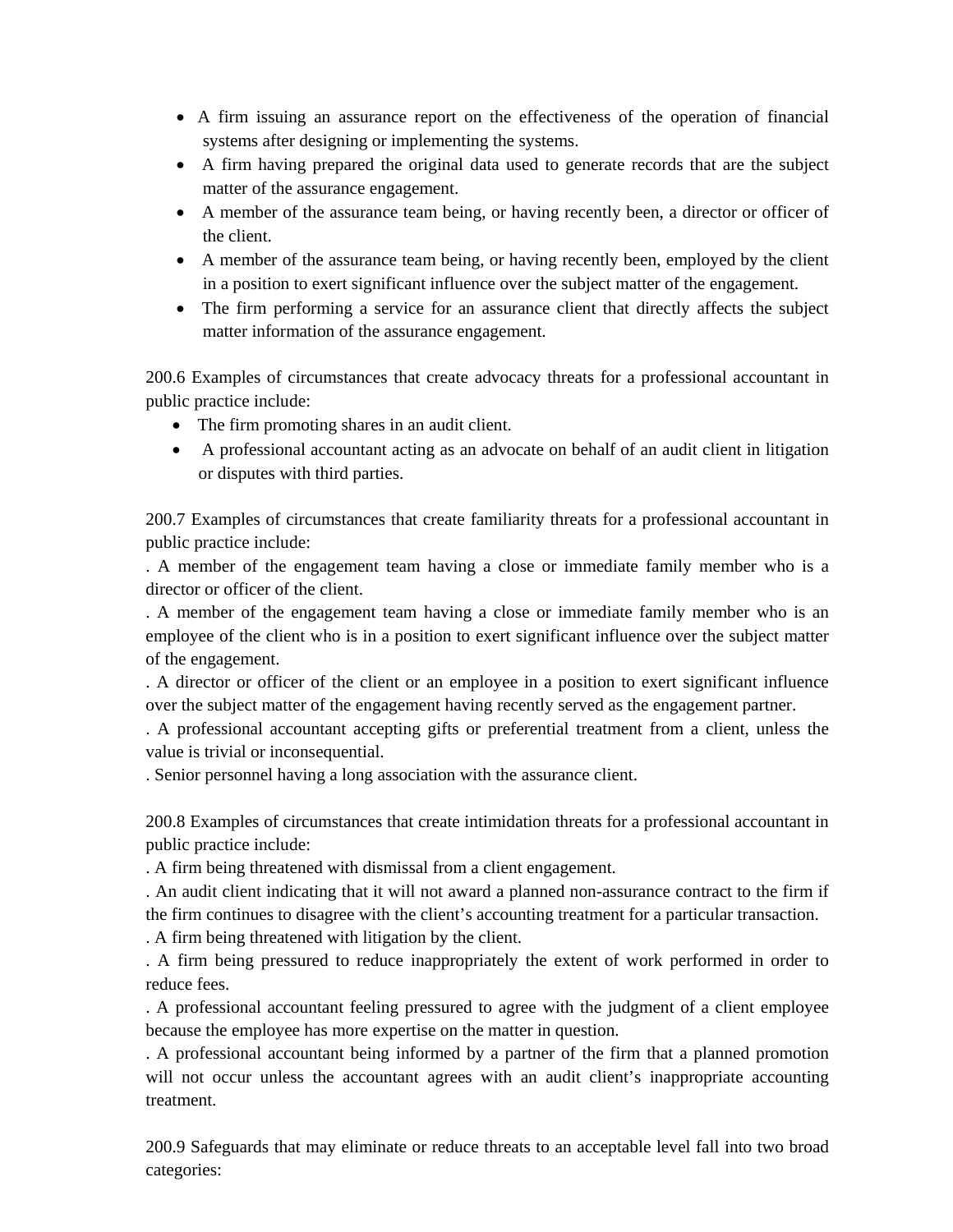(a) Safeguards created by the profession, legislation or regulation; and

(b) Safeguards in the work environment.

Examples of safeguards created by the profession, legislation or regulation are described in paragraph 100.14 of Part A of this Code.

200.10 A professional accountant in public practice shall exercise judgment to determine how best to deal with threats that are not at an acceptable level, whether by applying safeguards to eliminate the threat or reduce it to an acceptable level or by terminating or declining the relevant engagement. In exercising this judgment, a professional accountant in public practice shall consider whether a reasonable and informed third party, weighing all the specific facts and circumstances available to the professional accountant at that time, would be likely to conclude that the threats would be eliminated or reduced to an acceptable level by the application of safeguards, such that compliance with the fundamental principles is not compromised. This consideration will be affected by matters such as the significance of the threat, the nature of the engagement and the structure of the firm.

200.11 In the work environment, the relevant safeguards will vary depending on the circumstances. Work environment safeguards comprise firm-wide safeguards and engagementspecific safeguards.

200.12 Examples of firm-wide safeguards in the work environment include:

. Leadership of the firm that stresses the importance of compliance with the fundamental principles.

. Leadership of the firm that establishes the expectation that members of an assurance team will act in the public interest.

. Policies and procedures to implement and monitor quality control of engagements.

. Documented policies regarding the need to identify threats to compliance with the fundamental principles, evaluate the significance of those threats, and apply safeguards to eliminate or reduce the threats to an acceptable level or, when appropriate safeguards are not available or cannot be applied, terminate or decline the relevant engagement.

. Documented internal policies and procedures requiring compliance with the fundamental principles.

. Policies and procedures that will enable the identification of interests or relationships between the firm or members of engagement teams and clients.

. Policies and procedures to monitor and, if necessary, manage the reliance on revenue received from a single client.

. Using different partners and engagement teams with separate reporting lines for the provision of non-assurance services to an assurance client.

. Policies and procedures to prohibit individuals who are not members of an engagement team from inappropriately influencing the outcome of the engagement.

. Timely communication of a firm's policies and procedures, including any changes to them, to all partners and professional staff, and appropriate training and education on such policies and procedures.

. Designating a member of senior management to be responsible for overseeing the adequate functioning of the firm's quality control system.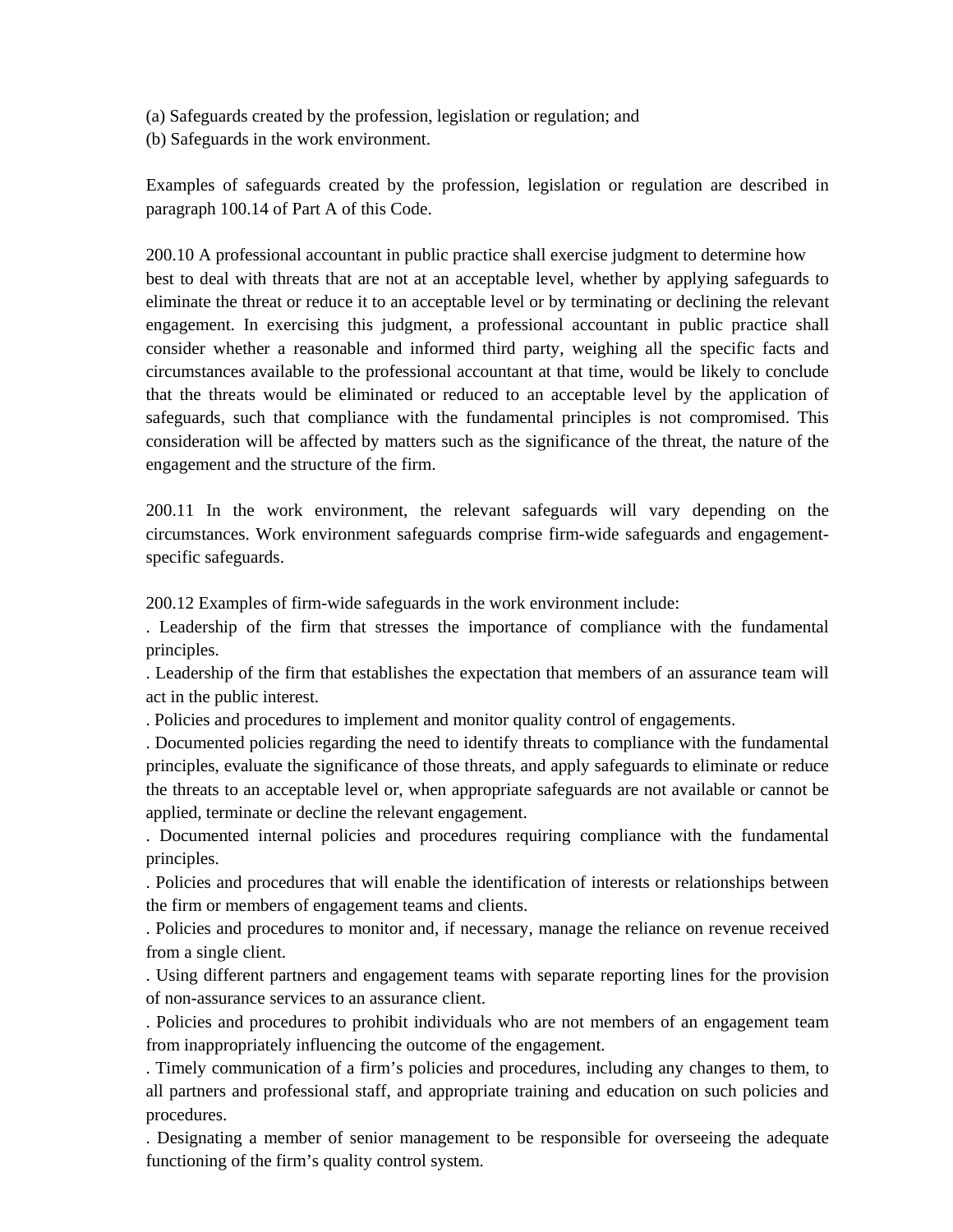. Advising partners and professional staff of assurance clients and related entities from which independence is required.

. A disciplinary mechanism to promote compliance with policies and procedures.

. Published policies and procedures to encourage and empower staff to communicate to senior levels within the firm any issue relating to compliance with the fundamental principles that concerns them.

200.13 Examples of engagement-specific safeguards in the work environment include:

. Having a professional accountant who was not involved with the non-assurance service review the non-assurance work performed or otherwise advise as necessary.

. Having a professional accountant who was not a member of the assurance team review the assurance work performed or otherwise advise as necessary.

. Consulting an independent third party, such as a committee of independent directors, a professional regulatory body or another professional accountant.

. Discussing ethical issues with those charged with governance of the client.

. Disclosing to those charged with governance of the client the nature of services provided and extent of fees charged.

. Involving another firm to perform or re-perform part of the engagement.

. Rotating senior assurance team personnel.

200.14 Depending on the nature of the engagement, a professional accountant in public practice may also be able to rely on safeguards that the client has implemented. However it is not possible to rely solely on such safeguards to reduce threats to an acceptable level.

200.15 Examples of safeguards within the client's systems and procedures include:

. The client requires persons other than management to ratify or approve the appointment of a firm to perform an engagement.

. The client has competent employees with experience and seniority to make managerial decisions.

. The client has implemented internal procedures that ensure objective choices in commissioning non-assurance engagements.

. The client has a corporate governance structure that provides appropriate oversight and communications regarding the firm's services.

### **SECTION 210 Professional Appointment**

#### *Client Acceptance*

210.1 Before accepting a new client relationship, a professional accountant in public practice shall determine whether acceptance would create any threats to compliance with the fundamental principles. Potential threats to integrity or professional behaviour may be created from, for example, questionable issues associated with the client (its owners, management or activities).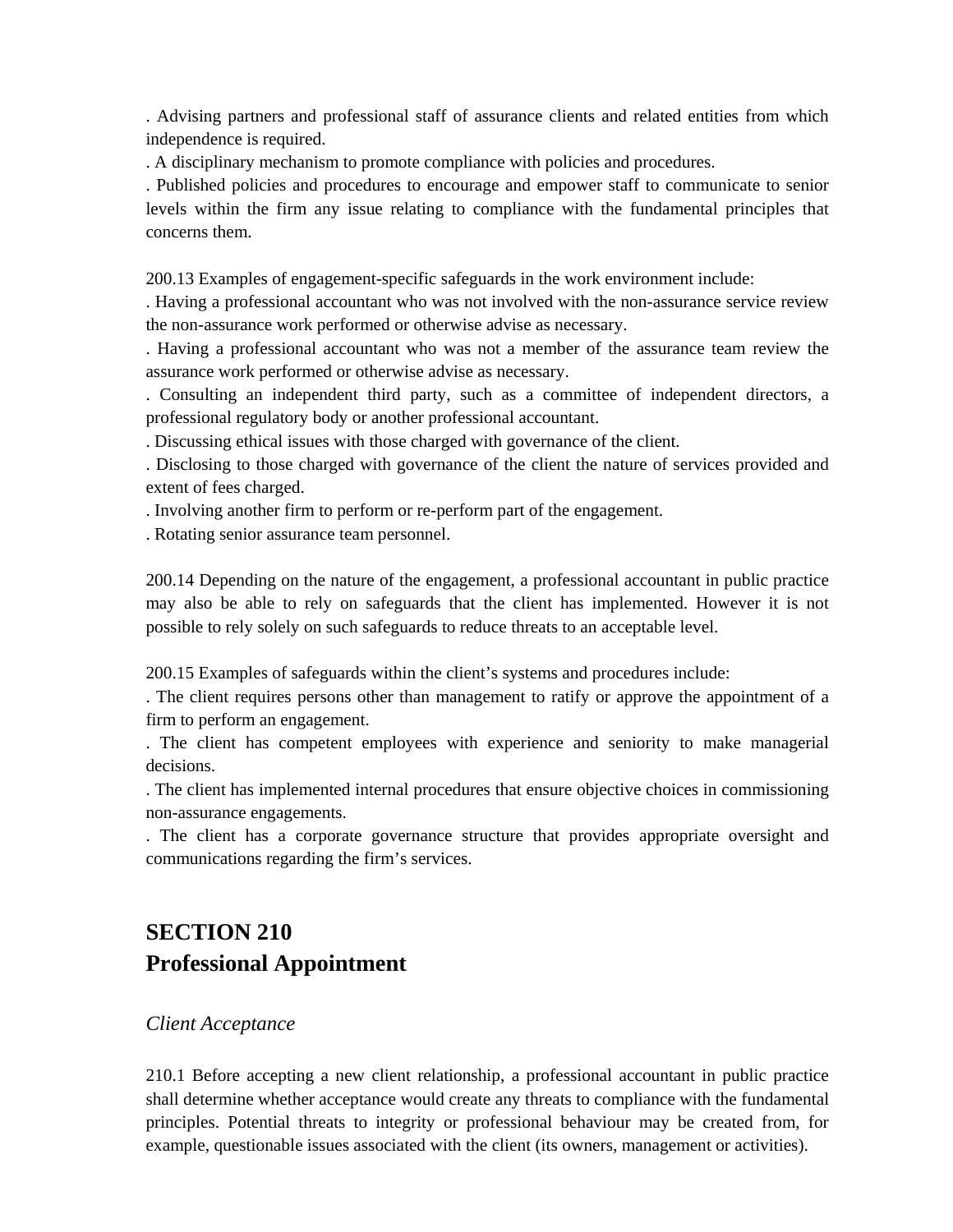210.2 Client issues that, if known, could threaten compliance with the fundamental principles include, for example, client involvement in illegal activities (such as money laundering), dishonesty or questionable financial reporting practices.

210.3 A professional accountant in public practice shall evaluate the significance of any threats and apply safeguards when necessary to eliminate them or reduce them to an acceptable level. Examples of such safeguards include:

. Obtaining knowledge and understanding of the client, its owners, managers and those responsible for its governance and business activities; or

. Securing the client's commitment to improve corporate governance practices or internal controls.

210.4 Where it is not possible to reduce the threats to an acceptable level, the professional accountant in public practice shall decline to enter into the client relationship.

210.5 It is recommended that a professional accountant in public practice periodically review acceptance decisions for recurring client engagements.

#### *Engagement Acceptance*

210.6 The fundamental principle of professional competence and due care imposes an obligation on a professional accountant in public practice to provide only those services that the professional accountant in public practice is competent to perform. Before accepting a specific client engagement, a professional accountant in public practice shall determine whether acceptance would create any threats to compliance with the fundamental principles. For example, a self-interest threat to professional competence and due care is created if the engagement team does not possess, or cannot acquire, the competencies necessary to properly carry out the engagement.

210.7 A professional accountant in public practice shall evaluate the significance of threats and apply safeguards, when necessary, to eliminate them or reduce them to an acceptable level. Examples of such safeguards include:

. Acquiring an appropriate understanding of the nature of the client's business, the complexity of its operations, the specific requirements of the engagement and the purpose, nature and scope of the work to be performed.

- . Acquiring knowledge of relevant industries or subject matters.
- . Possessing or obtaining experience with relevant regulatory or reporting requirements.
- . Assigning sufficient staff with the necessary competencies.
- . Using experts where necessary.
- . Agreeing on a realistic time frame for the performance of the engagement.

. Complying with quality control policies and procedures designed to provide reasonable assurance that specific engagements are accepted only when they can be performed competently.

210.8 When a professional accountant in public practice intends to rely on the advice or work of an expert, the professional accountant in public practice shall determine whether such reliance is warranted. Factors to consider include: reputation, expertise, resources available and applicable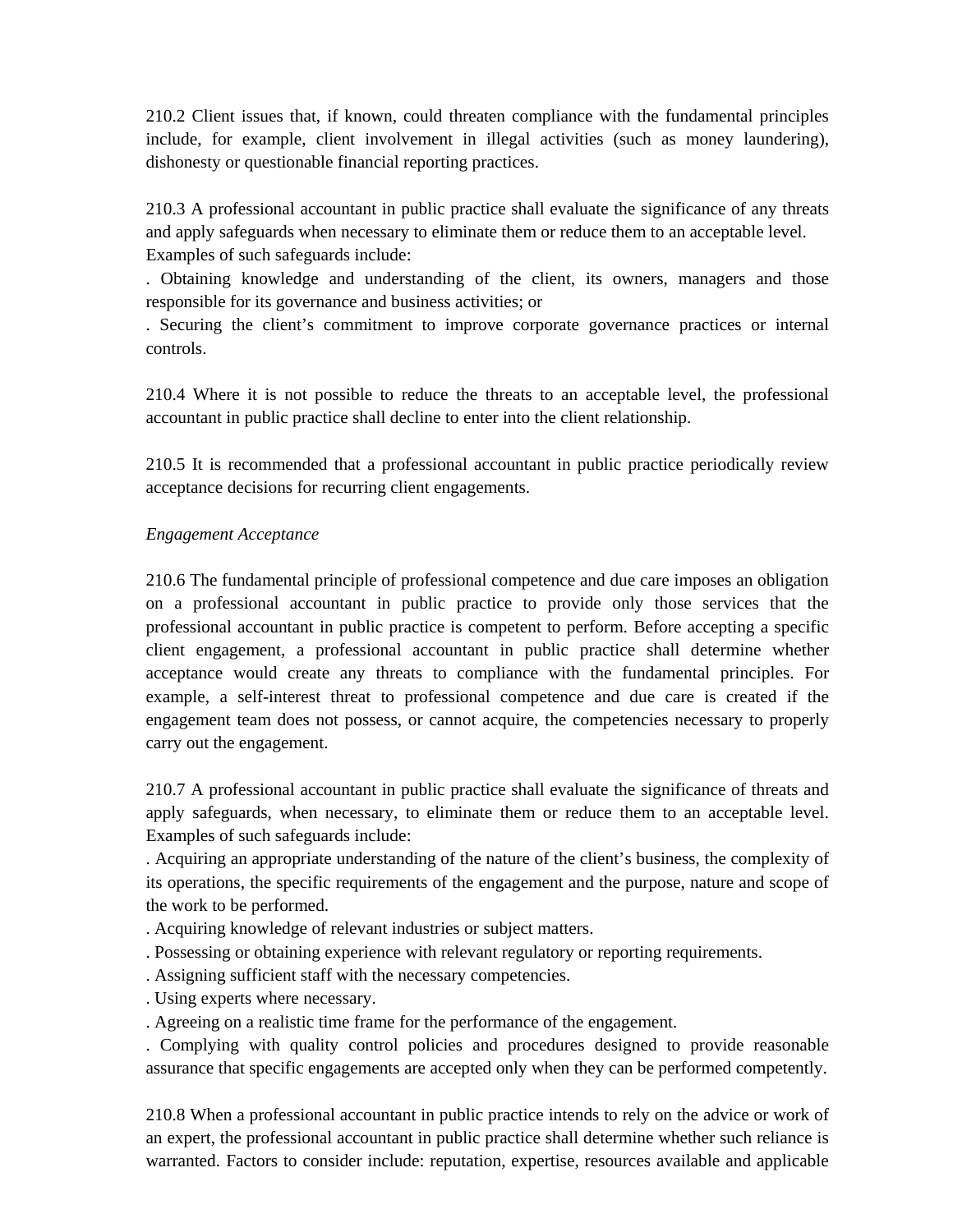professional and ethical standards. Such information may be gained from prior association with the expert or from consulting others.

#### *Changes in a Professional Appointment*

210.9 A professional accountant in public practice who is asked to replace another professional accountant in public practice, or who is considering tendering for an engagement currently held by another professional accountant in public practice, shall determine whether there are any reasons, professional or otherwise, for not accepting the engagement, such as circumstances that create threats to compliance with the fundamental principles that cannot be eliminated or reduced to an acceptable level by the application of safeguards. For example, there may be a threat to professional competence and due care if a professional accountant in public practice accepts the engagement before knowing all the pertinent facts.

210.10 A professional accountant in public practice shall evaluate the significance of any threats. Depending on the nature of the engagement, this may require direct communication with the existing accountant to establish the facts and circumstances regarding the proposed change so that the professional accountant in public practice can decide whether it would be appropriate to accept the engagement. For example, the apparent reasons for the change in appointment may not fully reflect the facts and may indicate disagreements with the existing accountant that may influence the decision to accept the appointment.

210.11 Safeguards shall be applied when necessary to eliminate any threats or reduce them to an acceptable level. Examples of such safeguards include:

. When replying to requests to submit tenders, stating in the tender that, before accepting the engagement, contact with the existing accountant will be requested so that inquiries may be made as to whether there are any professional or other reasons why the appointment should not be accepted;

. Asking the existing accountant to provide known information on any facts or circumstances that, in the existing accountant's opinion, the proposed accountant needs to be aware of before deciding whether to accept the engagement; or

. Obtaining necessary information from other sources.

When the threats cannot be eliminated or reduced to an acceptable level through the application of safeguards, a professional accountant in public practice shall, unless there is satisfaction as to necessary facts by other means, decline the engagement.

210.12 A professional accountant in public practice may be asked to undertake work that is complementary or additional to the work of the existing accountant. Such circumstances may create threats to professional competence and due care resulting from, for example, a lack of or incomplete information. The significance of any threats shall be evaluated and safeguards applied when necessary to eliminate the threat or reduce it to an acceptable level. An example of such a safeguard is notifying the existing accountant of the proposed work, which would give the existing accountant the opportunity to provide any relevant information needed for the proper conduct of the work.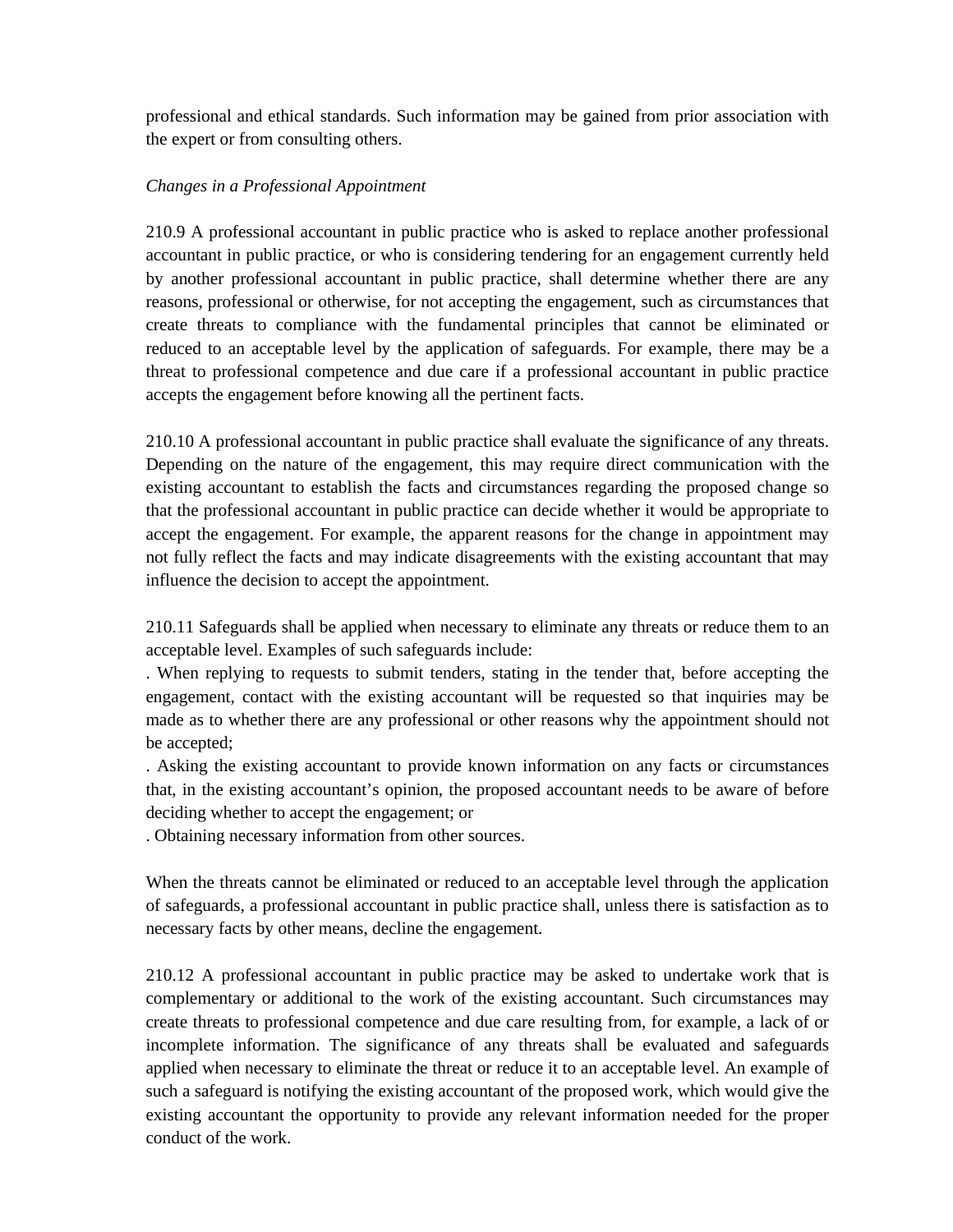210.13 An existing accountant is bound by confidentiality. Whether that professional accountant is permitted or required to discuss the affairs of a client with a proposed accountant will depend on the nature of the engagement and on:

(a) Whether the client's permission to do so has been obtained; or

(b) The legal or ethical requirements relating to such communications and disclosure, which may vary by jurisdiction.

Circumstances where the professional accountant is or may be required to disclose confidential information or where such disclosure may otherwise be appropriate are set out in Section 140 of Part A of this Code.

210.14 A professional accountant in public practice will generally need to obtain the client's permission, preferably in writing, to initiate discussion with an existing accountant. Once that permission is obtained, the existing accountant shall comply with relevant legal and other regulations governing such requests. Where the existing accountant provides information, it shall be provided honestly and unambiguously. If the proposed accountant is unable to communicate with the existing accountant, the proposed accountant shall take reasonable steps to obtain information about any possible threats by other means, such as through inquiries of third parties or background investigations of senior management or those charged with governance of the client.

## **SECTION 220 Conflicts of Interest**

220.1 A professional accountant in public practice shall take reasonable steps to identify circumstances that could pose a conflict of interest. Such circumstances may create threats to compliance with the fundamental principles. For example, a threat to objectivity may be created when a professional accountant in public practice competes directly with a client or has a joint venture or similar arrangement with a major competitor of a client. A threat to objectivity or confidentiality may also be created when a professional accountant in public practice performs services for clients whose interests are in conflict or the clients are in dispute with each other in relation to the matter or transaction in question.

220.2 A professional accountant in public practice shall evaluate the significance of any threats and apply safeguards when necessary to eliminate the threats or reduce them to an acceptable level. Before accepting or continuing a client relationship or specific engagement, the professional accountant in public practice shall evaluate the significance of any threats created by business interests or relationships with the client or a third party.

220.3 Depending upon the circumstances giving rise to the conflict, application of one of the following safeguards is generally necessary:

(a) Notifying the client of the firm's business interest or activities that may represent a conflict of interest and obtaining their consent to act in such circumstances; or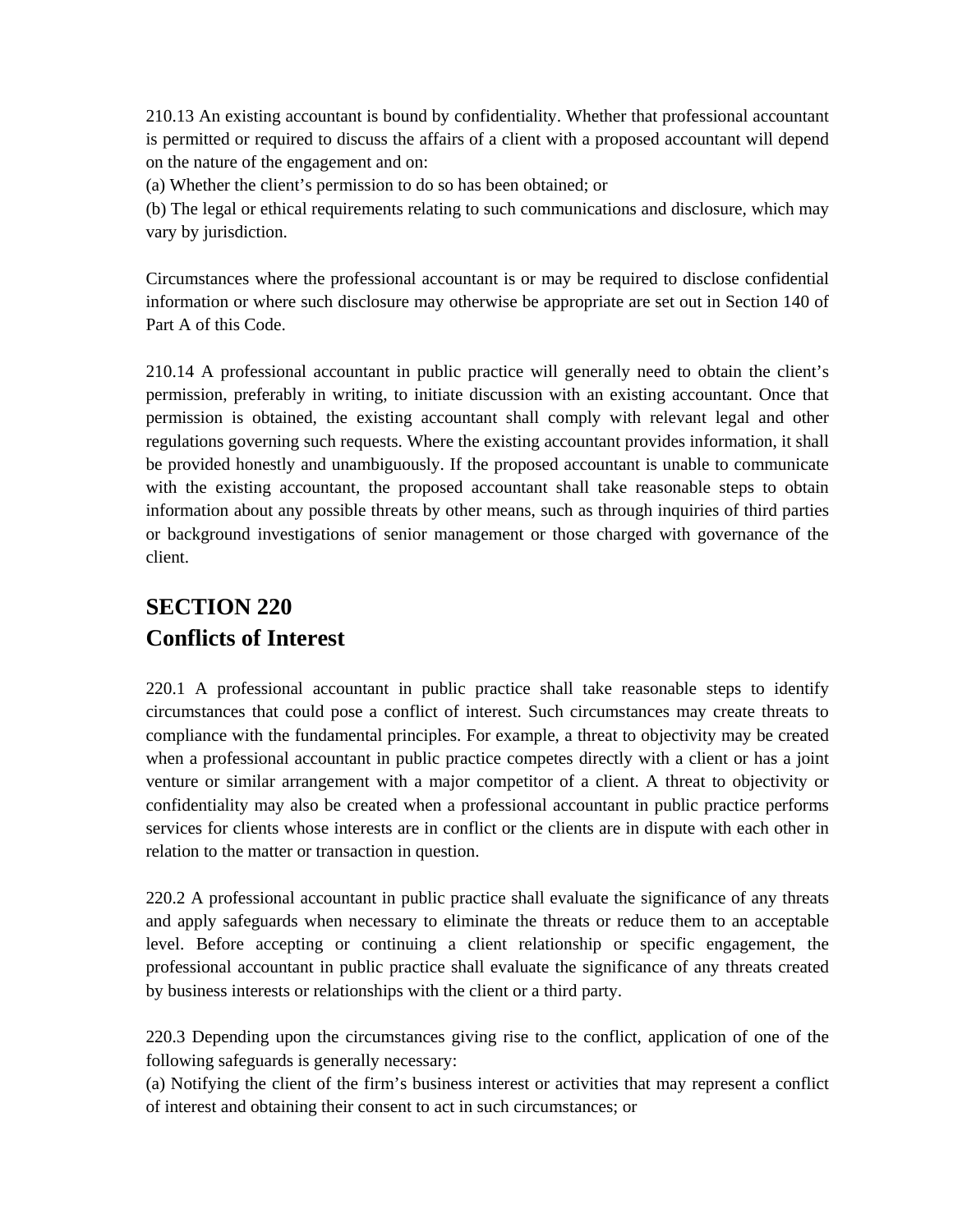(b) Notifying all known relevant parties that the professional accountant in public practice is acting for two or more parties in respect of a matter where their respective interests are in conflict and obtaining their consent to so act; or

(c) Notifying the client that the professional accountant in public practice does not act exclusively for any one client in the provision of proposed services (for example, in a particular market sector or with respect to a specific service) and obtaining their consent to so act.

220.4 The professional accountant shall also determine whether to apply one or more of the following additional safeguards:

(a) The use of separate engagement teams;

(b) Procedures to prevent access to information (e.g., strict physical separation of such teams, confidential and secure data filing);

(c) Clear guidelines for members of the engagement team on issues of security and confidentiality;

(d) The use of confidentiality agreements signed by employees and partners of the firm; and

(e) Regular review of the application of safeguards by a senior individual not involved with relevant client engagements.

220.5 Where a conflict of interest creates a threat to one or more of the fundamental principles, including objectivity, confidentiality, or professional behaviour, that cannot be eliminated or reduced to an acceptable level through the application of safeguards, the professional accountant in public practice shall not accept a specific engagement or shall resign from one or more conflicting engagements.

220.6 Where a professional accountant in public practice has requested consent from a client to act for another party (which may or may not be an existing client) in respect of a matter where the respective interests are in conflict and that consent has been refused by the client, the professional accountant in public practice shall not continue to act for one of the parties in the matter giving rise to the conflict of interest.

### **SECTION 230 Second Opinions**

230.1 Situations where a professional accountant in public practice is asked to provide a second opinion on the application of accounting, auditing, reporting or other standards or principles to specific circumstances or transactions by or on behalf of a company or an entity that is not an existing client may create threats to compliance with the fundamental principles. For example, there may be a threat to professional competence and due care in circumstances where the second opinion is not based on the same set of facts that were made available to the existing accountant or is based on inadequate evidence. The existence and significance of any threat will depend on the circumstances of the request and all the other available facts and assumptions relevant to the expression of a professional judgment.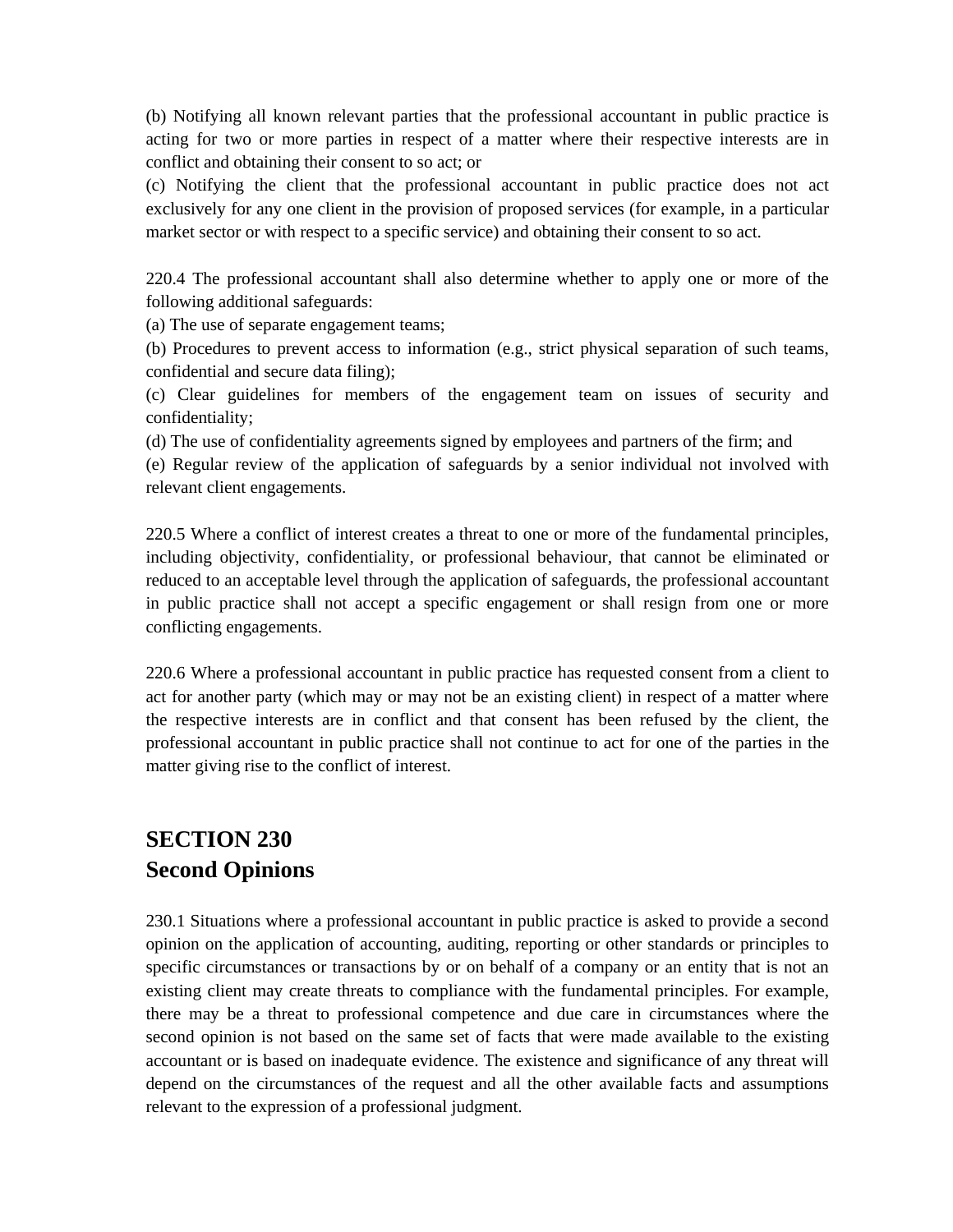230.2 When asked to provide such an opinion, a professional accountant in public practice shall evaluate the significance of any threats and apply safeguards when necessary to eliminate them or reduce them to an acceptable level. Examples of such safeguards include seeking client permission to contact the existing accountant, describing the limitations surrounding any opinion in communications with the client and providing the existing accountant with a copy of the opinion.

230.3 If the company or entity seeking the opinion will not permit communication with the existing accountant, a professional accountant in public practice shall determine whether, taking all the circumstances into account, it is appropriate to provide the opinion sought.

## **SECTION 240 Fees and Other Types of Remuneration**

240.1 When entering into negotiations regarding professional services, a professional accountant in public practice may quote whatever fee is deemed appropriate. The fact that one professional accountant in public practice may quote a fee lower than another is not in itself unethical. Nevertheless, there may be threats to compliance with the fundamental principles arising from the level of fees quoted. For example, a self-interest threat to professional competence and due care is created if the fee quoted is so low that it may be difficult to perform the engagement in accordance with applicable technical and professional standards for that price.

240.2 The existence and significance of any threats created will depend on factors such as the level of fee quoted and the services to which it applies. The significance of any threat shall be evaluated and safeguards applied when necessary to eliminate the threat or reduce it to an acceptable level. Examples of such safeguards include:

. Making the client aware of the terms of the engagement and, in particular, the basis on which fees are charged and which services are covered by the quoted fee.

. Assigning appropriate time and qualified staff to the task.

240.3 Contingent fees are widely used for certain types of non-assurance engagements<sup>\*</sup>. They may, however, create threats to compliance with the fundamental principles in certain circumstances. They may create a self-interest threat to objectivity. The existence and significance of such threats will depend on factors including:

. The nature of the engagement.

- . The range of possible fee amounts.
- . The basis for determining the fee.

. Whether the outcome or result of the transaction is to be reviewed by an independent third party.

<sup>\*</sup> Contingent fees for non-assurance services provided to audit clients and other assurance clients are discussed in Sections 290 and 291 of this part of the Code.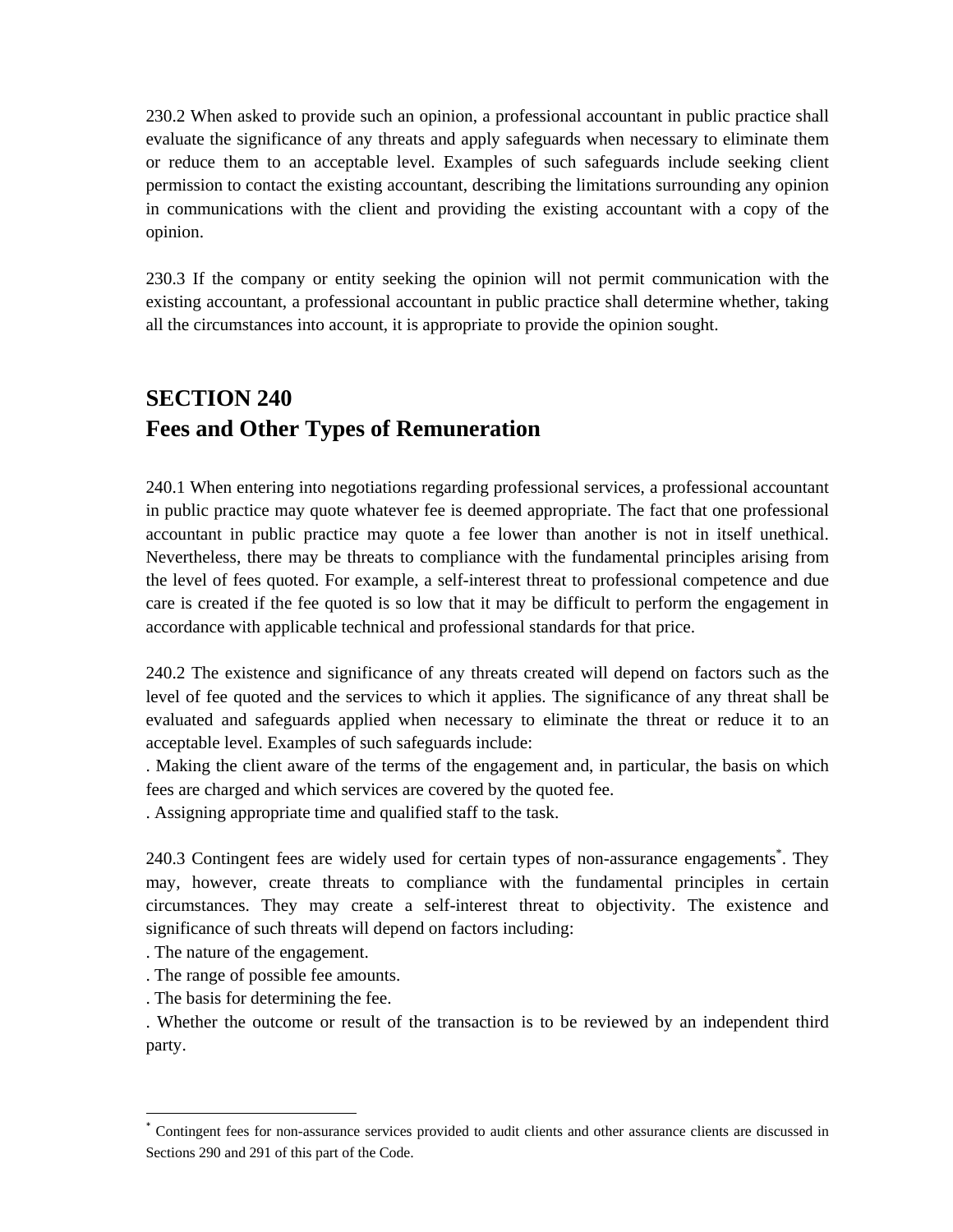240.4 The significance of any such threats shall be evaluated and safeguards applied when necessary to eliminate or reduce them to an acceptable level. Examples of such safeguards include:

. An advance written agreement with the client as to the basis of remuneration.

. Disclosure to intended users of the work performed by the professional

accountant in public practice and the basis of remuneration.

. Quality control policies and procedures.

. Review by an independent third party of the work performed by the professional accountant in public practice.

#### **SECTION 250 Marketing Professional Services**

250.1 When a professional accountant in public practice solicits new work through advertising or other forms of marketing, there may be a threat to compliance with the fundamental principles. For example, a self-interest threat to compliance with the principle of professional behaviour is created if services, achievements, or products are marketed in a way that is inconsistent with that principle.

250.2 A professional accountant in public practice shall not bring the profession into disrepute when marketing professional services. The professional accountant in public practice shall be honest and truthful and not:

(a) Make exaggerated claims for services offered, qualifications possessed, or experience gained; or

(b) Make disparaging references or unsubstantiated comparisons to the work of another.

If the professional accountant in public practice is in doubt about whether a proposed form of advertising or marketing is appropriate, the professional accountant in public practice shall consider consulting with the relevant professional body.

### **SECTION 260 Gifts and Hospitality**

260.1 A professional accountant in public practice, or an immediate or close family member, may be offered gifts and hospitality from a client. Such an offer may create threats to compliance with the fundamental principles. For example, a self-interest or familiarity threat to objectivity may be created if a gift from a client is accepted; intimidation threat to objectivity may result from the possibility of such offers being made public.

260.2 The significance of any threat will depend on the nature, value, and intent of the offer. Where gifts or hospitality are offered that a reasonable and informed third party, weighing all the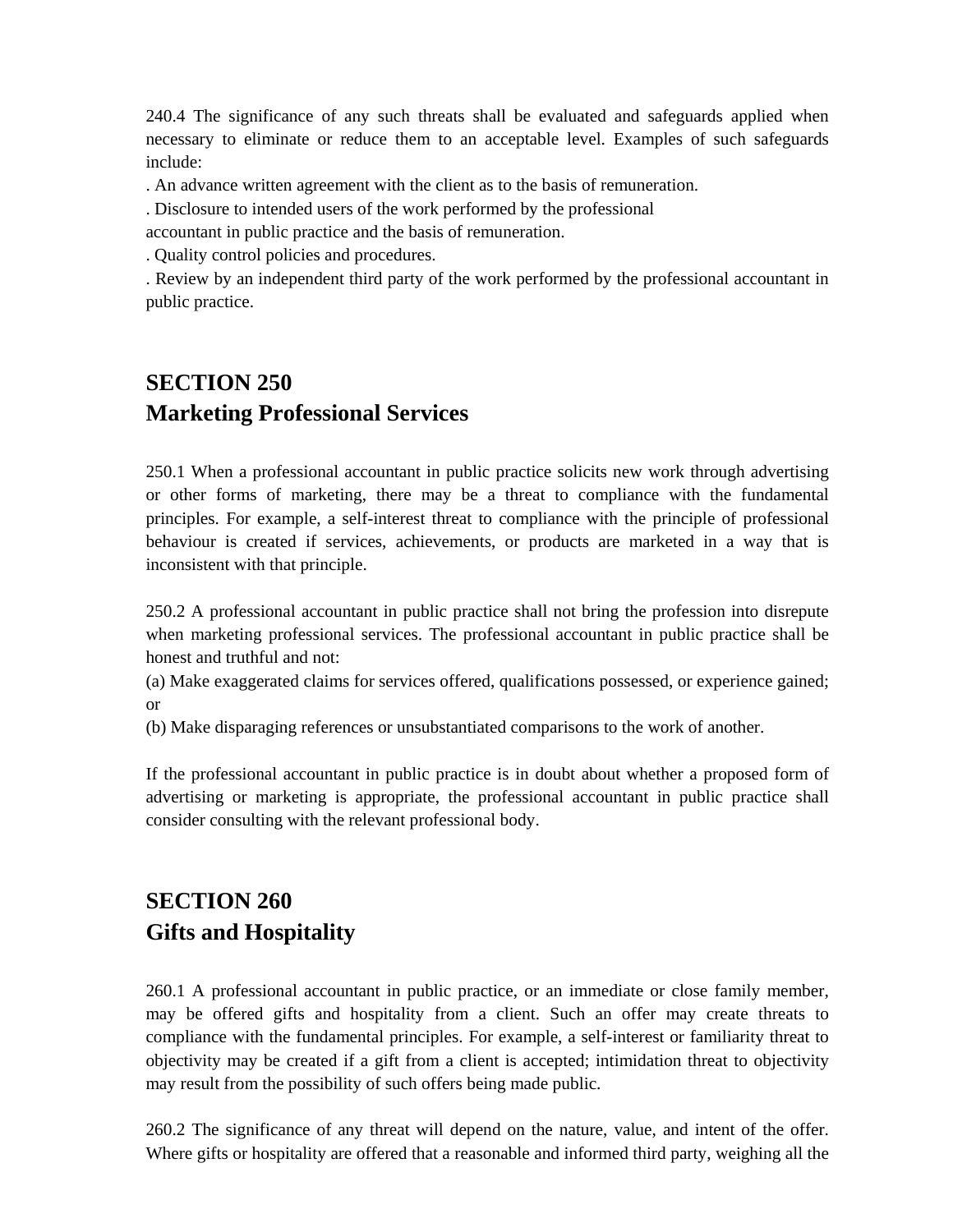specific facts and circumstances, would consider trivial and inconsequential, a professional accountant in public practice may conclude that the offer is made in the normal course of business without the specific intent to influence decision making or to obtain information. In such cases, the professional accountant in public practice may generally conclude that any threat to compliance with the fundamental principles is at an acceptable level.

260.3 A professional accountant in public practice shall evaluate the significance of any threats and apply safeguards when necessary to eliminate the threats or reduce them to an acceptable level. When the threats cannot be eliminated or reduced to an acceptable level through the application of safeguards, a professional accountant in public practice shall not accept such an offer.

# **SECTION 280 Objectivity - All Services**

280.1 A professional accountant in public practice shall determine when providing any professional service whether there are threats to compliance with the fundamental principle of objectivity resulting from having interests in, or relationships with, a client or its directors, officers or employees. For example, a familiarity threat to objectivity may be created from a family or close personal or business relationship.

280.2 A professional accountant in public practice who provides an assurance service shall be independent of the assurance client. Independence of mind and in appearance is necessary to enable the professional accountant in public practice to express a conclusion, and be seen to express a conclusion, without bias, conflict of interest, or undue influence of others. Sections 290 and 291 provide specific guidance on independence requirements for professional accountants in public practice when performing assurance engagements.

280.3 The existence of threats to objectivity when providing any professional service will depend upon the particular circumstances of the engagement and the nature of the work that the professional accountant in public practice is performing.

280.4 A professional accountant in public practice shall evaluate the significance of any threats and apply safeguards when necessary to eliminate them or reduce them to an acceptable level. Examples of such safeguards include:

. Withdrawing from the engagement team.

. Supervisory procedures.

- . Terminating the financial or business relationship giving rise to the threat.
- . Discussing the issue with higher levels of management within the firm.

. Discussing the issue with those charged with governance of the client.

If safeguards cannot eliminate or reduce the threat to an acceptable level, the professional accountant shall decline or terminate the relevant engagement.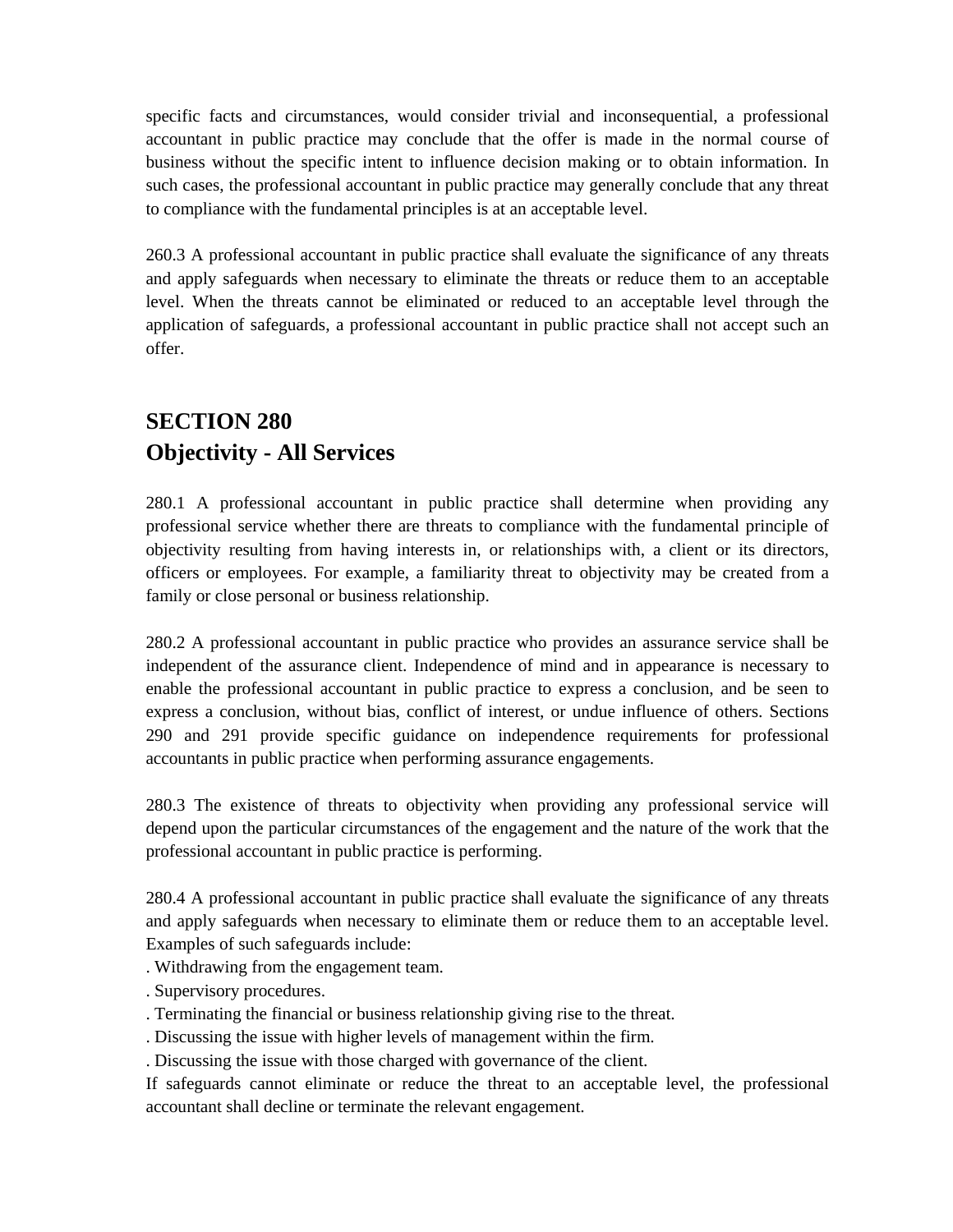# **Section 290 Independence - audit and review engagements**

### **Structure of Section**

290.1 This section addresses the independence requirements for audit engagements and review engagements, which are assurance engagements in which a professional accountant in public practice expresses a conclusion on financial statements. Such engagements comprise audit and review engagements to report on a complete set of financial statements and a single financial statement. Independence requirements for assurance engagements that are not audit or review engagements are addressed in Section 291.

290.2 In certain circumstances involving audit engagements where the audit report includes a restriction on use and distribution and provided certain conditions are met, the independence requirements in this section may be modified as provided in paragraphs 290.500 to 290.514. The modifications are not permitted in the case of an audit of financial statements required by law or regulation.

290.3 In this section, the term(s):

. "Audit", "audit team", "audit engagement", "audit client" and "audit report" includes review, review team, review engagement, review client and review report; and . "Firm" includes network firm, except where otherwise stated.

### **A Conceptual Framework Approach to Independence**

290.4 In the case of audit engagements, it is in the public interest and, therefore, required by this Code of Ethics, that members of audit teams, firms and network firms shall be independent of audit clients.

290.5 The objective of this section is to assist firms and members of audit teams in applying the conceptual framework approach described below to achieving and maintaining independence.

290.6 Independence comprises:

#### *Independence of Mind*

The state of mind that permits the expression of a conclusion without being affected by influences that compromise professional judgment, thereby, allowing an individual to act with integrity and exercise objectivity and professional scepticism.

#### *Independence in Appearance*

The avoidance of facts and circumstances that are so significant that a reasonable and informed third party would be likely to conclude, weighing all the specific facts and circumstances, that a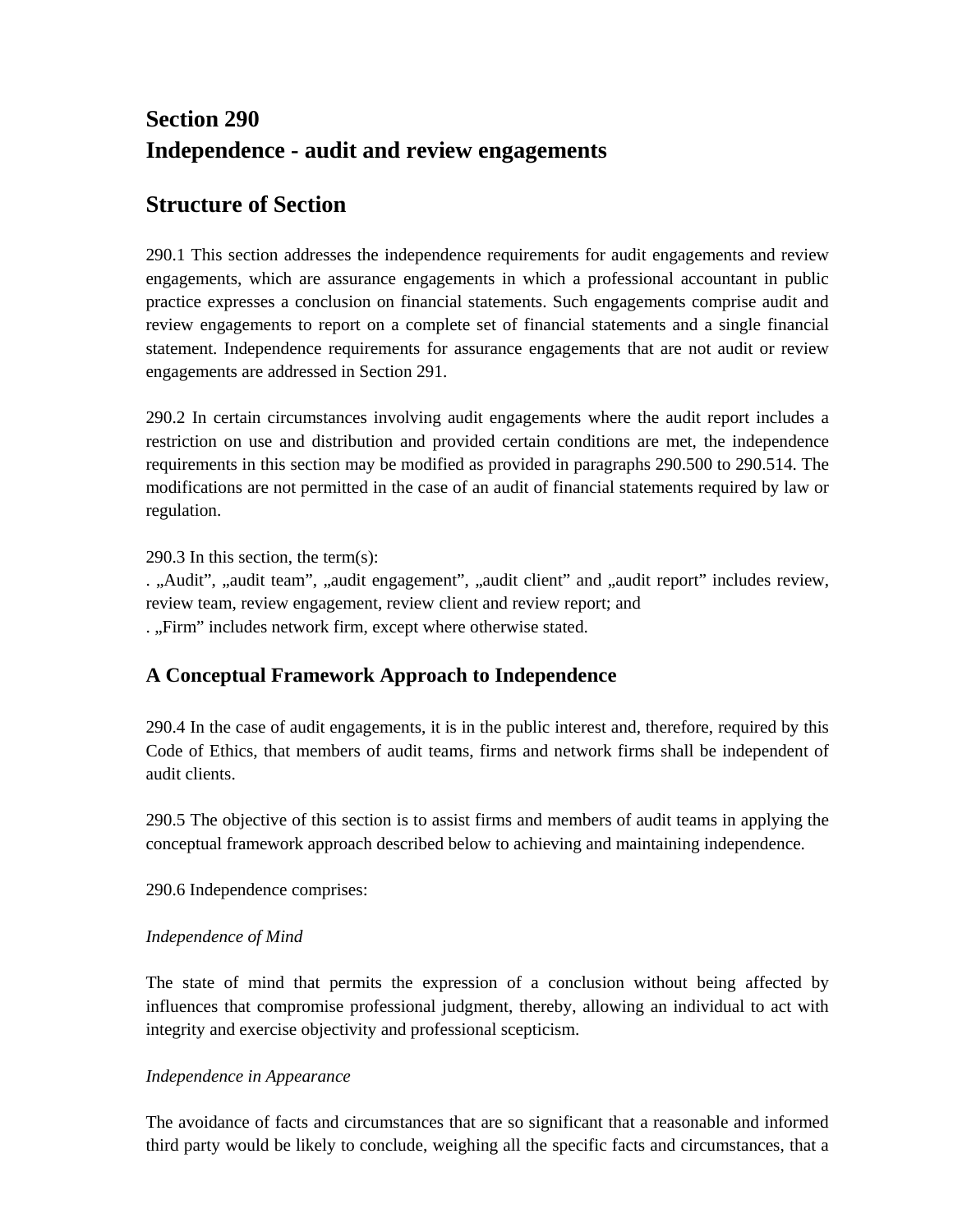firm or a member of the audit team's, integrity, objectivity or professional scepticism has been compromised.

290.7 The conceptual framework approach shall be applied by professional accountants to:

(a) Identify threats to independence;

(b) Evaluate the significance of the threats identified; and

(c) Apply safeguards, when necessary, to eliminate the threats or reduce them to an acceptable level.

When the professional accountant determines that appropriate safeguards are not available or cannot be applied to eliminate the threats or reduce them to an acceptable level, the professional accountant shall eliminate the circumstance or relationship creating the threats or decline or terminate the audit engagement.

A professional accountant shall use professional judgment in applying this conceptual framework.

290.8 Many different circumstances, or combinations of circumstances, may be relevant in assessing threats to independence. It is impossible to define every situation that creates threats to independence and to specify the appropriate action. Therefore, this Code establishes a conceptual framework that requires firms and members of audit teams to identify, evaluate, and address threats to independence. The conceptual framework approach assists professional accountants in practice in complying with the ethical requirements in this Code. It accommodates many variations in circumstances that create threats to independence and can deter a professional accountant from concluding that a situation is permitted if it is not specifically prohibited.

290.9 Paragraphs 290.100 and onwards describe how the conceptual framework approach to independence is to be applied. These paragraphs do not address all the circumstances and relationships that create or may create threats to independence.

290.10 In deciding whether to accept or continue an engagement, or whether a particular individual may be a member of the audit team, a firm shall identify and evaluate threats to independence. If the threats are not at an acceptable level, and the decision is whether to accept an engagement or include a particular individual on the audit team, the firm shall determine whether safeguards are available to eliminate the threats or reduce them to an acceptable level. If the decision is whether to continue an engagement, the firm shall determine whether any existing safeguards will continue to be effective to eliminate the threats or reduce them to an acceptable level or whether other safeguards will need to be applied or whether the engagement needs to be terminated. Whenever new information about a threat to independence comes to the attention of the firm during the engagement, the firm shall evaluate the significance of the threat in accordance with the conceptual framework approach.

290.11 Throughout this section, reference is made to the significance of threats to independence. In evaluating the significance of a threat, qualitative as well as quantitative factors shall be taken into account.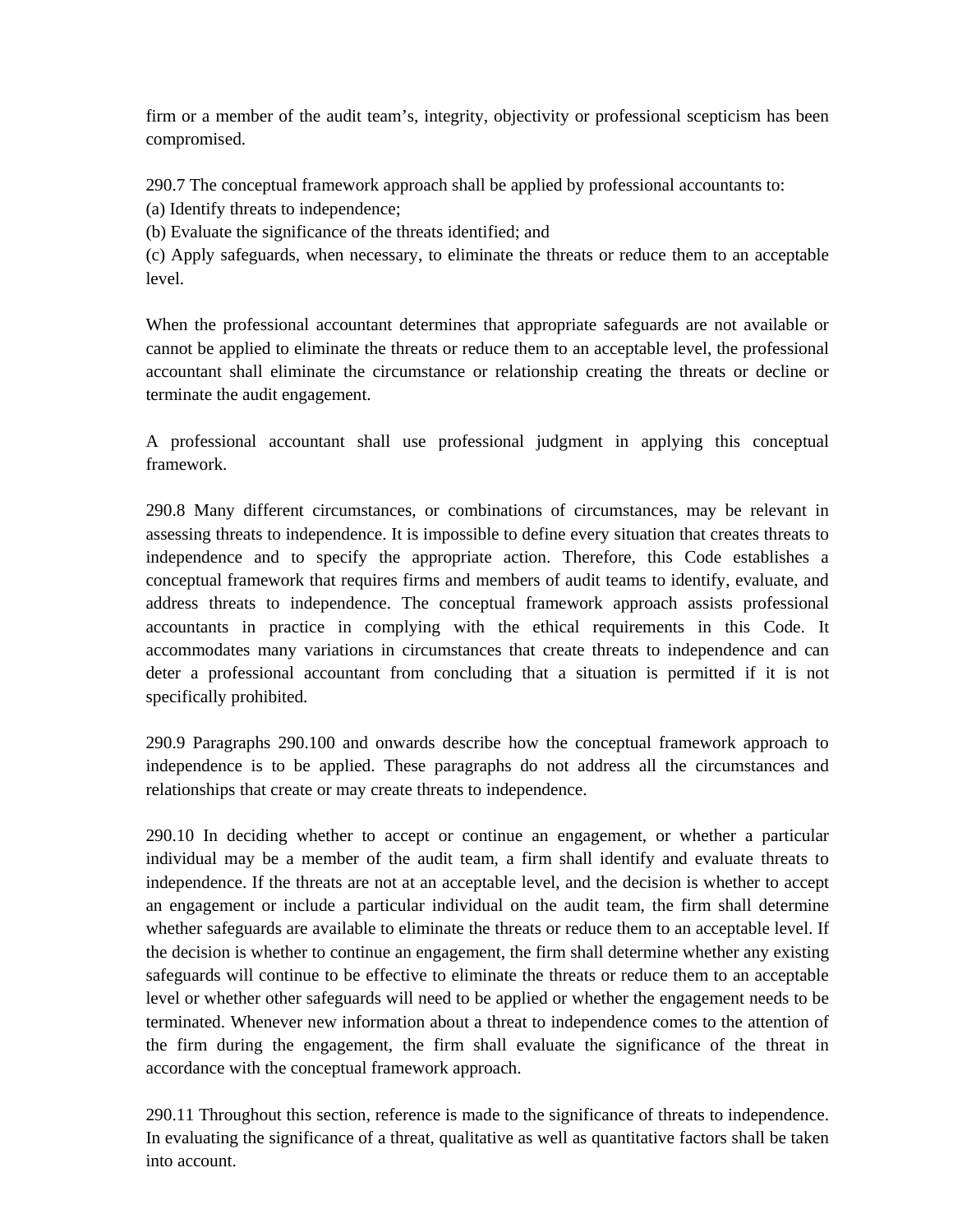290.12 This section does not, in most cases, prescribe the specific responsibility of individuals within the firm for actions related to independence because responsibility may differ depending on the size, structure and organization of a firm. The firm is required by International Standards on Quality Control to establish policies and procedures designed to provide it with reasonable assurance that independence is maintained when required by relevant ethical requirements. In addition, International Standards on Auditing require the engagement partner to form a conclusion on compliance with the independence requirements that apply to the engagement.

# **Networks and Network Firms**

290.13 If a firm is deemed to be a network firm, the firm shall be independent of the audit clients of the other firms within the network (unless otherwise stated in this Code). The independence requirements in this section that apply to a network firm apply to any entity, such as a consulting practice or professional law practice, that meets the definition of a network firm irrespective of whether the entity itself meets the definition of a firm.

290.14 To enhance their ability to provide professional services, firms frequently form larger structures with other firms and entities. Whether these larger structures create a network depends on the particular facts and circumstances and does not depend on whether the firms and entities are legally separate and distinct. For example, a larger structure may be aimed only at facilitating the referral of work, which in itself does not meet the criteria necessary to constitute a network. Alternatively, a larger structure might be such that it is aimed at co-operation and the firms share a common brand name, a common system of quality control, or significant professional resources and consequently is deemed to be a network.

290.15 The judgment as to whether the larger structure is a network shall be made in light of whether a reasonable and informed third party would be likely to conclude, weighing all the specific facts and circumstances, that the entities are associated in such a way that a network exists. This judgment shall be applied consistently throughout the network.

290.16 Where the larger structure is aimed at co-operation and it is clearly aimed at profit or cost sharing among the entities within the structure, it is deemed to be a network. However, the sharing of immaterial costs does not in itself create a network. In addition, if the sharing of costs is limited only to those costs related to the development of audit methodologies, manuals, or training courses, this would not in itself create a network. Further, an association between a firm and an otherwise unrelated entity to jointly provide a service or develop a product does not in itself create a network.

290.17 Where the larger structure is aimed at cooperation and the entities within the structure share common ownership, control or management, it is deemed to be a network. This could be achieved by contract or other means.

290.18 Where the larger structure is aimed at co-operation and the entities within the structure share common quality control policies and procedures, it is deemed to be a network. For this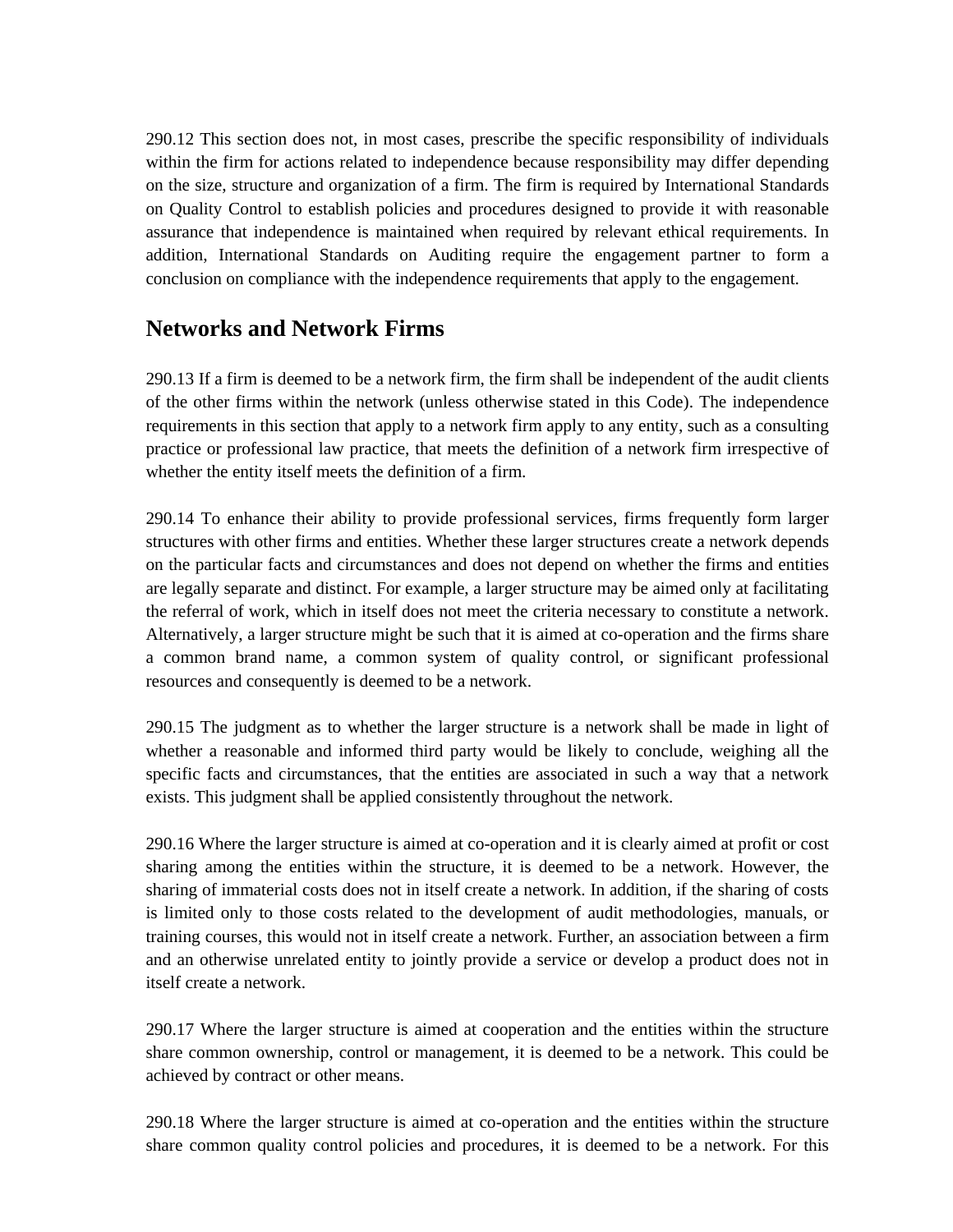purpose, common quality control policies and procedures are those designed, implemented and monitored across the larger structure.

290.19 Where the larger structure is aimed at co-operation and the entities within the structure share a common business strategy, it is deemed to be a network. Sharing a common business strategy involves an agreement by the entities to achieve common strategic objectives. An entity is not deemed to be a network firm merely because it co-operates with another entity solely to respond jointly to a request for a proposal for the provision of a professional service.

290.20 Where the larger structure is aimed at co-operation and the entities within the structure share the use of a common brand name, it is deemed to be a network. A common brand name includes common initials or a common name. A firm is deemed to be using a common brand name if it includes, for example, the common brand name as part of, or along with, its firm name, when a partner of the firm signs an audit report.

290.21 Even though a firm does not belong to a network and does not use a common brand name as part of its firm name, it may give the appearance that it belongs to a network if it makes reference in its stationery or promotional materials to being a member of an association of firms. Accordingly, if care is not taken in how a firm describes such memberships, a perception may be created that the firm belongs to a network.

290.22 If a firm sells a component of its practice, the sales agreement sometimes provides that, for a limited period of time, the component may continue to use the name of the firm, or an element of the name, even though it is no longer connected to the firm. In such circumstances, while the two entities may be practicing under a common name, the facts are such that they do not belong to a larger structure aimed at co-operation and are, therefore, not network firms. Those entities shall determine how to disclose that they are not network firms when presenting themselves to outside parties.

290.23 Where the larger structure is aimed at co-operation and the entities within the structure share a significant part of professional resources, it is deemed to be a network. Professional resources include:

. Common systems that enable firms to exchange information such as client data, billing and time records;

. Partners and staff;

. Technical departments that consult on technical or industry specific issues, transactions or events for assurance engagements;

. Audit methodology or audit manuals; and

. Training courses and facilities.

290.24 The determination of whether the professional resources shared are significant, and therefore the firms are network firms, shall be made based on the relevant facts and circumstances. Where the shared resources are limited to common audit methodology or audit manuals, with no exchange of personnel or client or market information, it is unlikely that the shared resources would be significant. The same applies to a common training endeavour. Where, however, the shared resources involve the exchange of people or information, such as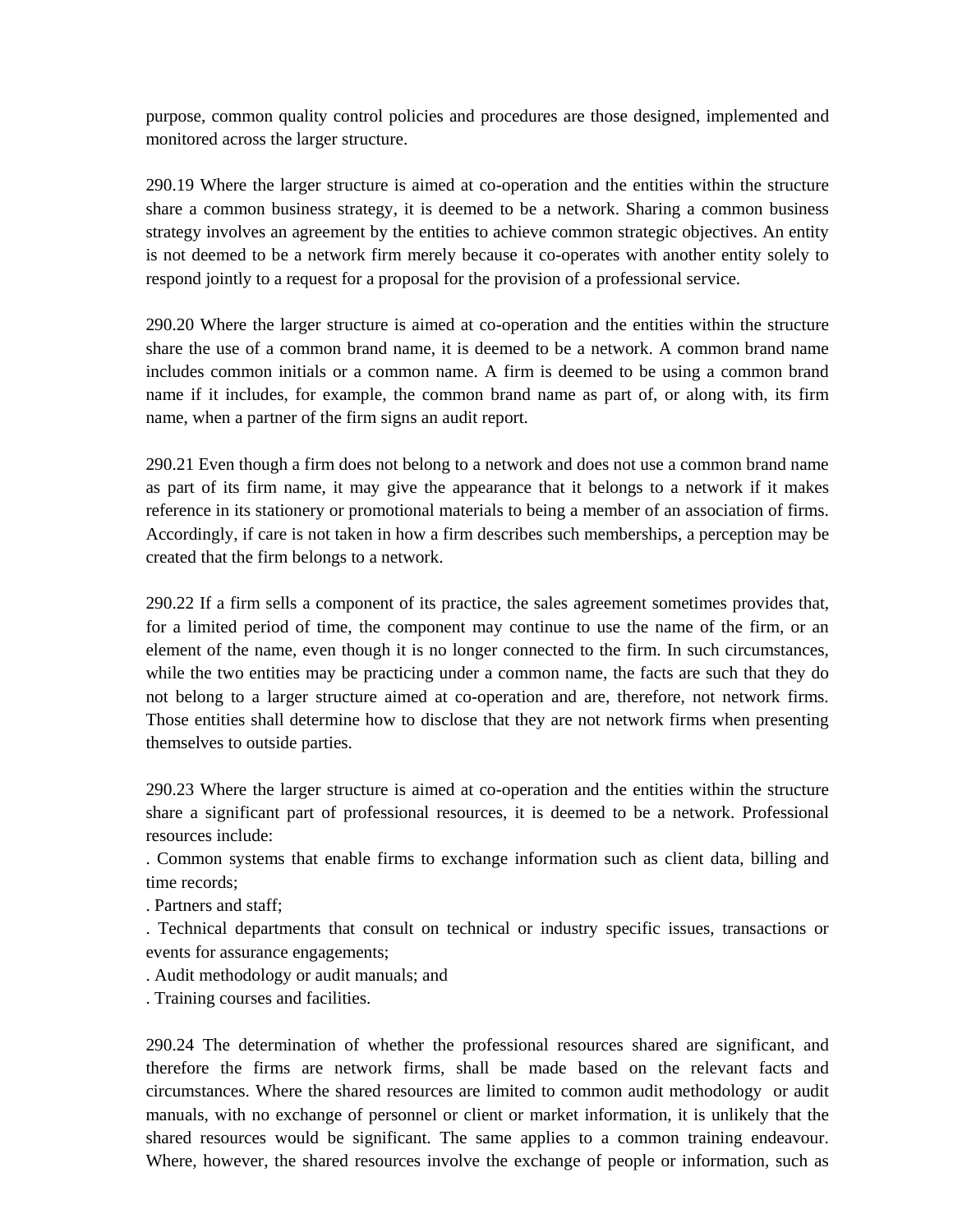where staff are drawn from a shared pool, or a common technical department is created within the larger structure to provide participating firms with technical advice that the firms are required to follow, a reasonable and informed third party is more likely to conclude that the shared resources are significant.

### **Public Interest Entities**

290.25 Section 290 contains additional provisions that reflect the extent of public interest in certain entities. For the purpose of this section, public interest entities are:

(a) All listed entities; and

(b) Any entity (a) defined by regulation or legislation as a public interest entity or (b) for which the audit is required by regulation or legislation to be conducted in compliance with the same independence requirements that apply to the audit of listed entities. Such regulation may be promulgated by any relevant regulator, including an audit regulator.

290.26 Firms and member bodies are encouraged to determine whether to treat additional entities, or certain categories of entities, as public interest entities because they have a large number and wide range of stakeholders. Factors to be considered include:

. The nature of the business, such as the holding of assets in a fiduciary capacity for a large number of stakeholders. Examples may include financial institutions, such as banks and insurance companies, and pension funds;

. Size; and

. Number of employees.

## **Related Entities**

290.27 In the case of an audit client that is a listed entity, references to an audit client in this section include related entities of the client (unless otherwise stated). For all other audit clients, references to an audit client in this section include related entities over which the client has direct or indirect control. When the audit team knows or has reason to believe that a relationship or circumstance involving another related entity of the client is relevant to the evaluation of the firm's independence from the client, the audit team shall include that related entity when identifying and evaluating threats to independence and applying appropriate safeguards.

### **Those Charged with Governance**

290.28 Even when not required by the Code, applicable auditing standards, law or regulation, regular communication is encouraged between the firm and those charged with governance of the audit client regarding relationships and other matters that might, in the firm's opinion, reasonably bear on independence. Such communication enables those charged with governance to (a) consider the firm's judgments in identifying and evaluating threats to independence, (b) consider the appropriateness of safeguards applied to eliminate them or reduce them to an acceptable level, and (c) take appropriate action. Such an approach can be particularly helpful with respect to intimidation and familiarity threats.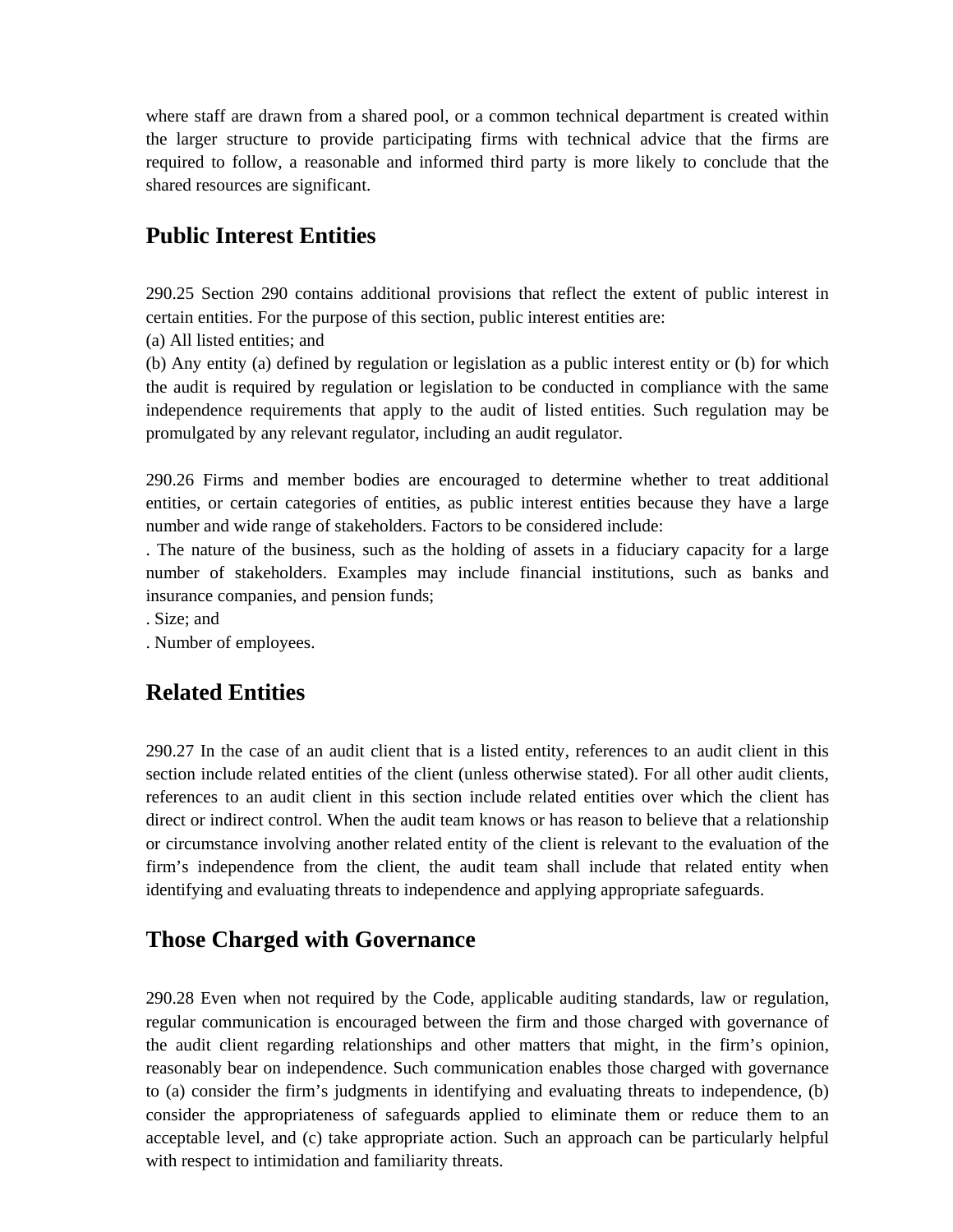## **Documentation**

290.29 Documentation provides evidence of the professional accountant's judgments in forming conclusions regarding compliance with independence requirements. The absence of documentation is not a determinant of whether a firm considered a particular matter or whether it is independent.

The professional accountant shall document conclusions regarding compliance with independence requirements, and the substance of any relevant discussions that support those conclusions. Accordingly:

(a) When safeguards are required to reduce a threat to an acceptable level, the professional accountant shall document the nature of the threat and the safeguards in place or applied that reduce the threat to an acceptable level; and

(b) When a threat required significant analysis to determine whether safeguards were necessary and the professional accountant concluded that they were not because the threat was already at an acceptable level, the professional accountant shall document the nature of the threat and the rationale for the conclusion.

### **Engagement Period**

290.30 Independence from the audit client is required both during the engagement period and the period covered by the financial statements. The engagement period starts when the audit team begins to perform audit services. The engagement period ends when the audit report is issued. When the engagement is of a recurring nature, it ends at the later of the notification by either party that the professional relationship has terminated or the issuance of the final audit report.

290.31 When an entity becomes an audit client during or after the period covered by the financial statements on which the firm will express an opinion, the firm shall determine whether any threats to independence are created by:

. Financial or business relationships with the audit client during or after the period covered by the financial statements but before accepting the audit engagement; or

. Previous services provided to the audit client.

290.32 If a non-assurance service was provided to the audit client during or after the period covered by the financial statements but before the audit team begins to perform audit services and the service would not be permitted during the period of the audit engagement, the firm shall evaluate any threat to independence created by the service. If a threat is not at an acceptable level, the audit engagement shall only be accepted if safeguards are applied to eliminate any threats or reduce them to an acceptable level. Examples of such safeguards include:

. Not including personnel who provided the non-assurance service as members of the audit team;

. Having a professional accountant review the audit and non-assurance work as appropriate; or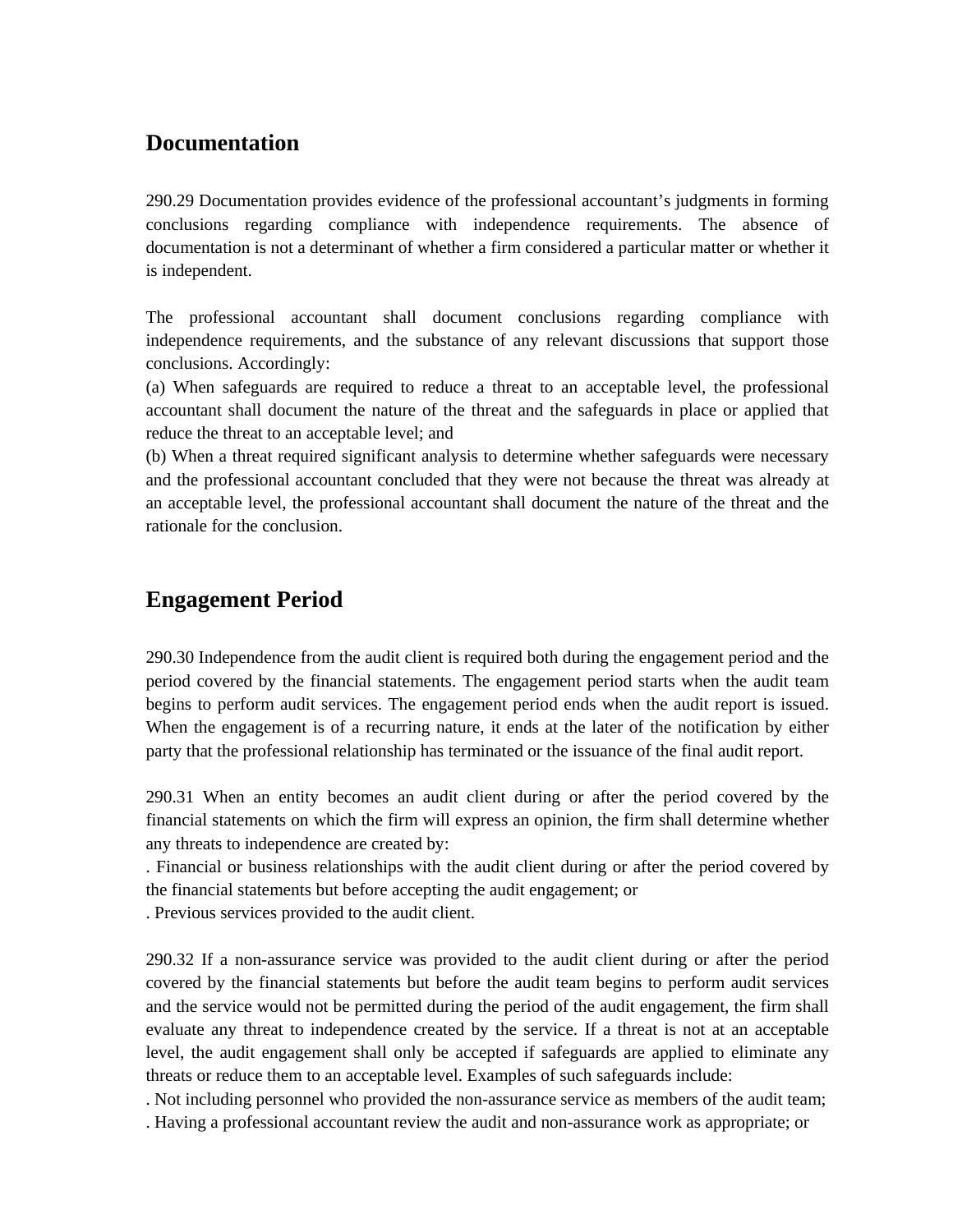. Engaging another firm to evaluate the results of the non-assurance service or having another firm re-perform the non-assurance service to the extent necessary to enable it to take responsibility for the service.

## **Mergers and Acquisitions**

290.33 When, as a result of a merger or acquisition, an entity becomes a related entity of an audit client, the firm shall identify and evaluate previous and current interests and relationships with the related entity that, taking into account available safeguards, could affect its independence and therefore its ability to continue the audit engagement after the effective date of the merger or acquisition.

290.34 The firm shall take steps necessary to terminate, by the effective date of the merger or acquisition, any current interests or relationships that are not permitted under this Code. However, if such a current interest or relationship cannot reasonably be terminated by the effective date of the merger or acquisition, for example, because the related entity is unable by the effective date to effect an orderly transition to another service provider of a non-assurance service provided by the firm, the firm shall evaluate the threat that is created by such interest or relationship. The more significant the threat, the more likely the firm's objectivity will be compromised and it will be unable to continue as auditor. The significance of the threat will depend upon factors such as:

. The nature and significance of the interest or relationship;

. The nature and significance of the related entity relationship (for example, whether the related entity is a subsidiary or parent); and

. The length of time until the interest or relationship can reasonably be terminated.

The firm shall discuss with those charged with governance the reasons why the interest or relationship cannot reasonably be terminated by the effective date of the merger or acquisition and the evaluation of the significance of the threat.

290.35 If those charged with governance request the firm to continue as auditor, the firm shall do so only if:

(a) the interest or relationship will be terminated as soon as reasonably possible and in all cases within six months of the effective date of the merger or acquisition;

(b) any individual who has such an interest or relationship, including one that has arisen through performing a non-assurance service that would not be permitted under this section, will not be a member of the engagement team for the audit or the individual responsible for the engagement quality control review; and

(c) appropriate transitional measures will be applied, as necessary, and discussed with those charged with governance. Examples of transitional measures include:

. Having a professional accountant review the audit or non-assurance work as appropriate;

. Having a professional accountant, who is not a member of the firm expressing the opinion on the financial statements, perform a review that is equivalent to an engagement quality control review; or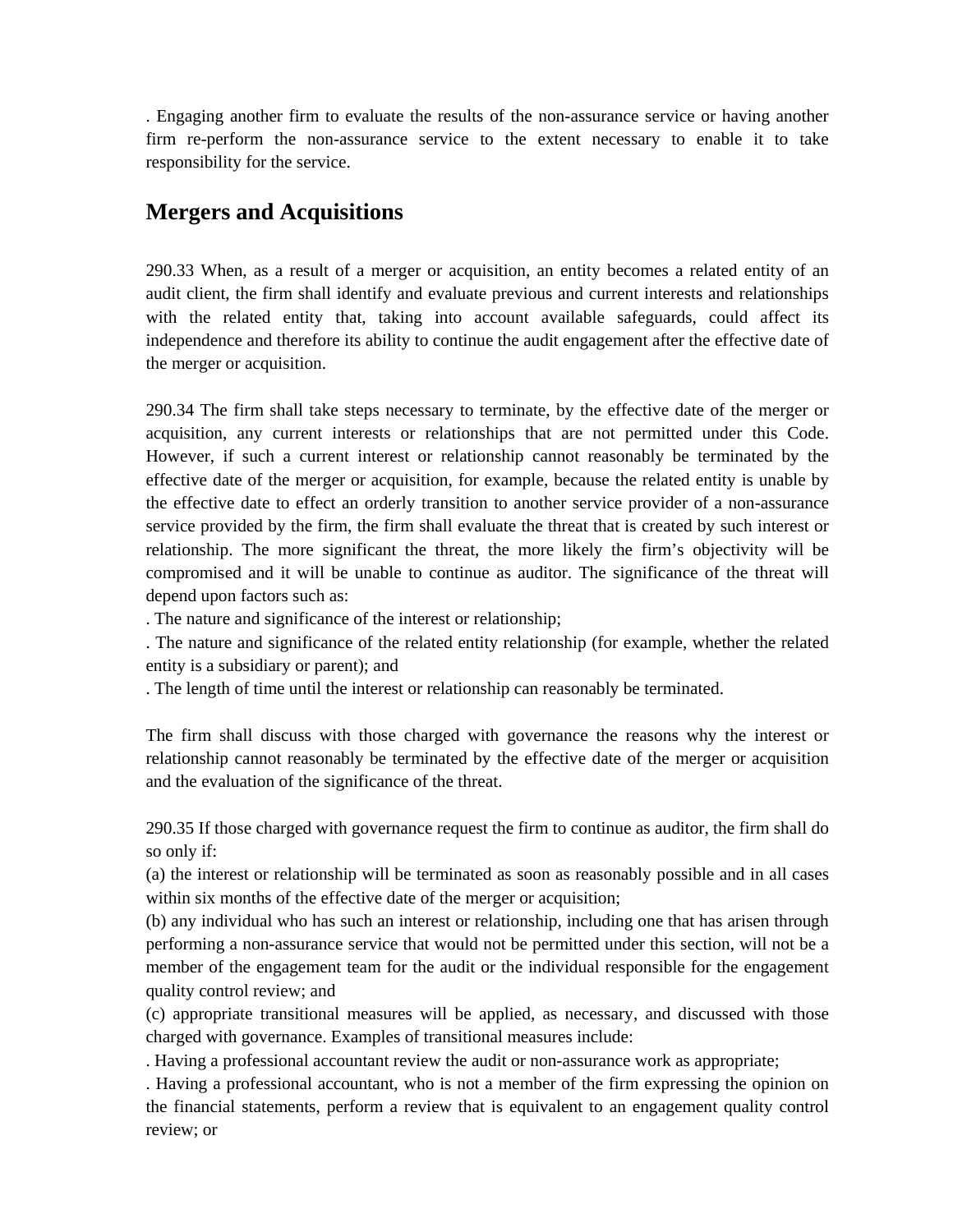. Engaging another firm to evaluate the results of the non-assurance service or having another firm re-perform the non-assurance service to the extent necessary to enable it to take responsibility for the service.

290.36 The firm may have completed a significant amount of work on the audit prior to the effective date of the merger or acquisition and may be able to complete the remaining audit procedures within a short period of time. In such circumstances, if those charged with governance request the firm to complete the audit while continuing with an interest or relationship identified in 290.33, the firm shall do so only if it:

(a) Has evaluated the significance of the threat created by such interest or relationship and discussed the evaluation with those charged with governance;

(b) Complies with the requirements of paragraph 290.35(ii).(iii); and

(c) Ceases to be the auditor no later than the issuance of the audit report.

290.37 When addressing previous and current interests and relationships covered by paragraphs 290.33 to 290.36, the firm shall determine whether, even if all the requirements could be met, the interests and relationships create threats that would remain so significant that objectivity would be compromised and, if so, the firm shall cease to be the auditor.

290.38 The professional accountant shall document any interests or relationships covered by paragraphs 290.34 and 36 that will not be terminated by the effective date of the merger or acquisition and the reasons why they will not be terminated, the transitional measures applied, the results of the discussion with those charged with governance, and the rationale as to why the previous and current interests and relationships do not create threats that would remain so significant that objectivity would be compromised.

## **Other Considerations**

290.39 There may be occasions when there is an inadvertent violation of this section. If such an inadvertent violation occurs, it generally will be deemed not to compromise independence provided the firm has appropriate quality control policies and procedures in place, equivalent to those required by International Standards on Quality Control, to maintain independence and, once discovered, the violation is corrected promptly and any necessary safeguards are applied to eliminate any threat or reduce it to an acceptable level. The firm shall determine whether to discuss the matter with those charged with governance.

# **Application of the Conceptual Framework Approach to Independence**

290.100 Paragraphs 290.102 to 290.231 describe specific circumstances and relationships that create or may create threats to independence. The paragraphs describe the potential threats and the types of safeguards that may be appropriate to eliminate the threats or reduce them to an acceptable level and identify certain situations where no safeguards could reduce the threats to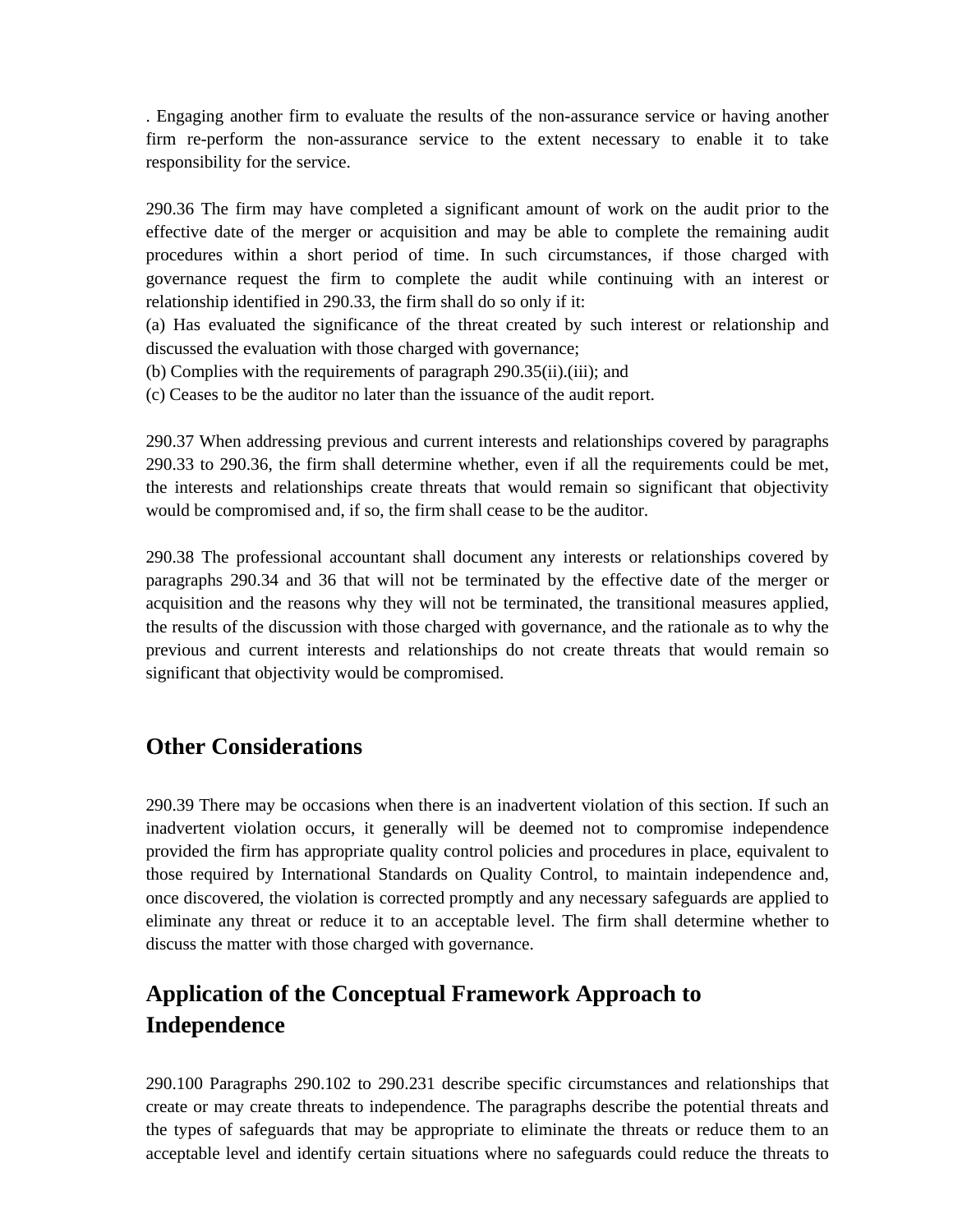an acceptable level. The paragraphs do not describe all of the circumstances and relationships that create or may create a threat to independence. The firm and the members of the audit team shall evaluate the implications of similar, but different, circumstances and relationships and determine whether safeguards, including the safeguards in paragraphs 200.12 to 200.15, can be applied when necessary to eliminate the threats to independence or reduce them to an acceptable level.

290.101 Paragraphs 290.102 to 290.126 contain references to the materiality of a financial interest, loan, or guarantee, or the significance of a business relationship. For the purpose of determining whether such an interest is material to an individual, the combined net worth of the individual and the individual's immediate family members may be taken into account.

### **Financial Interests**

290.102 Holding a financial interest in an audit client may create a self-interest threat. The existence and significance of any threat created depends on: (a) the role of the person holding the financial interest, (b) whether the financial interest is direct or indirect, and (c) the materiality of the financial interest.

290.103 Financial interests may be held through an intermediary (e.g. a collective investment vehicle, estate or trust). The determination of whether such financial interests are direct or indirect will depend upon whether the beneficial owner has control over the investment vehicle or the ability to influence its investment decisions. When control over the investment vehicle or the ability to influence investment decisions exists, this Code defines that financial interest to be a direct financial interest. Conversely, when the beneficial owner of the financial interest has no control over the investment vehicle or ability to influence its investment decisions, this Code defines that financial interest to be an indirect financial interest.

290.104 If a member of the audit team, a member of that individual's immediate family or a firm has a direct financial interest or a material indirect financial interest in the audit client, the selfinterest threat created would be so significant that no safeguards could reduce the threat to an acceptable level. Therefore, none of the following shall have a direct financial interest or a material indirect financial interest in the client: a member of the audit team; a member of that individual's immediate family; or the firm.

290.105 When a member of the audit team has a close family member who the audit team member knows has a direct financial interest or a material indirect financial interest in the audit client, a self-interest threat is created. The significance of the threat will depend on factors such as:

. The nature of the relationship between the member of the audit team and the close family member; and

. The materiality of the financial interest to the close family member.

The significance of the threat shall be evaluated and safeguards applied when necessary to eliminate the threat or reduce it to an acceptable level. Examples of such safeguards include: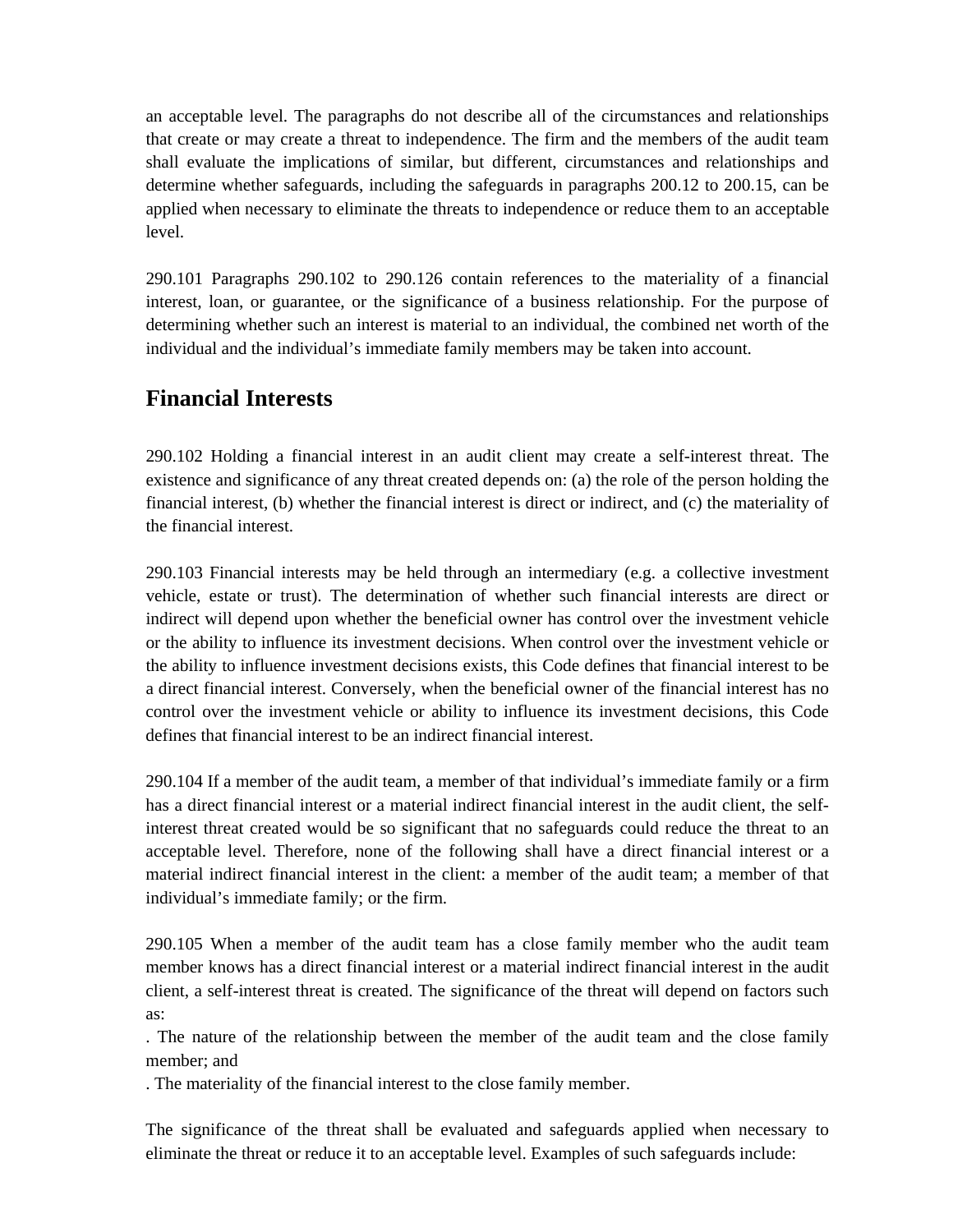. The close family member disposing, as soon as practicable, of all of the financial interest or disposing of a sufficient portion of an indirect financial interest so that the remaining interest is no longer material;

. Having a professional accountant review the work of the member of the audit team; or

. Removing the individual from the audit team.

290.106 If a member of the audit team, a member of that individual's immediate family, or a firm has a direct or material indirect financial interest in an entity that has a controlling interest in the audit client, and the client is material to the entity, the self-interest threat created would be so significant that no safeguards could reduce the threat to an acceptable level. Therefore, none of the following shall have such a financial interest: a member of the audit team; a member of that individual's immediate family; and the firm.

290.107 The holding by a firm's retirement benefit plan of a direct or material indirect financial interest in an audit client creates a self-interest threat. The significance of the threat shall be evaluated and safeguards applied when necessary to eliminate the threat or reduce it to an acceptable level.

290.108 If other partners in the office in which the engagement partner practices in connection with the audit engagement, or their immediate family members, hold a direct financial interest or a material indirect financial interest in that audit client, the self-interest threat created would be so significant that no safeguards could reduce the threat to an acceptable level. Therefore, neither such partners nor their immediate family members shall hold any such financial interests in such an audit client.

290.109 The office in which the engagement partner practices in connection with the audit engagement is not necessarily the office to which that partner is assigned. Accordingly, when the engagement partner is located in a different office from that of the other members of the audit team, professional judgment shall be used to determine in which office the partner practices in connection with that engagement.

290.110 If other partners and managerial employees who provide non-audit services to the audit client, except those whose involvement is minimal, or their immediate family members, hold a direct financial interest or a material indirect financial interest in the audit client, the self-interest threat created would be so significant that no safeguards could reduce the threat to an acceptable level. Accordingly, neither such personnel nor their immediate family members shall hold any such financial interests in such an audit client.

290.111 Despite paragraphs 290.108 and 290.110, the holding of a financial interest in an audit client by an immediate family member of (a) a partner located in the office in which the engagement partner practices in connection with the audit engagement, or (b) a partner or managerial employee who provides non-audit services to the audit client, is deemed not to compromise independence if the financial interest is received as a result of the immediate family member's employment rights (e.g., through pension or share option plans) and, when necessary, safeguards are applied to eliminate any threat to independence or reduce it to an acceptable level. However, when the immediate family member has or obtains the right to dispose of the financial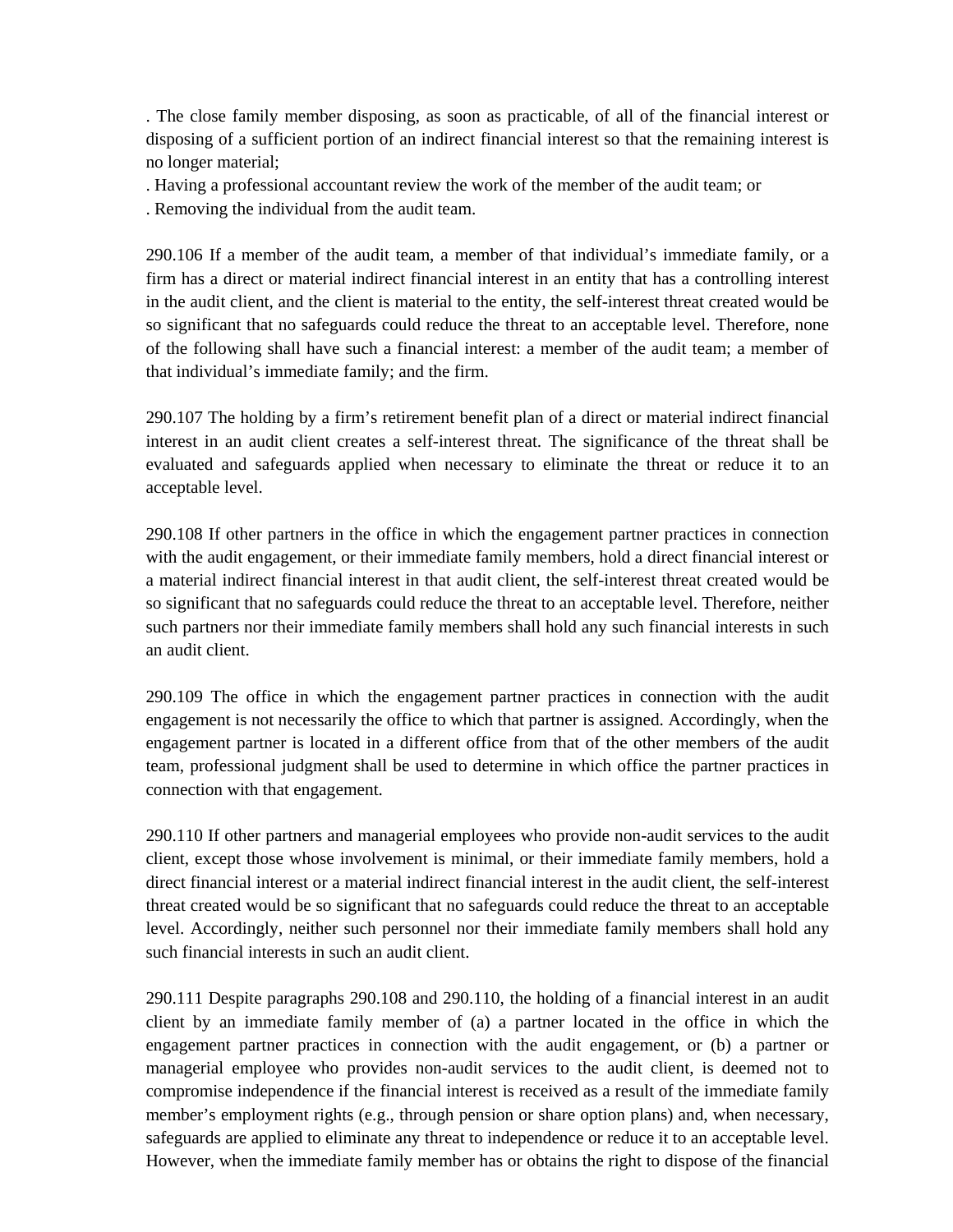interest or, in the case of a stock option, the right to exercise the option, the financial interest shall be disposed of or forfeited as soon as practicable.

290.112 A self-interest threat may be created if the firm or a member of the audit team, or a member of that individual's immediate family, has a financial interest in an entity and an audit client also has a financial interest in that entity. However, independence is deemed not to be compromised if these interests are immaterial and the audit client cannot exercise significant influence over the entity. If such interest is material to any party, and the audit client can exercise significant influence over the other entity, no safeguards could reduce the threat to an acceptable level. Accordingly, the firm shall not have such an interest and any individual with such an interest shall, before becoming a member of the audit team, either:

(a) Dispose of the interest; or

(b) Dispose of a sufficient amount of the interest so that the remaining interest is no longer material.

290.113 A self-interest, familiarity or intimidation threat may be created if a member of the Audit team, or a member of that individual's immediate family, or the firm, has a financial interest in an entity when a director, officer or controlling owner of the audit client is also known to have a financial interest in that entity. The existence and significance of any threat will depend upon factors such as:

. The role of the professional on the audit team;

. Whether ownership of the entity is closely or widely held;

. Whether the interest gives the investor the ability to control or significantly influence the entity; and

. The materiality of the financial interest.

The significance of any threat shall be evaluated and safeguards applied when necessary to eliminate the threat or reduce it to an acceptable level. Examples of such safeguards include:

. Removing the member of the audit team with the financial interest from the audit team; or

. Having a professional accountant review the work of the member of the audit team.

290.114 The holding by a firm, or a member of the audit team, or a member of that individual's immediate family, of a direct financial interest or a material indirect financial interest in the audit client as a trustee creates a self-interest threat. Similarly, a self-interest threat is created when (a) a partner in the office in which the engagement partner practices in connection with the audit, (b) other partners and managerial employees who provide non-assurance services to the audit client, except those whose involvement is minimal, or (c) their immediate family members, hold a direct financial interest or a material indirect financial interest in the audit client as trustee. Such an interest shall not be held unless:

(a) Neither the trustee, nor an immediate family member of the trustee, nor the firm are beneficiaries of the trust;

(b) The interest in the audit client held by the trust is not material to the trust;

(c) The trust is not able to exercise significant influence over the audit client; and

(d) The trustee, an immediate family member of the trustee, or the firm cannot significantly influence any investment decision involving a financial interest in the audit client.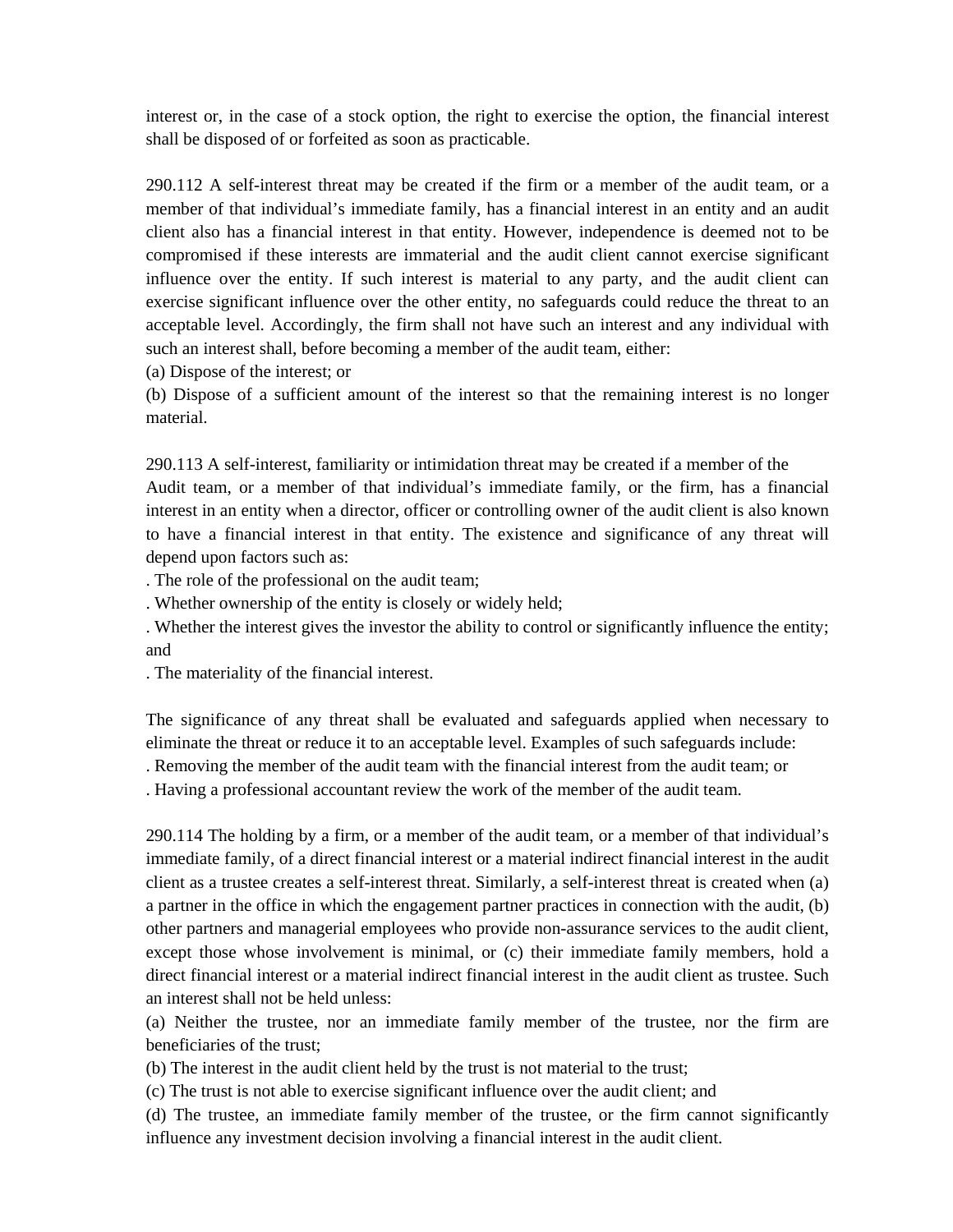290.115 Members of the audit team shall determine whether a self-interest threat is created by any known financial interests in the audit client held by other individuals including:

. Partners and professional employees of the firm, other than those referred to above, or their immediate family members; and

. Individuals with a close personal relationship with a member of the audit team.

Whether these interests create a self-interest threat will depend on factors such as:

. The firm's organizational, operating and reporting structure; and

. The nature of the relationship between the individual and the member of the audit team.

The significance of any threat shall be evaluated and safeguards applied when necessary to eliminate the threat or reduce it to an acceptable level. Examples of such safeguards include:

. Removing the member of the audit team with the personal relationship from the audit team;

. Excluding the member of the audit team from any significant decision-making concerning the audit engagement; or

. Having a professional accountant review the work of the member of the audit team.

290.116 If a firm or a partner or employee of the firm, or a member of that individual's immediate family, receives a direct financial interest or a material indirect financial interest in an audit client, for example, by way of an inheritance, gift or as a result of a merger and such interest would not be permitted to be held under this section, then:

(a) If the interest is received by the firm, the financial interest shall be disposed of immediately, or a sufficient amount of an indirect financial interest shall be disposed of so that the remaining interest is no longer material;

(b) If the interest is received by a member of the audit team, or a member of that individual's immediate family, the individual who received the financial interest shall immediately dispose of the financial interest, or dispose of a sufficient amount of an indirect financial interest so that the remaining interest is no longer material; or

(c) If the interest is received by an individual who is not a member of the audit team, or by an immediate family member of the individual, the financial interest shall be disposed of as soon as possible, or a sufficient amount of an indirect financial interest shall be disposed of so that the remaining interest is no longer material. Pending on the disposal of the financial interest, a determination shall be made as to whether any safeguards are necessary.

290.117 When an inadvertent violation of this section as it relates to a financial interest in an audit client occurs, it is deemed not to compromise independence if:

(a) The firm has established policies and procedures that require prompt notification to the firm of any breaches resulting from the purchase, inheritance or other acquisition of a financial interest in the audit client;

(b) The actions in paragraph 290.116 (a)-(c) are taken as applicable; and

(c) The firm applies other safeguards when necessary to reduce any remaining threat to an acceptable level. Examples of such safeguards include:

. Having a professional accountant review the work of the member of the audit team; or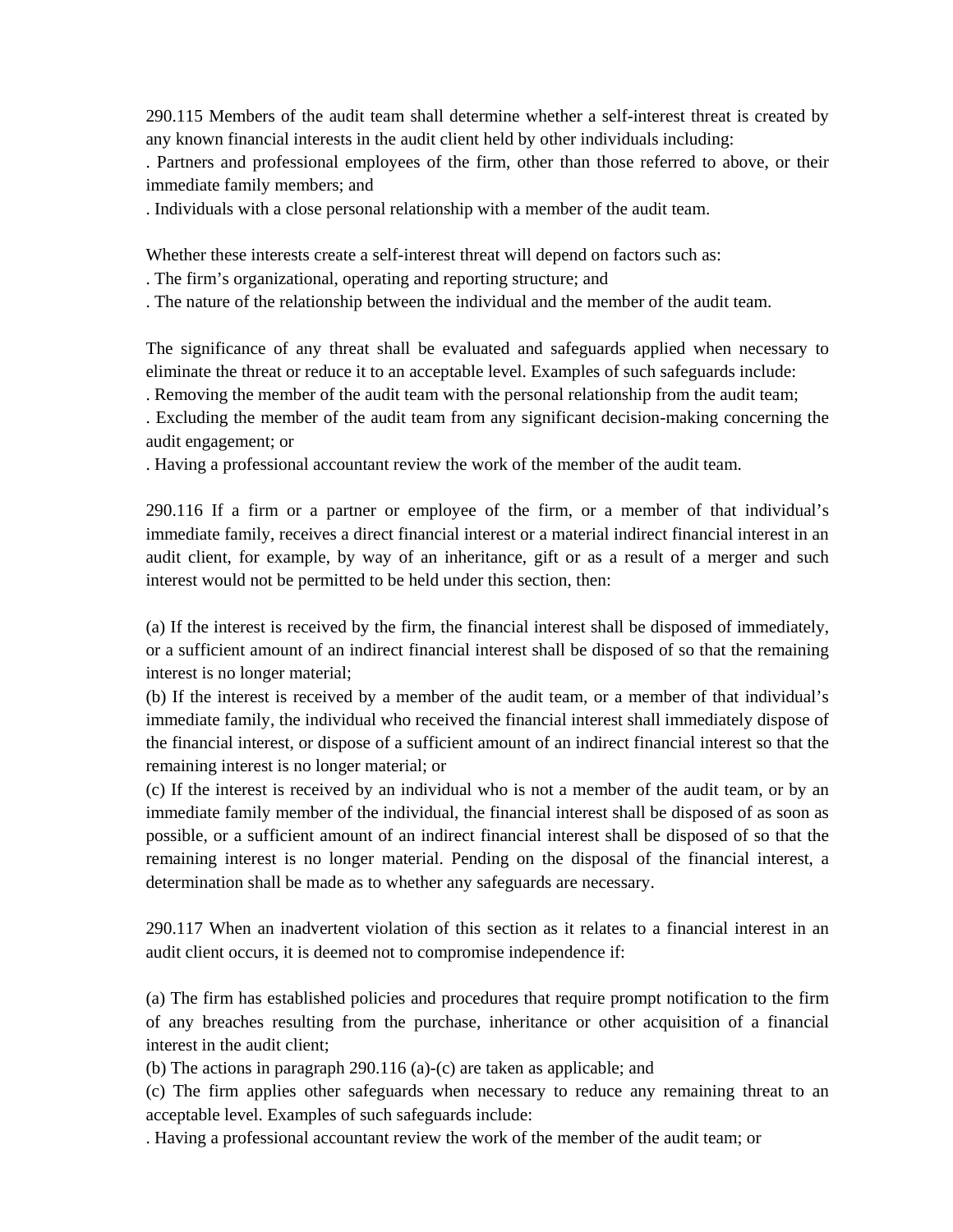. Excluding the individual from any significant decision-making concerning the audit engagement.

The firm shall determine whether to discuss the matter with those charged with governance.

# **Loans and Guarantees**

290.118 A loan, or a guarantee of a loan, to a member of the audit team, or a member of that individual's immediate family, or the firm from an audit client that is a bank or a similar institution, may create a threat to independence. If the loan or guarantee is not made under normal lending procedures, terms and conditions, a self-interest threat would be created that would be so significant that no safeguards could reduce the threat to an acceptable level. Accordingly, neither a member of the audit team, a member of that individual's immediate family, nor a firm shall accept such a loan or guarantee.

290.119 If a loan to a firm from an audit client that is a bank or similar institution is made under normal lending procedures, terms and conditions and it is material to the audit client or firm receiving the loan, it may be possible to apply safeguards to reduce the self-interest threat to an acceptable level. An example of such a safeguard is having the work reviewed by a professional accountant from a network firm that is neither involved with the audit nor received the loan.

290.120 A loan, or a guarantee of a loan, from an audit client that is a bank or a similar institution to a member of the audit team, or a member of that individual's immediate family, does not create a threat to independence if the loan or guarantee is made under normal lending procedures, terms and conditions. Examples of such loans include home mortgages, bank overdrafts, car loans and credit card balances.

290.121 If the firm or a member of the audit team, or a member of that individual's immediate family, accepts a loan from, or has a borrowing guaranteed by, an audit client that is not a bank or similar institution, the self-interest threat created would be so significant that no safeguards could reduce the threat to an acceptable level, unless the loan or guarantee is immaterial to both (a) the firm or the member of the audit team and the immediate family member, and (b) the client.

290.122 Similarly, if the firm or a member of the audit team, or a member of that individual's immediate family, makes or guarantees a loan to an audit client, the self-interest threat created would be so significant that no safeguards could reduce the threat to an acceptable level, unless the loan or guarantee is immaterial to both (a) the firm or the member of the audit team and the immediate family member, and (b) the client.

290.123 If a firm or a member of the audit team, or a member of that individual's immediate family, has deposits or a brokerage account with an audit client that is a bank, broker or similar institution, a threat to independence is not created if the deposit or account is held under normal commercial terms.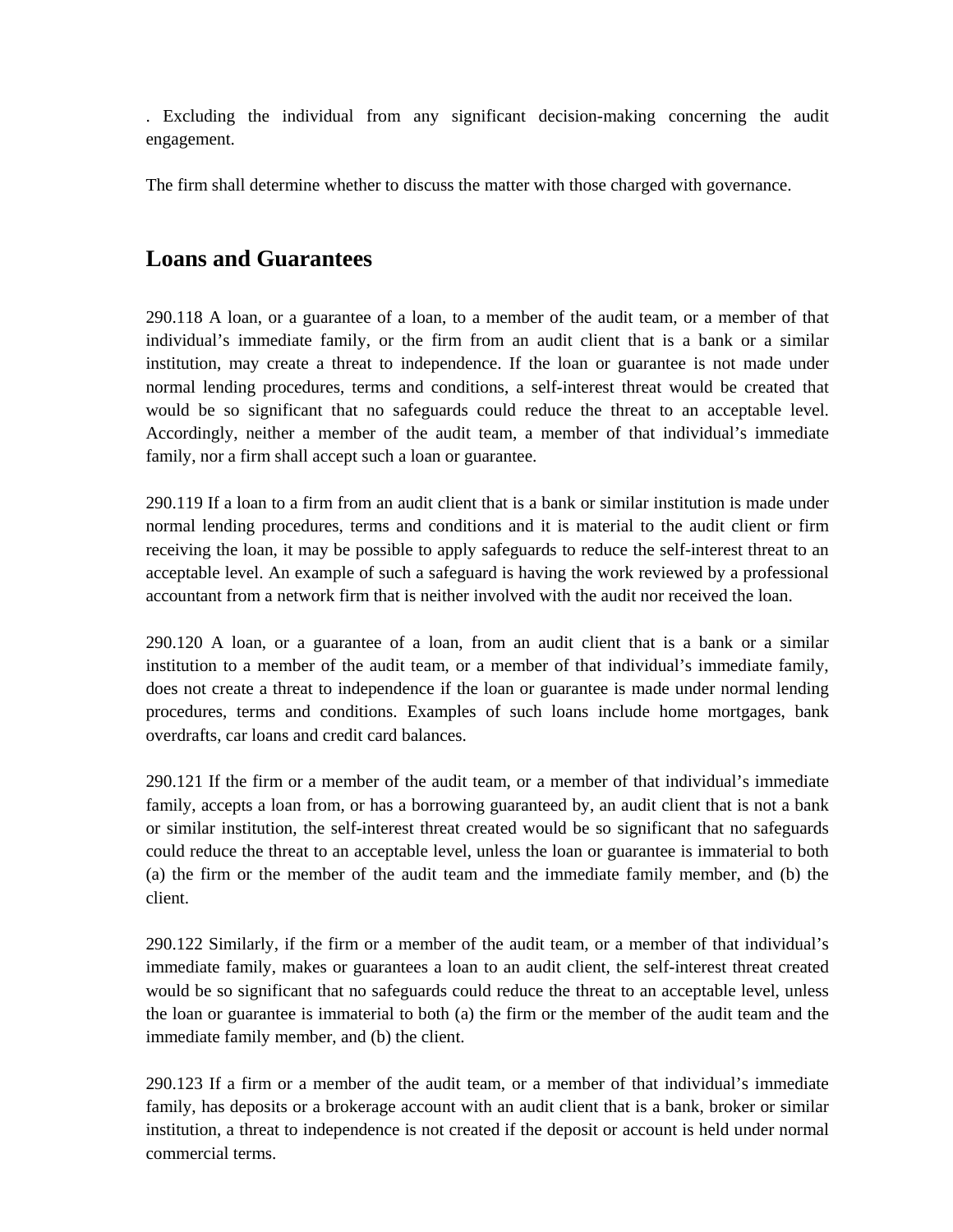### **Business Relationships**

290.124 A close business relationship between a firm, or a member of the audit team, or a member of that individual's immediate family, and the audit client or its management, arises from a commercial relationship or common financial interest and may create self-interest or intimidation threats. Examples of such relationships include:

. Having a financial interest in a joint venture with either the client or a controlling owner, director, officer or other individual who performs senior managerial activities for that client.

. Arrangements to combine one or more services or products of the firm with one or more services or products of the client and to market the package with reference to both parties.

. Distribution or marketing arrangements under which the firm distributes or markets the client's products or services, or the client distributes or markets the firm's products or services.

Unless any financial interest is immaterial and the business relationship is insignificant to the firm and the client or its management, the threat created would be so significant that no safeguards could reduce the threat to an acceptable level. Therefore, unless the financial interest is immaterial and the business relationship is insignificant, the business relationship shall not be entered into, or it shall be reduced to an insignificant level or terminated.

In the case of a member of the audit team, unless any such financial interest is immaterial and the relationship is insignificant to that member, the individual shall be removed from the audit team.

If the business relationship is between an immediate family member of a member of the audit team and the audit client or its management, the significance of any threat shall be evaluated and safeguards applied when necessary to eliminate the threat or reduce it to an acceptable level.

290.125 A business relationship involving the holding of an interest by the firm, or a member of the audit team, or a member of that individual's immediate family, in a closely-held entity when the audit client or a director or officer of the client, or any group thereof, also holds an interest in that entity does not create threats to independence if:

(a) The business relationship is insignificant to the firm, the member of the audit team and the immediate family member, and the client;

(b) The financial interest is immaterial to the investor or group of investors; and

(c) The financial interest does not give the investor, or group of investors, the ability to control the closely-held entity.

290.126 The purchase of goods and services from an audit client by the firm, or a member of the audit team, or a member of that individual's immediate family, does not generally create a threat to independence if the transaction is in the normal course of business and at arm's length. However, such transactions may be of such a nature or magnitude that they create a self-interest threat. The significance of any threat shall be evaluated and safeguards applied when necessary to eliminate the threat or reduce it to an acceptable level. Examples of such safeguards include: . Eliminating or reducing the magnitude of the transaction; or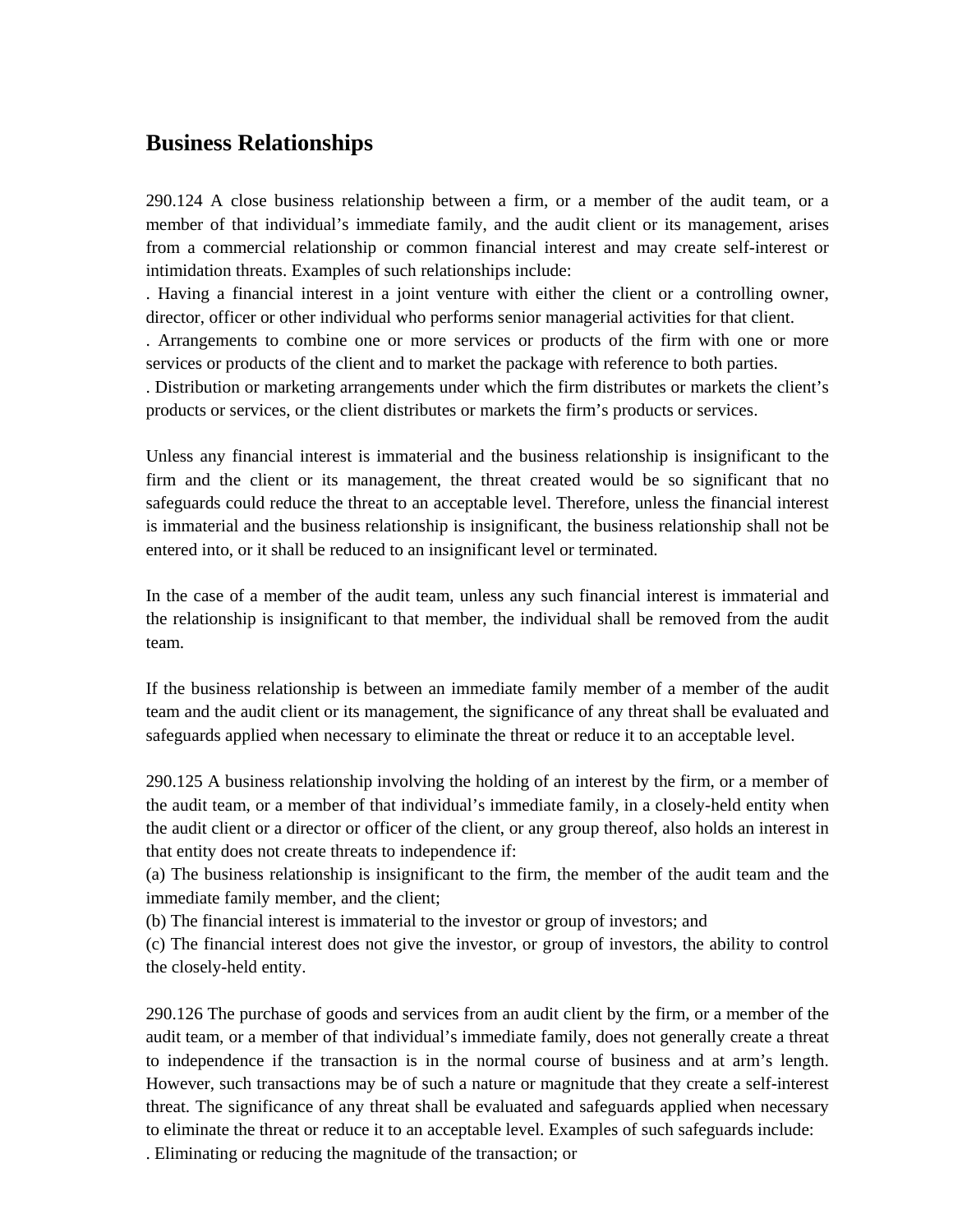. Removing the individual from the audit team.

### **Family and Personal Relationships**

290.127 Family and personal relationships between a member of the audit team and a director or officer or certain employees (depending on their role) of the audit client may create self-interest, familiarity or intimidation threats. The existence and significance of any threats will depend on a number of factors, including the individual's responsibilities on the audit team, the role of the family member or other individual within the client and the closeness of the relationship.

290.128 When an immediate family member of a member of the audit team is:

(a) A director or officer of the audit client; or

(b) An employee in a position to exert significant influence over the preparation of the client's accounting records or the financial statements, on which the firm will express an opinion, or was in such a position during any period covered by the engagement or the financial statements, the threats to independence can only be reduced to an acceptable level by removing the individual from the audit team. The closeness of the relationship is such that no other safeguards could reduce the threat to an acceptable level. Accordingly, no individual who has such a relationship shall be a member of the audit team.

290.129 Threats to independence are created when an immediate family member of a member of the audit team is an employee in a position to exert significant influence over the client's financial position, financial performance or cash flows. The significance of the threats will depend on factors such as:

. The position held by the immediate family member; and

. The role of the professional on the audit team.

The significance of the threat shall be evaluated and safeguards applied when necessary to eliminate the threat or reduce it to an acceptable level. Examples of such safeguards include:

. Removing the individual from the audit team; or

. Structuring the responsibilities of the audit team so that the professional does not deal with matters that are within the responsibility of the immediate family member.

290.130 Threats to independence are created when a close family member of a member of the audit team is:

(a) A director or officer of the audit client; or

(b) An employee in a position to exert significant influence over the preparation of the client's accounting records or the financial statements on which the firm will express an opinion.

The significance of the threats will depend on factors such as:

. The nature of the relationship between the member of the audit team and the close family member;

. The position held by the close family member; and

. The role of the professional on the audit team.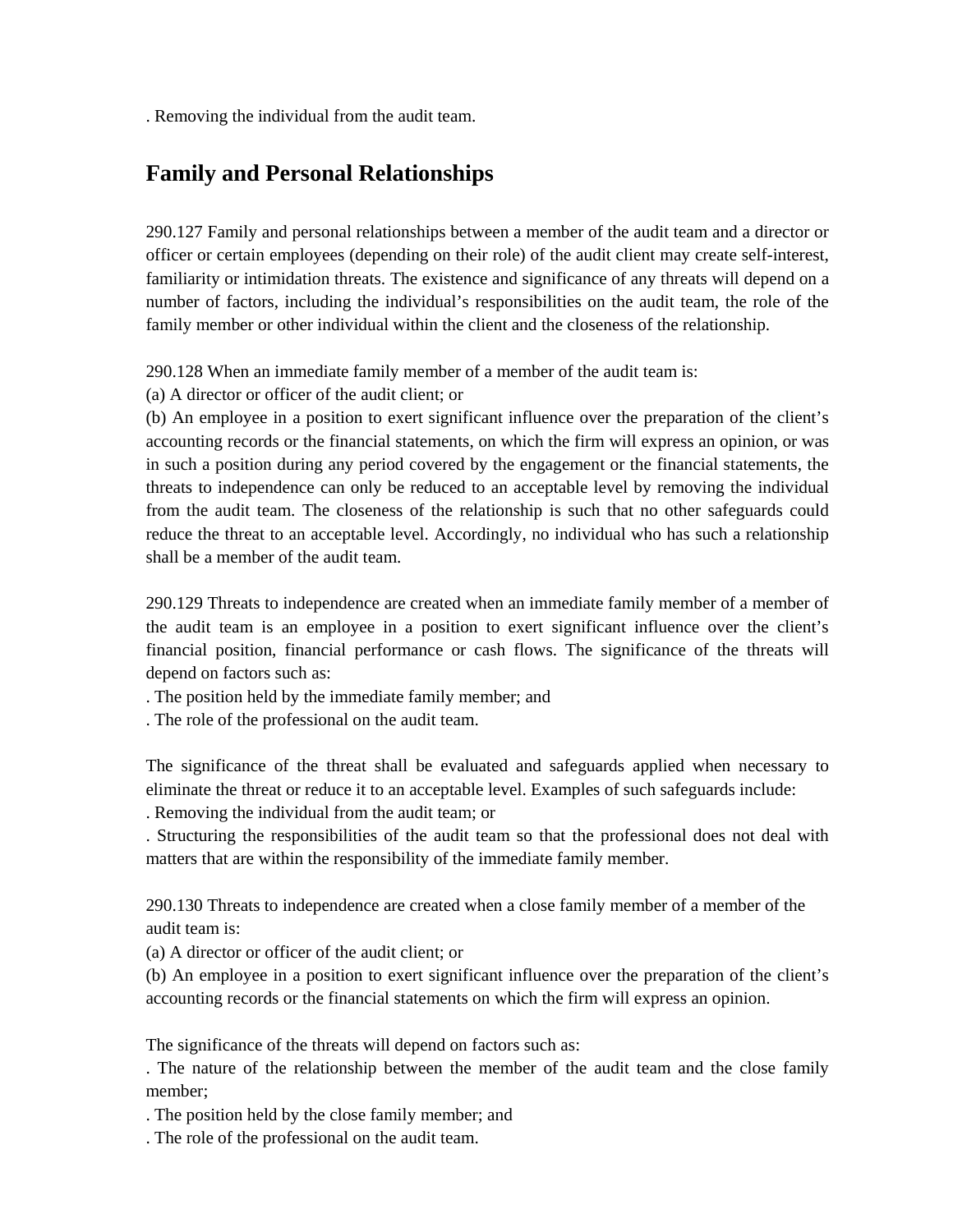The significance of the threat shall be evaluated and safeguards applied when necessary to eliminate the threat or reduce it to an acceptable level. Examples of such safeguards include:

. Removing the individual from the audit team; or

. Structuring the responsibilities of the audit team so that the professional does not deal with matters that are within the responsibility of the close family member.

290.131 Threats to independence are created when a member of the audit team has a close relationship with a person who is not an immediate or close family member, but who is a director or officer or an employee in a position to exert significant influence over the preparation of the client's accounting records or the financial statements on which the firm will express an opinion. A member of the audit team who has such a relationship shall consult in accordance with firm policies and procedures. The significance of the threats will depend on factors such as:

. The nature of the relationship between the individual and the member of the audit team;

. The position the individual holds with the client; and

. The role of the professional on the audit team.

The significance of the threats shall be evaluated and safeguards applied when necessary to eliminate the threats or reduce them to an acceptable level. Examples of such safeguards include: . Removing the professional from the audit team; or

. Structuring the responsibilities of the audit team so that the professional does not deal with matters that are within the responsibility of the individual with whom the professional has a close relationship.

290.132 Self-interest, familiarity or intimidation threats may be created by a personal or family relationship between (a) a partner or employee of the firm who is not a member of the audit team and (b) a director or officer of the audit client or an employee in a position to exert significant influence over the preparation of the client's accounting records or the financial statements on which the firm will express an opinion. Partners and employees of the firm who are aware of such relationships shall consult in accordance with firm policies and procedures.

The existence and significance of any threat will depend on factors such as:

. The nature of the relationship between the partner or employee of the firm and the director or officer or employee of the client;

. The interaction of the partner or employee of the firm with the audit team;

. The position of the partner or employee within the firm; and

. The position the individual holds with the client.

The significance of any threat shall be evaluated and safeguards applied when necessary to eliminate the threat or reduce it to an acceptable level. Examples of such safeguards include:

. Structuring the partner's or employee's responsibilities to reduce any potential influence over the audit engagement; or

. Having a professional accountant review the relevant audit work performed.

290.133 When an inadvertent violation of this section as it relates to family and personal relationships occurs, it is deemed not to compromise independence if: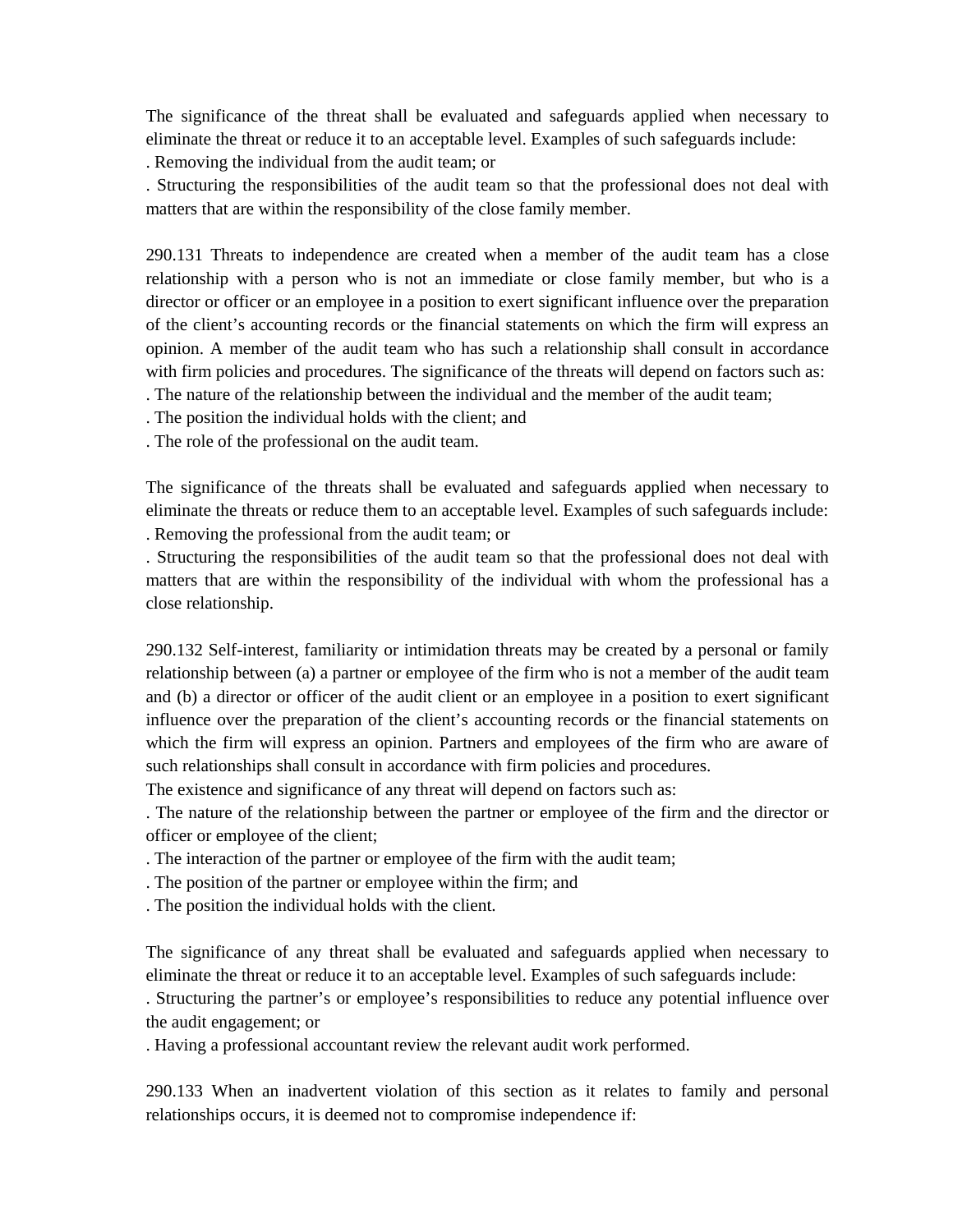(a) The firm has established policies and procedures that require prompt notification to the firm of any breaches resulting from changes in the employment status of their immediate or close family members or other personal relationships that create threats to independence;

(b) The inadvertent violation relates to an immediate family member of a member of the audit team becoming a director or officer of the audit client or being in a position to exert significant influence over the preparation of the client's accounting records or the financial statements on which the firm will express an opinion, and the relevant professional is removed from the audit team; and

(c) The firm applies other safeguards when necessary to reduce any remaining threat to an acceptable level. Examples of such safeguards include:

(i) Having a professional accountant review the work of the member of the audit team; or

(ii) Excluding the relevant professional from any significant decision-making concerning the engagement.

## **Employment with an Audit Client**

290.134 Familiarity or intimidation threats may be created if a director or officer of the audit client, or an employee in a position to exert significant influence over the preparation of the client's accounting records or the financial statements on which the firm will express an opinion, has been a member of the audit team or partner of the firm.

290.135 If a former member of the audit team or partner of the firm has joined the audit client in such a position and a significant connection remains between the firm and the individual, the threat would be so significant that no safeguards could reduce the threat to an acceptable level. Therefore, independence would be deemed to be compromised if a former member of the audit team or partner joins the audit client as a director or officer, or as an employee in a position to exert significant influence over the preparation of the client's accounting records or the financial statements on which the firm will express an opinion, unless:

(a) The individual is not entitled to any benefits or payments from the firm, unless made in accordance with fixed pre-determined arrangements, and any amount owed to the individual is not material to the firm; and

(b) The individual does not continue to participate or appear to participate in the firm's business or professional activities.

290.136 If a former member of the audit team or partner of the firm has joined the audit client in such a position, and no significant connection remains between the firm and the individual, the existence and significance of any familiarity or intimidation threats will depend on factors such as:

. The position the individual has taken at the client;

. Any involvement the individual will have with the audit team;

. The length of time since the individual was a member of the audit team or partner of the firm; and

. The former position of the individual within the audit team or firm, for example, whether the individual was responsible for maintaining regular contact with the client's management or those charged with governance.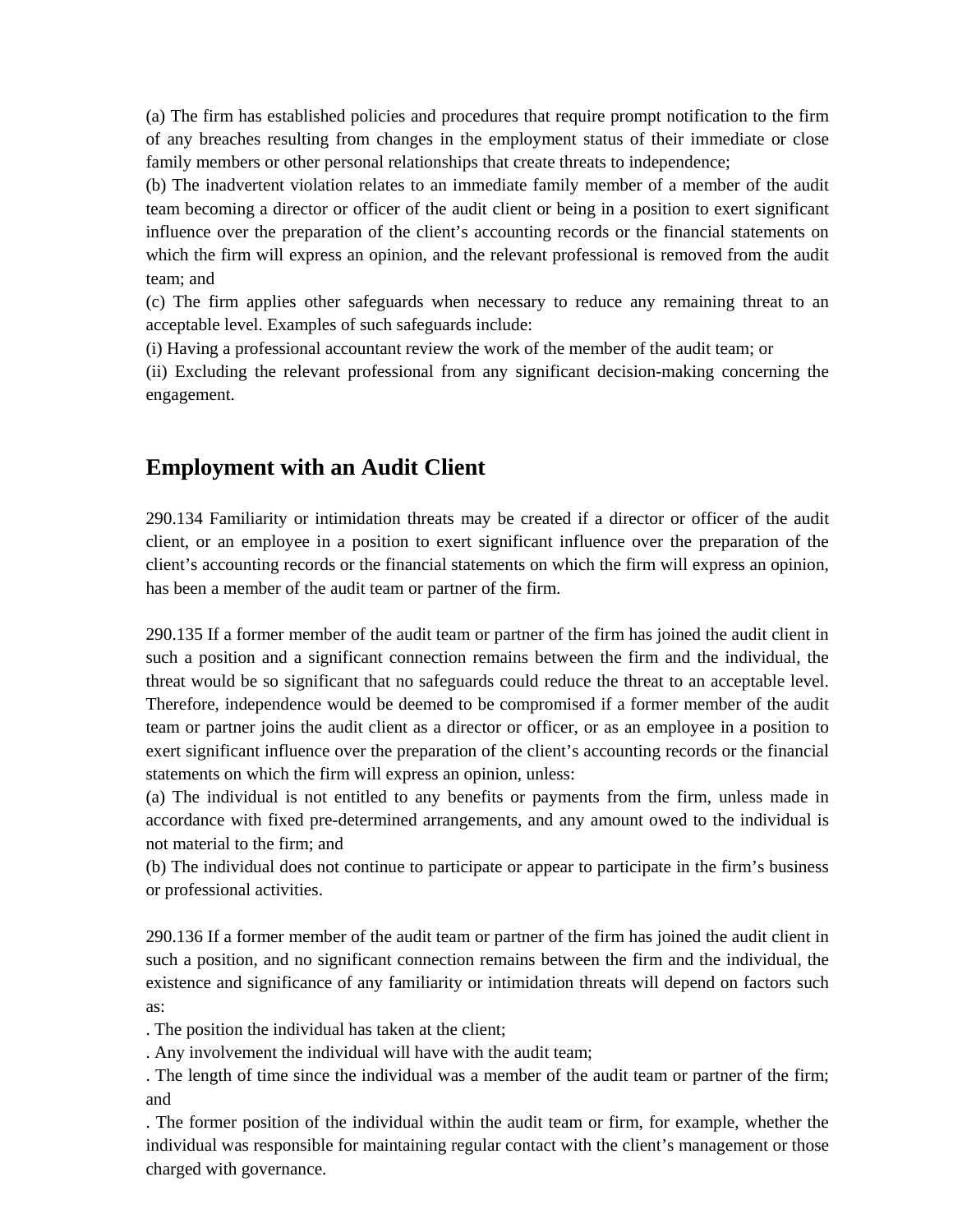The significance of any threats created shall be evaluated and safeguards applied when necessary to eliminate the threats or reduce them to an acceptable level. Examples of such safeguards include:

. Modifying the audit plan;

. Assigning individuals to the audit team who have sufficient experience in relation to the individual who has joined the client; or

. Having a professional accountant review the work of the former member of the audit team.

290.137 If a former partner of the firm has previously joined an entity in such a position and the entity subsequently becomes an audit client of the firm, the significance of any threat to independence shall be evaluated and safeguards applied when necessary to eliminate the threat or reduce it to an acceptable level.

290.138 A self-interest threat is created when a member of the audit team participates in the audit engagement while knowing that the member of the audit team will, or may, join the client sometimes in the future. Firm policies and procedures shall require members of an audit team to notify the firm when entering employment negotiations with the client. On receiving such notification, the significance of the threat shall be evaluated and safeguards applied when necessary to eliminate the threat or reduce it to an acceptable level. Examples of such safeguards include:

. Removing the individual from the audit team; or

. A review of any significant judgments made by that individual while on the team.

#### *Audit Clients that are Public Interest Entities*

290.139 Familiarity or intimidation threats are created when a key audit partner joins the audit client that is a public interest entity as:

(a) A director or officer of the entity; or

(b) An employee in a position to exert significant influence over the preparation of the client's accounting records or the financial statements on which the firm will express an opinion.

Independence would be deemed to be compromised unless, subsequent to the partner ceasing to be a key audit partner, the public interest entity had issued audited financial statements covering a period of not less than twelve months and the partner was not a member of the audit team with respect to the audit of those financial statements.

290.140 An intimidation threat is created when the individual who was the firm's Senior or Managing Partner (Chief Executive or equivalent) joins an audit client that is a public interest entity as (a) an employee in a position to exert significant influence over the preparation of the entity's accounting records or its financial statements or (b) a director or officer of the entity. Independence would be deemed to be compromised unless twelve months have passed since the individual was the Senior or Managing Partner (Chief Executive or equivalent) of the firm.

290.141 Independence is deemed not to be compromised if, as a result of a business combination, a former key audit partner or the individual who was the firm's former Senior or Managing Partner is in a position as described in paragraphs 290.139 and 290.140, and: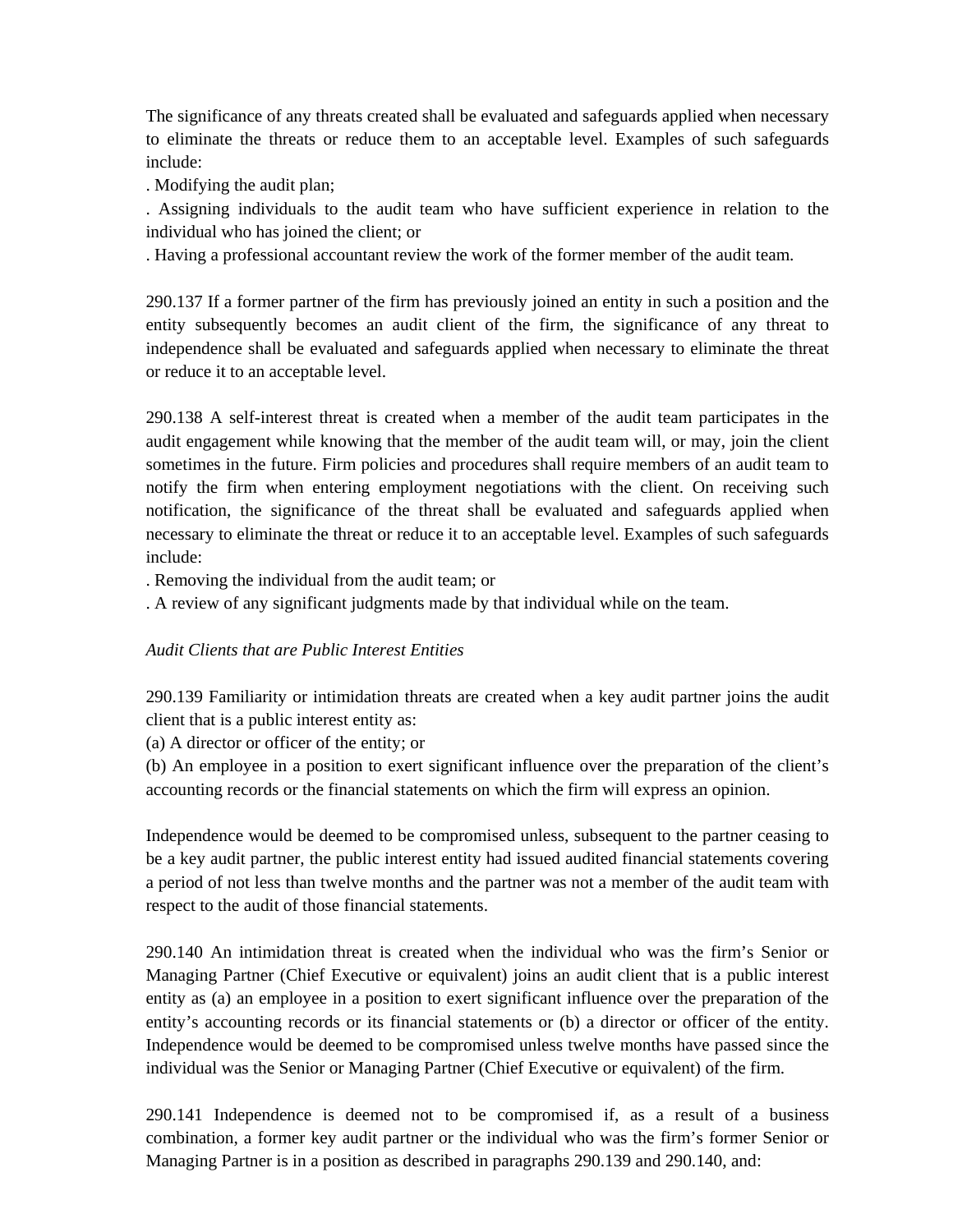(a) The position was not taken in contemplation of the business combination;

(b) Any benefits or payments due to the former partner from the firm have been settled in full, unless made in accordance with fixed pre-determined arrangements and any amount owed to the partner is not material to the firm;

(c) The former partner does not continue to participate or appear to participate in the firm's business or professional activities; and

(d) The position held by the former partner with the audit client is discussed with those charged with governance.

# **Temporary Staff Assignments**

290.142 The lending of staff by a firm to an audit client may create a self-review threat. Such assistance may be given, but only for a short period of time and the firm's personnel shall not be involved in:

. Providing non-assurance services that would not be permitted under this section; or

. Assuming management responsibilities.

In all circumstances, the audit client shall be responsible for directing and supervising the activities of the loaned staff.

The significance of any threat shall be evaluated and safeguards applied when necessary to eliminate the threat or reduce it to an acceptable level. Examples of such safeguards include:

. Conducting an additional review of the work performed by the loaned staff;

. Not giving the loaned staff audit responsibility for any function or activity that the staff performed during the temporary staff assignment; or

. Not including the loaned staff as a member of the audit team.

# **Recent Service with an Audit Client**

290.143 Self-interest, self-review or familiarity threats may be created if a member of the audit team has recently served as a director, officer, or employee of the audit client. This would be the case when, for example, a member of the audit team has to evaluate elements of the financial statements for which the member of the audit team had prepared the accounting records while with the client.

290.144 If, during the period covered by the audit report, a member of the audit team had served as a director or officer of the audit client, or was an employee in a position to exert significant influence over the preparation of the client's accounting records or the financial statements on which the firm will express an opinion, the threat created would be so significant that no safeguards could reduce the threat to an acceptable level. Consequently, such individuals shall not be assigned to the audit team.

290.145 Self-interest, self-review or familiarity threats may be created if, before the period covered by the audit report, a member of the audit team had served as a director or officer of the audit client, or was an employee in a position to exert significant influence over the preparation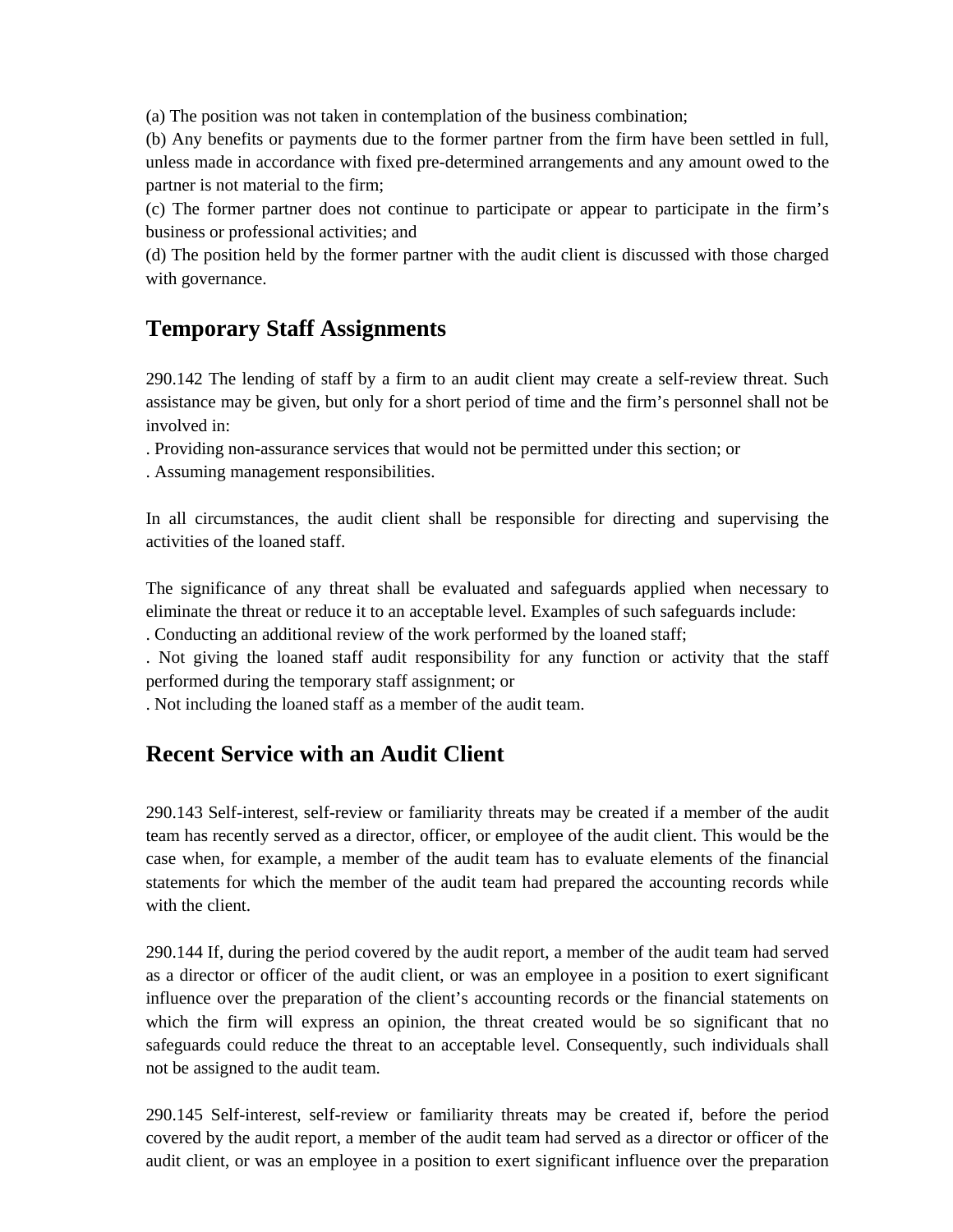of the client's accounting records or financial statements on which the firm will express an opinion. For example, such threats would be created if a decision made or work performed by the individual in the prior period, while employed by the client, is to be evaluated in the current period as part of the current audit engagement. The existence and significance of any threats will depend on factors such as:

- . The position the individual held with the client;
- . The length of time since the individual left the client; and
- . The role of the professional on the audit team.

The significance of any threat shall be evaluated and safeguards applied when necessary to reduce the threat to an acceptable level. An example of such a safeguard is conducting a review of the work performed by the individual as a member of the audit team.

# **Serving as a Director or Officer of an Audit Client**

290.146 If a partner or employee of the firm serves as a director or officer of an audit client, the self-review and self-interest threats created would be so significant that no safeguards could reduce the threats to an acceptable level. Accordingly, no partner or employee shall serve as a director or officer of an audit client.

290.147 The position of Company Secretary has different implications in different jurisdictions. Duties may range from administrative duties, such as personnel management and the maintenance of company records and registers, to duties as diverse as ensuring that the company complies with regulations or providing advice on corporate governance matters. Generally, this position is seen to imply a close association with the entity.

290.148 If a partner or employee of the firm serves as Company Secretary for an audit client, self-review and advocacy threats are created that would generally be so significant that no safeguards could reduce the threats to an acceptable level. Despite paragraph 290.146, when this practice is specifically permitted under local law, professional rules or practice, and provided management makes all relevant decisions, the duties and activities shall be limited to those of a routine and administrative nature, such as preparing minutes and maintaining statutory returns. In those circumstances, the significance of any threats shall be evaluated and safeguards applied when necessary to eliminate the threats or reduce them to an acceptable level.

290.149 Performing routine administrative services to support a company secretarial function or providing advice in relation to company secretarial administration matters does not generally create threats to independence, as long as client management makes all relevant decisions.

# **Long Association of Senior Personnel (Including Partner Rotation) with an Audit Client**

*General Provisions*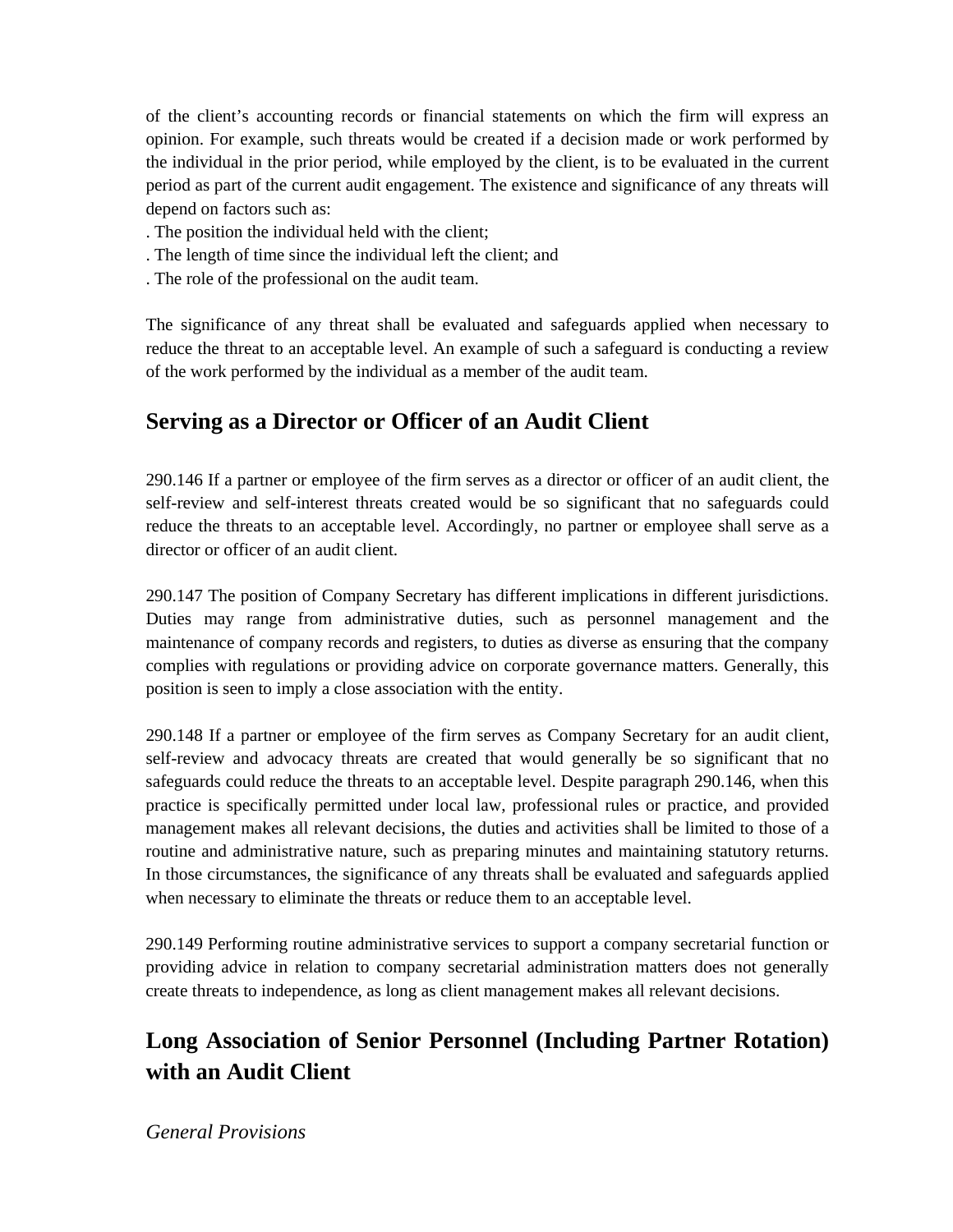290.150 Familiarity and self-interest threats are created by using the same senior personnel on an audit engagement over a long period of time. The significance of the threats will depend on factors such as:

. How long the individual has been a member of the audit team;

- . The role of the individual on the audit team;
- . The structure of the firm;
- . The nature of the audit engagement;
- . Whether the client's management team has changed; and
- . Whether the nature or complexity of the client's accounting and reporting issues has changed.

The significance of the threats shall be evaluated and safeguards applied when necessary to eliminate the threats or reduce them to an acceptable level. Examples of such safeguards include: . Rotating the senior personnel off the audit team;

. Having a professional accountant who was not a member of the audit team review the work of the senior personnel; or

. Regular independent internal or external quality reviews of the engagement.

#### *Audit Clients that are Public Interest Entities*

290.151 In respect of an audit of a public interest entity, an individual shall not be a key audit partner for more than seven years. After such time, the individual shall not be a member of the engagement team or be a key audit partner for the client for two years. During that period, the individual shall not participate in the audit of the entity, provide quality control for the engagement, consult with the engagement team or the client regarding technical or industryspecific issues, transactions or events or otherwise directly influence the outcome of the engagement.

290.152 Despite paragraph 290.151, key audit partners whose continuity is especially important to audit quality may, in rare cases due to unforeseen circumstances outside the firm's control, be permitted an additional year on the audit team as long as the threat to independence can be eliminated or reduced to an acceptable level by applying safeguards. For example, a key audit partner may remain on the audit team for up to one additional year in circumstances where, due to unforeseen events, a required rotation was not possible, as might be the case due to serious illness of the intended engagement partner.

290.153 The long association of other partners with an audit client that is a public interest entity creates familiarity and self-interest threats. The significance of the threats will depend on factors such as:

. How long any such partner has been associated with the audit client;

. The role, if any, of the individual on the audit team; and

. The nature, frequency and extent of the individual's interactions with the client's management or those charged with governance.

The significance of the threats shall be evaluated and safeguards applied when necessary to eliminate the threats or reduce them to an acceptable level. Examples of such safeguards include: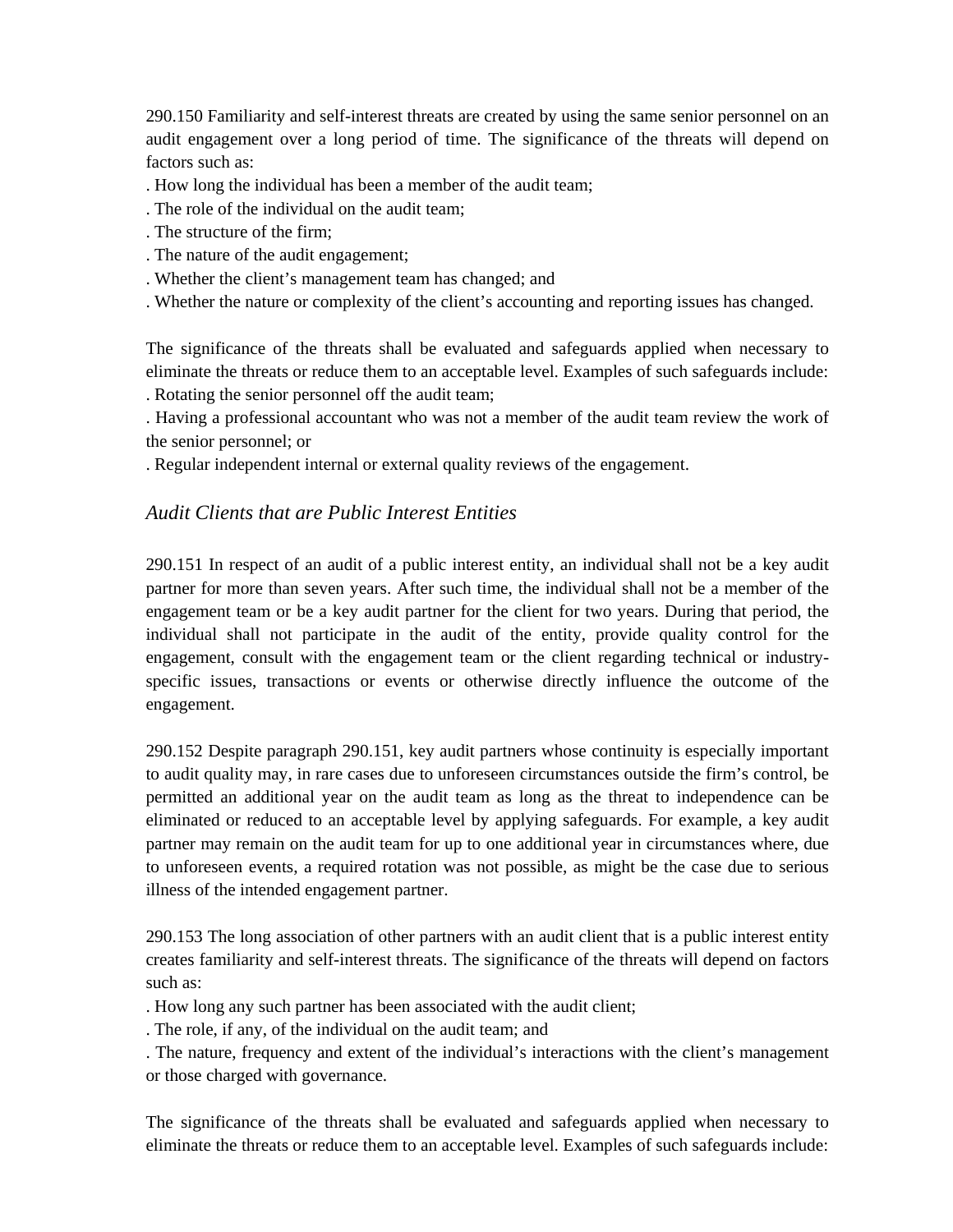. Rotating the partner off the audit team or otherwise ending the partner's association with the audit client; or

. Regular independent internal or external quality reviews of the engagement.

290.154 When an audit client becomes a public interest entity, the length of time the individual has served the audit client as a key audit partner before the client becomes a public interest entity shall be taken into account in determining the timing of the rotation. If the individual has served the audit client as a key audit partner for five years or less when the client becomes a public interest entity, the number of years the individual may continue to serve the client in that capacity before rotating off the engagement is seven years less the number of years already served. If the individual has served the audit client as a key audit partner for six or more years when the client becomes a public interest entity, the partner may continue to serve in that capacity for a maximum of two additional years before rotating off the engagement.

290.155 When a firm has only a few people with the necessary knowledge and experience to serve as a key audit partner on the audit of a public interest entity, rotation of key audit partners may not be an available safeguard. If an independent regulator in the relevant jurisdiction has provided an exemption from partner rotation in such circumstances, an individual may remain a key audit partner for more than seven years, in accordance with such regulation, provided that the independent regulator has specified alternative safeguards which are applied, such as a regular independent external review.

# **Provision of Non-assurance Services to Audit Clients**

290.156 Firms have traditionally provided to their audit clients a range of non-assurance services that are consistent with their skills and expertise. Providing non-assurance services may, however, create threats to the independence of the firm or members of the audit team. The threats created are most often self-review, self-interest and advocacy threats.

290.157 New developments in business, the evolution of financial markets and changes in information technology make it impossible to draw up an all-inclusive list of non-assurance services that might be provided to an audit client. When specific guidance on a particular nonassurance service is not included in this section, the conceptual framework shall be applied when evaluating the particular circumstances.

290.158 Before the firm accepts an engagement to provide a non-assurance service to an audit client, a determination shall be made as to whether providing such a service would create a threat to independence. In evaluating the significance of any threat created by a particular nonassurance service, consideration shall be given to any threat that the audit team has reason to believe is created by providing other related non-assurance services. If a threat is created that cannot be reduced to an acceptable level by the application of safeguards, the non-assurance service shall not be provided.

290.159 Providing certain non-assurance services to an audit client may create a threat to independence so significant that no safeguards could reduce the threat to an acceptable level.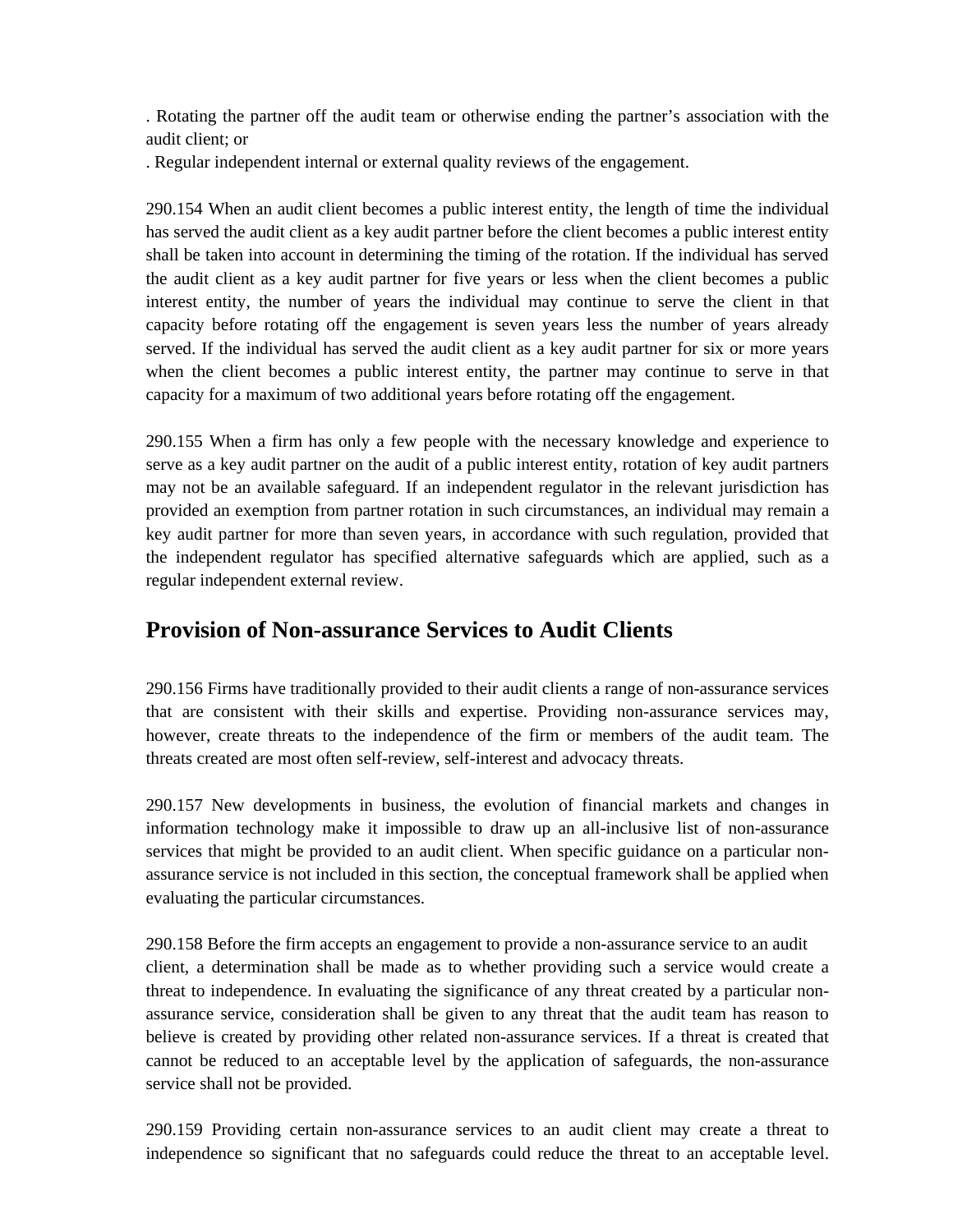However, the inadvertent provision of such a service to a related entity, division or in respect of a discrete financial statement item of such a client will be deemed not to compromise independence if any threats have been reduced to an acceptable level by arrangements for that related entity, division or discrete financial statement item to be audited by another firm or when another firm re-performs the non-assurance service to the extent necessary to enable it to take responsibility for that service.

290.160 A firm may provide non-assurance services that would otherwise be restricted under this section to the following related entities of the audit client:

(a) An entity, which is not an audit client, that has direct or indirect control over the audit client;

(b) An entity, which is not an audit client, with a direct financial interest in the client if that entity has significant influence over the client and the interest in the client is material to such entity; or

(c) An entity, which is not an audit client, that is under common control with the audit client.

If it is reasonable to conclude that (a) the services do not create a self-review threat because the results of the services will not be subject to audit procedures and (b) any threats that are created by the provision of such services are eliminated or reduced to an acceptable level by the application of safeguards.

290.161 A non-assurance service provided to an audit client does not compromise the firm's independence when the client becomes a public interest entity if:

(a) The previous non-assurance service complies with the provisions of this section that relate to audit clients that are not public interest entities;

(b) Services that are not permitted under this section for audit clients that are public interest entities are terminated before or as soon as practicable after the client becomes a public interest entity; and

(c) The firm applies safeguards when necessary to eliminate or reduce to an acceptable level any threats to independence arising from the service.

### *Management Responsibilities*

290.162 Management of an entity performs many activities in managing the entity in the best interests of stakeholders of the entity. It is not possible to specify every activity that is a management responsibility. However, management responsibilities involve leading and directing an entity, including making significant decisions regarding the acquisition, deployment and control of human, financial, physical and intangible resources.

290.163 Whether an activity is a management responsibility depends on the circumstances and requires the exercise of judgment. Examples of activities that would generally be considered a management responsibility include:

. Setting policies and strategic direction;

- . Directing and taking responsibility for the actions of the entity's employees;
- . Authorizing transactions;
- . Deciding which recommendations of the firm or other third parties to implement;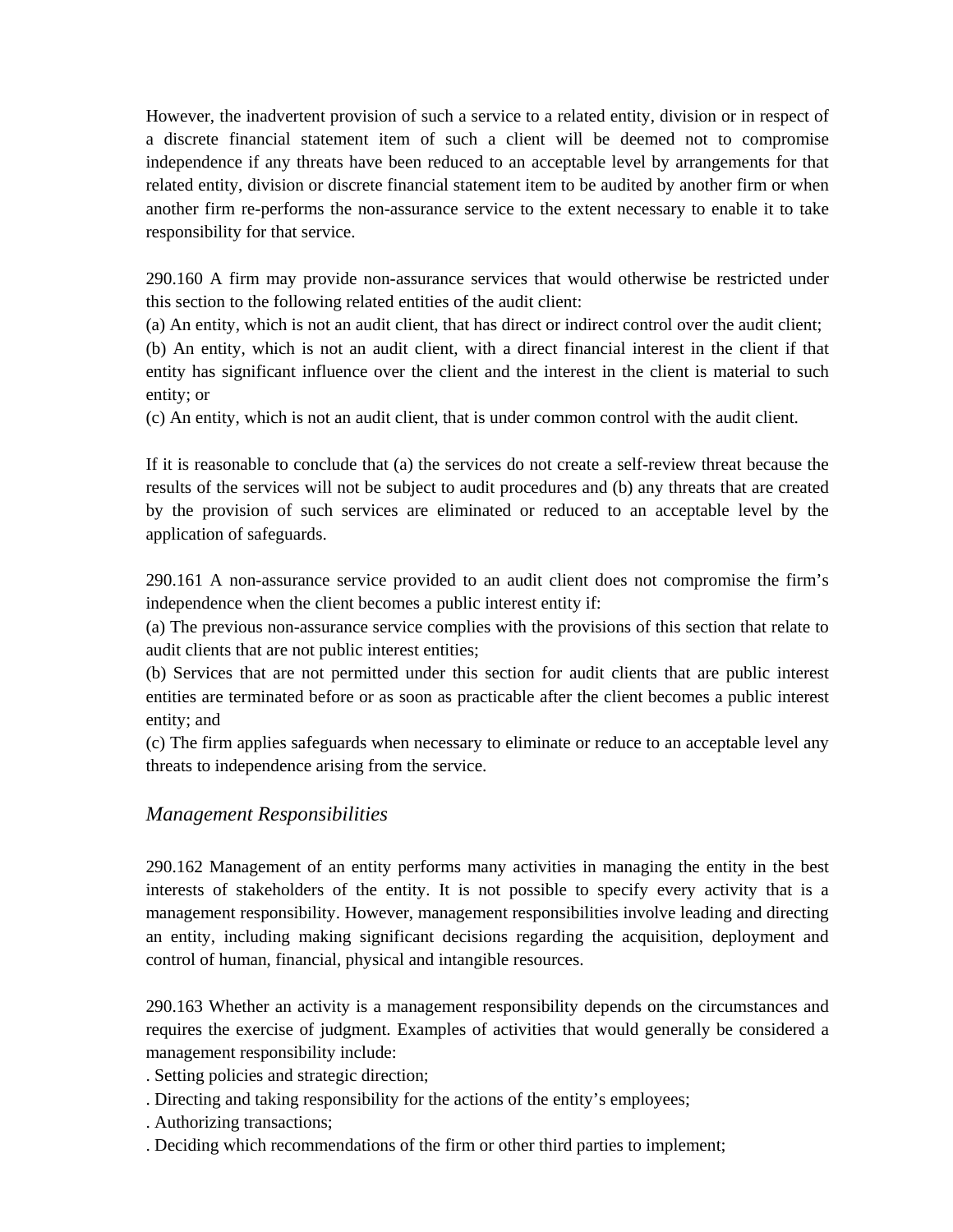. Taking responsibility for the preparation and fair presentation of the financial statements in accordance with the applicable financial reporting framework; and

. Taking responsibility for designing, implementing and maintaining internal control.

290.164 Activities that are routine and administrative, or involve matters that are insignificant, generally are deemed not to be a management responsibility. For example, executing an insignificant transaction that has been authorized by management or monitoring the dates for filing statutory returns and advising an audit client of those dates is deemed not to be a management responsibility. Further, providing advice and recommendations to assist management in discharging its responsibilities is not assuming a management responsibility.

290.165 If a firm were to assume a management responsibility for an audit client, the threats created would be so significant that no safeguards could reduce the threats to an acceptable level. For example, deciding which recommendations of the firm to implement will create self-review and self-interest threats. Further, assuming a management responsibility creates a familiarity threat because the firm becomes too closely aligned with the views and interests of management. Therefore, the firm shall not assume a management responsibility for an audit client.

290.166 To avoid the risk of assuming a management responsibility when providing nonassurance services to an audit client, the firm shall be satisfied that a member of management is responsible for making the significant judgments and decisions that are the proper responsibility of management, evaluating the results of the service and accepting responsibility for the actions to be taken arising from the results of the service. This reduces the risk of the firm inadvertently making any significant judgments or decisions on behalf of management. The risk is further reduced when the firm gives the client the opportunity to make judgments and decisions based on an objective and transparent analysis and presentation of the issues.

#### *Preparing Accounting Records and Financial Statements*

#### General Provisions

290.167 Management is responsible for the preparation and fair presentation of the financial statements in accordance with the applicable financial reporting framework. These responsibilities include:

. Originating or changing journal entries, or determining the account classifications of transactions; and

. Preparing or changing source documents or originating data, in electronic or other form, evidencing the occurrence of a transaction (for example, purchase orders, payroll time records, and customer orders).

290.168 Providing an audit client with accounting and bookkeeping services, such as preparing accounting records or financial statements, creates a self-review threat when the firm subsequently audits the financial statements.

#### *Valuation Services*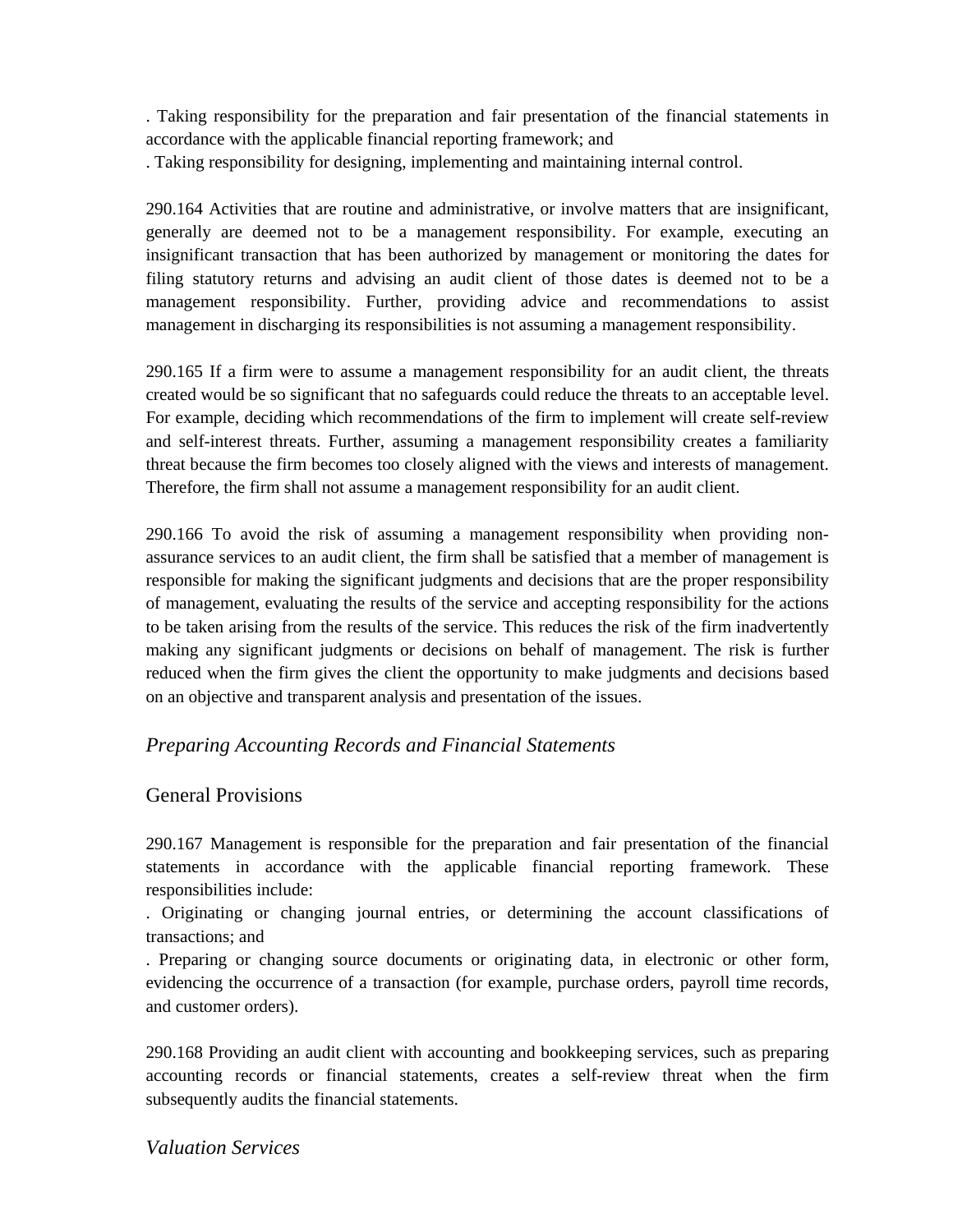#### General Provisions

290.175 A valuation comprises the making of assumptions with regard to future developments, the application of appropriate methodologies and techniques, and the combination of both to compute a certain value, or range of values, for an asset, a liability or for a business as a whole.

290.176 Performing valuation services for an audit client may create a self-review threat. The existence and significance of any threat will depend on factors such as:

. Whether the valuation will have a material effect on the financial statements.

. The extent of the client's involvement in determining and approving the valuation methodology and other significant matters of judgment.

. The availability of established methodologies and professional guidelines.

. For valuations involving standard or established methodologies, the degree of subjectivity inherent in the item.

. The reliability and extent of the underlying data.

. The degree of dependence on future events of a nature that could create significant volatility inherent in the amounts involved.

. The extent and clarity of the disclosures in the financial statements.

The significance of any threat created shall be evaluated and safeguards applied when necessary to eliminate the threat or reduce it to an acceptable level. Examples of such safeguards include:

. Having a professional who was not involved in providing the valuation service review the audit or valuation work performed; or

. Making arrangements so that personnel providing such services do not participate in the audit engagement.

290.177 Certain valuations do not involve a significant degree of subjectivity. This is likely the case where the underlying assumptions are either established by law or regulation, or are widely accepted and when the techniques and methodologies to be used are based on generally accepted standards or prescribed by law or regulation. In such circumstances, the results of a valuation performed by two or more parties are not likely to be materially different.

290.178 If a firm is requested to perform a valuation to assist an audit client with its tax reporting obligations or for tax planning purposes and the results of the valuation will not have a direct effect on the financial statements, the provisions included in paragraph 290.191 apply.

### *Audit Clients that are Not Public Interest Entities*

290.179 In the case of an audit client that is not a public interest entity, if the valuation service has a material effect on the financial statements on which the firm will express an opinion and the valuation involves a significant degree of subjectivity, no safeguards could reduce the selfreview threat to an acceptable level. Accordingly a firm shall not provide such a valuation service to an audit client.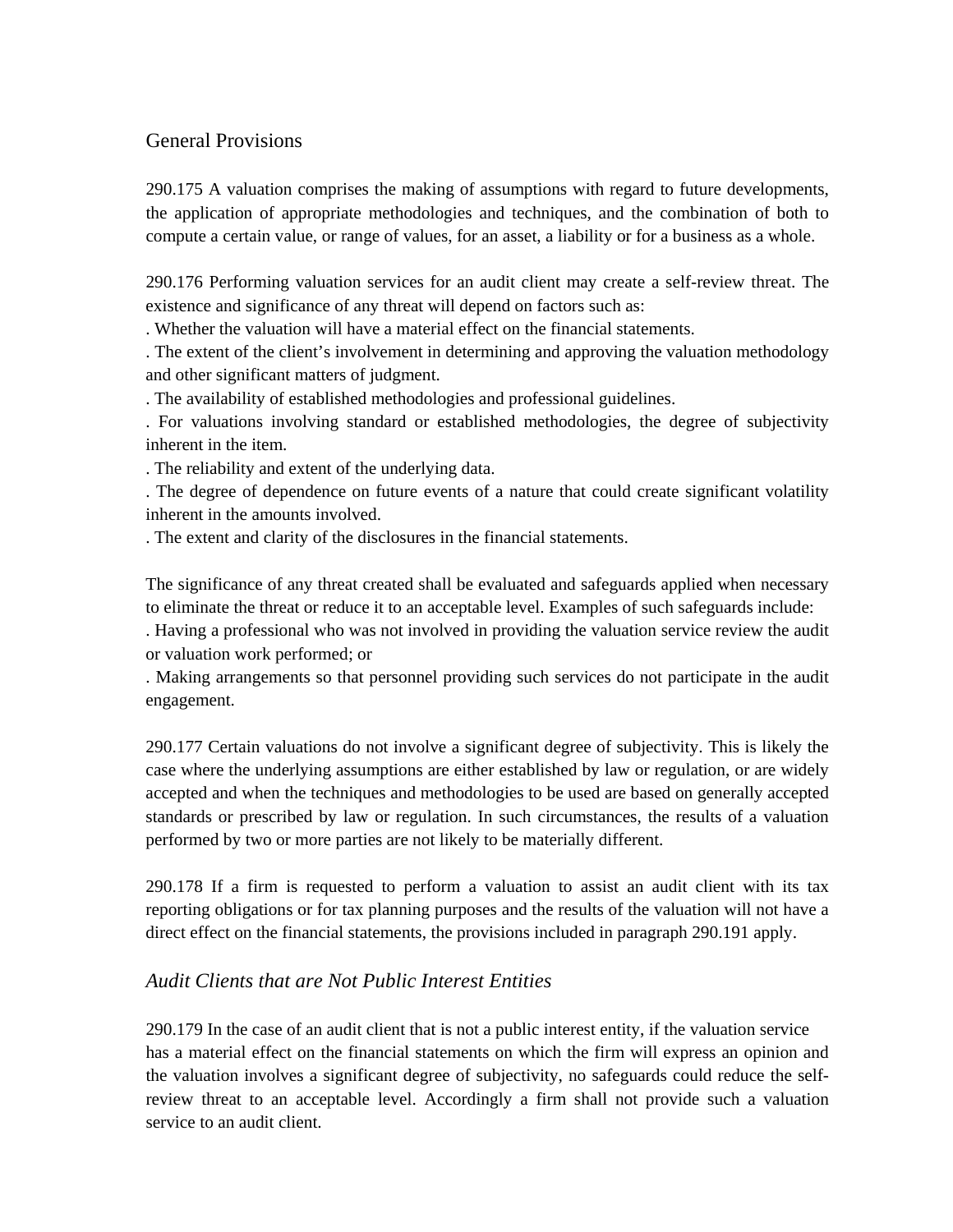### *Audit Clients that are Public Interest Entities*

290.180 A firm shall not provide valuation services to an audit client that is a public interest entity if the valuations would have a material effect, separately or in the aggregate, on the financial statements on which the firm will express an opinion.

#### *Taxation Services*

290.181 Taxation services comprise a broad range of services, including:

- . Tax return preparation;
- . Tax calculations for the purpose of preparing the accounting entries;
- . Tax planning and other tax advisory services; and
- . Assistance in the resolution of tax disputes.

While taxation services provided by a firm to an audit client are addressed separately under each of these broad headings; in practice, these activities are often interrelated.

290.182 Performing certain tax services creates self-review and advocacy threats. The existence and significance of any threats will depend on factors such as (a) the system by which the tax authorities assess and administer the tax in question and the role of the firm in that process, (b) the complexity of the relevant tax regime and the degree of judgment necessary in applying it, (c) the particular characteristics of the engagement, and (d) the level of tax expertise of the client's employees.

290.183 Tax return preparation services involve assisting clients with their tax reporting obligations by drafting and completing information, including the amount of tax due (usually on standardized forms) required to be submitted to the applicable tax authorities. Such services also include advising on the tax return treatment of past transactions and responding on behalf of the audit client to the tax authorities' requests for additional information and analysis (including providing explanations of and technical support for the approach being taken). Tax return preparation services are generally based on historical information and principally involve analysis and presentation of such historical information under existing tax law, including precedents and established practice. Further, the tax returns are subject to whatever review or approval process the tax authority deems appropriate. Accordingly, providing such services do not generally create a threat to independence if management takes responsibility for the returns including any significant judgments made.

290.184 Preparing calculations of current and deferred tax liabilities (or assets) for an audit client for the purpose of preparing accounting entries that will be subsequently audited by the firm creates a self-review threat. The significance of the threat will depend on (a) the complexity of the relevant tax law and regulation and the degree of judgment necessary in applying them, (b) the level of tax expertise of the client's personnel, and (c) the materiality of the amounts to the financial statements. Safeguards shall be applied when necessary to eliminate the threat or reduce it to an acceptable level. Examples of such safeguards include:

. Using professionals who are not members of the audit team to perform the service;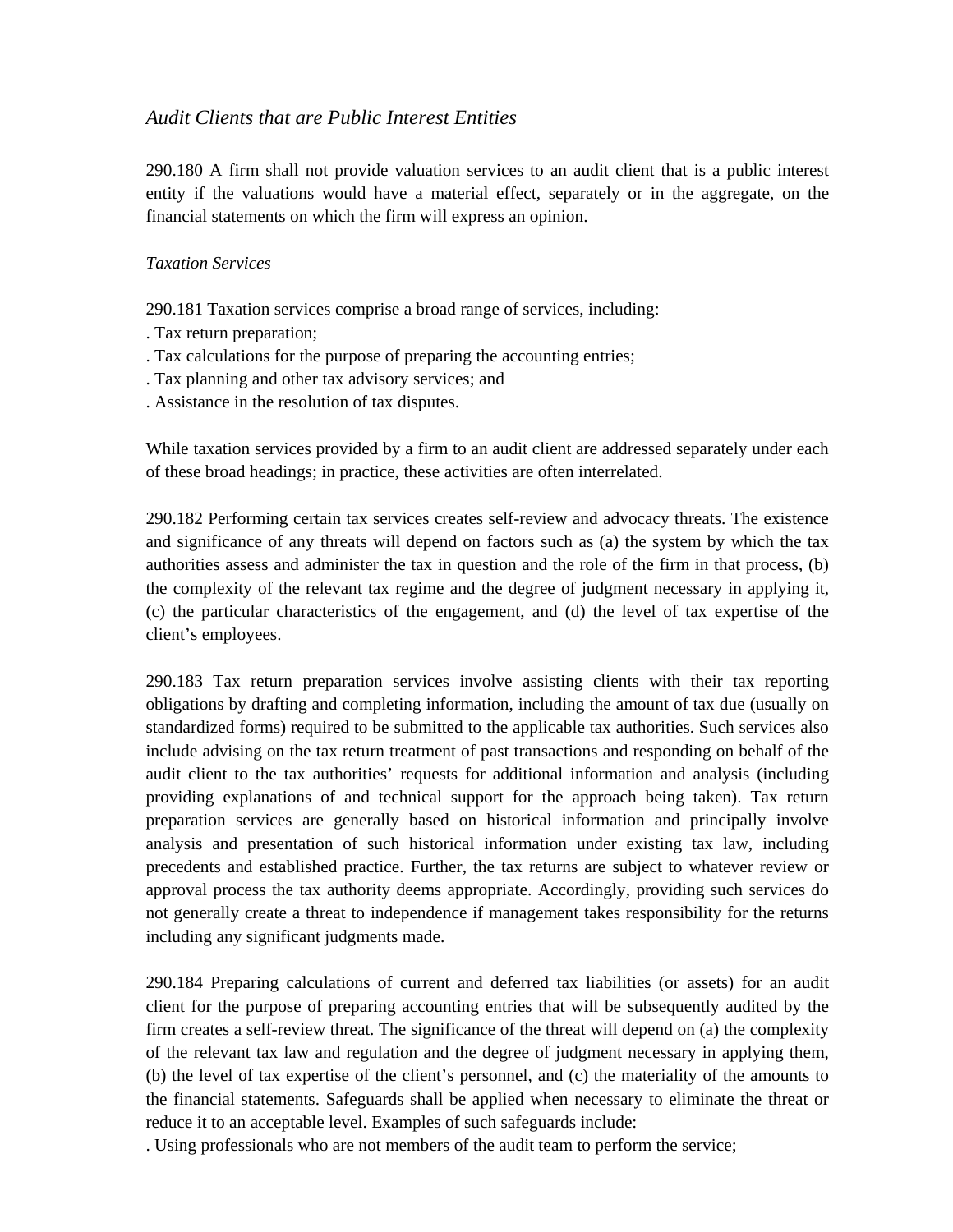. If the service is performed by a member of the audit team, using a partner or senior staff member with appropriate expertise who is not a member of the audit team to review the tax calculations; or

. Obtaining advice on the service from an external tax professional.

290.185 Except in emergency situations, in the case of an audit client that is a public interest entity, a firm shall not prepare tax calculations of current and deferred tax liabilities (or assets) for the purpose of preparing accounting entries that are material to the financial statements on which the firm will express an opinion.

290.186 The preparation of calculations of current and deferred tax liabilities (or assets) for an audit client for the purpose of the preparation of accounting entries, which would otherwise not be permitted under this section, may be provided to audit clients in emergency or other unusual situations when it is impractical for the audit client to make other arrangements. This may be the case when (a) only the firm has the resources and necessary knowledge of the client's business to assist the client in the timely preparation of its calculations of current and deferred tax liabilities (or assets), and (b) a restriction on the firm's ability to provide the services would result in significant difficulties for the client (for example, as might result from a failure to meet regulatory reporting requirements). In such situations, the following conditions shall be met: (a) Those who provide the services are not members of the audit team;

(b) The services are provided for only a short period of time and are not expected to recur; and (c) The situation is discussed with those charged with governance.

#### *Tax Planning and Other Tax Advisory Services*

290.187 Tax planning or other tax advisory services comprise a broad range of services, such as advising the client how to structure its affairs in a tax efficient manner or advising on the application of a new tax law or regulation.

290.188 A self-review threat may be created where the advice will affect matters to be reflected in the financial statements. The existence and significance of any threat will depend on factors such as:

. The degree of subjectivity involved in determining the appropriate treatment for the tax advice in the financial statements;

. The extent to which the outcome of the tax advice will have a material effect on the financial statements;

. Whether the effectiveness of the tax advice depends on the accounting treatment or presentation in the financial statements and there is doubt as to the appropriateness of the accounting treatment or presentation under the relevant financial reporting framework;

. The level of tax expertise of the client's employees;

. The extent to which the advice is supported by tax law or regulation, other precedent or established practice; and

. Whether the tax treatment is supported by a private ruling or has otherwise been cleared by the tax authority before the preparation of the financial statements.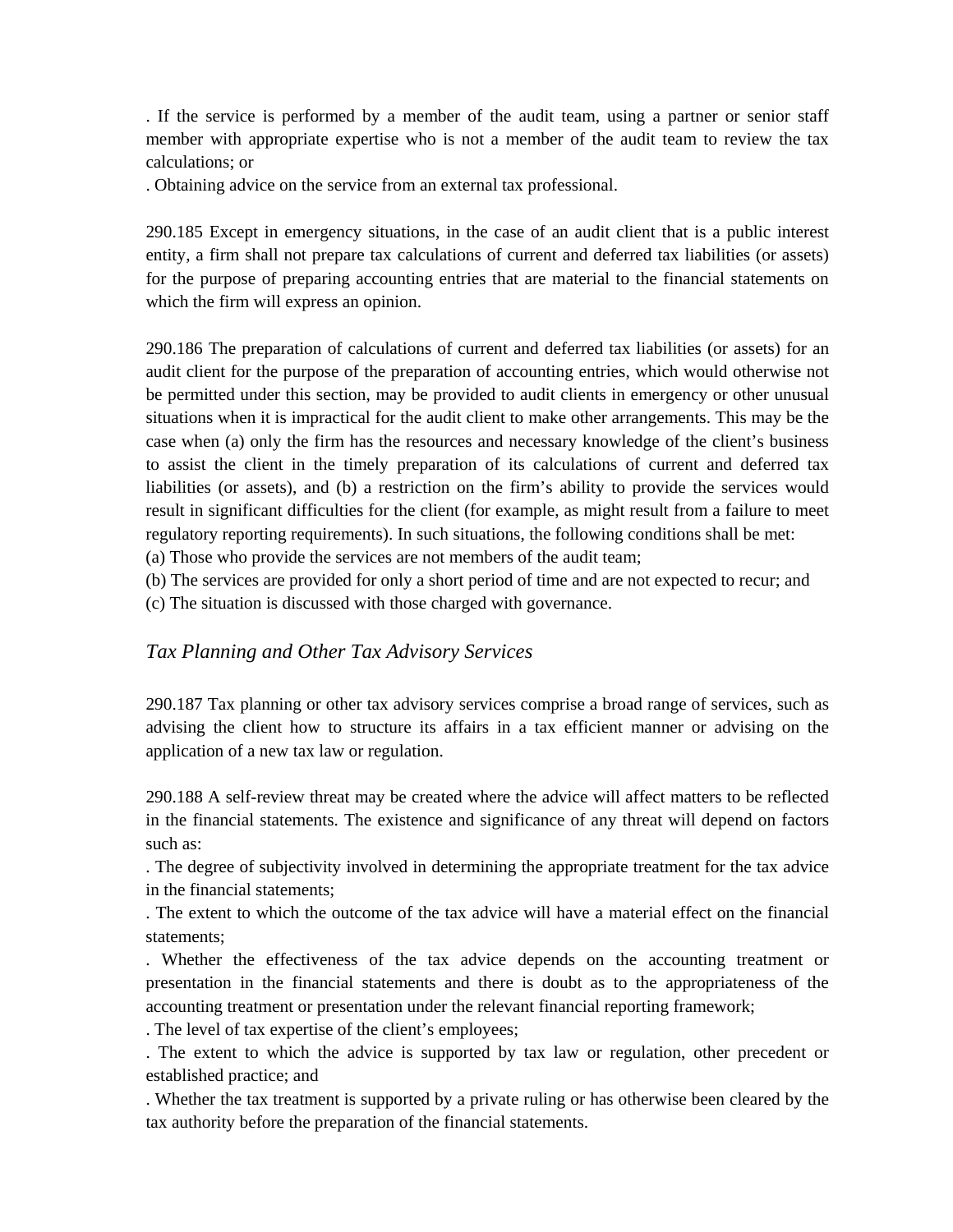For example, providing tax planning and other tax advisory services where the advice is clearly supported by tax authority or other precedent, by established practice or has a basis in tax law that is likely to prevail does not generally create a threat to independence.

290.189 The significance of any threat shall be evaluated and safeguards applied when necessary to eliminate the threat or reduce it to an acceptable level. Examples of such safeguards include:

. Using professionals who are not members of the audit team to perform the service;

. Having a tax professional, who was not involved in providing the tax service, advise the audit team on the service and review the financial statement treatment;

. Obtaining advice on the service from an external tax professional; or

. Obtaining pre-clearance or advice from the tax authorities.

290.190 Where the effectiveness of the tax advice depends on a particular accounting treatment or presentation in the financial statements and:

(a) The audit team has reasonable doubt as to the appropriateness of the related accounting treatment or presentation under the relevant financial reporting framework; and

(b) The outcome or consequences of the tax advice will have a material effect on the financial statements on which the firm will express an opinion;

the self-review threat would be so significant that no safeguards could reduce the threat to an acceptable level. Accordingly, a firm shall not provide such tax advice to an audit client.

290.191 In providing tax services to an audit client, a firm may be requested to perform a valuation to assist the client with its tax reporting obligations or for tax planning purposes. Where the result of the valuation will have a direct effect on the financial statements, the provisions included in paragraphs 290.175 to 290.180 relating to valuation services are applicable. Where the valuation is performed for tax purposes only and the result of the valuation will not have a direct effect on the financial statements (i.e. the financial statements are only affected through accounting entries related to tax), this would not generally create threats to independence if such effect on the financial statements is immaterial or if the valuation is subject to external review by a tax authority or similar regulatory authority. If the valuation is not subject to such an external review and the effect is material to the financial statements, the existence and significance of any threat created will depend upon factors such as:

. The extent to which the valuation methodology is supported by tax law or regulation, other precedent or established practice and the degree of subjectivity inherent in the valuation.

. The reliability and extent of the underlying data.

The significance of any threat created shall be evaluated and safeguards applied when necessary to eliminate the threat or reduce it to an acceptable level. Examples of such safeguards include:

. Using professionals who are not members of the audit team to perform the service;

. Having a professional review the audit work or the result of the tax service; or

. Obtaining pre-clearance or advice from the tax authorities.

#### *Assistance in the Resolution of Tax Disputes*

290.192 An advocacy or self-review threat may be created when the firm represents an audit client in the resolution of a tax dispute once the tax authorities have notified the client that they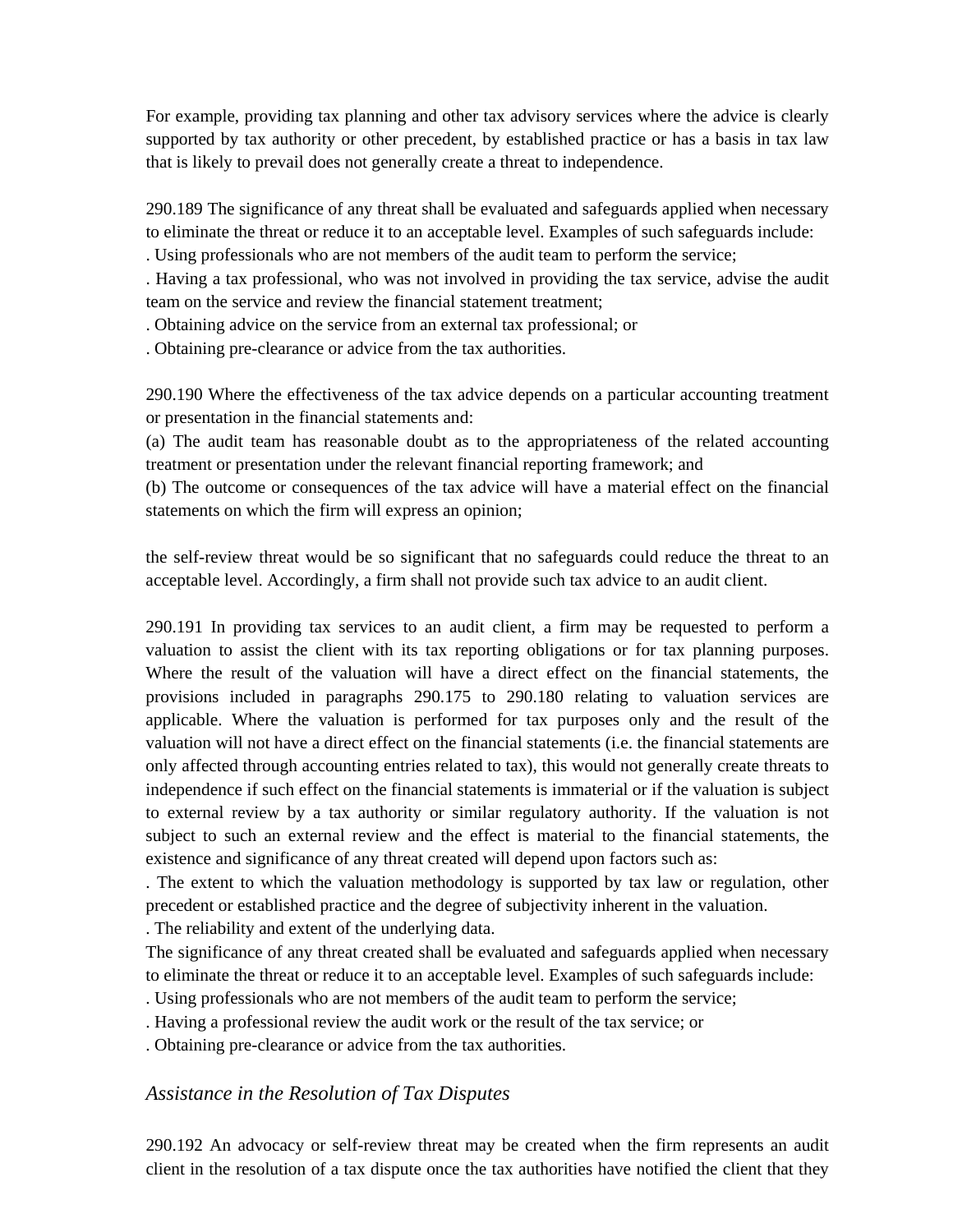have rejected the client's arguments on a particular issue and either the tax authority or the client is referring the matter for determination in a formal proceeding, for example before a tribunal or court. The existence and significance of any threat will depend on factors such as:

. Whether the firm has provided the advice which is the subject of the tax dispute;

. The extent to which the outcome of the dispute will have a material effect on the financial statements on which the firm will express an opinion;

. The extent to which the matter is supported by tax law or regulation, other precedent, or established practice;

. Whether the proceedings are conducted in public; and

. The role management plays in the resolution of the dispute.

The significance of any threat created shall be evaluated and safeguards applied when necessary to eliminate the threat or reduce it to an acceptable level. Examples of such safeguards include:

. Using professionals who are not members of the audit team to perform the service;

. Having a tax professional, who was not involved in providing the tax service, advise the audit team on the services and review the financial statement treatment; or

. Obtaining advice on the service from an external tax professional.

290.193 Where the taxation services involve acting as an advocate for an audit client before a public tribunal or court in the resolution of a tax matter and the amounts involved are material to the financial statements on which the firm will express an opinion, the advocacy threat created would be so significant that no safeguards could eliminate or reduce the threat to an acceptable level. Therefore, the firm shall not perform this type of service for an audit client. What constitutes a "public tribunal or court" shall be determined according to how tax proceedings are heard in the particular jurisdiction.

290.194 The firm is not, however, precluded from having a continuing advisory role (for example, responding to specific requests for information, providing factual accounts or testimony about the work performed or assisting the client in analyzing the tax issues) for the audit client in relation to the matter that is being heard before a public tribunal or court.

#### *Internal Audit Services*

290.195 The scope and objectives of internal audit activities vary widely and depend on the size and structure of the entity and the requirements of management and those charged with governance. Internal audit activities may include:

(a) Monitoring of internal control - reviewing controls, monitoring their operation and recommending improvements thereto;

(b) Examination of financial and operating information - reviewing the means used to identify, measure, classify and report financial and operating information, and specific inquiry into individual items including detailed testing of transactions, balances and procedures;

(c) Review of the economy, efficiency and effectiveness of operating activities including nonfinancial activities of an entity; and

(d) Review of compliance with laws, regulations and other external requirements, and with management policies and directives and other internal requirements.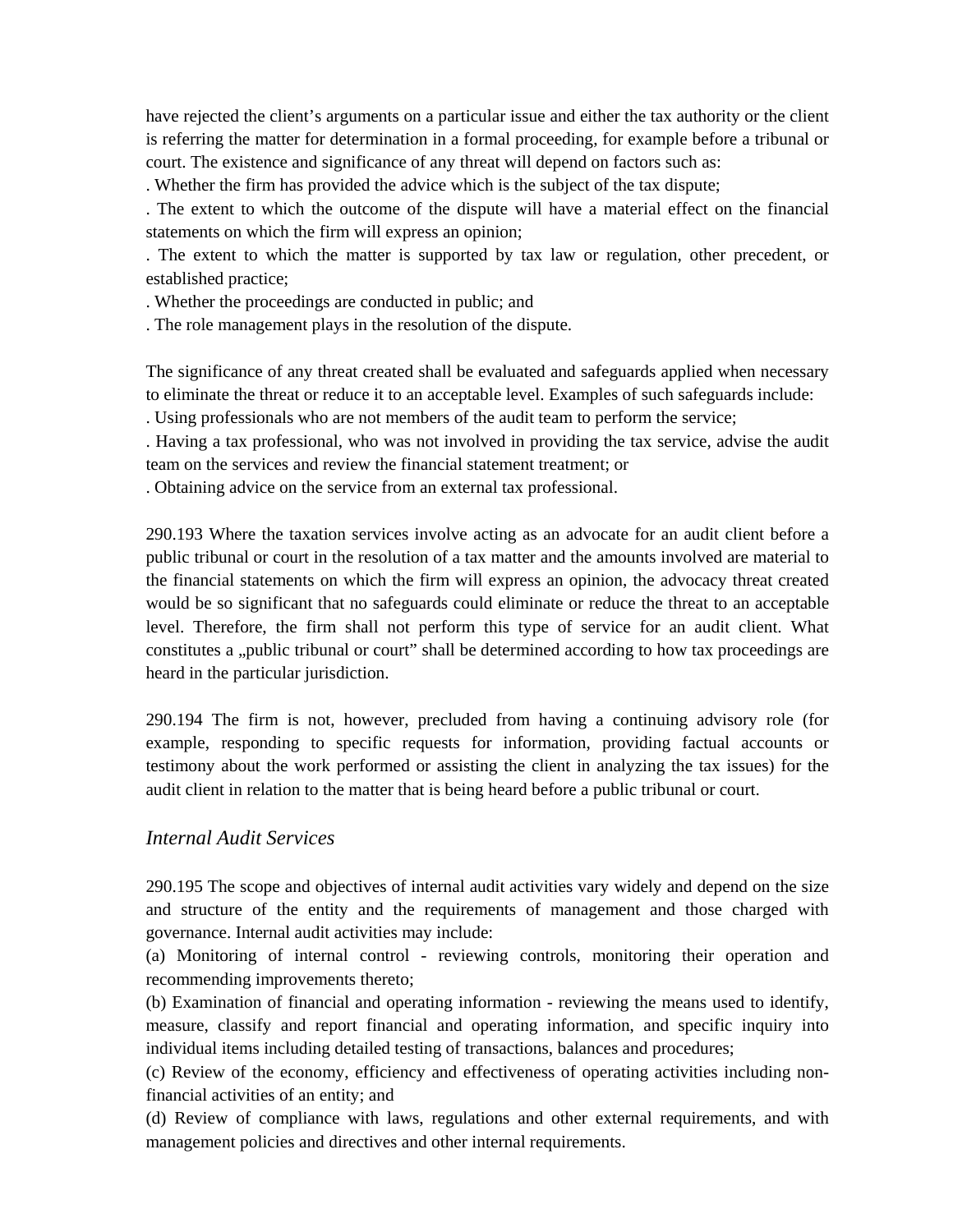290.196 Internal audit services involve assisting the audit client in the performance of its internal audit activities. The provision of internal audit services to an audit client creates a self-review threat to independence if the firm uses the internal audit work in the course of a subsequent external audit. Performing a significant part of the client's internal audit activities increases the possibility that firm personnel providing internal audit services will assume a management responsibility. If the firm's personnel assume a management responsibility when providing internal audit services to an audit client, the threat created would be so significant that no safeguards could reduce the threat to an acceptable level. Accordingly, a firm's personnel shall not assume a management responsibility when providing internal audit services to an audit client.

290.197 Examples of internal audit services that involve assuming management responsibilities include:

(a) Setting internal audit policies or the strategic direction of internal audit activities;

(b) Directing and taking responsibility for the actions of the entity's internal audit employees;

(c) Deciding which recommendations resulting from internal audit activities shall be implemented;

(d) Reporting the results of the internal audit activities to those charged with governance on behalf of management;

(e) Performing procedures that form part of the internal control, such as reviewing and approving changes to employee data access privileges;

(f) Taking responsibility for designing, implementing and maintaining internal control; and

(g) Performing outsourced internal audit services, comprising all or a substantial portion of the internal audit function, where the firm is responsible for determining the scope of the internal audit work and may have responsibility for one or more of the matters noted in (a)-(f).

290.198 To avoid assuming a management responsibility, the firm shall only provide internal audit services to an audit client if it is satisfied that:

(a) The client designates an appropriate and competent resource, preferably within senior management, to be responsible at all times for internal audit activities and to acknowledge responsibility for designing, implementing, and maintaining internal control;

(b) The client's management or those charged with governance reviews, assesses and approves the scope, risk and frequency of the internal audit services;

(c) The client's management evaluates the adequacy of the internal audit services and the findings resulting from their performance;

(d) The client's management evaluates and determines which recommendations resulting from internal audit services to implement and manages the implementation process; and

(e) The client's management reports to those charged with governance the significant findings and recommendations resulting from the internal audit services.

290.199 When a firm uses the work of an internal audit function, International Standards on Auditing require the performance of procedures to evaluate the adequacy of that work. When a firm accepts an engagement to provide internal audit services to an audit client, and the results of those services will be used in conducting the external audit, a self-review threat is created because of the possibility that the audit team will use the results of the internal audit service without appropriately evaluating those results or exercising the same level of professional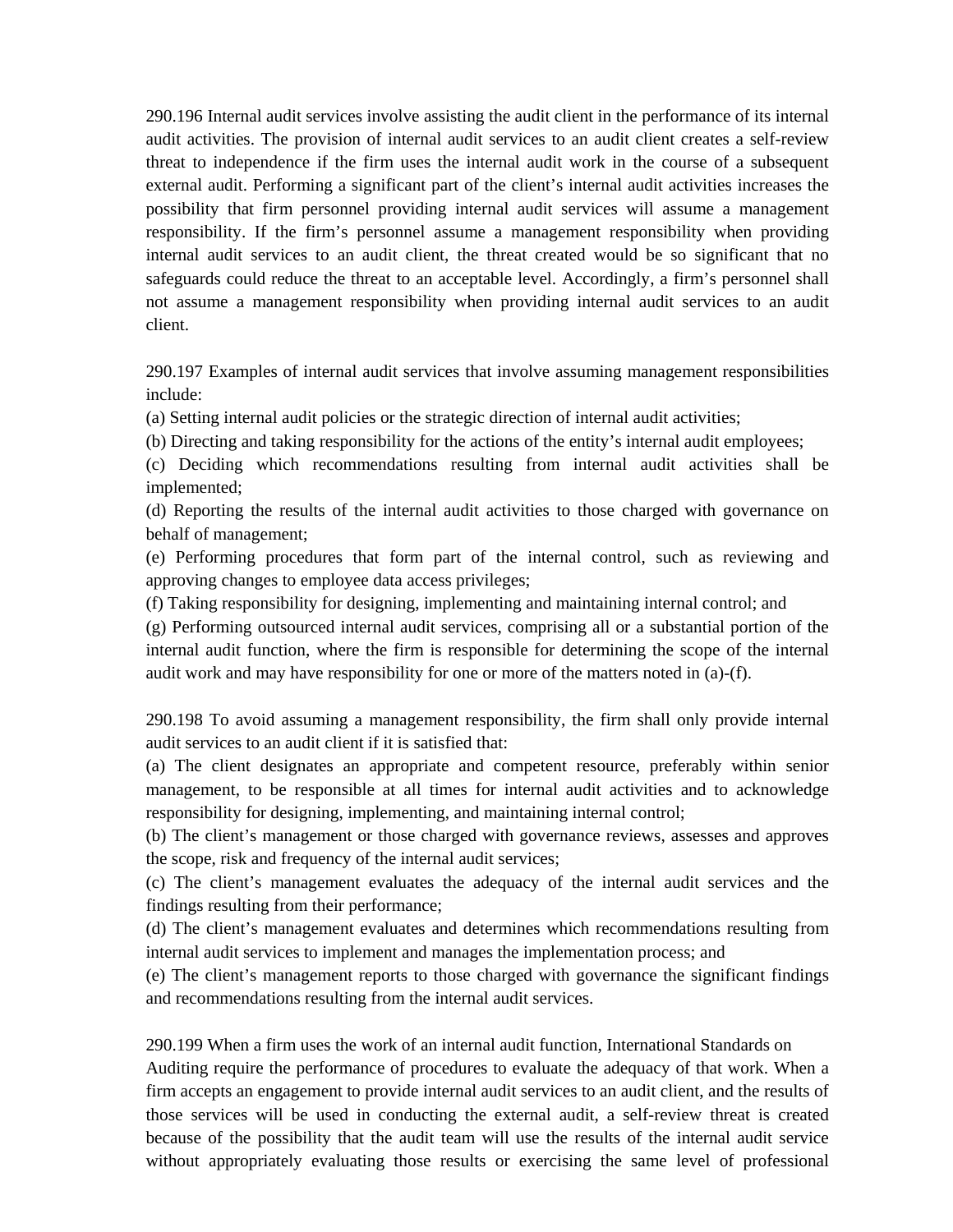scepticism as would be exercised when the internal audit work is performed by individuals who are not members of the firm. The significance of the threat will depend on factors such as:

. The materiality of the related financial statement amounts;

. The risk of misstatement of the assertions related to those financial statement amounts; and

. The degree of reliance that will be placed on the internal audit service.

The significance of the threat shall be evaluated and safeguards applied when necessary to eliminate the threat or reduce it to an acceptable level. An example of such a safeguard is using professionals who are not members of the audit team to perform the internal audit service.

290.200 In the case of an audit client that is a public interest entity, a firm shall not provide internal audit services that relate to:

(a) A significant part of the internal controls over financial reporting;

(b) Financial accounting systems that generate information that is, separately or in the aggregate, significant to the client's accounting records or financial statements on which the firm will express an opinion; or

(c) Amounts or disclosures that are, separately or in the aggregate, material to the financial statements on which the firm will express an opinion.

#### *IT Systems Services*

 $290.201$  Services related to information technology  $($ "IT") systems include the design or implementation of hardware or software systems. The systems may aggregate source data, form part of the internal control over financial reporting or generate information that affects the accounting records or financial statements, or the systems may be unrelated to the audit client's accounting records, the internal control over financial reporting or financial statements. Providing systems services may create a self-review threat depending on the nature of the services and the IT systems.

290.202 The following IT systems services are deemed not to create a threat to independence as long as the firm's personnel do not assume a management responsibility:

(a) Design or implementation of IT systems that is unrelated to internal control over financial reporting;

(b) Design or implementation of IT systems that do not generate information forming a significant part of the accounting records or financial statements;

(c) Implementation of "off-the-shelf" accounting or financial information reporting software that was not developed by the firm if the customization required to meet the client's needs is not significant; and

(d) Evaluating and making recommendations with respect to a system designed, implemented or operated by another service provider or the client.

290.203 Providing services to an audit client that is not a public interest entity involving the design or implementation of IT systems that (a) form a significant part of the internal control over financial reporting or (b) generate information that is significant to the client's accounting records or financial statements on which the firm will express an opinion creates a self-review threat.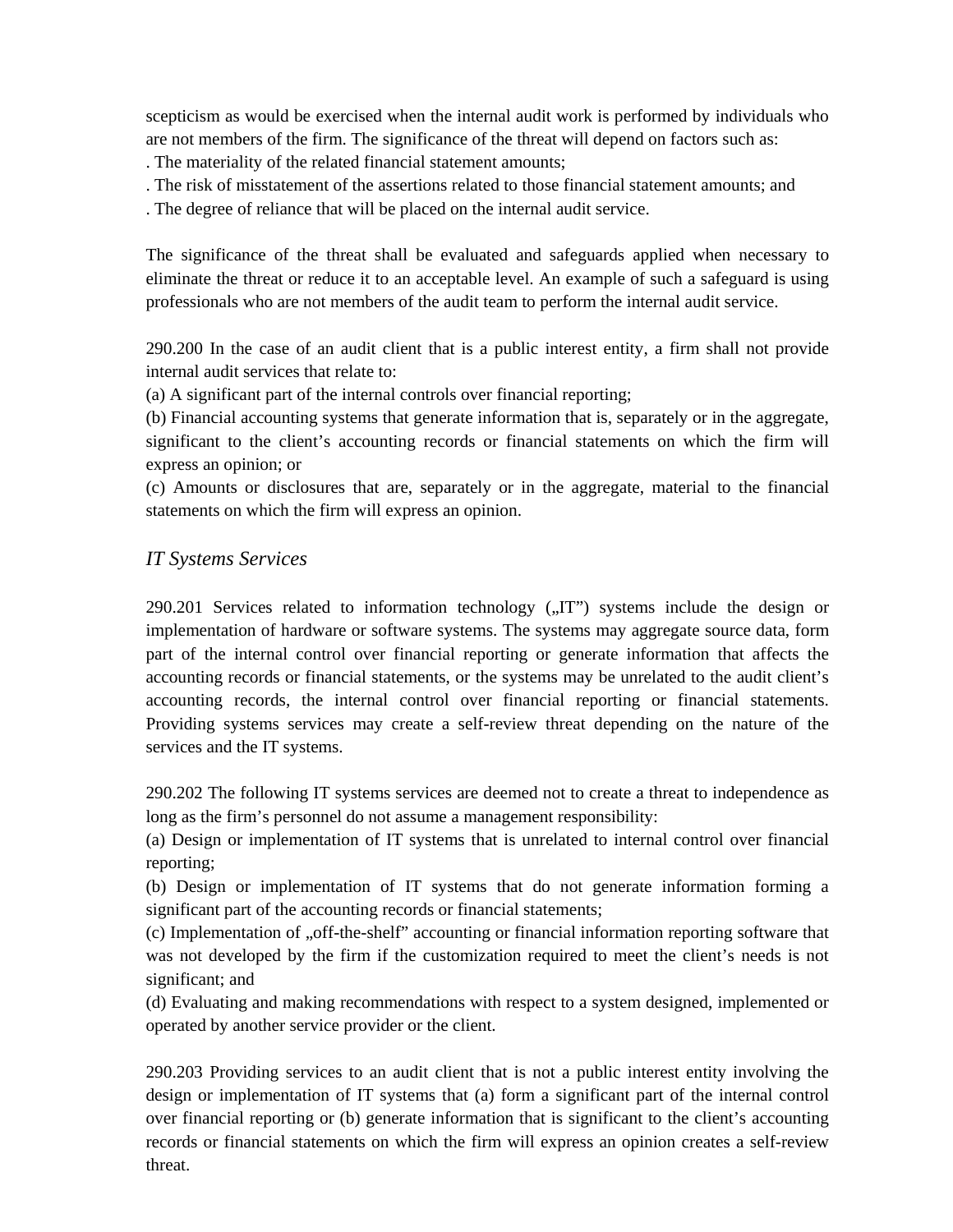290.204 The self-review threat is too significant to permit such services unless appropriate safeguards are put in place ensuring that:

(a) The client acknowledges its responsibility for establishing and monitoring a system of internal controls;

(b) The client assigns the responsibility to make all management decisions with respect to the design and implementation of the hardware or software system to a competent employee, preferably within senior management;

(c) The client makes all management decisions with respect to the design and implementation process;

(d) The client evaluates the adequacy and results of the design and implementation of the system; and

(e) The client is responsible for operating the system (hardware or software) and for the data it uses or generates.

290.205 Depending on the degree of reliance that will be placed on the particular IT systems as part of the audit, a determination shall be made as to whether to provide such non-assurance services only with personnel who are not members of the audit team and who have different reporting lines within the firm. The significance of any remaining threat shall be evaluated and safeguards applied when necessary to eliminate the threat or reduce it to an acceptable level. An example of such a safeguard is having a professional accountant review the audit or nonassurance work.

290.206 In the case of an audit client that is a public interest entity, a firm shall not provide services involving the design or implementation of IT systems that (a) form a significant part of the internal control over financial reporting or (b) generate information that is significant to the client's accounting records or financial statements on which the firm will express an opinion.

#### *Litigation Support Services*

290.207 Litigation support services may include activities such as acting as an expert witness, calculating estimated damages or other amounts that might become receivable or payable as the result of litigation or other legal dispute, and assistance with document management and retrieval. These services may create a self-review or advocacy threat.

290.208 If the firm provides a litigation support service to an audit client and the service involves estimating damages or other amounts that affect the financial statements on which the firm will express an opinion, the valuation service provisions included in paragraphs 290.175 to 290.180 shall be followed. In the case of other litigation support services, the significance of any threat created shall be evaluated and safeguards applied when necessary to eliminate the threat or reduce it to an acceptable level.

#### *Legal Services*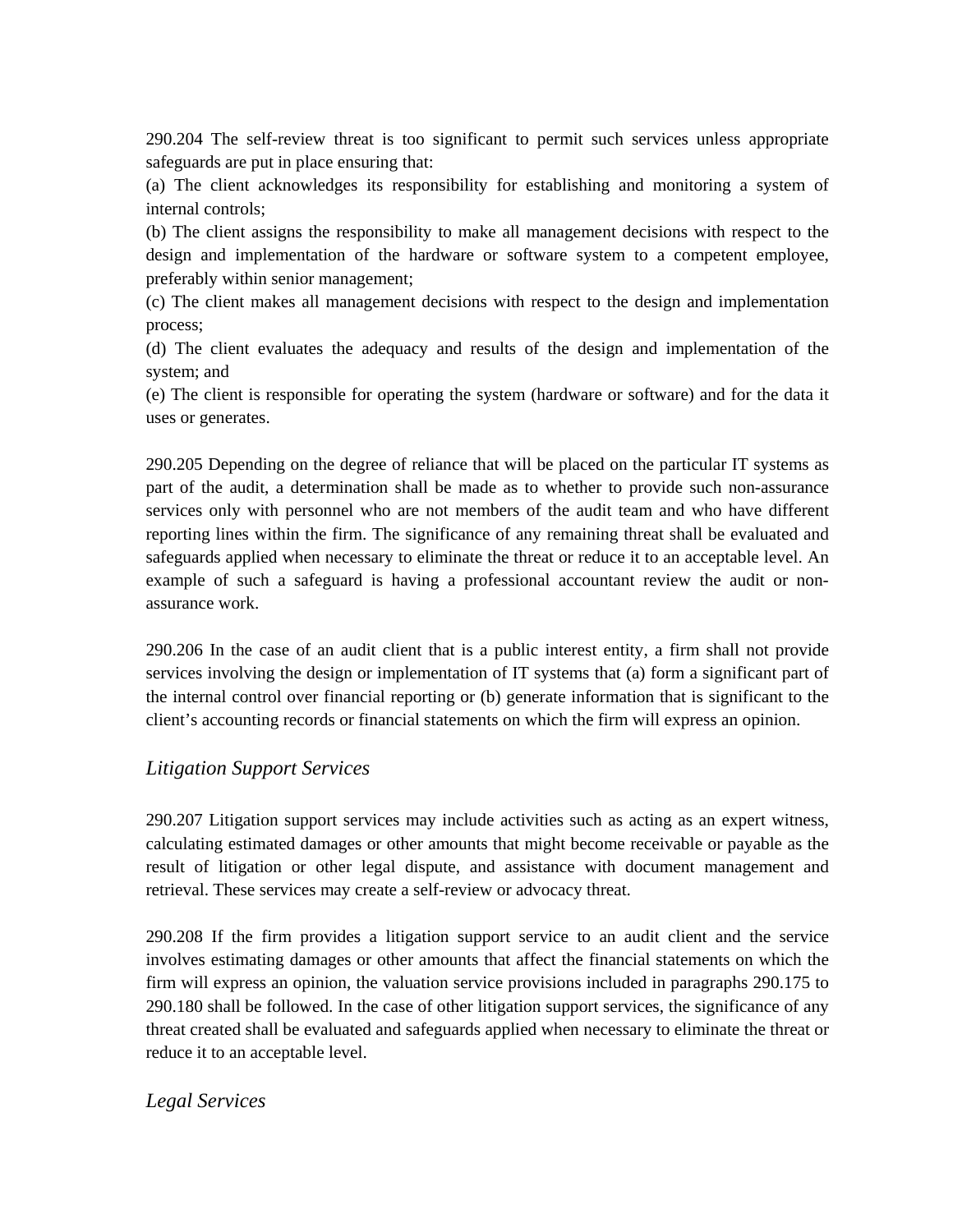290.209 For the purpose of this section, legal services are defined as any services for which the person providing the services must either be admitted to practice law before the courts of the jurisdiction in which such services are to be provided or have the required legal training to practice law. Such legal services may include, depending on the jurisdiction, a wide and diversified range of areas including both corporate and commercial services to clients, such as contract support, litigation, mergers and acquisition legal advice and support and assistance to clients' internal legal departments. Providing legal services to an entity that is an audit client may create both self-review and advocacy threats.

290.210 Legal services that support an audit client in executing a transaction (e.g., contract support, legal advice, legal due diligence and restructuring) may create self-review threats. The existence and significance of any threat will depend on factors such as:

. The nature of the service;

. Whether the service is provided by a member of the audit team; and

. The materiality of any matter in relation to the client's financial statements.

The significance of any threat created shall be evaluated and safeguards applied when necessary to eliminate the threat or reduce it to an acceptable level. Examples of such safeguards include:

. Using professionals who are not members of the audit team to perform the service; or

. Having a professional who was not involved in providing the legal services provide advice to the audit team on the service and review any financial statement treatment.

290.211 Acting in an advocacy role for an audit client in resolving a dispute or litigation when the amounts involved are material to the financial statements on which the firm will express an opinion would create advocacy and self-review threats so significant that no safeguards could reduce the threat to an acceptable level. Therefore, the firm shall not perform this type of service for an audit client.

290.212 When a firm is asked to act in an advocacy role for an audit client in resolving a dispute or litigation when the amounts involved are not material to the financial statements on

which the firm will express an opinion, the firm shall evaluate the significance of any advocacy and self-review threats created and apply safeguards when necessary to eliminate the threat or reduce it to an acceptable level. Examples of such safeguards include:

. Using professionals who are not members of the audit team to perform the service; or

. Having a professional who was not involved in providing the legal services advise the audit team on the service and review any financial statement treatment.

290.213 The appointment of a partner or an employee of the firm as General Counsel for legal affairs of an audit client would create self-review and advocacy threats that are so significant that no safeguards could reduce the threats to an acceptable level. The position of General Counsel is generally a senior management position with broad responsibility for the legal affairs of a company, and consequently, no member of the firm shall accept such an appointment for an audit client.

#### *Recruiting Services*

General Provisions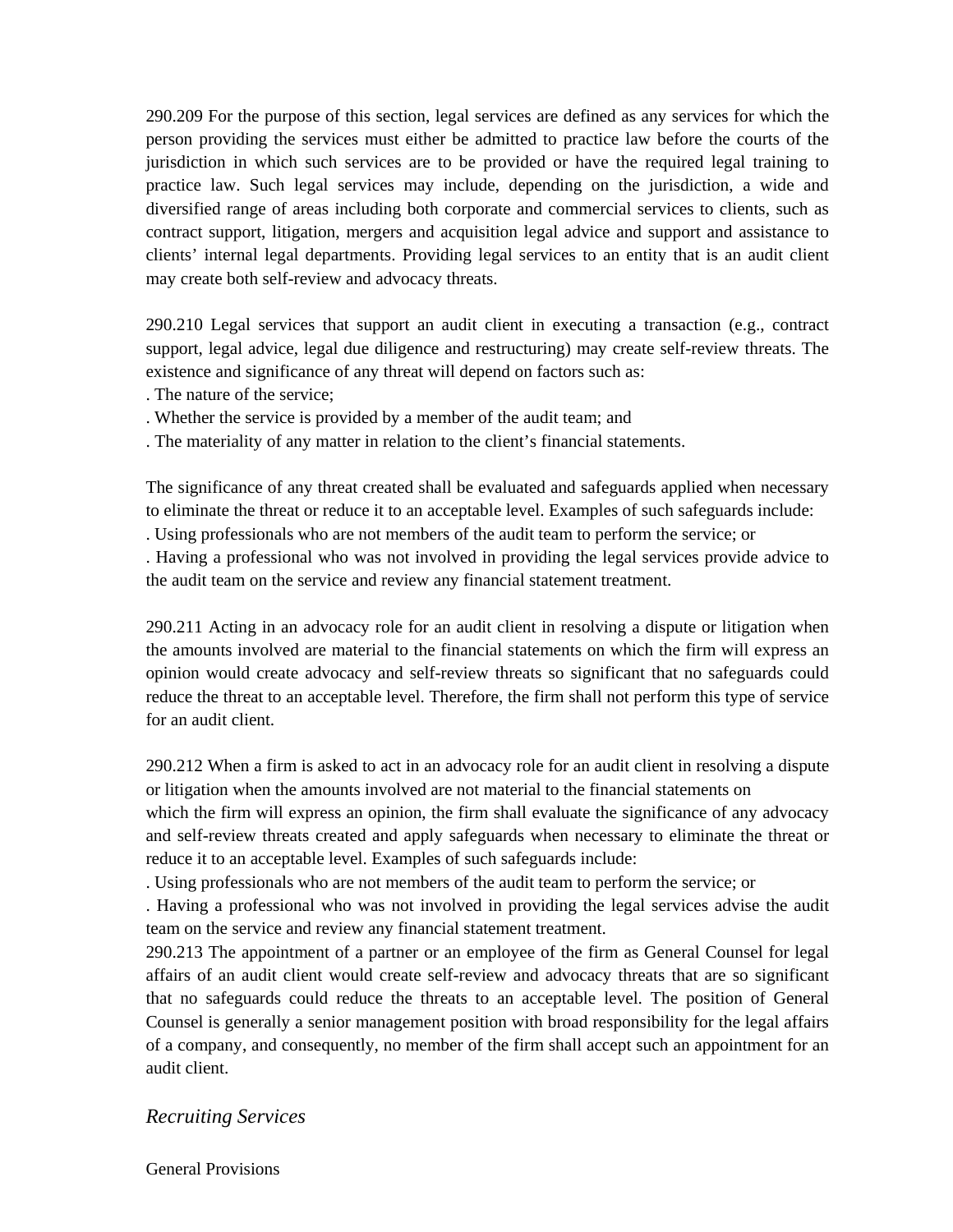290.214 Providing recruiting services to an audit client may create self-interest, familiarity or intimidation threats. The existence and significance of any threat will depend on factors such as:

. The nature of the requested assistance; and

. The role of the person to be recruited.

The significance of any threat created shall be evaluated and safeguards applied when necessary to eliminate the threat or reduce it to an acceptable level. In all cases, the firm shall not assume management responsibilities, including acting as a negotiator on the client's behalf, and the hiring decision shall be left to the client.

The firm may generally provide such services as reviewing the professional qualifications of a number of applicants and providing advice on their suitability for the post. In addition, the firm may interview candidates and advice on a candidate's competence for financial accounting, administrative or control positions.

#### *Audit Clients that are Public Interest Entities*

290.215 A firm shall not provide the following recruiting services to an audit client that is a public interest entity with respect to a director or officer of the entity or senior management in a position to exert significant influence over the preparation of the client's accounting records or the financial statements on which the firm will express an opinion:

. Searching for or seeking out candidates for such positions; and

. Undertaking reference checks of prospective candidates for such positions.

#### *Corporate Finance Services*

290.216 Providing corporate finance services such as (a) assisting an audit client in developing corporate strategies, (b) identifying possible targets for the audit client to acquire, (c) advising on disposal transactions, (d) assisting finance raising transactions, and (e) providing structuring advice may create advocacy and self-review threats. The significance of any threat shall be evaluated and safeguards applied when necessary to eliminate the threat or reduce it to an acceptable level. Examples of such safeguards include:

. Using professionals who are not members of the audit team to provide the services; or

. Having a professional who was not involved in providing the corporate finance service advise the audit team on the service and review the accounting treatment and any financial statement treatment.

290.217 Providing a corporate finance service, for example advice on the structuring of a corporate finance transaction or on financing arrangements that will directly affect amounts that will be reported in the financial statements on which the firm will provide an opinion may create a self-review threat. The existence and significance of any threat will depend on factors such as:

. The degree of subjectivity involved in determining the appropriate treatment for the outcome or consequences of the corporate finance advice in the financial statements;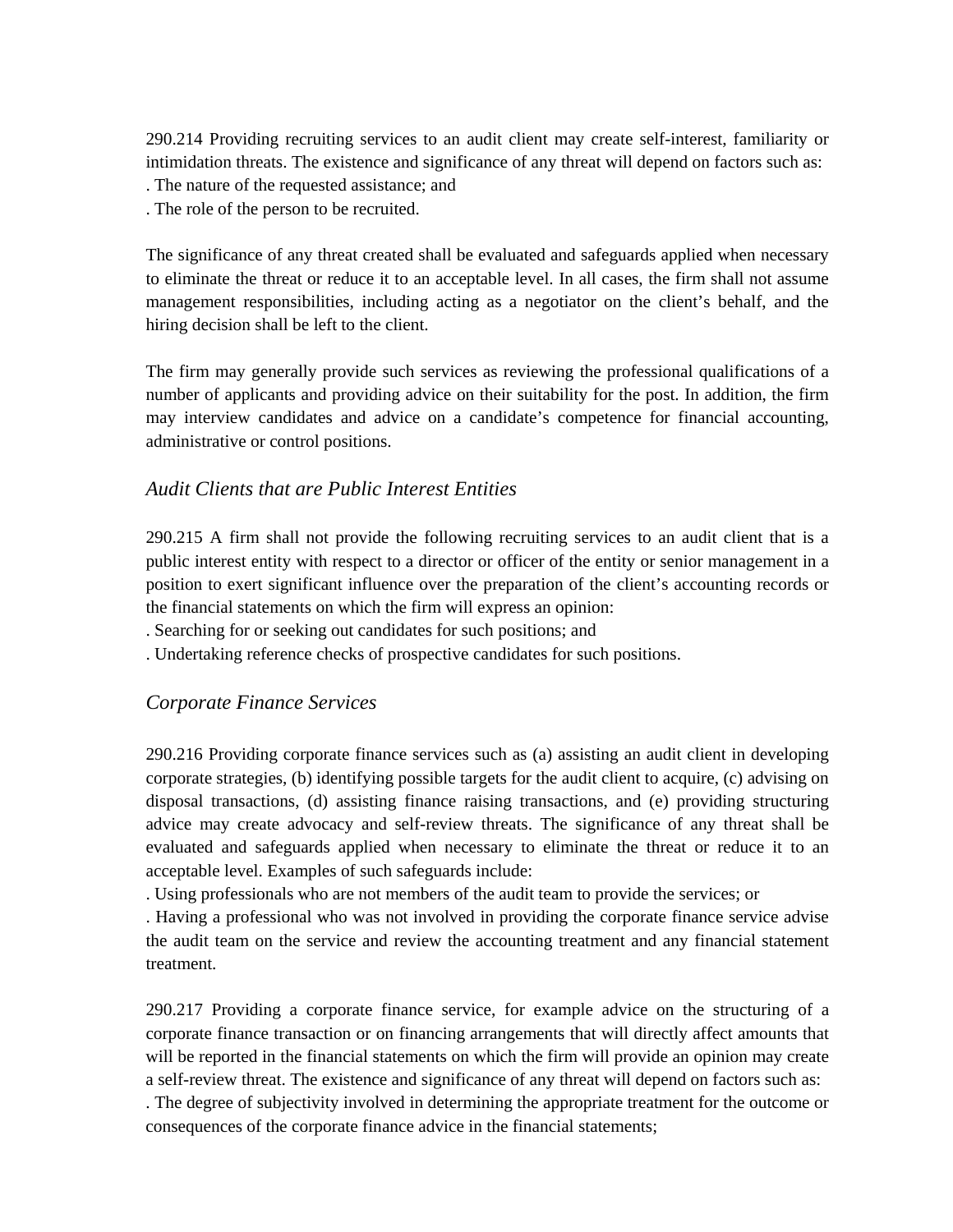. The extent to which the outcome of the corporate finance advice will directly affect amounts recorded in the financial statements and the extent to which the amounts are material to the financial statements; and

. Whether the effectiveness of the corporate finance advice depends on a particular accounting treatment or presentation in the financial statements and whether there is doubt as to the appropriateness of the related accounting treatment or presentation under the relevant financial reporting framework.

The significance of any threat shall be evaluated and safeguards applied when necessary to eliminate the threat or reduce it to an acceptable level. Examples of such safeguards include:

. Using professionals who are not members of the audit team to perform the service; or

. Having a professional who was not involved in providing the corporate finance services to the client advice the audit team on the service and reviewing the accounting treatment and any financial statement treatment.

290.218 Where the effectiveness of corporate finance advice depends on a particular accounting treatment or presentation in the financial statements and:

(a) The audit team has reasonable doubt as to the appropriateness of the related accounting treatment or presentation under the relevant financial reporting framework; and

(b) The outcome or consequences of the corporate finance advice will have a material effect on the financial statements on which the firm will express an opinion;

The self-review threat would be so significant that no safeguards could reduce the threat to an acceptable level, in which case the corporate finance advice shall not be provided.

290.219 Providing corporate finance services involving promoting, dealing in, or underwriting an audit client's shares would create an advocacy or self-review threat that is so significant that no safeguards could reduce the threat to an acceptable level. Accordingly, a firm shall not provide such services to an audit client.

### **Fees**

#### *Fees - Relative Size*

290.220 When the total fees from an audit client represent a large proportion of the total fees of the firm expressing the audit opinion, the dependence on that client and concern about losing the client creates a self-interest or intimidation threat. The significance of the threat will depend on factors such as:

. The operating structure of the firm;

. Whether the firm is well established or new; and

. The significance of the client qualitatively and/or quantitatively to the firm.

The significance of the threat shall be evaluated and safeguards applied when necessary to eliminate the threat or reduce it to an acceptable level. Examples of such safeguards include: . Reducing the dependency on the client;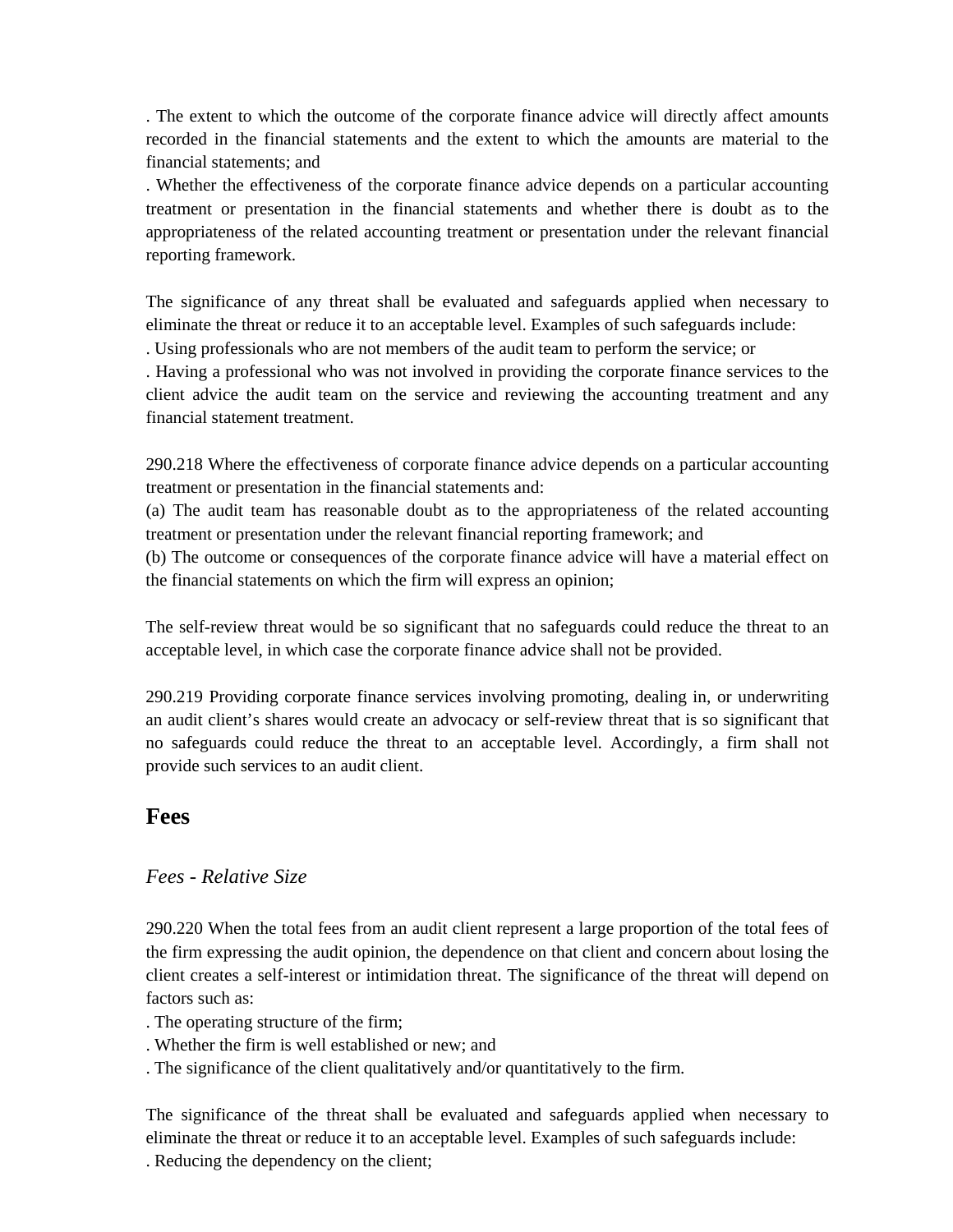. External quality control reviews; or

. Consulting a third party, such as a professional regulatory body or a professional accountant on key audit judgments.

290.221 A self-interest or intimidation threat is also created when the fees generated from an audit client represent a large proportion of the revenue from an individual partner's clients or a large proportion of the revenue of an individual office of the firm. The significance of the threat will depend upon factors such as:

. The significance of the client qualitatively and/or quantitatively to the partner or office; and

. The extent to which the remuneration of the partner, or the partners in the office, is dependent upon the fees generated from the client.

The significance of the threat shall be evaluated and safeguards applied when necessary to eliminate the threat or reduce it to an acceptable level. Examples of such safeguards include: . Reducing the dependency on the audit client;

. Having a professional accountant review the work or otherwise advise as necessary; or

. Regular independent internal or external quality reviews of the engagement.

290.222 Where an audit client is a public interest entity and, for two consecutive years, the total fees from the client and its related entities (subject to the considerations in paragraph 290.27) represent more than 15% of the total fees received by the firm expressing the opinion on the financial statements of the client, the firm shall disclose to those charged with governance of the audit client the fact that the total of such fees represents more than 15% of the total fees received by the firm, and discuss which of the safeguards below it will apply to reduce the threat to an acceptable level, and apply the selected safeguard:

. Prior to the issuance of the audit opinion on the second year's financial statements, a professional accountant, who is not a member of the firm expressing the opinion on the financial statements, performs an engagement quality control review of that engagement or a professional regulatory body performs a review of that engagement that is equivalent to an engagement quality control review (, ante-issuance review"); or

. After the audit opinion on the second year's financial statements has been issued, and before the issuance of the audit opinion on the third year's financial statements, a professional accountant, who is not a member of the firm expressing the opinion on the financial statements, or a professional regulatory body performs a review of the second year's audit that is equivalent to an engagement quality control review (, a post-issuance review").

When the total fees significantly exceed 15%, the firm shall determine whether the significance of the threat is such that a post-issuance review would not reduce the threat to an acceptable level and, therefore, a pre-issuance review is required. In such circumstances a pre-issuance review shall be performed.

Thereafter, when the fees continue to exceed 15% each year, the disclosure to and discussion with those charged with governance shall occur and one of the above safeguards shall be applied. If the fees significantly exceed 15%, the firm shall determine whether the significance of the threat is such that a post-issuance review would not reduce the threat to an acceptable level and, therefore, a pre-issuance review is required. In such circumstances a pre-issuance review shall be performed.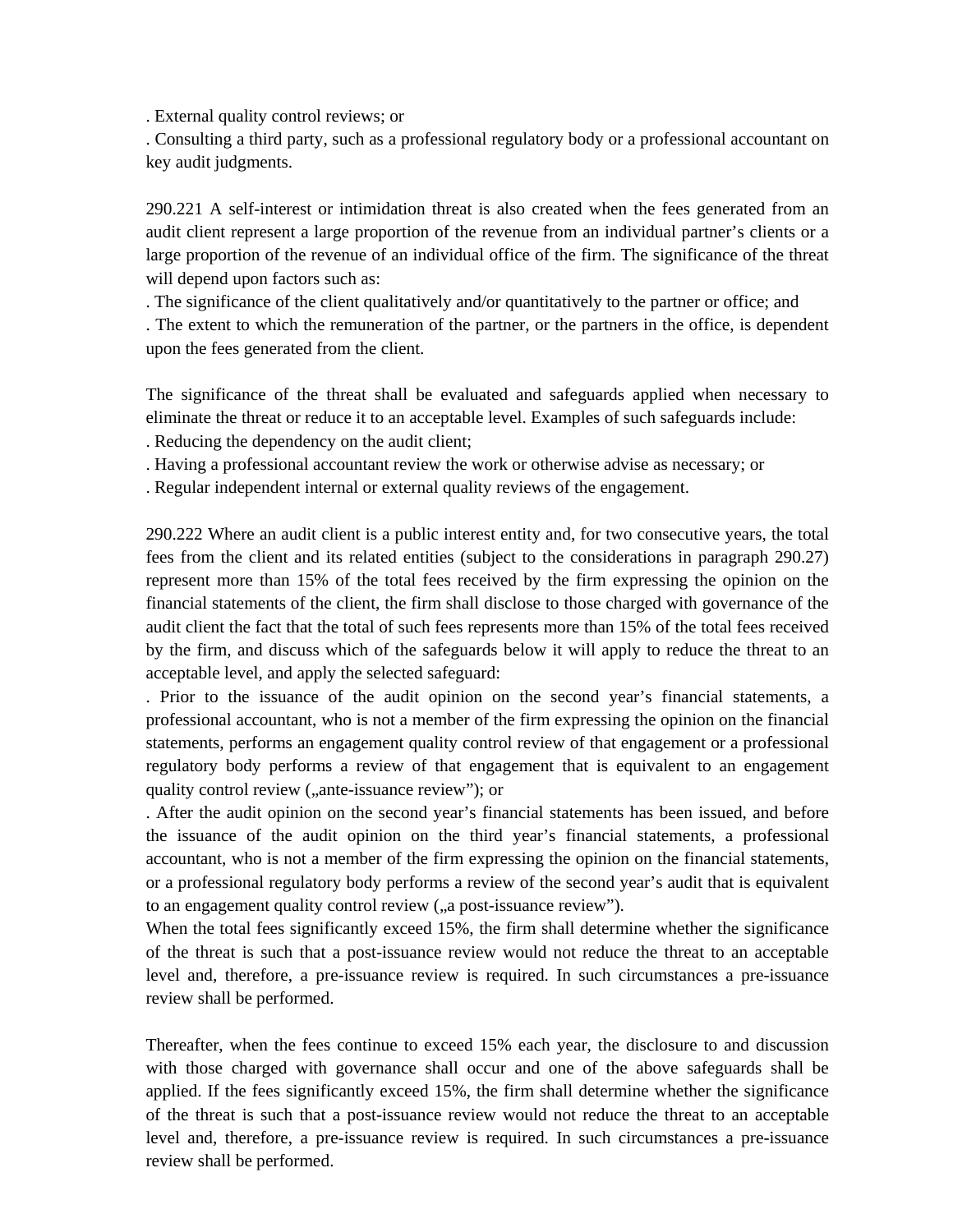#### *Fees – Overdue*

290.223 A self-interest threat may be created if fees due from an audit client remain unpaid for long time, especially if a significant part is not paid before the issue of the audit report for the following year. Generally the firm is expected to require payment of such fees before such audit report is issued. If fees remain unpaid after the report has been issued, the existence and significance of any threat shall be evaluated and safeguards applied when necessary to eliminate the threat or reduce it to an acceptable level. An example of such a safeguard is having an additional professional accountant who does not take part in the audit engagement provided advice or review the work performed. The firm shall determine whether the overdue fees might be regarded as being equivalent to a loan to the client and whether, because of the significance of the overdue fees, it is appropriate for the firm to be re-appointed or continue the audit engagement.

#### *Contingent Fees*

290.224 Contingent fees are fees calculated on a predetermined basis relating to the outcome of a transaction or the result of the services performed by the firm. For the purposes of this section, a fee is not regarded as being contingent if established by a court or other public authority.

290.225 A contingent fee charged directly or indirectly, for example through an intermediary, by a firm in respect of an audit engagement creates a self-interest threat that is so significant that no safeguards could reduce the threat to an acceptable level. Accordingly, a firm shall not enter into any such fee arrangement.

290.226 A contingent fee charged directly or indirectly, for example through an intermediary, by a firm in respect of a non-assurance service provided to an audit client may also create a selfinterest threat. The threat created would be so significant that no safeguards could reduce the threat to an acceptable level if:

(a) The fee is charged by the firm expressing the opinion on the financial statements and the fee is material or expected to be material to that firm;

(b) The fee is charged by a network firm that participates in a significant part of the audit and the fee is material or expected to be material to that firm; or

(c) The outcome of the non-assurance service, and therefore the amount of the fee, is dependent on a future or contemporary judgment related to the audit of a material amount in the financial statements.

Accordingly, such arrangements shall not be accepted.

290.227 For other contingent fee arrangements charged by a firm for a non-assurance service to an audit client, the existence and significance of any threats will depend on factors such as:

. The range of possible fee amounts;

. Whether an appropriate authority determines the outcome of the matter upon which the contingent fee will be determined;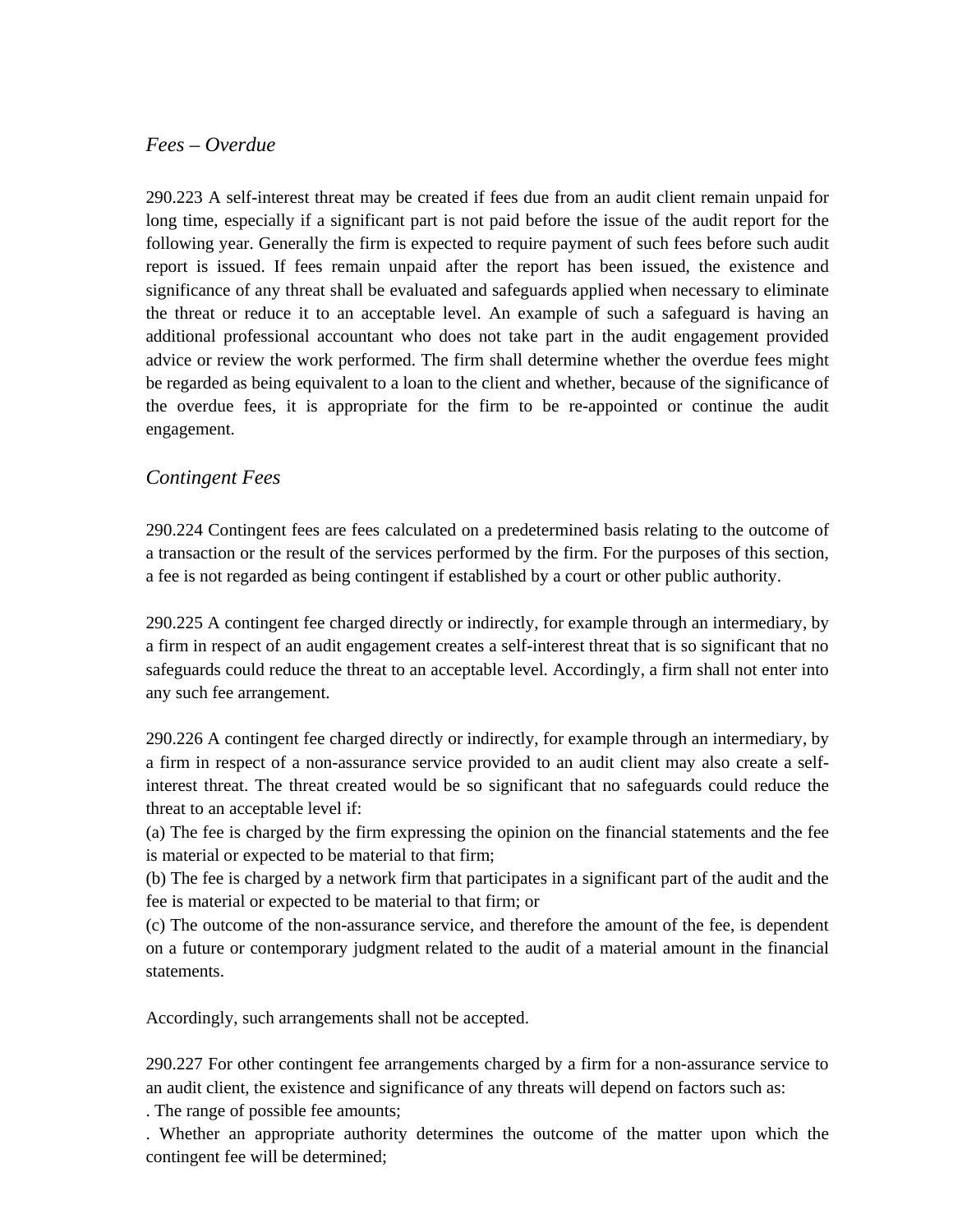. The nature of the service; and

. The effect of the event or transaction on the financial statements.

The significance of any threats shall be evaluated and safeguards applied when necessary to eliminate the threats or reduce them to an acceptable level. Examples of such safeguards include:

. Having a professional accountant review the relevant audit work or otherwise advise as necessary; or

. Using professionals who are not members of the audit team to perform the non-assurance service.

### **Compensation and Evaluation Policies**

290.228 A self-interest threat is created when a member of the audit team is evaluated on or compensated for selling non-assurance services to that audit client. The significance of the threat will depend on:

. The proportion of the individual's compensation or performance evaluation that is based on the sale of such services;

. The role of the individual on the audit team; and

. Whether promotion decisions are influenced by the sale of such services.

The significance of the threat shall be evaluated and, if the threat is not at an acceptable level, the firm shall either revise the compensation plan or evaluation process for that individual or apply safeguards to eliminate the threat or reduce it to an acceptable level. Examples of such safeguards include:

. Removing such members from the audit team; or

. Having a professional accountant review the work of the member of the audit team.

290.229 A key audit partner shall not be evaluated on or compensated based on that partner's success in selling non-assurance services to the partner's audit client. This is not intended to prohibit normal profit-sharing arrangements between partners of a firm.

# **Gifts and Hospitality**

290.230 Accepting gifts or hospitality from an audit client may create self-interest and familiarity threats. If a firm or a member of the audit team accepts gifts or hospitality, unless the value is trivial and inconsequential, the threats created would be so significant that no safeguards could reduce the threats to an acceptable level. Consequently, a firm or a member of the audit team shall not accept such gifts or hospitality.

### **Actual or Threatened Litigation**

290.231 When litigation takes place, or appears likely, between the firm or a member of the audit team and the audit client, self-interest and intimidation threats are created. The relationship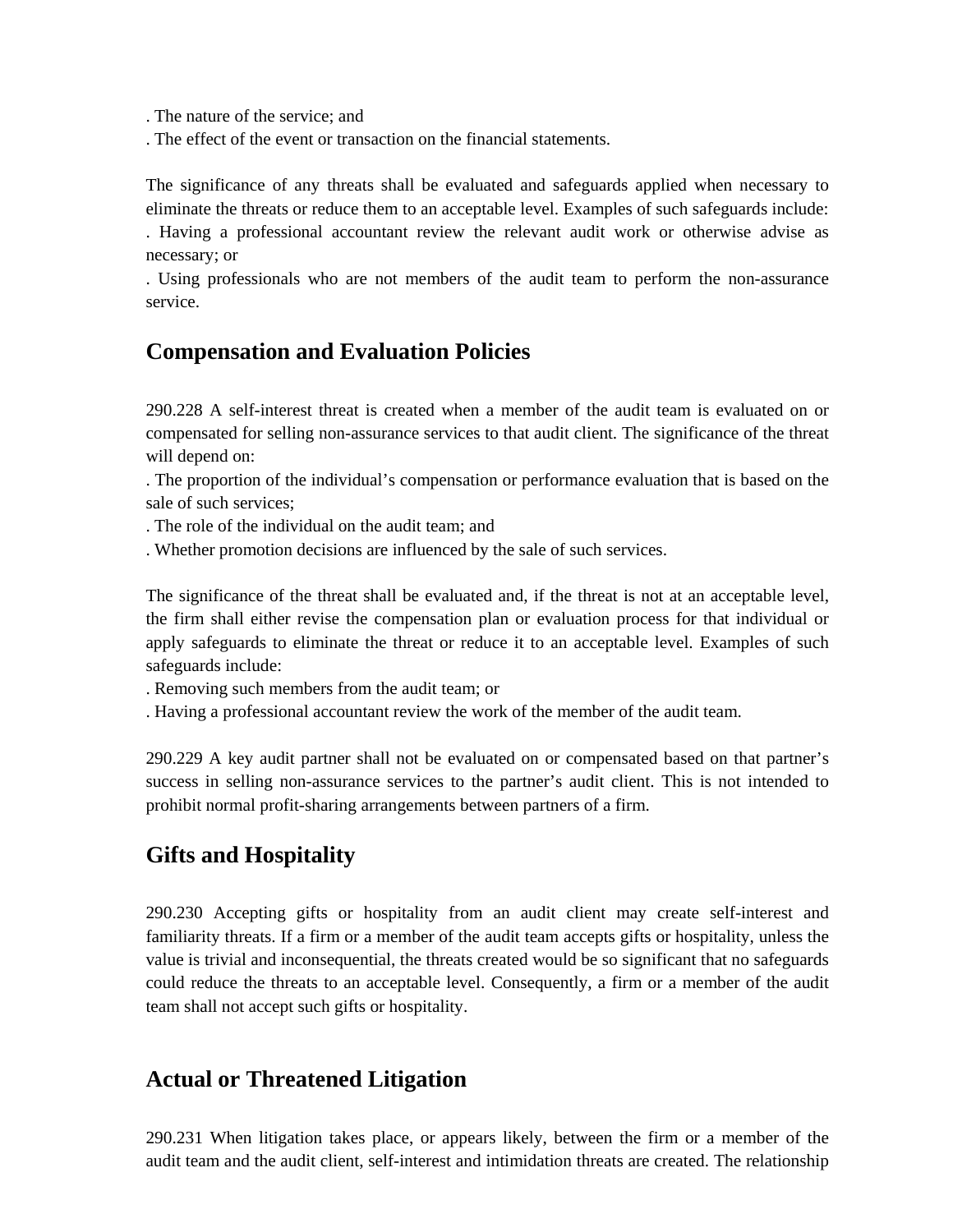between client management and the members of the audit team must be characterized by complete candour and full disclosure regarding all aspects of a client's business operations. When the firm and the client's management are placed in adversarial positions by actual or threatened litigation, affecting management's willingness to make complete disclosures, selfinterest and intimidation threats are created. The significance of the threats created will depend on such factors as:

- . The materiality of the litigation; and
- . Whether the litigation relates to a prior audit engagement.

The significance of the threats shall be evaluated and safeguards applied when necessary to eliminate the threats or reduce them to an acceptable level. Examples of such safeguards include: . If the litigation involves a member of the audit team, removing that individual from the audit team; or

. Having a professional review the work performed.

If such safeguards do not reduce the threats to an acceptable level, the only appropriate action is to withdraw from, or decline, the audit engagement.

#### **Reports that Include a Restriction on Use and Distribution**

#### *Introduction*

290.500 The independence requirements in Section 290 apply to all audit engagements. However, in certain circumstances involving audit engagements where the report includes a restriction on use and distribution, and provided the conditions described in 290.501 to 290.502 are met, the independence requirements in this section may be modified as provided in paragraphs 290.505 to 290.514. These paragraphs are only applicable to an audit engagement on special purpose financial statements (a) that is intended to provide a conclusion in positive or negative form that the financial statements are prepared in all material respects, in accordance with the applicable financial reporting framework, including, in the case of a fair presentation framework, that the financial statements give a true and fair view or are presented fairly, in all material respects, in accordance with the applicable financial reporting framework, and (b) where the audit report includes a restriction on use and distribution. The modifications are not permitted in the case of an audit of financial statements required by law or regulation.

290.501 The modifications to the requirements of Section 290 are permitted if the intended users of the report (a) are knowledgeable as to the purpose and limitations of the report, and (b) explicitly agree to the application of the modified independence requirements. Knowledge as to the purpose and limitations of the report may be obtained by the intended users through their participation, either directly or indirectly through their representative who has the authority to act for the intended users, in establishing the nature and scope of the engagement. Such participation enhances the ability of the firm to communicate with intended users about independence matters, including the circumstances that are relevant to the evaluation of the threats to independence and the applicable safeguards necessary to eliminate the threats or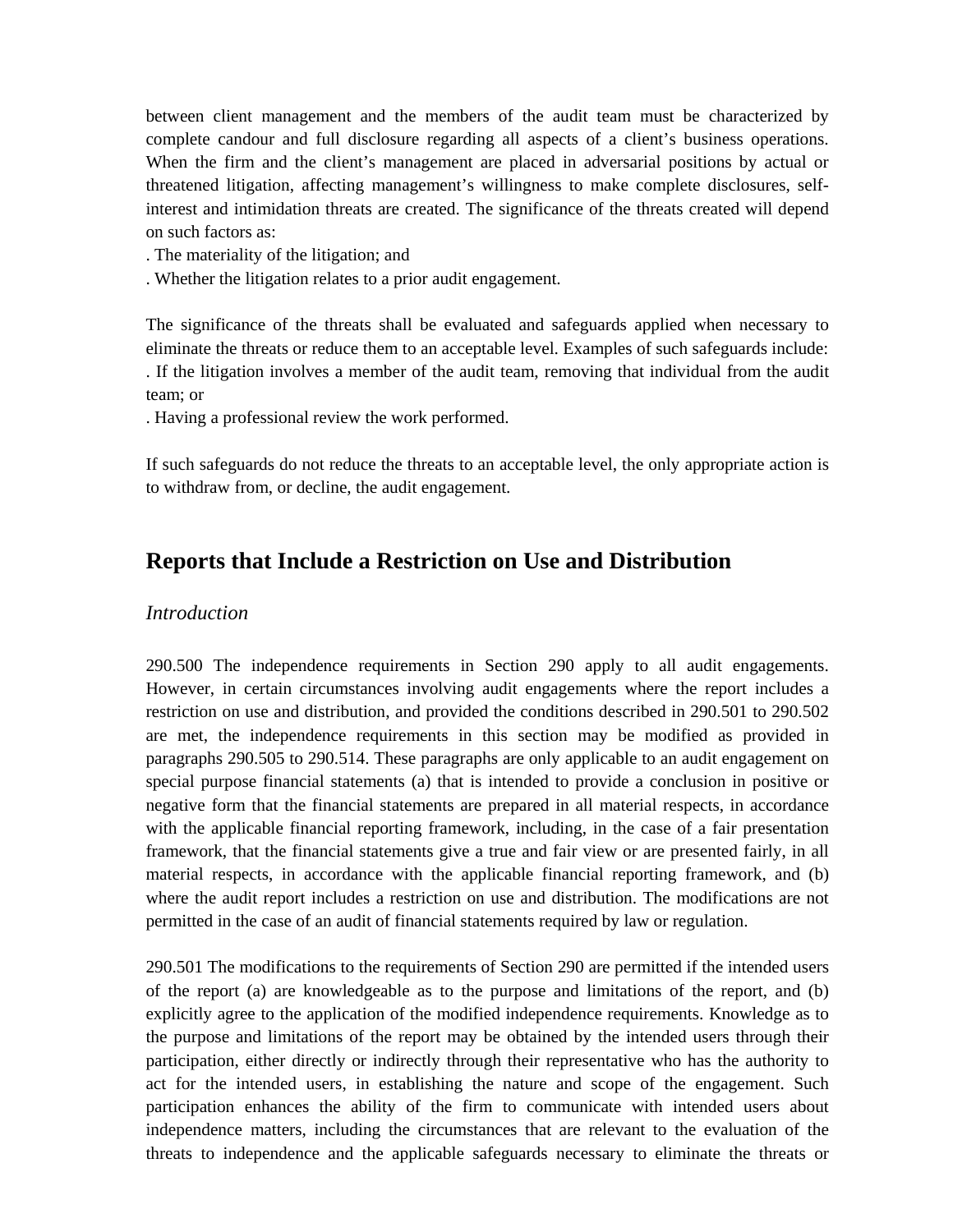reduce them to an acceptable level, and to obtain their agreement to the modified independence requirements that are to be applied.

290.502 The firm shall communicate (for example, in an engagement letter) with the intended users regarding the independence requirements that are to be applied with respect to the provision of the audit engagement. Where the intended users are a class of users (for example, lenders in a syndicated loan arrangement) who are not specifically identifiable by name at the time the engagement terms are established, such users shall subsequently be made aware of the independence requirements agreed to by the representative (for example, by the representative making the firm's engagement letter available to all users).

290.503 If the firm also issues an audit report that does not include a restriction on use and distribution for the same client, the provisions of paragraphs 290.500 to 290.514 do not change the requirement to apply the provisions of paragraphs 290.1 to 290.232 to that audit engagement.

290.504 The modifications to the requirements of Section 290 that are permitted in the circumstances set out above are described in paragraphs 290.505 to 290.514. Compliance in all other respects with the provisions of Section 290 is required.

#### *Public Interest Entities*

290.505 When the conditions set out in paragraphs 290.500 to 290.502 are met, it is not necessary to apply the additional requirements in paragraphs 290.100 to 290.232 that apply to audit engagements for public interest entities.

#### *Related Entities*

290.506 When the conditions set out in paragraphs 290.500 to 290.502 are met, references to audit client do not include its related entities. However, when the audit team knows or has reason to believe that a relationship or circumstance involving a related entity of the client is relevant to the evaluation of the firm's independence of the client, the audit team shall include that related entity when identifying and evaluating threats to independence and applying appropriate safeguards.

#### *Networks and Network Firms*

290.507 When the conditions set out in paragraphs 290.500 to 290.502 are met, reference to the firm does not include network firms. However, when the firm knows or has reason to believe that threats are created by any interests and relationships of a network firm, they shall be included in the evaluation of threats to independence.

*Financial Interests, Loans and Guarantees, Close Business Relationships and Family and Personal Relationships*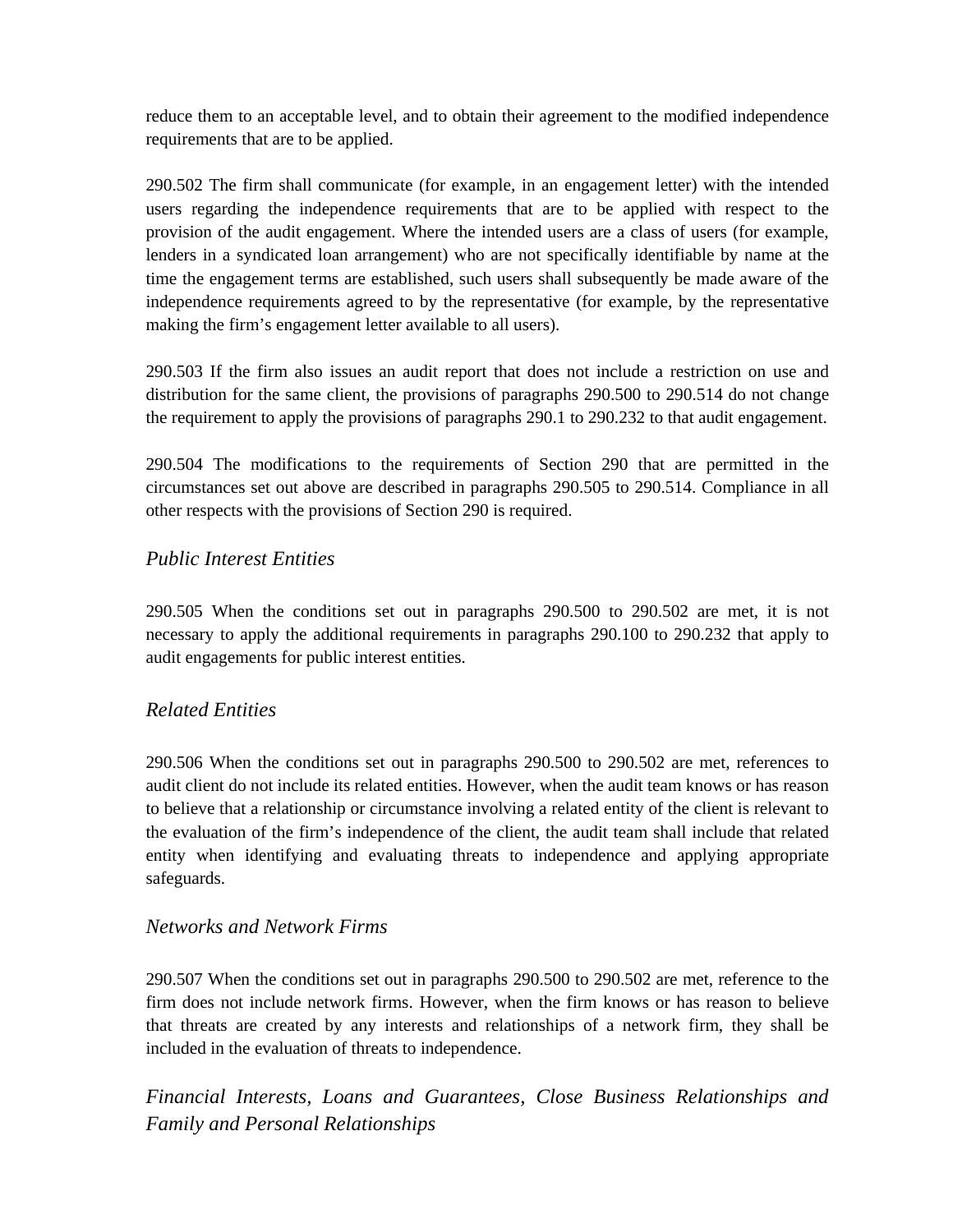290.508 When the conditions set out in paragraphs 290.500 to 290.502 are met, the relevant provisions set out in paragraphs 290.102 to 290.145 apply only to the members of the engagement team, their immediate family members and close family members.

290.509 In addition, a determination shall be made as to whether threats to independence are created by interests and relationships, as described in paragraphs 290.102 to 290.145, between the audit client and the following members of the audit team:

(a) Those who provide consultation regarding technical or industry specific issues, transactions or events; and

(b) Those who provide quality control for the engagement, including those who perform the engagement quality control review.

An evaluation shall be made of the significance of any threats that the engagement team has reason to believe are created by interests and relationships between the audit client and others within the firm who can directly influence the outcome of the audit engagement, including those who recommend the compensation of, or who provide direct supervisory, management or other oversight of the audit engagement partner in connection with the performance of the audit engagement (including those at all successively senior levels above the engagement partner through to the individual who is the firm's Senior or Managing Partner (Chief Executive or equivalent)).

290.510 An evaluation shall also be made of the significance of any threats that the engagement team has reason to believe are created by financial interests in the audit client held by individuals, as described in paragraphs 290.108 to 290.111 and paragraphs 290.113 to 290.115.

290.511 Where a threat to independence is not at an acceptable level, safeguards shall be applied to eliminate the threat or reduce it to an acceptable level.

290.512 In applying the provisions set out in paragraphs 290.106 and 290.115 to interests of the firm, if the firm has a material financial interest, whether direct or indirect, in the audit client, the self-interest threat created would be so significant that no safeguards could reduce the threat to an acceptable level. Accordingly, the firm shall not have such a financial interest.

#### *Employment with an Audit Client*

290.513 An evaluation shall be made of the significance of any threats from any employment relationships as described in paragraphs 290.134 to 290.138. Where a threat exists that is not at an acceptable level, safeguards shall be applied to eliminate the threat or reduce it to an acceptable level. Examples of safeguards that might be appropriate include those set out in paragraph 290.136.

#### *Provision of Non-Assurance Services*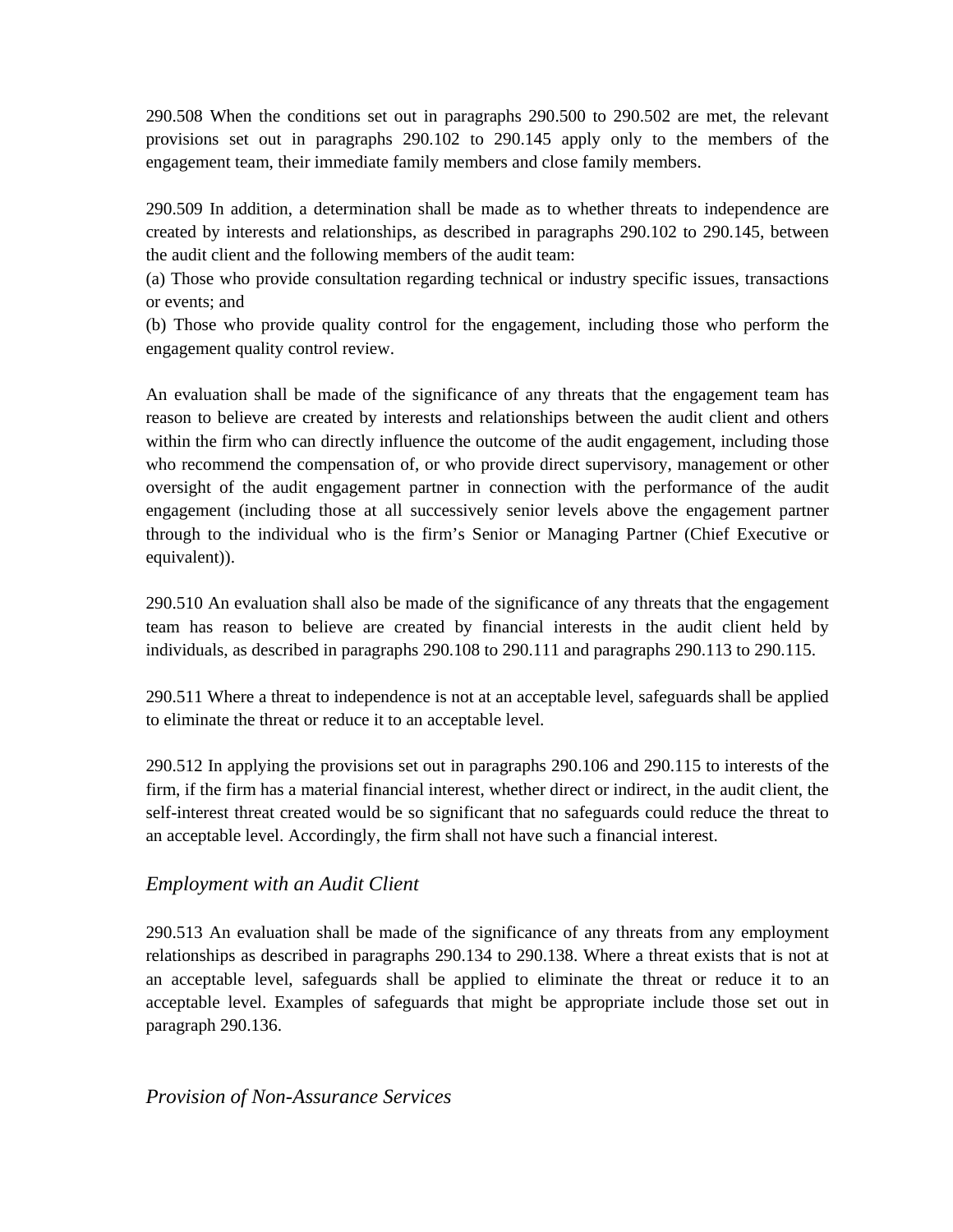290.514 If the firm conducts an engagement to issue a restricted use and distribution report for an audit client and provides a non-assurance service to the audit client, the provisions of paragraphs 290.156 to 290.232 shall be complied with, subject to paragraphs 290.504 to 290.507.

# **SECTION 291**

#### **Independence - other assurance engagements**

291.1 This section addresses independence requirements for assurance engagements that are not audit or review engagements. Independence requirements for audit and review engagements are addressed in Section 290. If the assurance client is also an audit or review client, the requirements in Section 290 also apply to the firm, network firms and members of the audit or review team. In certain circumstances involving assurance engagements where the assurance report includes a restriction on use and distribution and provided certain conditions are met, the independence requirements in this section may be modified as provided in 291.21 to 291.27.

291.2 Assurance engagements are designed to enhance intended users' degree of confidence about the outcome of the evaluation or measurement of a subject matter against criteria. The International Framework for Assurance Engagements (the Assurance Framework) issued by the International Auditing and Assurance Standards Board describes the elements and objectives of an assurance engagement and identifies engagements to which International Standards on Assurance Engagements (ISAEs) apply. For a description of the elements and objectives of an assurance engagement, refer to the Assurance Framework.

291.3 Compliance with the fundamental principle of objectivity requires being independent of assurance clients. In the case of assurance engagements, it is in the public interest and, therefore, required by this Code of Ethics, that members of assurance teams and firms be independent of assurance clients and that any threats that the firm has reason to believe are created by a network firm's interests and relationships be evaluated. In addition, when the assurance team knows or has reason to believe that a relationship or circumstance involving a related entity of the assurance client is relevant to the evaluation of the firm's independence from the client, the assurance team shall include that related entity when identifying and evaluating threats to independence and applying appropriate safeguards.

# **A Conceptual Framework Approach to Independence**

291.4 The objective of this section is to assist firms and members of assurance teams in applying the conceptual framework approach described below to achieving and maintaining independence.

291.5 Independence comprises: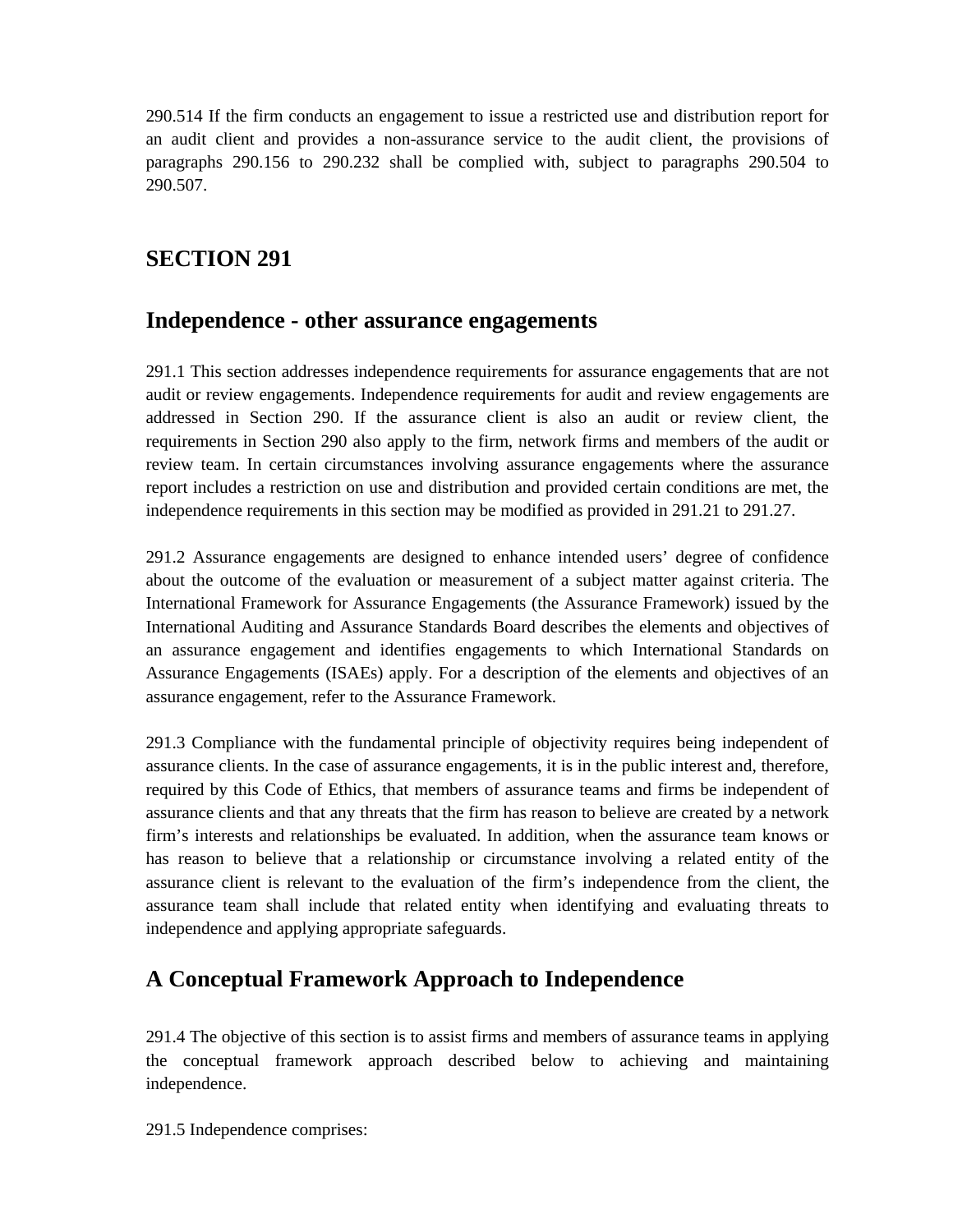#### *Independence of Mind*

The state of mind that permits the expression of a conclusion without being affected by influences that compromise professional judgment, thereby, allowing an individual to act with integrity and exercise objectivity and professional scepticism.

#### *Independence in Appearance*

The avoidance of facts and circumstances that are so significant that a reasonable and informed third party would be likely to conclude, weighing all the specific facts and circumstances, that a firms, or a member of the assurance team's, integrity, objectivity or professional scepticism has been compromised.

291.6 The conceptual framework approach shall be applied by professional accountants to:

- . Identify threats to independence;
- . Evaluate the significance of the threats identified; and
- . Apply safeguards when necessary to eliminate the threats or reduce them to an acceptable level.

When the professional accountant determines that appropriate safeguards are not available or cannot be applied to eliminate the threats or reduce them to an acceptable level, the professional accountant shall eliminate the circumstance or relationship creating the threats or decline or terminate the assurance engagement.

A professional accountant shall use professional judgment in applying this conceptual framework.

291.7 Many different circumstances, or combinations of circumstances, may be relevant in assessing threats to independence. It is impossible to define every situation that creates threats to independence and to specify the appropriate action. Therefore, this Code establishes a conceptual framework that requires firms and members of assurance teams to identify, evaluate, and address threats to independence. The conceptual framework approach assists professional accountants in public practice in complying with the ethical requirements in this Code. It accommodates many variations in circumstances that create threats to independence and can deter a professional accountant from concluding that a situation is permitted if it is not specifically prohibited.

291.8 Paragraphs 291.100 and onwards describe how the conceptual framework approach to independence is to be applied. These paragraphs do not address all the circumstances and relationships that create or may create threats to independence.

291.9 In deciding whether to accept or continue an engagement, or whether a particular individual may be a member of the assurance team, a firm shall identify and evaluate any threats to independence. If the threats are not at an acceptable level, and the decision is whether to accept an engagement or include a particular individual on the assurance team, the firm shall determine whether safeguards are available to eliminate the threats or reduce them to an acceptable level. If the decision is whether to continue an engagement, the firm shall determine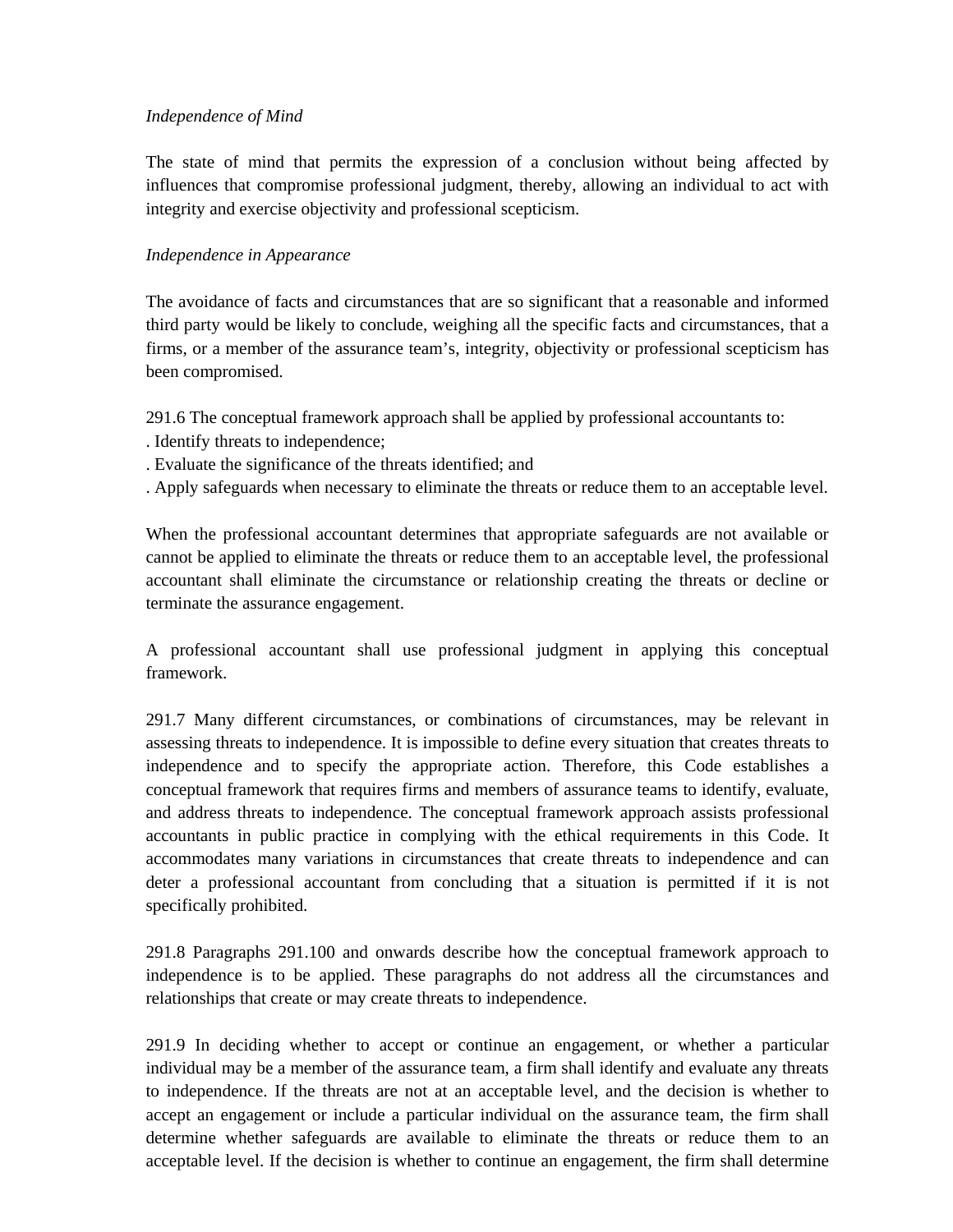whether any existing safeguards will continue to be effective to eliminate the threats or reduce them to an acceptable level or whether other safeguards will need to be applied or whether the engagement needs to be terminated. Whenever new information about a threat comes to the attention of the firm during the engagement, the firm shall evaluate the significance of the threat in accordance with the conceptual framework approach.

291.10 Throughout this section, reference is made to the significance of threats to independence. In evaluating the significance of a threat, qualitative as well as quantitative factors shall be taken into account.

291.11 This section does not, in most cases, prescribe the specific responsibility of individuals within the firm for actions related to independence because responsibility may differ depending on the size, structure and organization of a firm. The firm is required by International Standards on Quality Control to establish policies and procedures designed to provide it with reasonable assurance that independence is maintained when required by relevant ethical standards.

#### **Assurance Engagements**

291.12 As further explained in the Assurance Framework, in an assurance engagement the professional accountant in public practice expresses a conclusion designed to enhance the degree of confidence of the intended users (other than the responsible party) about the outcome of the evaluation or measurement of a subject matter against criteria.

291.13 The outcome of the evaluation or measurement of a subject matter is the information that results from applying the criteria to the subject matter. The term "subject matter information" is used to mean the outcome of the evaluation or measurement of a subject matter. For example, the Framework states that an assertion about the effectiveness of internal control (subject matter information) results from applying a framework for evaluating the effectiveness of internal control, such as  $COSO^*$  or  $CoCo^*$  (criteria), to internal control, a process (subject matter).

291.14 Assurance engagements may be assertion-based or direct reporting. In either case, they involve three separate parties: a professional accountant in public practice, a responsible party and intended users.

291.15 In an assertion-based assurance engagement, the evaluation or measurement of the subject matter is performed by the responsible party, and the subject matter information is in the form of an assertion by the responsible party that is made available to the intended users.

291.16 In a direct reporting assurance engagement, the professional accountant in public practice either directly performs the evaluation or measurement of the subject matter, or obtains a representation from the responsible party that has performed the evaluation or measurement that

<sup>&</sup>quot;Internal Control - Integrated Framework", the Committee of Sponsoring Organizations of the Treadway Commission.

<sup>♣</sup> "Guidance on Assessing Control - The CoCo Principles", Criteria of Control Board, The Canadian Institute of Chartered Accountants.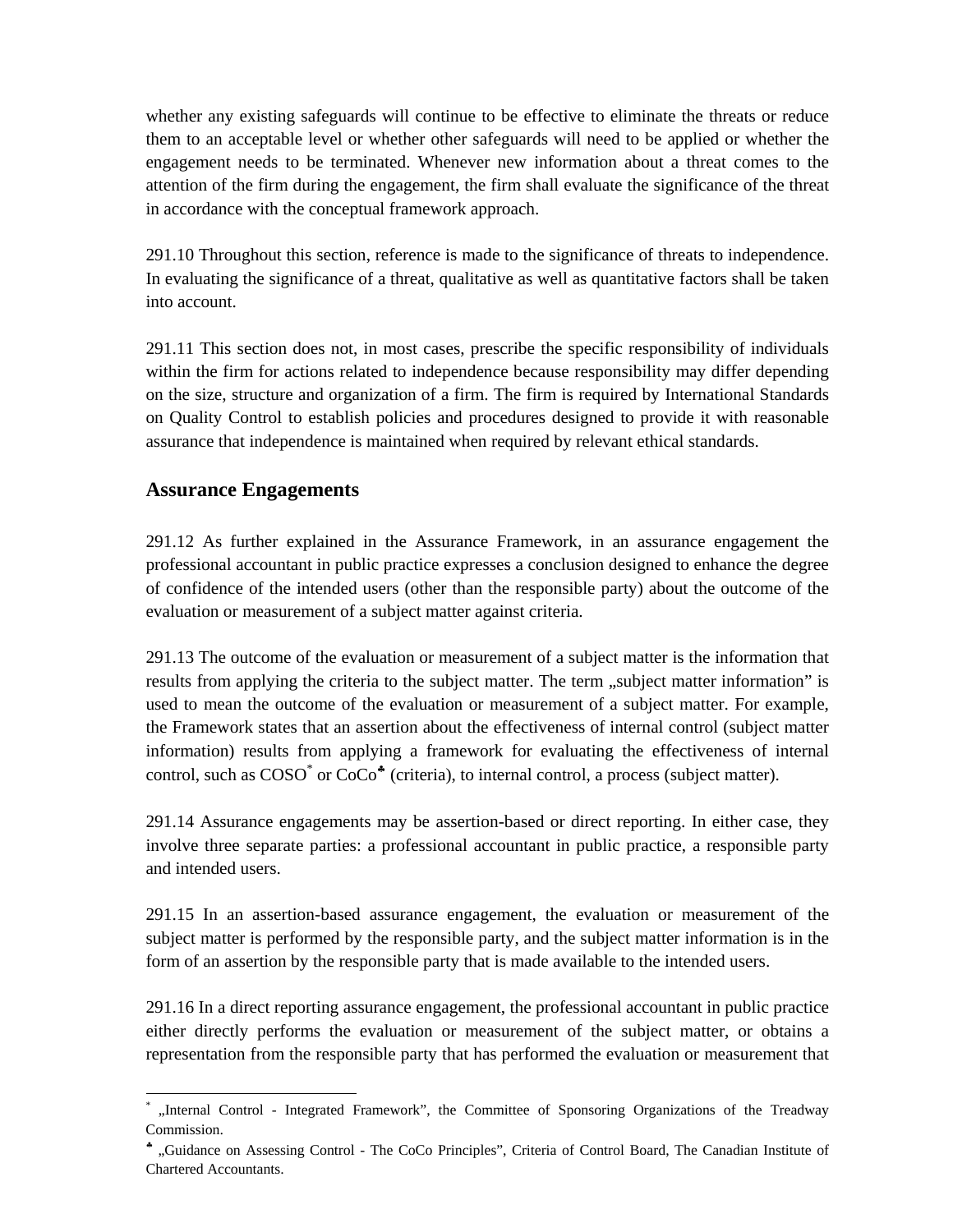is not available to the intended users. The subject matter information is provided to the intended users in the assurance report.

# **Assertion-based Assurance Engagements**

291.17 In an assertion-based assurance engagement, the members of the assurance team and the firm shall be independent of the assurance client (the party responsible for the subject matter information, and which may be responsible for the subject matter). Such independence requirements prohibit certain relationships between members of the assurance team and (a) directors or officers, and (b) individuals at the client in a position to exert significant influence over the subject matter information. Also, a determination shall be made as to whether threats to independence are created by relationships with individuals at the client in a position to exert significant influence over the subject matter of the engagement. An evaluation shall be made of the significance of any threats that the firm has reason to believe are created by network firm $\dot{\ }$ interests and relationships.

291.18 In the majority of assertion-based assurance engagements, the responsible party is responsible for both the subject matter information and the subject matter. However, in some engagements, the responsible party may not be responsible for the subject matter. For example, when a professional accountant in public practice is engaged to perform an assurance engagement regarding a report that an environmental consultant has prepared about a company's sustainability practices for distribution to intended users, the environmental consultant is the responsible party for the subject matter information but the company is responsible for the subject matter (the sustainability practices).

291.19 In assertion-based assurance engagements where the responsible party is responsible for the subject matter information but not the subject matter, the members of the assurance team and the firm shall be independent of the party responsible for the subject matter information (the assurance client). In addition, an evaluation shall be made of any threats the firm has reason to believe are created by interests and relationships between a member of the assurance team, the firm, a network firm and the party responsible for the subject matter.

# **Direct Reporting Assurance Engagements**

291.20 In a direct reporting assurance engagement, the members of the assurance team and the firm shall be independent of the assurance client (the party responsible for the subject matter). An evaluation shall also be made of any threats the firm has reason to believe are created by network firm interests and relationships.

# **Reports that Include a Restriction on Use and Distribution**

<sup>\*</sup> See paragraphs 290.13-290.24 for the definition of a network firm.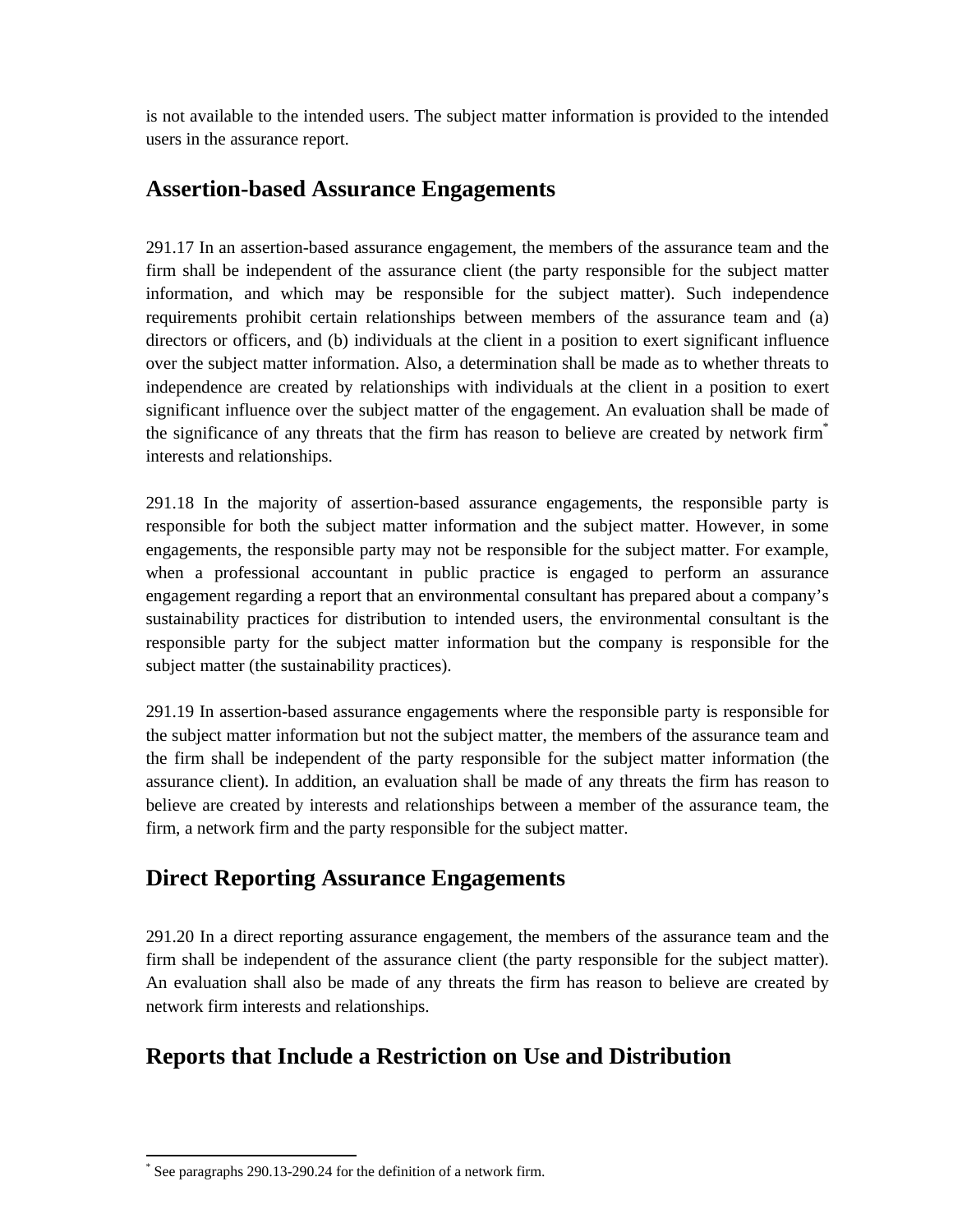291.21 In certain circumstances where the assurance report includes a restriction on use and distribution, and provided the conditions in this paragraph and in 291.22 are met, the independence requirements in this section may be modified. The modifications to the requirements of Section 291 are permitted if the intended users of the report (a) are knowledgeable as to the purpose, subject matter information and limitations of the report and (b) explicitly agree to the application of the modified independence requirements. Knowledge as to the purpose, subject matter information, and limitations of the report may be obtained by the intended users through their participation, either directly or indirectly through their representative who has the authority to act for the intended users, in establishing the nature and scope of the engagement. Such participation enhances the ability of the firm to communicate with intended users about independence matters, including the circumstances that are relevant to the evaluation of the threats to independence and the applicable safeguards necessary to eliminate the threats or reduce them to an acceptable level, and to obtain their agreement to the modified independence requirements that are to be applied.

291.22 The firm shall communicate (for example, in an engagement letter) with the intended users regarding the independence requirements that are to be applied with respect to the provision of the assurance engagement. Where the intended users are a class of users (for example, lenders in a syndicated loan arrangement) who are not specifically identifiable by name at the time the engagement terms are established, such users shall subsequently be made aware of the independence requirements agreed to by the representative (for example, by the representative making the firm's engagement letter available to all users).

291.23 If the firm also issues an assurance report that does not include a restriction on use and distribution for the same client, the provisions of paragraphs 291.25 to 291.27 do not change the requirement to apply the provisions of paragraphs 291.1 to 291.159 to that assurance engagement. If the firm also issues an audit report, whether or not it includes a restriction on use and distribution, for the same client, the provisions of Section 290 shall apply to that audit engagement.

291.24 The modifications to the requirements of Section 291 that are permitted in the circumstances set out above are described in paragraphs 291.25 to 291.27. Compliance in all other respects with the provisions of Section 291 is required. 291.25 When the conditions set out in paragraphs 291.21 and 291.22 are met, the relevant provisions set out in paragraphs 291.104 to 291.134 apply to all members of the engagement team, and their immediate and close family members. In addition, a determination shall be made as to whether threats to independence are created by interests and relationships between the assurance client and the following other members of the assurance team:

. Those who provide consultation regarding technical or industry specific issues, transactions or events; and

. Those who provide quality control for the engagement, including those who perform the engagement quality control review.

An evaluation shall also be made, by reference to the provisions set out in paragraphs 291.104 to 291.134, of any threats that the engagement team has reason to believe are created by interests and relationships between the assurance client and others within the firm who can directly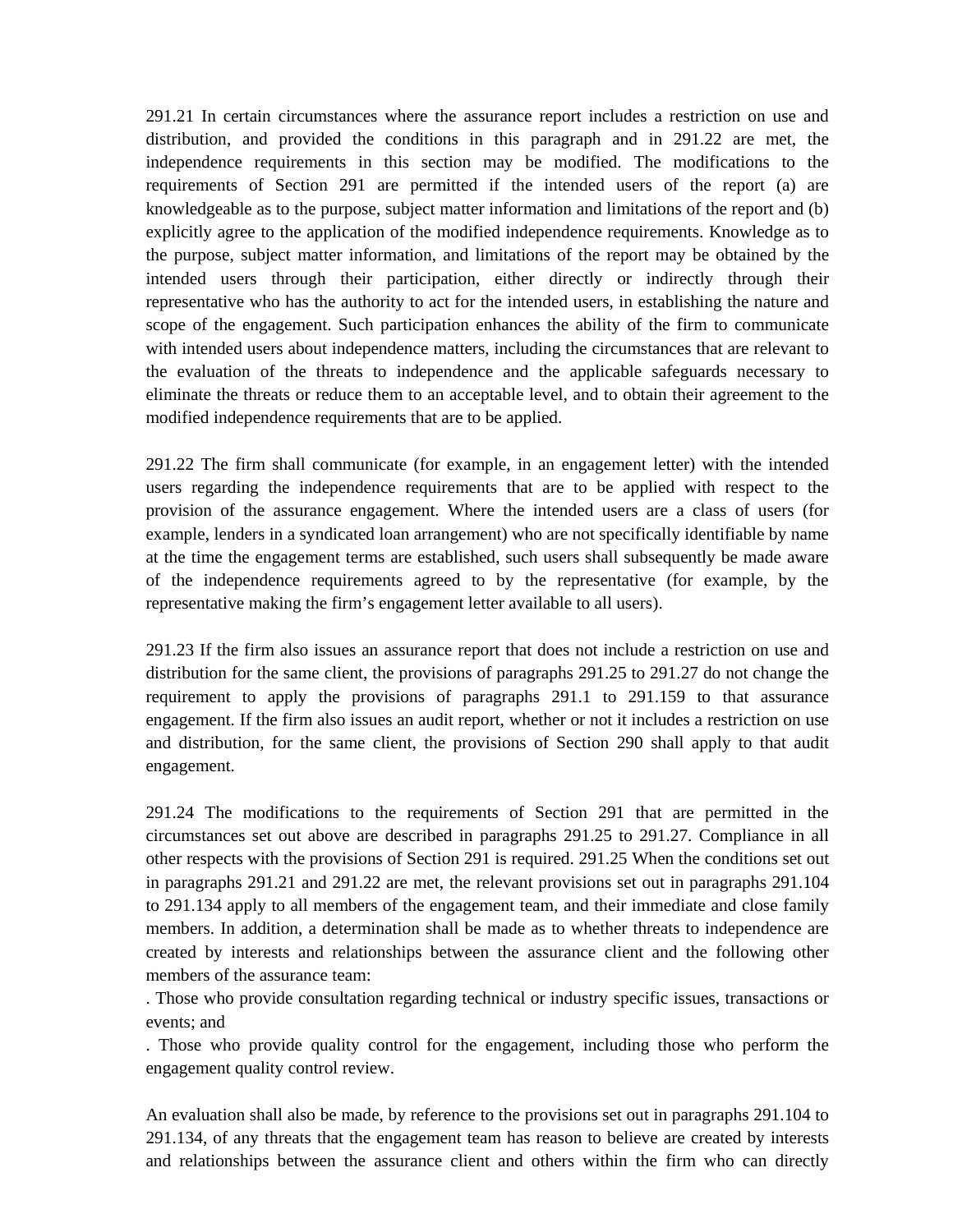influence the outcome of the assurance engagement, including those who recommend the compensation, or who provide direct supervisory, management or other oversight, of the assurance engagement partner in connection with the performance of the assurance engagement.

291.26 Even though the conditions set out in paragraphs 291.21 to 291.22 are met, if the firm had a material financial interest, whether direct or indirect, in the assurance client, the selfinterest threat created would be so significant that no safeguards could reduce the threat to an acceptable level. Accordingly, the firm shall not have such a financial interest. In addition, the firm shall comply with the other applicable provisions of this section described in paragraphs 291.113 to 291.159.

291.27 An evaluation shall also be made of any threats that the firm has reason to believe are created by network firm interests and relationships.

### **Multiple Responsible Parties**

291.28 In some assurance engagements, whether assertion-based or direct reporting, there might be several responsible parties. In determining whether it is necessary to apply the provisions in this section to each responsible party in such engagements, the firm may take into account whether an interest or relationship between the firm, or a member of the assurance team, and a particular responsible party would create a threat to independence that is not trivial and inconsequential in the context of the subject matter information. This will take into account factors such as:

. The materiality of the subject matter information (or of the subject matter) for which the particular responsible party is responsible; and

. The degree of public interest associated with the engagement.

If the firm determines that the threat to independence created by any such interest or relationship with a particular responsible party would be trivial and inconsequential, it may not be necessary to apply all of the provisions of this section to that responsible party.

### **Documentation**

291.29 Documentation provides evidence of the professional accountant's judgments in forming conclusions regarding compliance with independence requirements. The absence of documentation is not a determinant of whether a firm considered a particular matter or whether it is independent.

The professional accountant shall document conclusions regarding compliance with independence requirements, and the substance of any relevant discussions that support those conclusions. Accordingly:

(a) When safeguards are required to reduce a threat to an acceptable level, the professional accountant shall document the nature of the threat and the safeguards in place or applied that reduce the threat to an acceptable level; and

(b) When a threat required significant analysis to determine whether safeguards were necessary and the professional accountant concluded that they were not because the threat was already at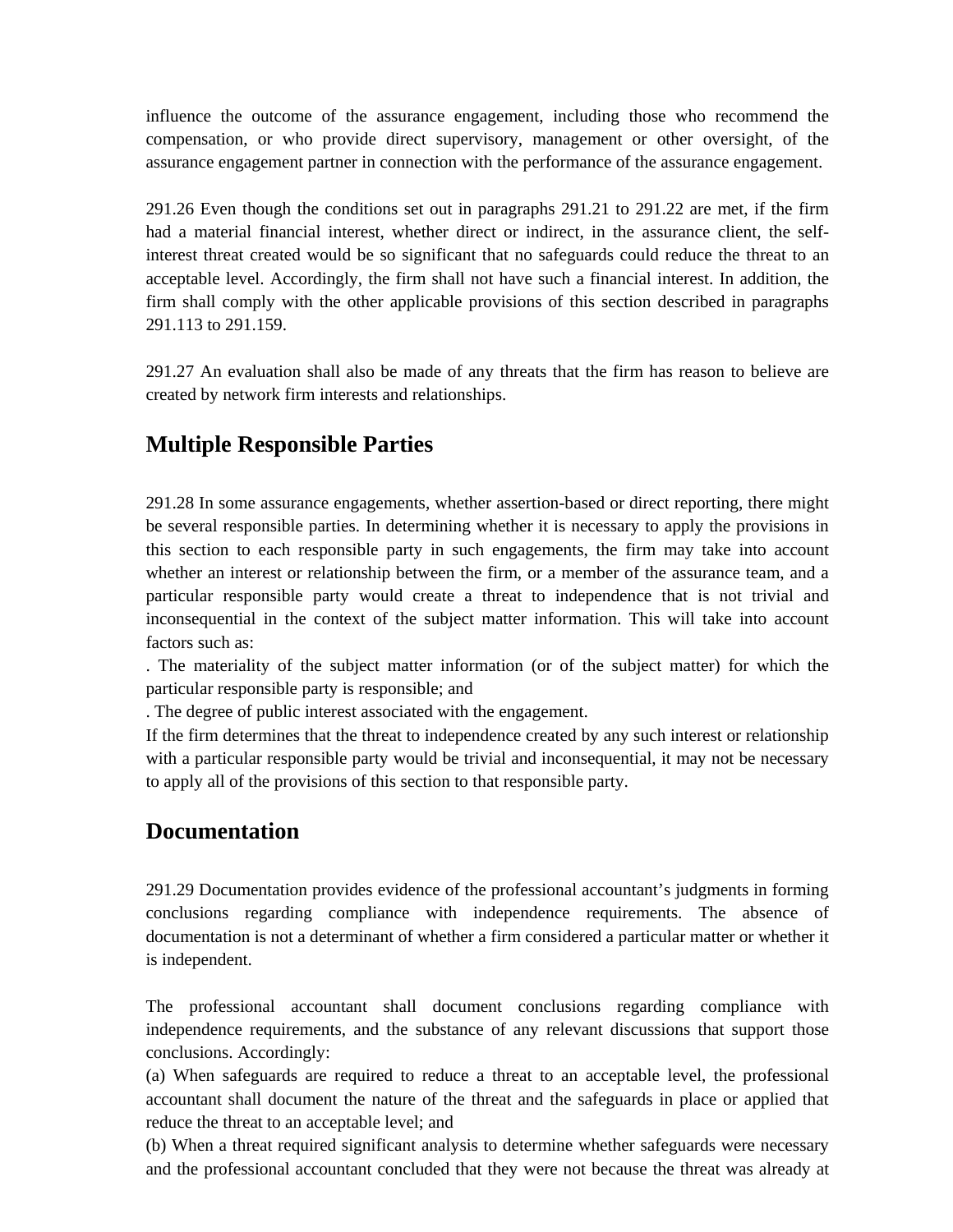an acceptable level, the professional accountant shall document the nature of the threat and the rationale for the conclusion.

# **Engagement Period**

291.30 Independence from the assurance client is required both during the engagement period and the period covered by the subject matter information. The engagement period starts when the assurance team begins to perform assurance services with respect to the particular engagement. The engagement period ends when the assurance report is issued. When the engagement is of a recurring nature, it ends at the later of the notification by either party that the professional relationship has terminated or the issuance of the final assurance report.

291.31 When an entity becomes an assurance client during or after the period covered by the subject matter information on which the firm will express a conclusion, the firm shall determine whether any threats to independence are created by:

. Financial or business relationships with the assurance client during or after the period covered by the subject matter information but before accepting the assurance engagement; or

. Previous services provided to the assurance client.

291.32 If a non-assurance service was provided to the assurance client during or after the period covered by the subject matter information but before the assurance team begins to perform assurance services and the service would not be permitted during the period of the assurance engagement, the firm shall evaluate any threat to independence created by the service. If any threat is not at an acceptable level, the assurance engagement shall only be accepted if safeguards are applied to eliminate any threats or reduce them to an acceptable level. Examples of such safeguards include:

. Not including personnel who provided the non-assurance service as members of the assurance team;

. Having a professional accountant review the assurance and non-assurance work as appropriate; or

. Engaging another firm to evaluate the results of the non-assurance service or having another firm re-perform the non-assurance service to the extent necessary to enable it to take responsibility for the service.

However, if the non-assurance service has not been completed and it is not practical to complete or terminate the service before the commencement of professional services in connection with the assurance engagement, the firm shall only accept the assurance engagement if it is satisfied:

. The non-assurance service will be completed within a short period of time; or

. The client has arrangements in place to transition the service to another provider within a short period of time.

During the service period, safeguards shall be applied when necessary. In addition, the matter shall be discussed with those charged with governance.

# **Other Considerations**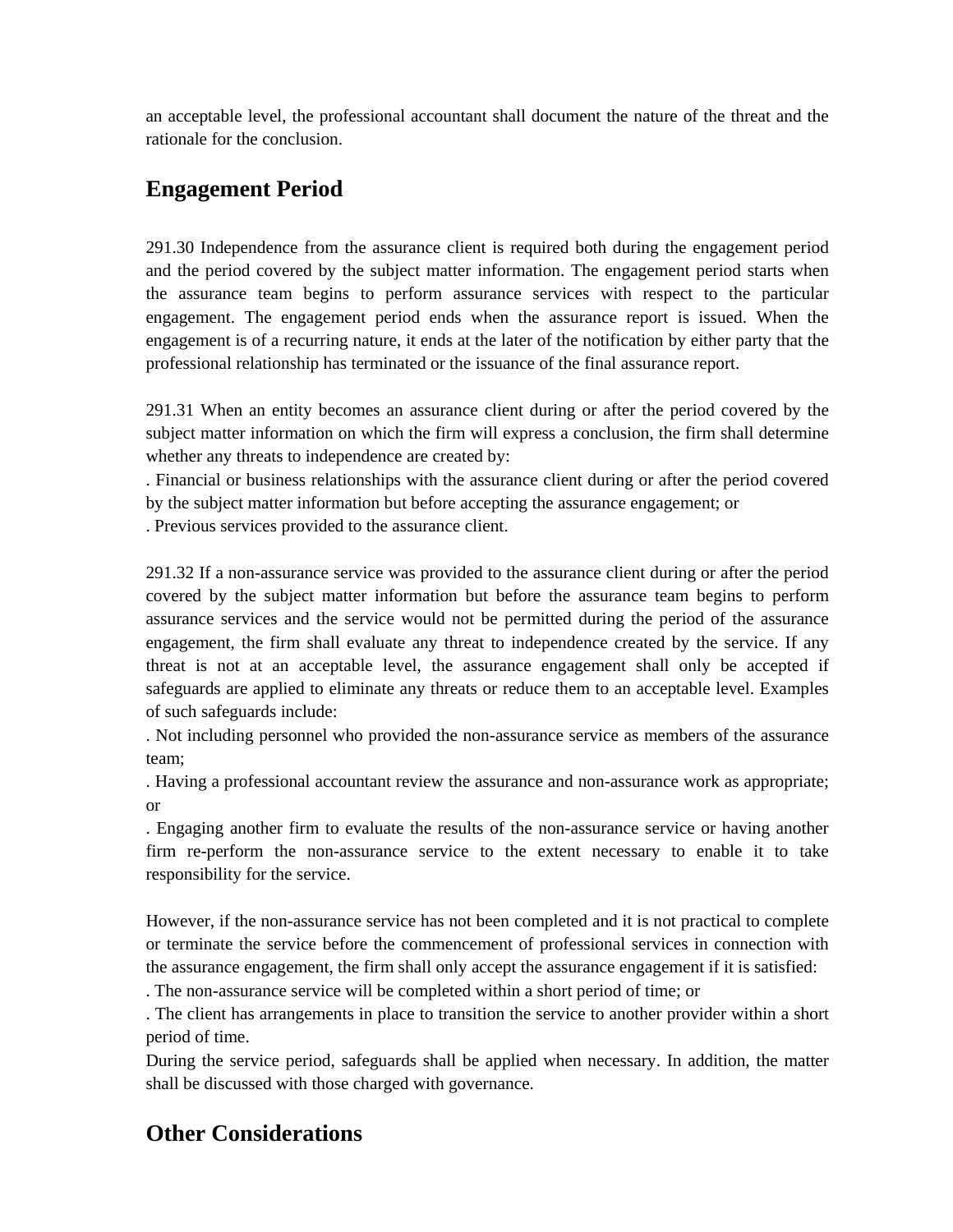291.33 There may be occasions when there is an inadvertent violation of this section. If such an inadvertent violation occurs, it generally will be deemed not to compromise independence provided the firm has appropriate quality control policies and procedures in place equivalent to those required by International Standards on Quality Control to maintain independence and, once discovered, the violation is corrected promptly and any necessary safeguards are applied to eliminate any threat or reduce it to an acceptable level. The firm shall determine whether to discuss the matter with those charged with governance.

# **Application of the Conceptual Framework Approach to Independence**

291.100 Paragraphs 291.104 to 291.159 describe specific circumstances and relationships that create or may create threats to independence. The paragraphs describe the potential threats and the types of safeguards that may be appropriate to eliminate the threats or reduce them to an acceptable level and identify certain situations where no safeguards could reduce the threats to an acceptable level. The paragraphs do not describe all of the circumstances and relationships that create or may create a threat to independence.

The firm and the members of the assurance team shall evaluate the implications of similar, but different, circumstances and relationships and determine whether safeguards, including the safeguards in paragraphs 200.11 to 200.14 can be applied when necessary to eliminate the threats to independence or reduce them to an acceptable level.

291.101 The paragraphs demonstrate how the conceptual framework approach applies to assurance engagements and are to be read in conjunction with paragraph 291.28 which explains that, in the majority of assurance engagements, there is one responsible party and that responsible party is the assurance client. However, in some assurance engagements there are two or more responsible parties. In such circumstances, an evaluation shall be made of any threats the firm has reason to believe are created by interests and relationships between a member of the assurance team, the firm, a network firm and the party responsible for the subject matter. For assurance reports that include a restriction on use and distribution, the paragraphs are to be read in the context of paragraphs 291.21 to 291.27.

291.102 Interpretation 2005-01 provides further guidance on applying the independence requirements contained in this section to assurance engagements.

291.103 Paragraphs 291.104 to 291.120 contain references to the materiality of a financial interest, loan, or guarantee, or the significance of a business relationship. For the purpose of determining whether such an interest is material to an individual, the combined net worth of the individual and the individual's immediate family members may be taken into account.

# **Financial Interests**

291.104 Holding a financial interest in an assurance client may create a self-interest threat. The existence and significance of any threat created depends on: (a) the role of the person holding the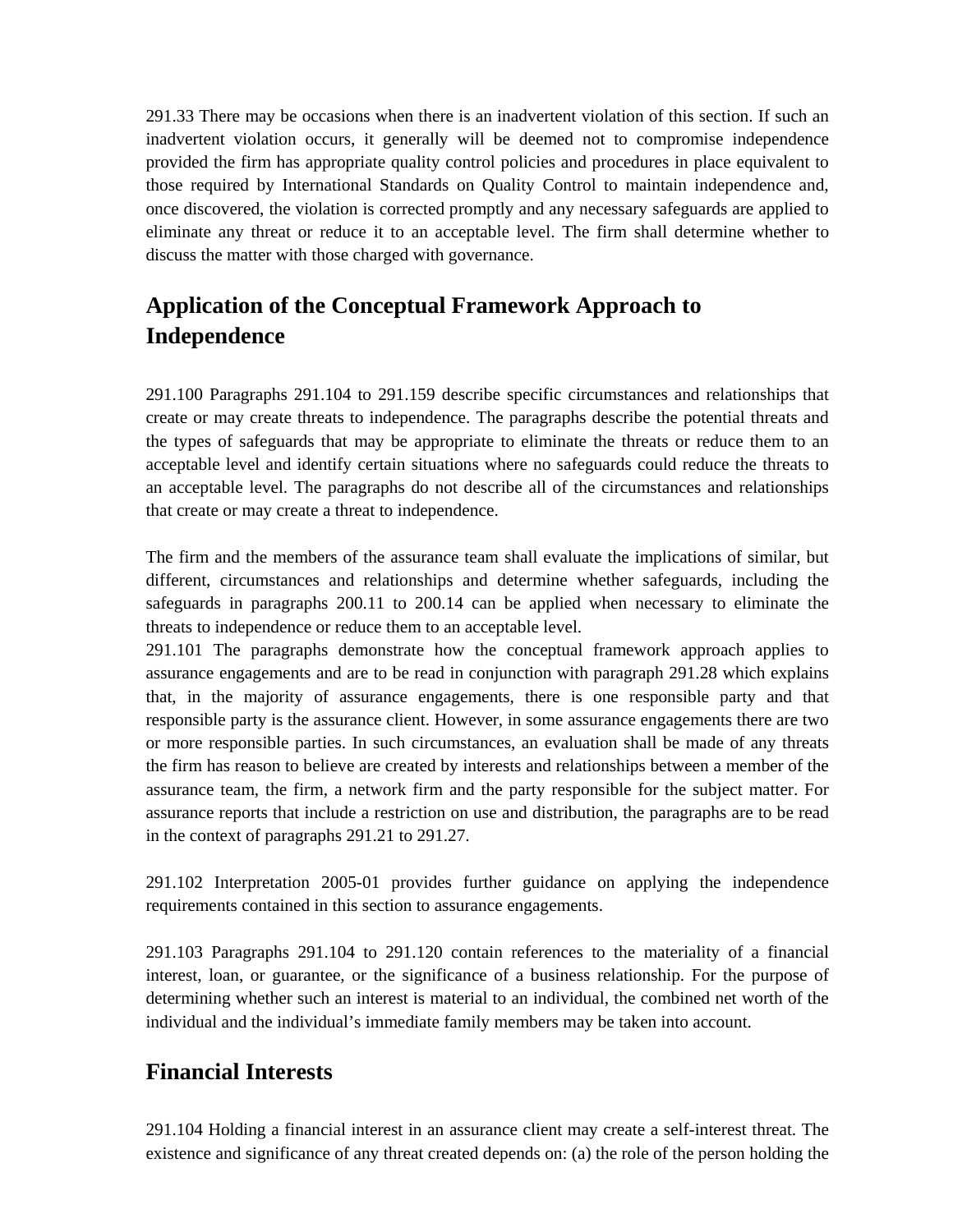financial interest, (b) whether the financial interest is direct or indirect, and (c) the materiality of the financial interest.

291.105 Financial interests may be held through an intermediary (e.g. a collective investment vehicle, estate or trust). The determination of whether such financial interests are direct or indirect will depend upon whether the beneficial owner has control over the investment vehicle or the ability to influence its investment decisions. When control over the investment vehicle or the ability to influence investment decisions exists, this Code defines that financial interest to be a direct financial interest. Conversely, when the beneficial owner of the financial interest has no control over the investment vehicle or ability to influence its investment decisions, this Code defines that financial interest to be an indirect financial interest.

291.106 If a member of the assurance team, a member of that individual's immediate family, or a firm has a direct financial interest or a material indirect financial interest in the assurance client, the self-interest threat created would be so significant that no safeguards could reduce the threat to an acceptable level. Therefore, none of the following shall have a direct financial interest or a material indirect financial interest in the client: a member of the assurance team; a member of that individual's immediate family member; or the firm.

291.107 When a member of the assurance team has a close family member who the assurance team member knows has a direct financial interest or a material indirect financial interest in the assurance client, a self-interest threat is created. The significance of the threat will depend on factors such as

. The nature of the relationship between the member of the assurance team and the close family member; and

. The materiality of the financial interest to the close family member.

The significance of the threat shall be evaluated and safeguards applied when necessary to eliminate the threat or reduce it to an acceptable level. Examples of such safeguards include:

. The close family member disposing, as soon as practicable, of all of the financial interest or disposing of a sufficient portion of an indirect financial interest so that the remaining interest is no longer material;

. Having a professional accountant review the work of the member of the assurance team; or

. Removing the individual from the assurance team.

291.108 If a member of the assurance team, a member of that individual's immediate family or a firm has a direct or material indirect financial interest in an entity that has a controlling interest in the assurance client, and the client is material to the entity, the self-interest threat created would be so significant that no safeguards could reduce the threat to an acceptable level. Therefore, none of the following shall have such a financial interest: a member of the assurance team; a member of that individual's immediate family; and the firm.

291.109 The holding by a firm or a member of the assurance team, or a member of that individual's immediate family, of a direct financial interest or a material indirect financial interest in the assurance client as a trustee creates a self-interest threat. Such an interest shall not be held unless: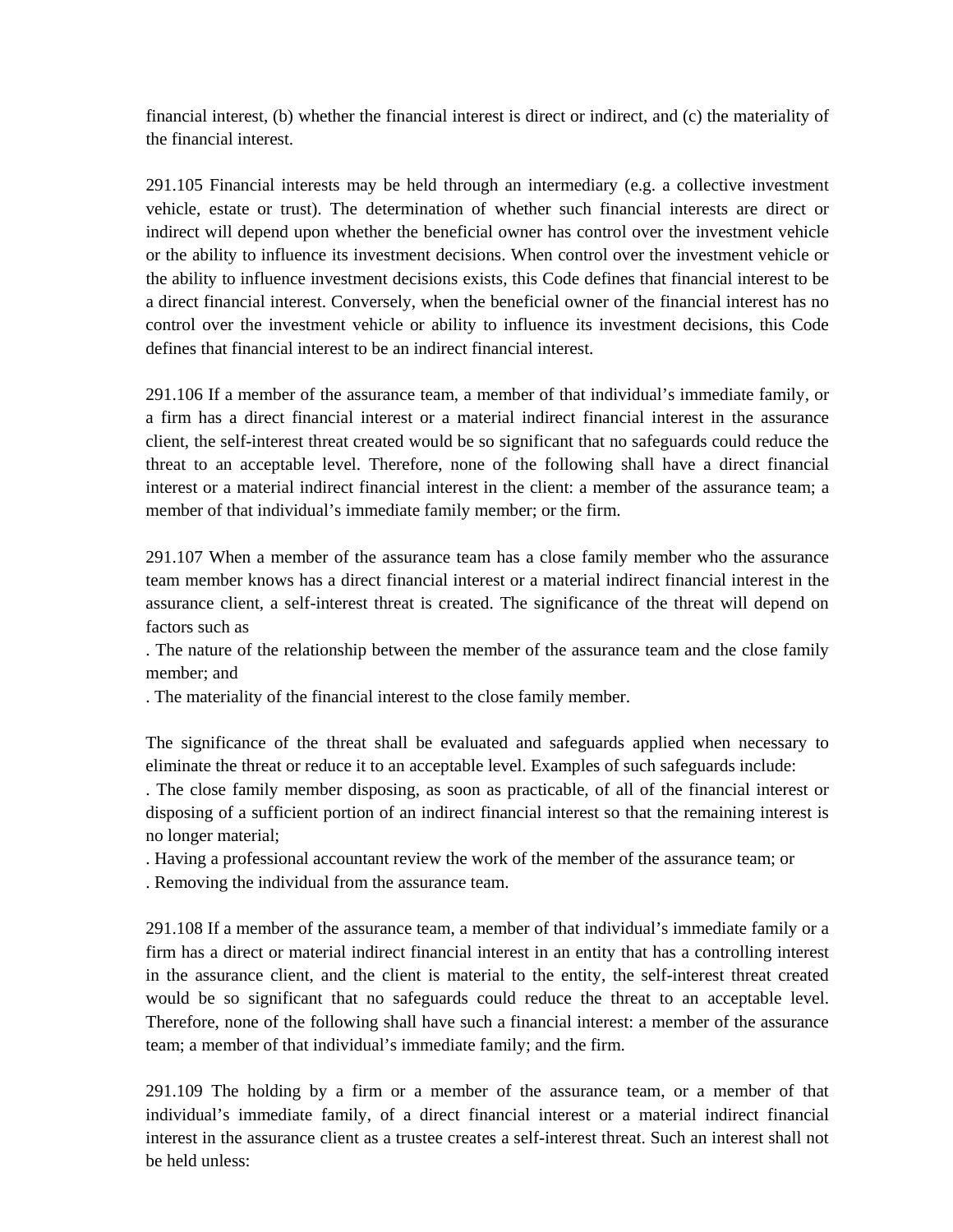(a) Neither the trustee, nor an immediate family member of the trustee, nor the firm are beneficiaries of the trust;

(b) The interest in the assurance client held by the trust is not material to the trust;

(c) The trust is not able to exercise significant influence over the assurance client; and

(d) The trustee, an immediate family member of the trustee, or the firm cannot significantly influence any investment decision involving a financial interest in the assurance client.

291.110 Members of the assurance team shall determine whether a self-interest threat is created by any known financial interests in the assurance client held by other individuals including:

. Partners and professional employees of the firm, other than those referred to above, or their immediate family members; and

. Individuals with a close personal relationship with a member of the assurance team.

Whether these interests create a self-interest threat will depend on factors such as:

. The firm's organizational, operating and reporting structure; and

. The nature of the relationship between the individual and the member of the assurance team.

The significance of any threat shall be evaluated and safeguards applied when necessary to eliminate the threat or reduce it to an acceptable level. Examples of such safeguards include:

. Removing the member of the assurance team with the personal relationship from the assurance team;

. Excluding the member of the assurance team from any significant decision-making concerning the assurance engagement; or

. Having a professional accountant review the work of the member of the assurance team.

291.111 If a firm, a member of the assurance team, or an immediate family member of the individual, receives a direct financial interest or a material indirect financial interest in an assurance client, for example, by way of an inheritance, gift or as a result of a merger, and such interest would not be permitted to be held under this section, then:

(a) If the interest is received by the firm, the financial interest shall be disposed of immediately, or a sufficient amount of an indirect financial interest shall be disposed of so that the remaining interest is no longer material, or

(b) If the interest is received by a member of the assurance team, or a member of that individual's immediate family, the individual who received the financial interest shall immediately dispose of the financial interest, or dispose of a sufficient amount of an indirect financial interest so that the remaining interest is no longer material.

291.112 When an inadvertent violation of this section as it relates to a financial interest in an assurance client occurs, it is deemed not to compromise independence if:

(a) The firm has established policies and procedures that require prompt notification to the firm of any breaches resulting from the purchase, inheritance or other acquisition of a financial interest in the assurance client;

(b) The actions taken in paragraph 291.111(a) - (b) are taken as applicable; and

(c) The firm applies other safeguards when necessary to reduce any remaining threat to an acceptable level. Examples of such safeguards include:

(i) Having a professional accountant review the work of the member of the assurance team; or

(ii) Excluding the individual from any significant decision-making concerning the assurance engagement.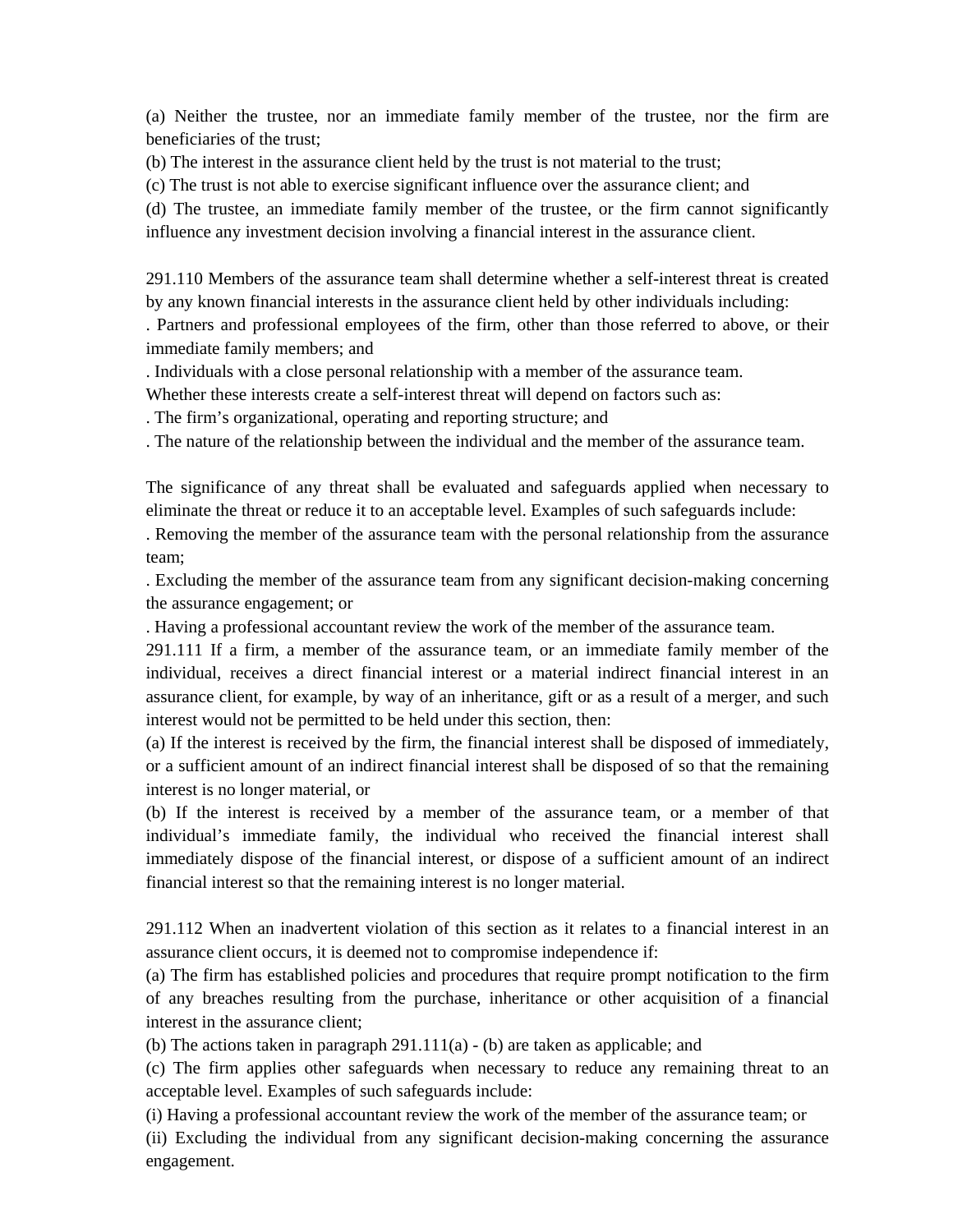The firm shall determine whether to discuss the matter with those charged with governance.

# **Loans and Guarantees**

291.113 A loan, or a guarantee of a loan, to a member of the assurance team, or a member of that individual's immediate family, or the firm from an assurance client that is a bank or a similar institution, may create a threat to independence. If the loan or guarantee is not made under normal lending procedures, terms and conditions, a self-interest threat would be created that would be so significant that no safeguards could reduce the threat to an acceptable level. Accordingly, neither a member of the assurance team, a member of that individual's immediate family, nor a firm shall accept such a loan or guarantee.

291.114 If a loan to a firm from an assurance client that is a bank or similar institution is made under normal lending procedures, terms and conditions and it is material to the assurance client or firm receiving the loan, it may be possible to apply safeguards to reduce the self-interest threat to an acceptable level. An example of such a safeguard is having the work reviewed by a professional accountant from a network firm that is neither involved with the assurance engagement nor received the loan.

291.115 A loan, or a guarantee of a loan, from an assurance client that is a bank or a similar institution to a member of the assurance team, or a member of that individual's immediate family, does not create a threat to independence if the loan or guarantee is made under normal lending procedures, terms and conditions. Examples of such loans include home mortgages, bank overdrafts, car loans and credit card balances.

291.116 If the firm or a member of the assurance team, or a member of that individual's immediate family, accepts a loan from, or has a borrowing guaranteed by, an assurance client that is not a bank or similar institution, the self-interest threat created would be so significant that no safeguards could reduce the threat to an acceptable level, unless the loan or guarantee is immaterial to both the firm, or the member of the assurance team and the immediate family member, and the client.

291.117 Similarly, if the firm, or a member of the assurance team, or a member of that individual's immediate family, makes or guarantees a loan to an assurance client, the selfinterest threat created would be so significant that no safeguards could reduce the threat to an acceptable level, unless the loan or guarantee is immaterial to both the firm, or the member of the assurance team and the immediate family member, and the client.

291.118 If a firm or a member of the assurance team, or a member of that individual's immediate family, has deposits or a brokerage account with an assurance client that is a bank, broker, or similar institution, a threat to independence is not created if the deposit or account is held under normal commercial terms.

### **Business Relationships**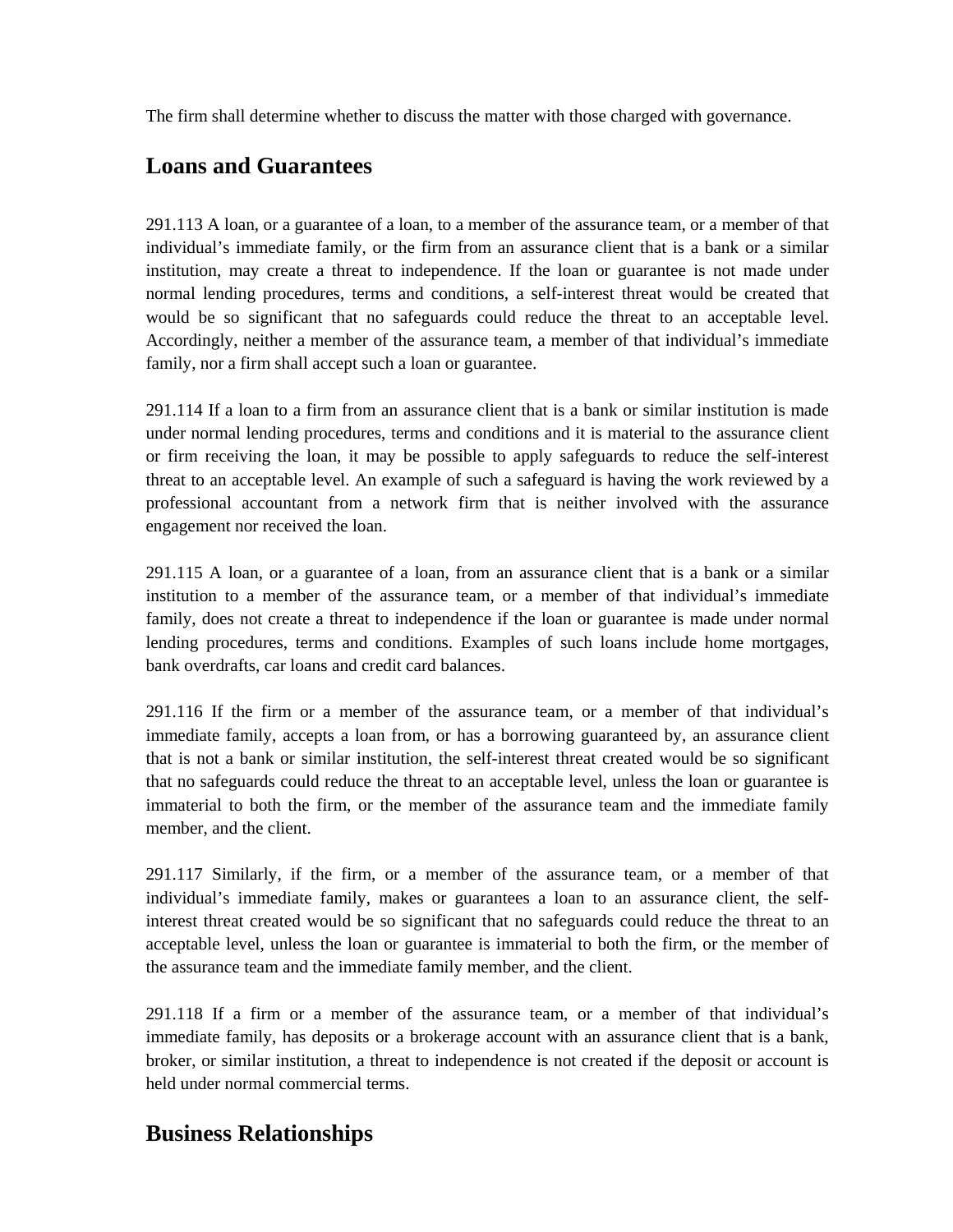291.119 A close business relationship between a firm, or a member of the assurance team, or a member of that individual's immediate family, and the assurance client or its management arises from a commercial relationship or common financial interest and may create self-interest or intimidation threats. Examples of such relationships include:

. Having a financial interest in a joint venture with the client, or a controlling owner, director or officer, or other individual who performs senior managerial activities for that client.

. Arrangements to combine one or more services or products of the firm with one or more services or products of the client and to market the package with reference to both parties.

. Distribution or marketing arrangements under which the firm distributes or markets the client's products or services, or the client distributes or markets the firm's products or services.

Unless any financial interest is immaterial and the business relationship is insignificant to the firm and the client or its management, the threat created would be so significant that no safeguards could reduce the threat to an acceptable level. Therefore, unless the financial interest is immaterial and the business relationship is insignificant, the business relationship shall not be entered into, or shall be reduced to an insignificant level or terminated.

In the case of a member of the assurance team, unless any such financial interest is immaterial and the relationship is insignificant to that member, the individual shall be removed from the assurance team.

If the business relationship is between an immediate family member of a member of the assurance team and the assurance client or its management, the significance of any threat shall be evaluated and safeguards applied when necessary to eliminate the threat or reduce it to an acceptable level.

291.120 The purchase of goods and services from an assurance client by the firm, or a member of the assurance team, or a member of that individual's immediate family, does not generally create a threat to independence if the transaction is in the normal course of business and at arm's length. However, such transactions may be of such a nature or magnitude that they create a selfinterest threat. The significance of any threat shall be evaluated and safeguards applied when necessary to eliminate the threat or reduce it to an acceptable level. Examples of such safeguards include:

. Eliminating or reducing the magnitude of the transaction; or

. Removing the individual from the assurance team.

# **Family and Personal Relationships**

291.121 Family and personal relationships between a member of the assurance team and a director or officer or certain employees (depending on their role) of the assurance client, may create self-interest, familiarity or intimidation threats. The existence and significance of any threats will depend on a number of factors, including the individual's responsibilities on the assurance team, the role of the family member or other individual within the client, and the closeness of the relationship.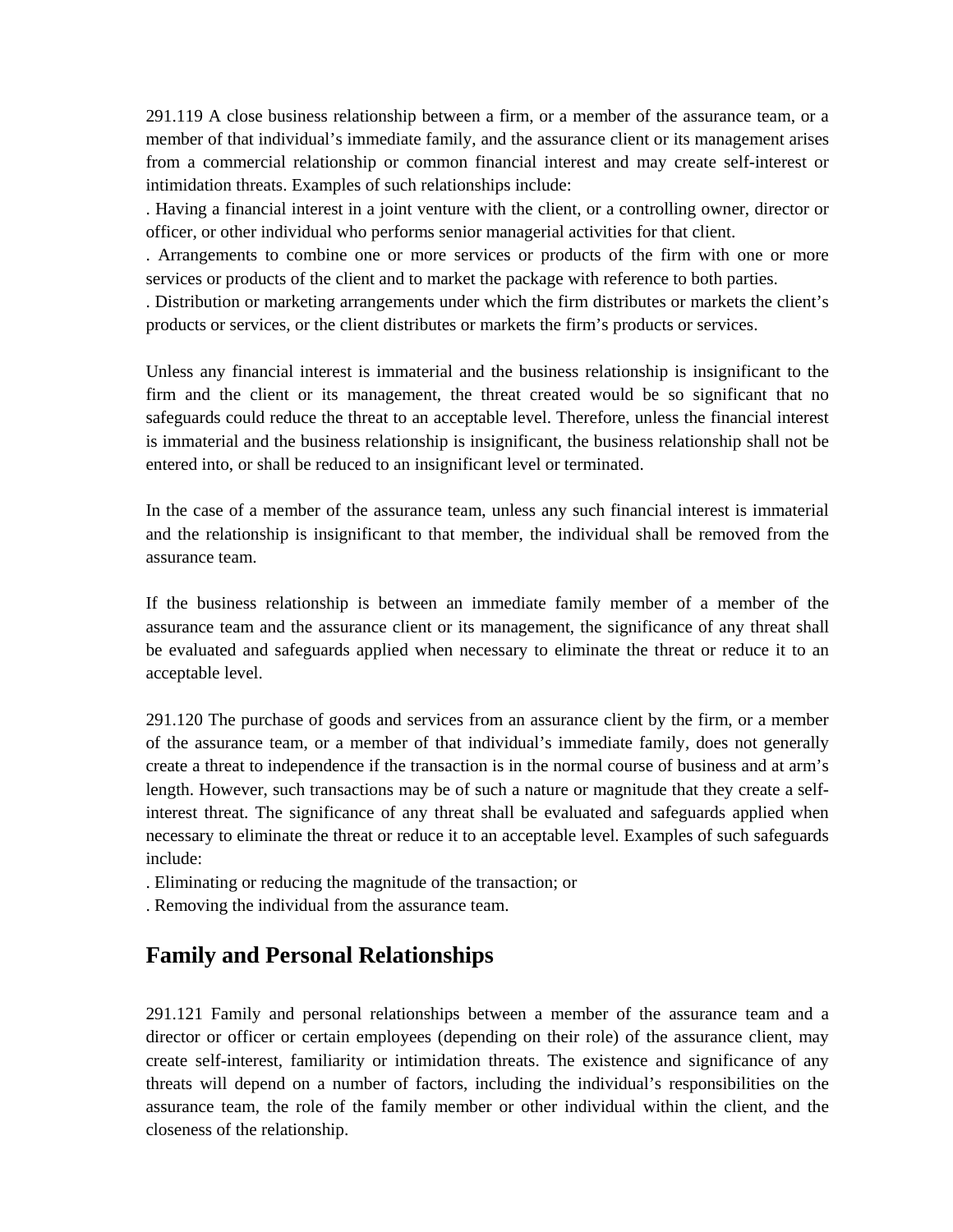291.122 When an immediate family member of a member of the assurance team is:

(a) A director or officer of the assurance client, or

(b) An employee in a position to exert significant influence over the subject matter information of the assurance engagement,

or was in such a position during any period covered by the engagement or the subject matter information, the threats to independence can only be reduced to an acceptable level by removing the individual from the assurance team. The closeness of the relationship is such that no other safeguards could reduce the threat to an acceptable level. Accordingly, no individual who has such a relationship shall be a member of the assurance team.

291.123 Threats to independence are created when an immediate family member of a member of the assurance team is an employee in a position to exert significant influence over the subject matter of the engagement. The significance of the threats will depend on factors such as:

. The position held by the immediate family member; and

. The role of the professional on the assurance team.

The significance of the threat shall be evaluated and safeguards applied when necessary to eliminate the threat or reduce it to an acceptable level. Examples of such safeguards include:

. Removing the individual from the assurance team; or

. Structuring the responsibilities of the assurance team so that the professional does not deal with matters that are within the responsibility of the immediate family member.

291.124 Threats to independence are created when a close family member of a member of the assurance team is:

. A director or officer of the assurance client; or

. An employee in a position to exert significant influence over the subject matter information of the assurance engagement.

The significance of the threats will depend on factors such as:

. The nature of the relationship between the member of the assurance team and the close family member;

. The position held by the close family member; and

. The role of the professional on the assurance team.

The significance of the threat shall be evaluated and safeguards applied when necessary to eliminate the threat or reduce it to an acceptable level. Examples of such safeguards include:

. Removing the individual from the assurance team; or

. Structuring the responsibilities of the assurance team so that the professional does not deal with matters that are within the responsibility of the close family member.

291.125 Threats to independence are created when a member of the assurance team has a close relationship with a person who is not an immediate or close family member, but who is a director or officer or an employee in a position to exert significant influence over the subject matter information of the assurance engagement. A member of the assurance team who has such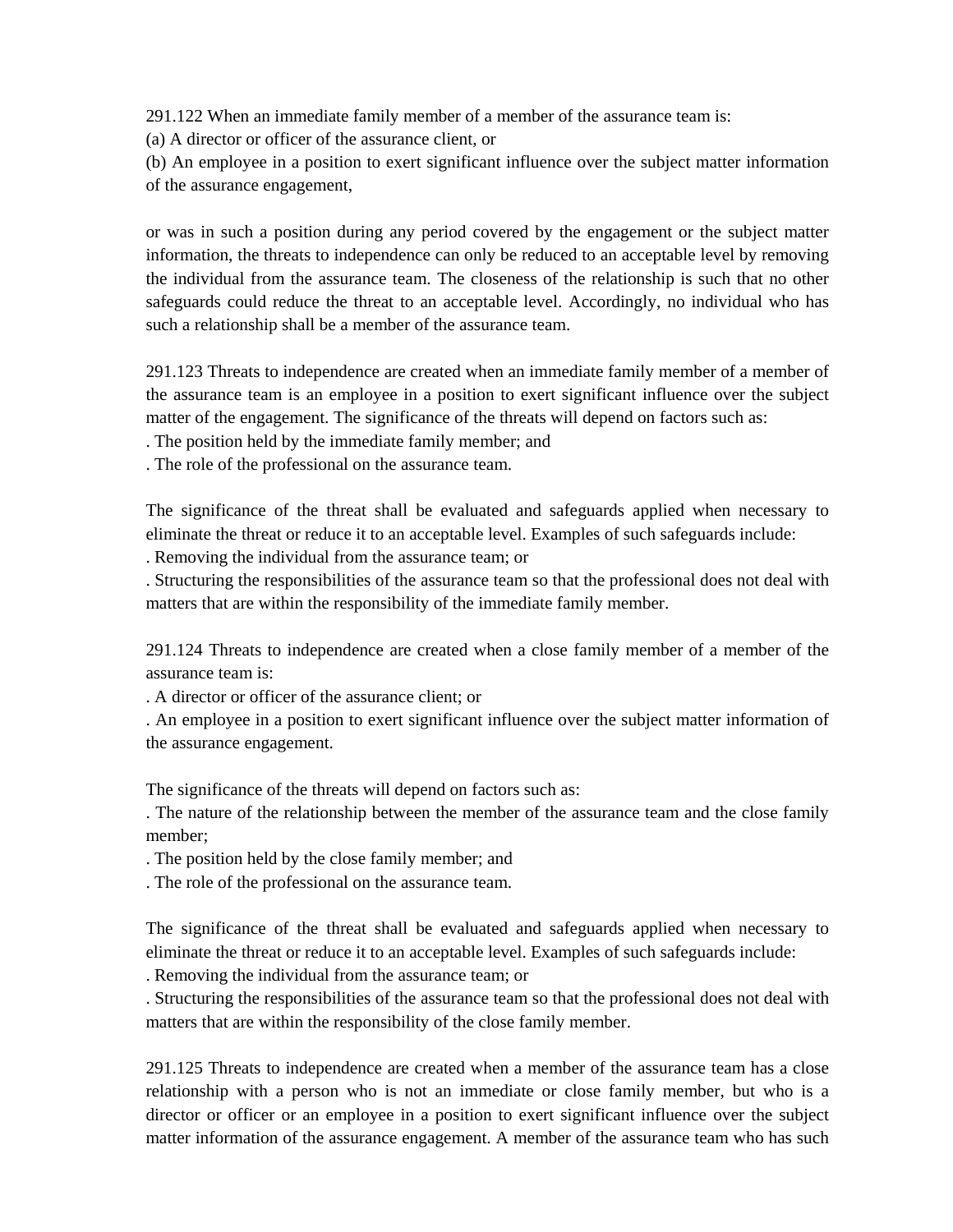a relationship shall consult in accordance with firm policies and procedures. The significance of the threats will depend on factors such as:

. The nature of the relationship between the individual and the member of the assurance team;

. The position the individual holds with the client; and

. The role of the professional on the assurance team.

The significance of the threats shall be evaluated and safeguards applied when necessary to eliminate the threats or reduce them to an acceptable level. Examples of such safeguards include: . Removing the professional from the assurance team; or

. Structuring the responsibilities of the assurance team so that the professional does not deal with matters that are within the responsibility of the individual with whom the professional has a close relationship.

291.126 Self-interest, familiarity or intimidation threats may be created by a personal or family relationship between (a) a partner or employee of the firm who is not a member of the assurance team and (b) a director or officer of the assurance client or an employee in a position to exert significant influence over the subject matter information of the assurance engagement. The existence and significance of any threat will depend on factors such as:

. The nature of the relationship between the partner or employee of the firm and the director or officer or employee of the client;

. The interaction of the partner or employee of the firm with the assurance team;

. The position of the partner or employee within the firm; and

. The role of the individual within the client.

The significance of any threat shall be evaluated and safeguards applied when necessary to eliminate the threat or reduce it to an acceptable level. Examples of such safeguards include:

. Structuring the partner's or employee's responsibilities to reduce any potential influence over the assurance engagement; or

. Having a professional accountant review the relevant assurance work performed.

291.127 When an inadvertent violation of this section as it relates to family and personal relationships occurs, it is deemed not to compromise independence if:

(a) The firm has established policies and procedures that require prompt notification to the firm of any breaches resulting from changes in the employment status of their immediate or close family members or other personal relationships that create threats to independence;

(b) The inadvertent violation relates to an immediate family member of a member of the assurance team becoming a director or officer of the assurance client or being in a position to exert significant influence over the subject matter information of the assurance engagement, and the relevant professional is removed from the assurance team; and

(c) The firm applies other safeguards when necessary to reduce any remaining threat to an acceptable level. Examples of such safeguards include:

. Having a professional accountant review the work of the member of the assurance team; or

. Excluding the relevant professional from any significant decision-making concerning the engagement.

The firm shall determine whether to discuss the matter with those charged with governance.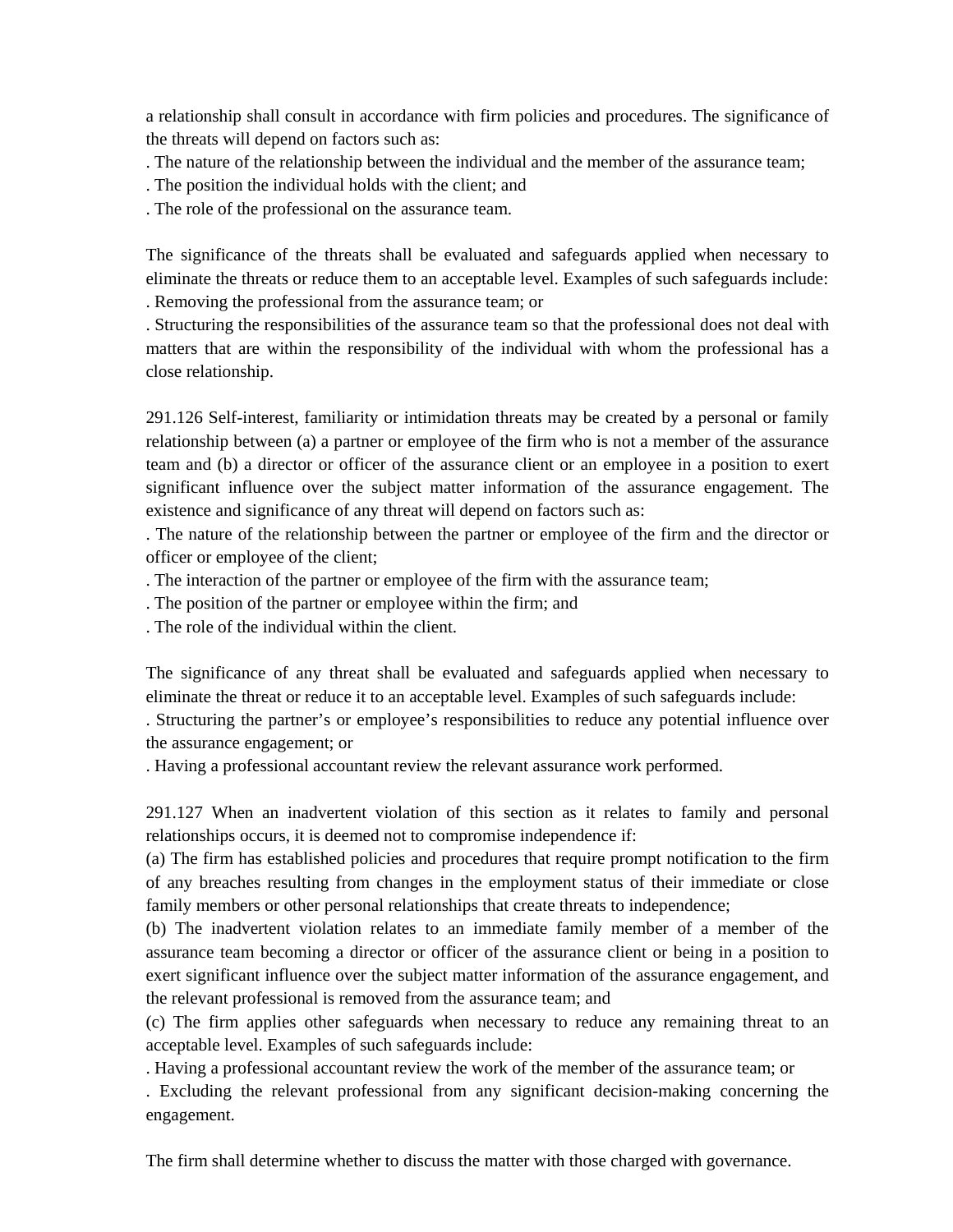# **Employment with Assurance Clients**

291.128 Familiarity or intimidation threats may be created if a director or officer of the assurance client, or an employee who is in a position to exert significant influence over the subject matter information of the assurance engagement, has been a member of the assurance team or partner of the firm.

291.129 If a former member of the assurance team or partner of the firm has joined the assurance client in such a position, the existence and significance of any familiarity or intimidation threats will depend on factors such as:

(a) The position the individual has taken at the client;

(b) Any involvement the individual will have with the assurance team;

(c) The length of time since the individual was a member of the assurance team or partner of the firm; and

(d) The former position of the individual within the assurance team or firm, for example, whether the individual was responsible for maintaining regular contact with the client's management or those charged with governance.

In all cases the individual shall not continue to participate in the firm's business or professional activities.

The significance of any threats created shall be evaluated and safeguards applied when necessary to eliminate the threats or reduce them to an acceptable level. Examples of such safeguards include:

. Making arrangements such that the individual is not entitled to any benefits or payments from the firm, unless made in accordance with fixed pre-determined arrangements.

. Making arrangements such that any amount owed to the individual is not material to the firm;

. Modifying the plan for the assurance engagement;

. Assigning individuals to the assurance team who have sufficient experience in relation to the individual who has joined the client; or

. Having a professional accountant review the work of the former member of the assurance team.

291.130 If a former partner of the firm has previously joined an entity in such a position and the entity subsequently becomes an assurance client of the firm, the significance of any threats to independence shall be evaluated and safeguards applied when necessary, to eliminate the threat or reduce it to an acceptable level.

291.131 A self-interest threat is created when a member of the assurance team participates in the assurance engagement while knowing that the member of the assurance team will, or may, join the client sometime in the future. Firm policies and procedures shall require members of an assurance team to notify the firm when entering employment negotiations with the client. On receiving such notification, the significance of the threat shall be evaluated and safeguards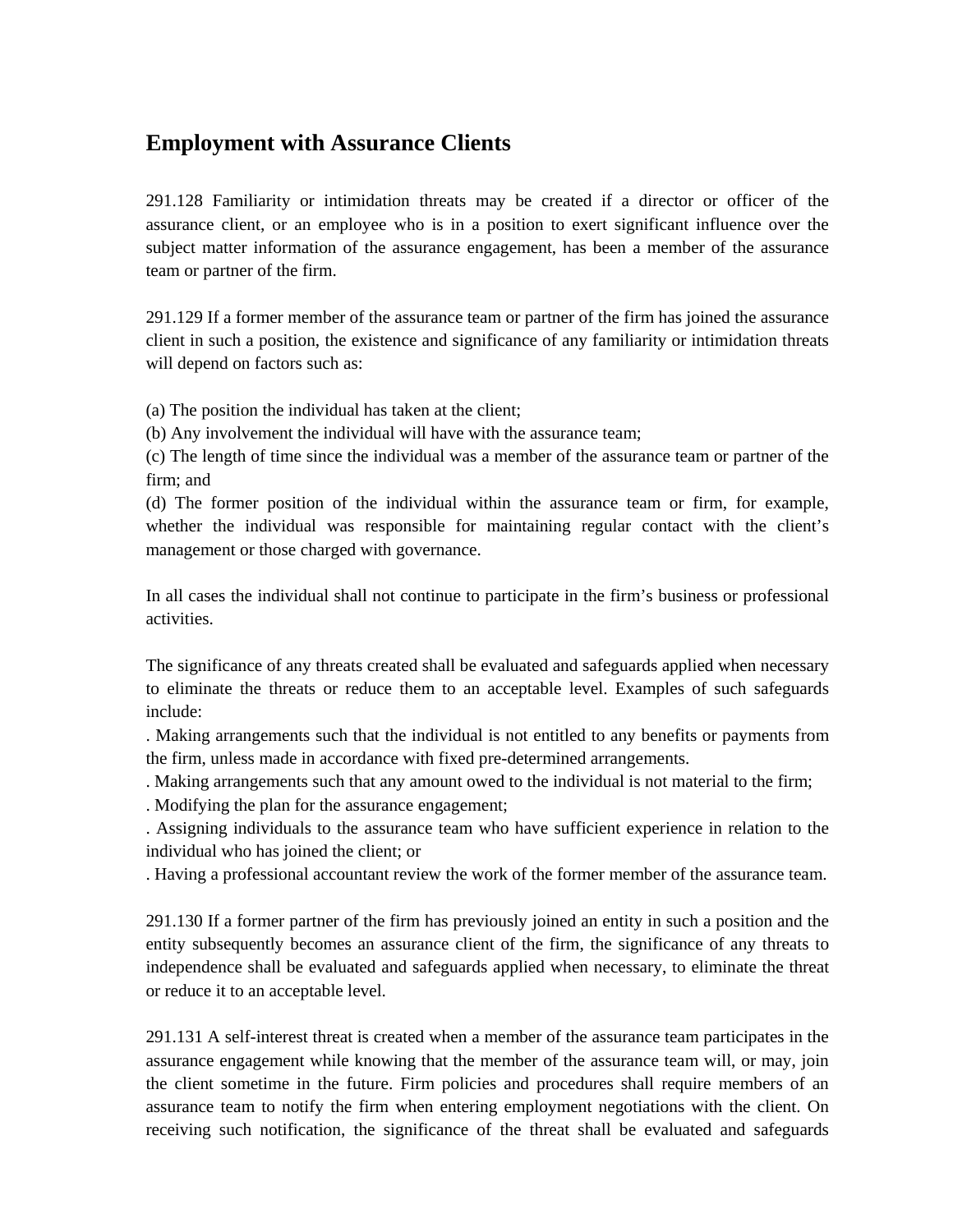applied when necessary to eliminate the threat or reduce it to an acceptable level. Examples of such safeguards include:

- . Removing the individual from the assurance team; or
- . A review of any significant judgments made by that individual while on the team.

## **Recent Service with an Assurance Client**

291.132 Self-interest, self-review or familiarity threats may be created if a member of the assurance team has recently served as a director, officer, or employee of the assurance client. This would be the case when, for example, a member of the assurance team has to evaluate elements of the subject matter information the member of the assurance team had prepared while with the client.

291.133 If, during the period covered by the assurance report, a member of the assurance team had served as director or officer of the assurance client, or was an employee in a position to exert significant influence over the subject matter information of the assurance engagement, the threat created would be so significant that no safeguards could reduce the threat to an acceptable level. Consequently, such individuals shall not be assigned to the assurance team.

291.134 Self-interest, self-review or familiarity threats may be created if, before the period covered by the assurance report, a member of the assurance team had served as director or officer of the assurance client, or was an employee in a position to exert significant influence over the subject matter information of the assurance engagement. For example, such threats would be created if a decision made or work performed by the individual in the prior period, while employed by the client, is to be evaluated in the current period as part of the current assurance engagement. The existence and significance of any threats will depend on factors such as:

- . The position the individual held with the client;
- . The length of time since the individual left the client; and
- . The role of the professional on the assurance team.

The significance of any threat shall be evaluated and safeguards applied when necessary to reduce the threat to an acceptable level. An example of such a safeguard is conducting a review of the work performed by the individual as part of the assurance team.

# **Serving as a Director or Officer of an Assurance Client**

291.135 If a partner or employee of the firm serves a director or officer of an assurance client, the self-review and self-interest threats would be so significant that no safeguards could reduce the threats to an acceptable level. Accordingly, no partner or employee shall serve as a director or officer of an assurance client.

291.136 The position of Company Secretary has different implications in different jurisdictions. Duties may range from administrative duties, such as personnel management and the maintenance of company records and registers, to duties as diverse as ensuring that the company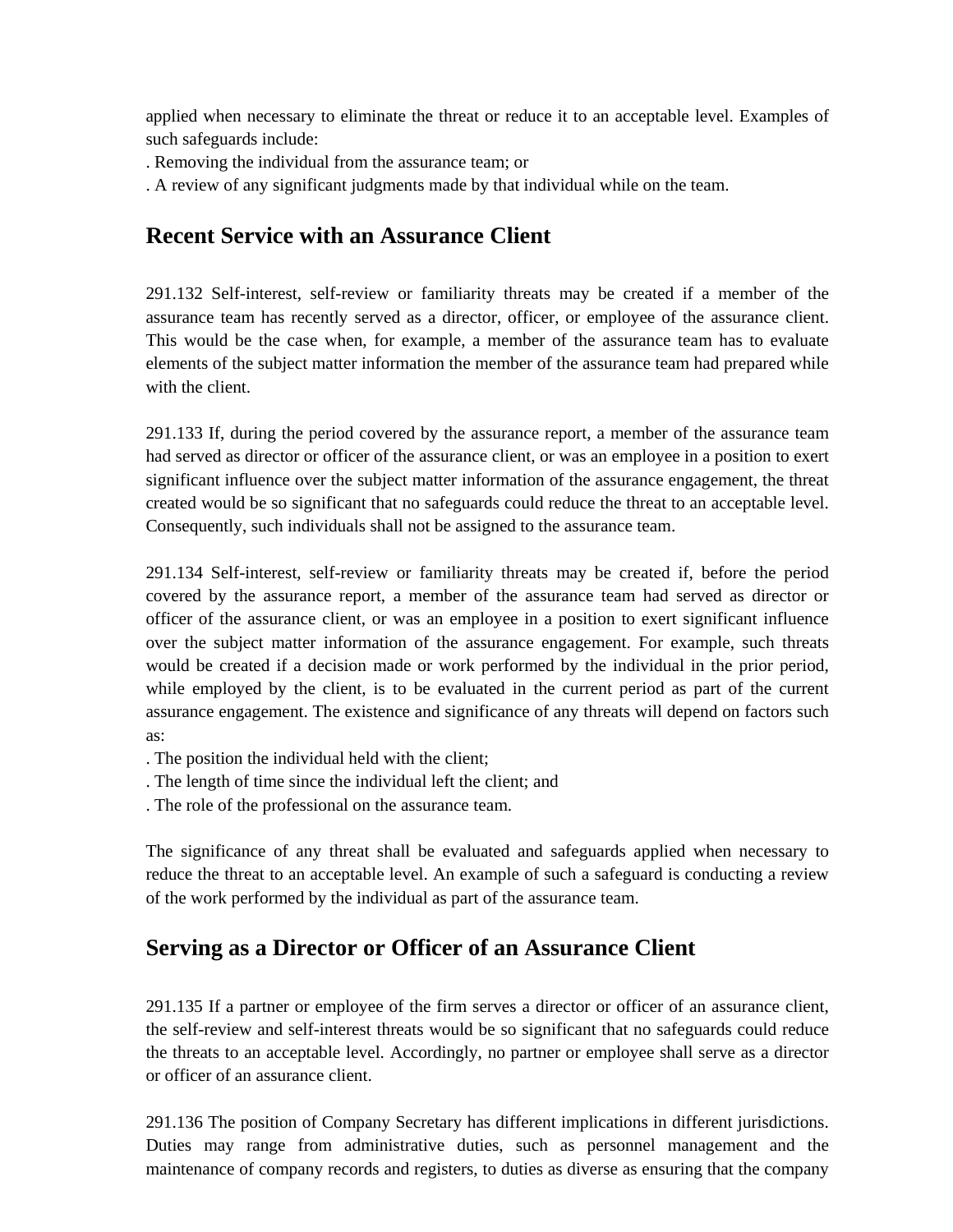complies with regulation or providing advice on corporate governance matters. Generally, this position is seen to imply a close association with the entity.

291.137 If a partner or employee of the firm serves as Company Secretary for an assurance client, self-review and advocacy threats are created that would generally be so significant that no safeguards could reduce the threats to an acceptable level. Despite paragraph 291.135, when this practice is specifically permitted under local law, professional rules or practice, and provided management makes all relevant decisions, the duties and activities shall be limited to those of a routine and administrative nature, such as preparing minutes and maintaining statutory returns. In those circumstances, the significance of any threats shall be evaluated and safeguards applied when necessary to eliminate the threats or reduce them to an acceptable level.

291.138 Performing routine administrative services to support a company secretarial function or providing advice in relation to company secretarial administration matters does not generally create threats to independence, as long as client management makes all relevant decisions.

# **Long Association of Senior Personnel with Assurance Clients**

291.139 Familiarity and self-interest threats are created by using the same senior personnel on an assurance engagement over a long period of time. The significance of the threats will depend on factors such as:

- . How long the individual has been a member of the assurance team;
- . The role of the individual on the assurance team;
- . The structure of the firm;
- . The nature of the assurance engagement;
- . Whether the client's management team has changed; and
- . Whether the nature or complexity of the subject matter information has changed.

The significance of the threats shall be evaluated and safeguards applied when necessary to eliminate the threats or reduce them to an acceptable level. Examples of such safeguards include: . Rotating the senior personnel off the assurance team;

. Having a professional accountant who was not a member of the assurance team review the work of the senior personnel; or

. Regular independent internal or external quality reviews of the engagement.

# **Provision of Non-assurance Services to Assurance Clients**

291.140 Firms have traditionally provided to their assurance clients a range of non-assurance services that are consistent with their skills and expertise. Providing non-assurance services may, however, create threats to the independence of the firm or members of the assurance team. The threats created are most often self-review, self-interest and advocacy threats.

291.141 When specific guidance on a particular non-assurance service is not included in this section, the conceptual framework shall be applied when evaluating the particular circumstances.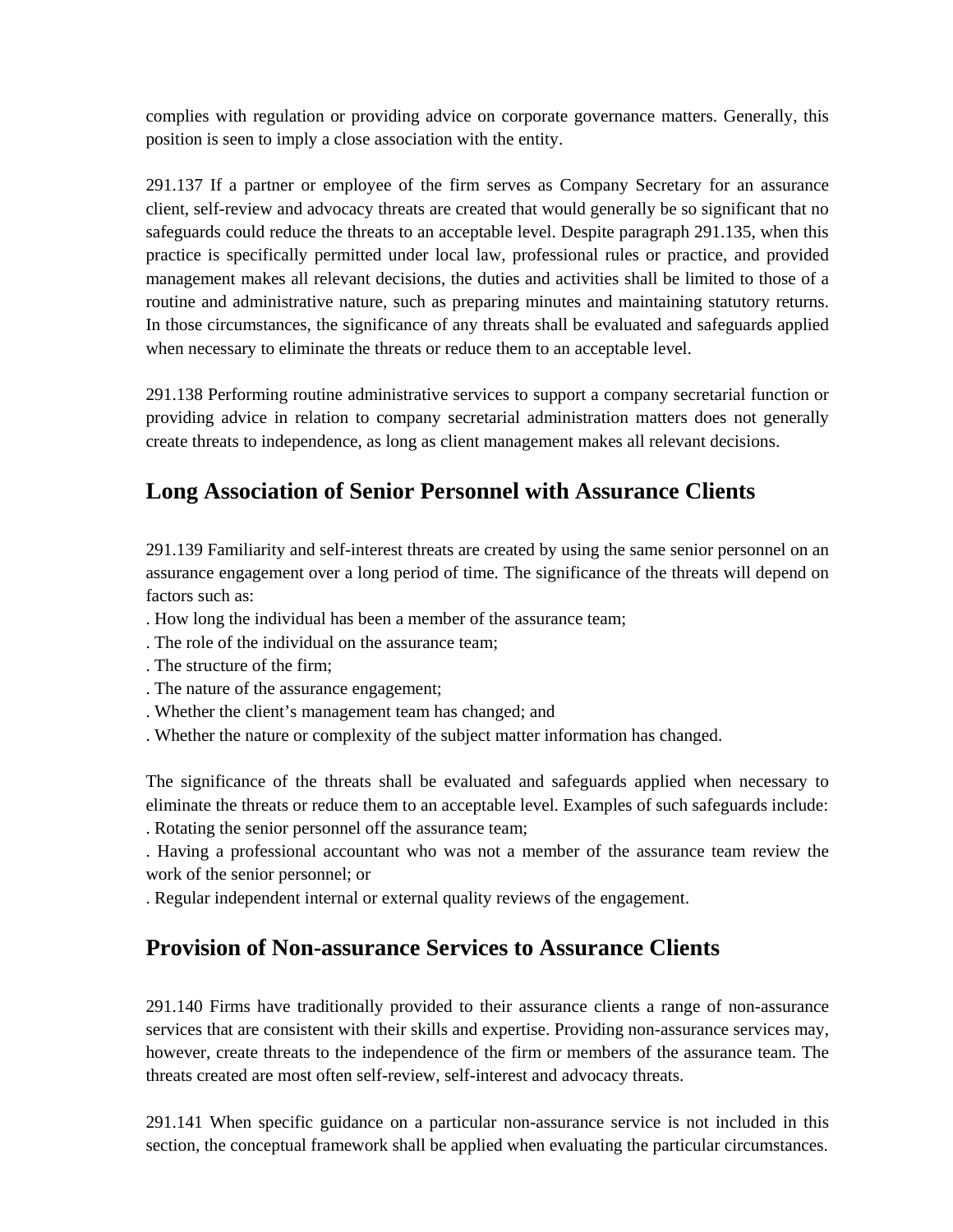291.142 Before the firm accepts an engagement to provide a non-assurance service to an assurance client, a determination shall be made as to whether providing such a service would create a threat to independence. In evaluating the significance of any threat created by a particular non-assurance service, consideration shall be given to any threat that the assurance team has reason to believe is created by providing other related non-assurance services. If a threat is created that cannot be reduced to an acceptable level by the application of safeguards the non-assurance service shall not be provided.

#### *Management Responsibilities*

291.143 Management of an entity performs many activities in managing the entity in the best interests of stakeholders of the entity. It is not possible to specify every activity that is a management responsibility. However, management responsibilities involve leading and directing an entity, including making significant decisions regarding the acquisition, deployment and control of human, financial, physical and intangible resources.

291.144 Whether an activity is a management responsibility depends on the circumstances and requires the exercise of judgment. Examples of activities that would generally be considered a management responsibility include:

- . Setting policies and strategic direction;
- . Directing and taking responsibility for the actions of the entity's employees;
- . Authorizing transactions;
- . Deciding which recommendations of the firm or other third parties to implement; and
- . Taking responsibility for designing, implementing and maintaining internal control.

291.145 Activities that are routine and administrative, or involve matters that are insignificant, generally are deemed not to be a management responsibility. For example, executing an insignificant transaction that has been authorized by management or monitoring the dates for filing statutory returns and advising an assurance client of those dates is deemed not to be a management responsibility. Further, providing advice and recommendations to assist management in discharging its responsibilities is not assuming a management responsibility.

291.146 Assuming a management responsibility for an assurance client may create threats to independence. If a firm were to assume a management responsibility as part of the assurance service, the threats created would be so significant that no safeguards could reduce the threats to an acceptable level. Accordingly, in providing assurance services to an assurance client, a firm shall not assume a management responsibility as part of the assurance service. If the firm assumes a management responsibility as part of any other services provided to the assurance client, it shall ensure that the responsibility is not related to the subject matter and subject matter information of an assurance engagement provided by the firm.

291.147 To avoid the risk of assuming a management responsibility related to the subject matter or subject matter information of the assurance engagement, the firm shall be satisfied that a member of management is responsible for making the significant judgments and decisions that are the proper responsibility of management, evaluating the results of the service and accepting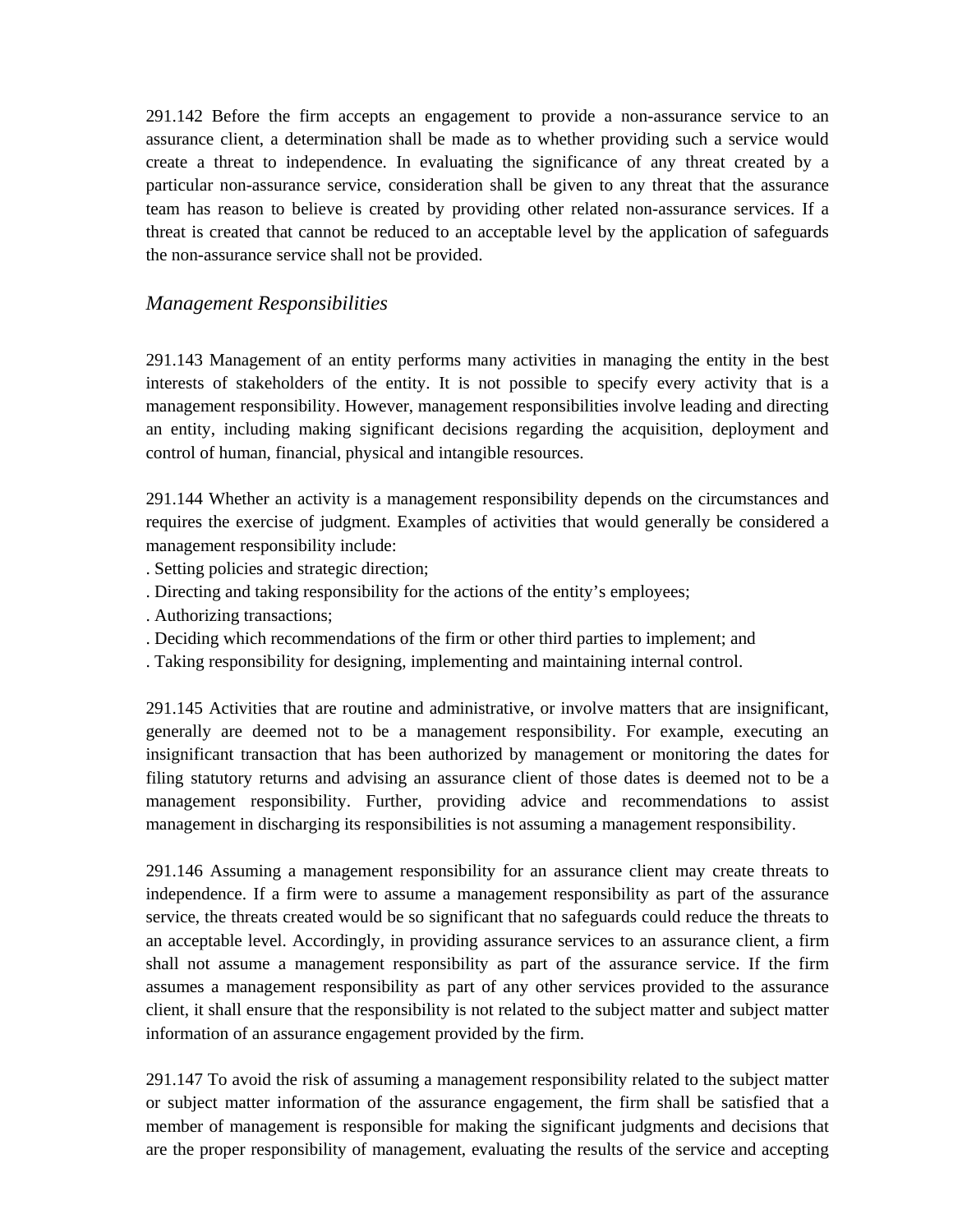responsibility for the actions to be taken arising from the results of the service. This reduces the risk of the firm inadvertently making any significant judgments or decisions on behalf of management. This risk is further reduced when the firm gives the client the opportunity to make judgments and decisions based on an objective and transparent analysis and presentation of the issues.

#### *Other Considerations*

291.148 Threats to independence may be created when a firm provides a non-assurance service related to the subject matter information of an assurance engagement. In such cases, an evaluation of the significance of the firm's involvement with the subject matter information of the engagement shall be made, and a determination shall be made of whether any self-review threats that are not at an acceptable level can be reduced to an acceptable level by the application of safeguards.

291.149 A self-review threat may be created if the firm is involved in the preparation of subject matter information which is subsequently the subject matter information of an assurance engagement. For example, a self-review threat would be created if the firm developed and prepared prospective financial information and subsequently provided assurance on this information. Consequently, the firm shall evaluate the significance of any self-review threat created by the provision of such services and apply safeguards when necessary to eliminate the threat or reduce it to an acceptable level.

291.150 When a firm performs a valuation that forms part of the subject matter information of an assurance engagement, the firm shall evaluate the significance of any self-review threat and apply safeguards when necessary to eliminate the threat or reduce it to an acceptable level.

### **Fees**

#### *Fees-Relative Size*

291.151 When the total fees from an assurance client represent a large proportion of the total fees of the firm expressing the conclusion, the dependence on that client and concern about losing the client creates a self-interest or intimidation threat. The significance of the threat will depend on factors such as:

- . The operating structure of the firm;
- . Whether the firm is well established or new; and
- . The significance of the client qualitatively and/or quantitatively to the firm.

The significance of the threat shall be evaluated and safeguards applied when necessary to eliminate the threat or reduce it to an acceptable level. Examples of such safeguards include:

- . Reducing the dependency on the client;
- . External quality control reviews; or

. Consulting a third party, such as a professional regulatory body or a professional accountant, on key assurance judgments.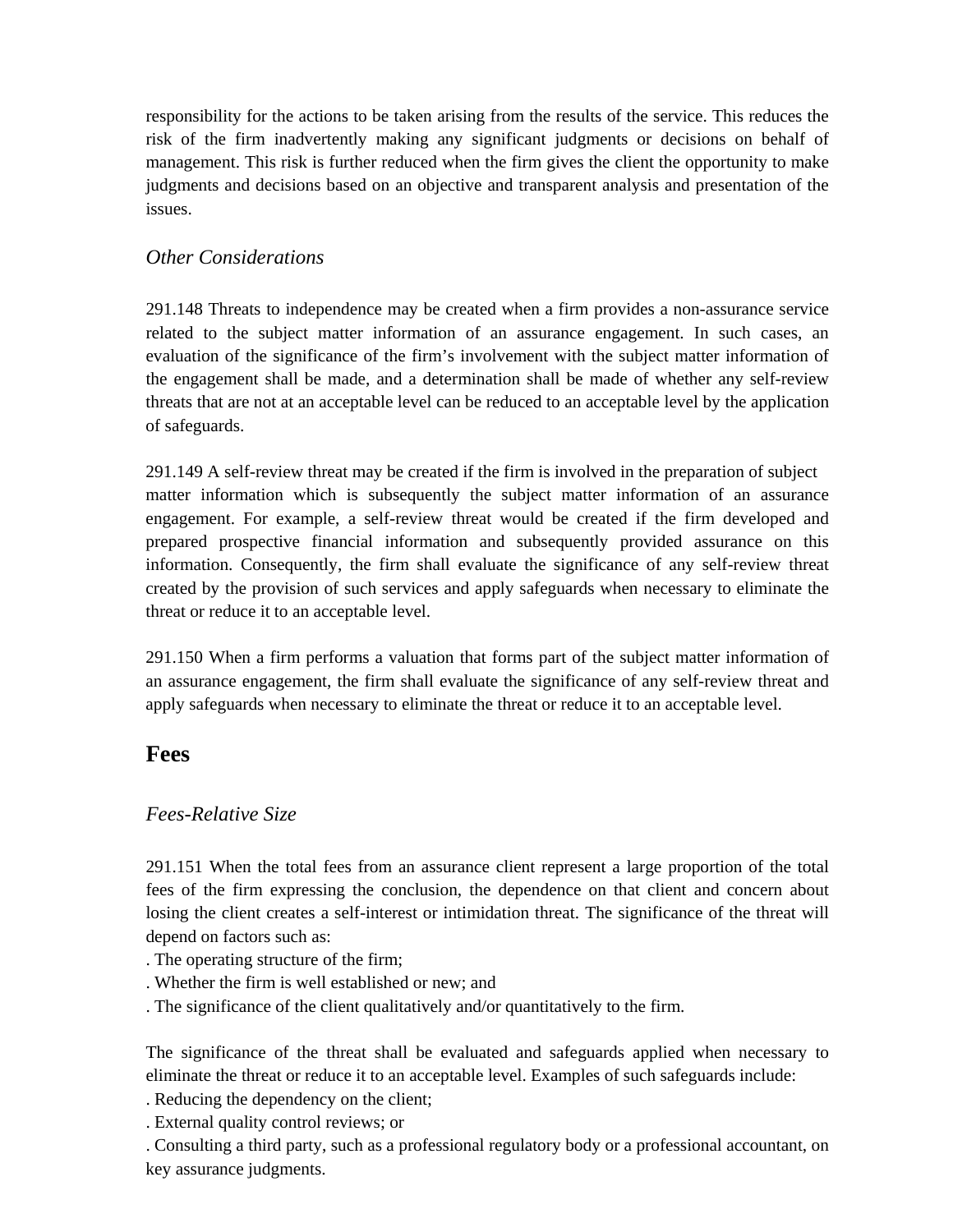291.152 A self-interest or intimidation threat is also created when the fees generated from an assurance client represent a large proportion of the revenue from an individual partner's clients. The significance of the threat shall be evaluated and safeguards applied when necessary to eliminate the threat or reduce it to an acceptable level. An example of such a safeguard is having an additional professional accountant, who was not a member of the assurance team, review the work or otherwise advice as necessary.

#### *Fees-Overdue*

291.153 A self-interest threat may be created if fees due from an assurance client remain unpaid for a long time, especially if a significant part is not paid before the issue of the assurance report, if any, for the following period. Generally the firm is expected to require payment of such fees before any such report is issued. If fees remain unpaid after the report has been issued, the existence and significance of any threat shall be evaluated and safeguards applied when necessary to eliminate the threat or reduce it to an acceptable level. An example of such a safeguard is having another professional accountant, who did not take part in the assurance engagement, provide advice or review the work performed. The firm shall determine whether the overdue fees might be regarded as being equivalent to a loan to the client and whether, because of the significance of the overdue fees, it is appropriate for the firm to be re-appointed or continue the assurance engagement.

#### *Contingent Fees*

291.154 Contingent fees are fees calculated on a predetermined basis relating to the outcome of a transaction or the result of the services performed by the firm. For the purposes of this section, fees are not regarded as being contingent if established by a court or other public authority.

291.155 A contingent fee charged directly or indirectly, for example through an intermediary, by a firm in respect of an assurance engagement creates a self-interest threat that is so significant that no safeguards could reduce the threat to an acceptable level. Accordingly, a firm shall not enter into any such fee arrangement.

291.156 A contingent fee charged directly or indirectly, for example through an intermediary, by a firm in respect of a non-assurance service provided to an assurance client may also create a self-interest threat. If the outcome of the non-assurance service, and therefore, the amount of the fee, is dependent on a future or contemporary judgment related to a matter that is material to the subject matter information of the assurance engagement, no safeguards could reduce the threat to an acceptable level. Accordingly, such arrangements shall not be accepted.

291.157 For other contingent fee arrangements charged by a firm for a non-assurance service to an assurance client, the existence and significance of any threats will depend on factors such as:

. The range of possible fee amounts;

. Whether an appropriate authority determines the outcome of the matter upon which the contingent fee will be determined;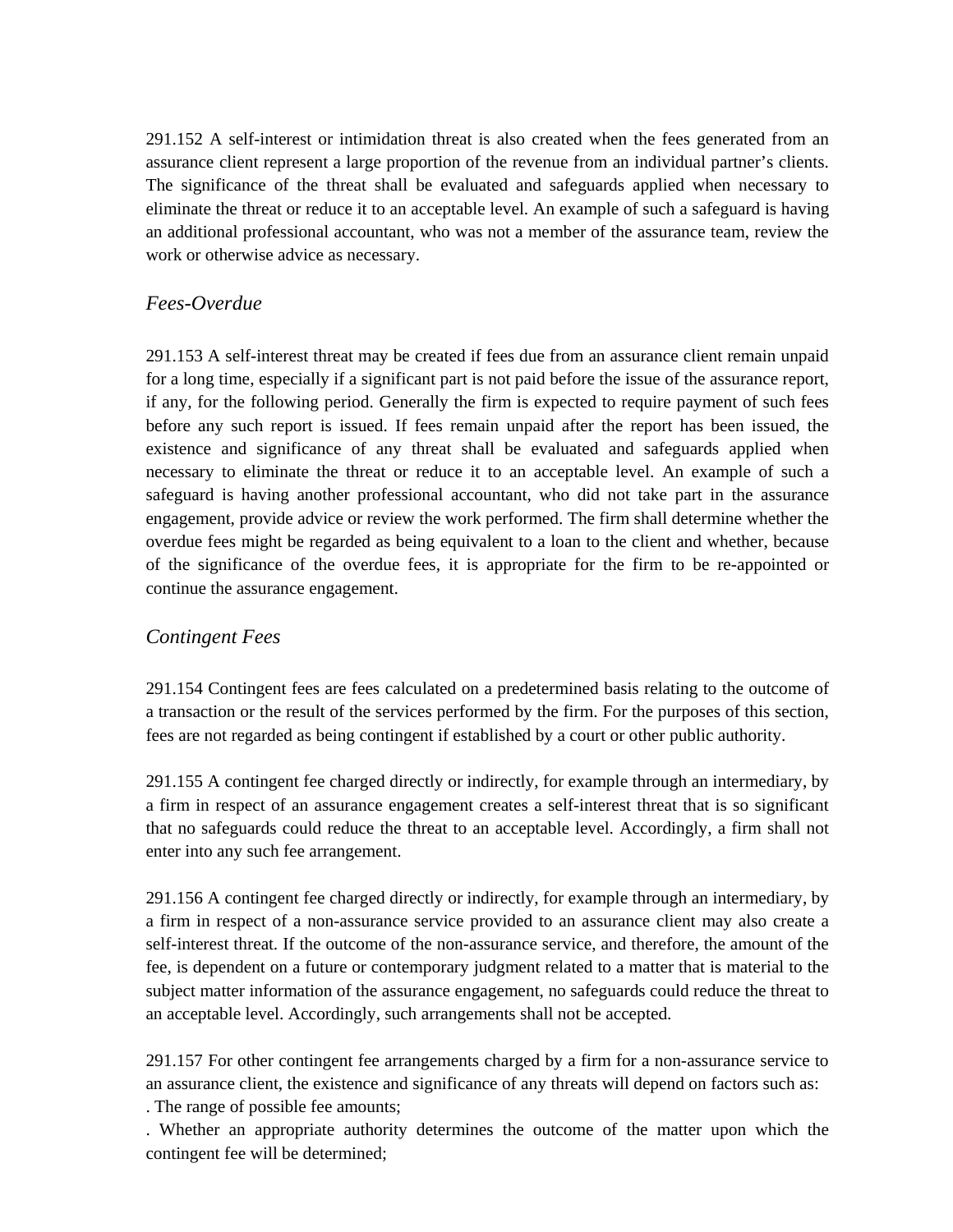. The nature of the service; and

. The effect of the event or transaction on the subject matter information.

The significance of any threats shall be evaluated and safeguards applied when necessary to eliminate the threats or reduce them to an acceptable level. Examples of such safeguards include: . Having a professional accountant review the relevant assurance work or otherwise advise as necessary; or

. Using professionals who are not members of the assurance team to perform the non-assurance service.

# **Gifts and Hospitality**

291.158 Accepting gifts or hospitality from an assurance client may create self-interest and familiarity threats. If a firm or a member of the assurance team accepts gifts or hospitality, unless the value is trivial and inconsequential, the threats created would be so significant that no safeguards could reduce the threats to an acceptable level. Consequently, a firm or a member of the assurance team shall not accept such gifts or hospitality.

# **Actual or Threatened Litigation**

291.159 When litigation takes place, or appears likely, between the firm or a member of the assurance team and the assurance client, self-interest and intimidation threats are created. The relationship between client management and the members of the assurance team must be characterized by complete candour and full disclosure regarding all aspects of a client's business operations. When the firm and the client's management are placed in adversarial positions by actual or threatened litigation, affecting management's willingness to make complete disclosures self-interest and intimidation threats are created. The significance of the threats created will depend on such factors as:

. The materiality of the litigation; and

. Whether the litigation relates to a prior assurance engagement.

The significance of the threats shall be evaluated and safeguards applied when necessary to eliminate the threats or reduce them to an acceptable level. Examples of such safeguards include: . If the litigation involves a member of the assurance team, removing that individual from the assurance team; or

. Having a professional review the work performed.

If such safeguards do not reduce the threats to an acceptable level, the only appropriate action is to withdraw from, or decline, the assurance engagement.

# **Interpretation 2005-01 (Revised July 2009 to conform to changes resulting from the IESBA's project to improve the clarity of the Code)**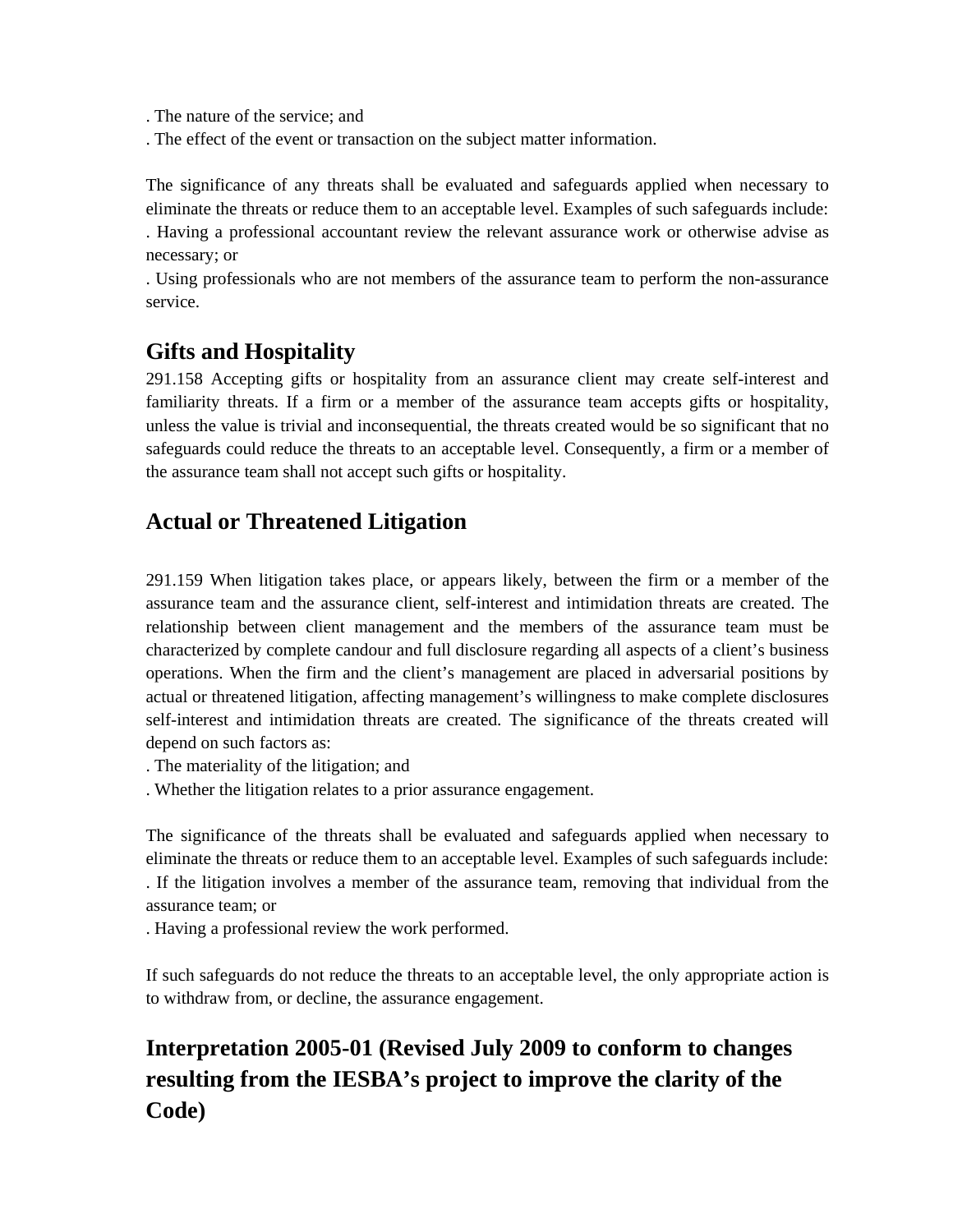### *Application of Section 291 to Assurance Engagements that are Not Financial Statement Audit Engagements*

This interpretation provides guidance on the application of the independence requirements contained in Section 291 to assurance engagements that are not financial statement audit engagements.

This interpretation focuses on the application issues that are particular to assurance engagements that are not financial statement audit engagements. There are other matters noted in Section 291 that are relevant in the consideration of independence requirements for all assurance engagements. For example, paragraph 291.3 states that an evaluation shall be made of any threats the firm has reason to believe are created by a network firm's interests and relationships. It also states that when the assurance team has reason to believe that a related entity of such an assurance client is relevant to the evaluation of the firm's independence of the client, the assurance team shall include the related entity when evaluating threats to independence and when necessary applying safeguards. These matters are not specifically addressed in this interpretation.

As explained in the International Framework for Assurance Engagements issued by the International Auditing and Assurance Standards Board, in an assurance engagement, the professional accountant in public practice expresses a conclusion designed to enhance the degree of confidence of the intended users other than the responsible party about the outcome of the evaluation or measurement of a subject matter against criteria.

#### *Assertion-Based Assurance Engagements*

In an assertion-based assurance engagement, the evaluation or measurement of the subject matter is performed by the responsible party, and the subject matter information is in the form of an assertion by the responsible party that is made available to the intended users.

In an assertion-based assurance engagement independence is required from the responsible party, which is responsible for the subject matter information and may be responsible for the subject matter.

In those assertion-based assurance engagements where the responsible party is responsible for the subject matter information but not the subject matter, independence is required from the responsible party. In addition, an evaluation shall be made of any threats the firm has reason to believe are created by interests and relationships between a member of the assurance team, the firm, a network firm and the party responsible for the subject matter.

#### *Direct Reporting Assurance Engagements*

In a direct reporting assurance engagement, the professional accountant in public practice either directly performs the evaluation or measurement of the subject matter, or obtains a representation from the responsible party that has performed the evaluation or measurement that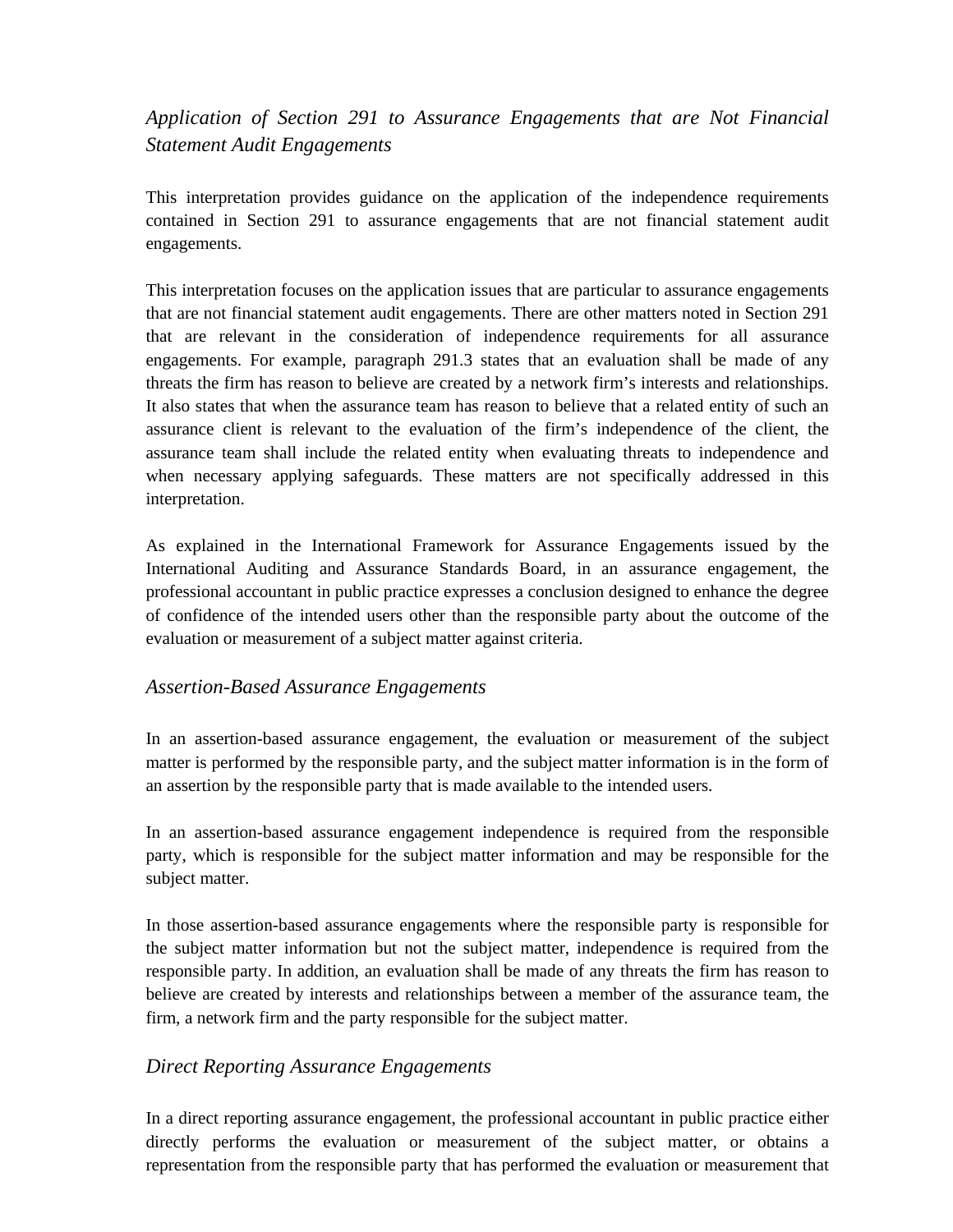is not available to the intended users. The subject matter information is provided to the intended users in the assurance report.

In a direct reporting assurance engagement independence is required from the responsible party, which is responsible for the subject matter.

#### *Multiple Responsible Parties*

In both assertion-based assurance engagements and direct reporting assurance engagements there may be several responsible parties. For example, a public accountant in public practice may be asked to provide assurance on the monthly circulation statistics of a number of independently owned newspapers. The assignment could be an assertion based assurance engagement where each newspaper measures its circulation and the statistics are presented in an assertion that is available to the intended users. Alternatively, the assignment could be a direct reporting assurance engagement, where there is no assertion and there may or may not be a written representation from the newspapers.

In such engagements, when determining whether it is necessary to apply the provisions in Section 291 to each responsible party, the firm may take into account whether an interest or relationship between the firm, or a member of the assurance team, and a particular responsible party would create a threat to independence that is not trivial and inconsequential in the context of the subject matter information. This will take into account:

. The materiality of the subject matter information (or the subject matter) for which the particular responsible party is responsible; and

. The degree of public interest that is associated with the engagement.

If the firm determines that the threat to independence created by any such relationships with a particular responsible party would be trivial and inconsequential it may not be necessary to apply all of the provisions of this section to that responsible party.

#### *Example*

The following example has been developed to demonstrate the application of Section 291. It is assumed that the client is not also a financial statement audit client of the firm, or a network firm.

A firm is engaged to provide assurance on the total proven oil reserves of 10 independent companies. Each company has conducted geographical and engineering surveys to determine their reserves (subject matter). There are established criteria to determine when a reserve may be considered to be proven which the professional accountant in public practice determines to be suitable criteria for the engagement.

The proven reserves for each company as at December 31, 20X0 were as follows:

| oil reserves<br>$\ddot{\phantom{0}}$ |
|--------------------------------------|
|--------------------------------------|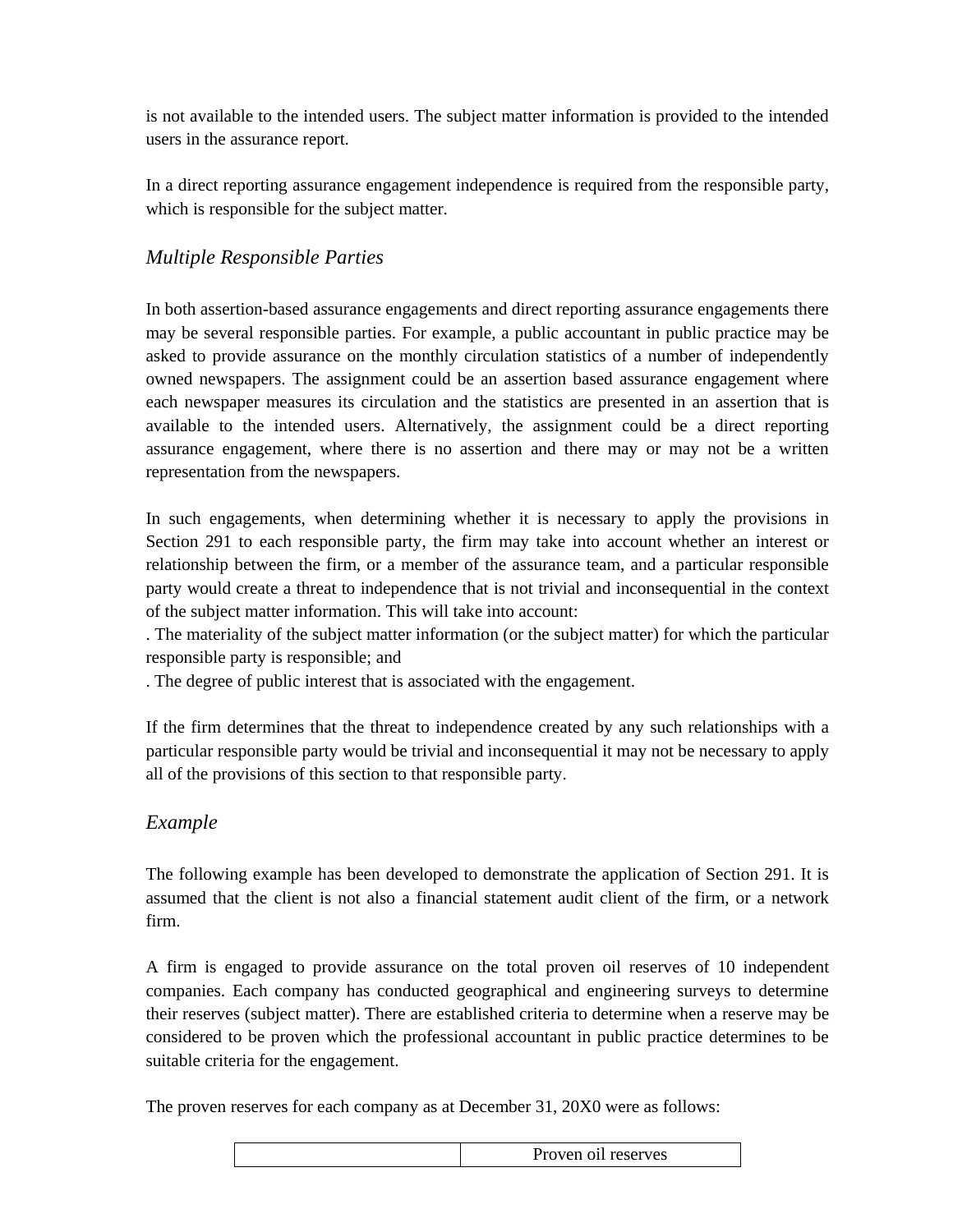|              | thousands of barrels |
|--------------|----------------------|
| Company 1    | 5,200                |
| Company 2    | 725                  |
| Company 3    | 3,260                |
| Company 4    | 15,000               |
| Company 5    | 6,700                |
| Company 6    | 39,126               |
| Company 7    | 345                  |
| Company 8    | 175                  |
| Company 9    | 24,135               |
| Company 10   | 9,635                |
| <b>Total</b> | 104,301              |

The engagement could be structured in differing ways:

#### *Assertion-Based Engagements*

A1. Each company measures its reserves and provides an assertion to the firm and to intended users.

A2. An entity other than the companies measures the reserves and provides an assertion to the firm and to intended users.

#### *Direct Reporting Engagements*

D1 Each company measures the reserves and provides the firm with a written representation that measures its reserves against the established criteria for measuring proven reserves. The representation is not available to the intended users.

D2 The firm directly measures the reserves of some of the companies.

#### *Application of Approach*

A1 Each company measures its reserves and provides an assertion to the firm and to intended users.

There are several responsible parties in this engagement (companies 1-10). When determining whether it is necessary to apply the independence provisions to all of the companies, the firm may take into account whether an interest or relationship with a particular company would create a threat to independence that is not at an acceptable level. This will take into account factors such as:

. The materiality of the company's proven reserves in relation to the total reserves to be reported on; and

. The degree of public interest associated with the engagement. (Paragraph 291-28.)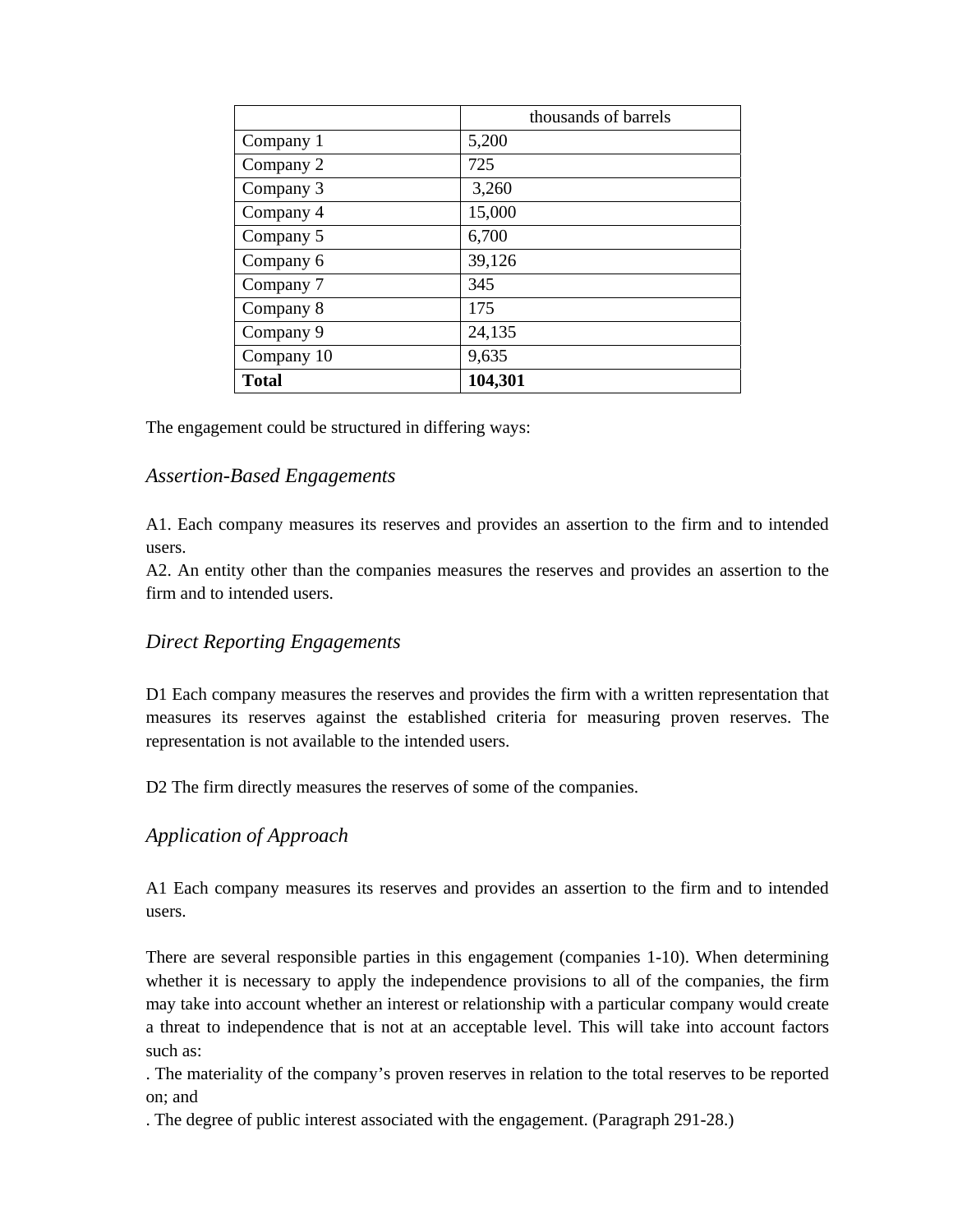For example Company 8 accounts for 0.17% of the total reserves, therefore a business relationship or interest with Company 8 would create less of a threat than a similar relationship with Company 6, which accounts for approximately 37.5% of the reserves.

Having determined those companies to which the independence requirements apply, the assurance team and the firm are required to be independent of those responsible parties that would be considered to be the assurance client (paragraph 291.28).

A2 An entity other than the companies measures the reserves and provides an assertion to the firm and to intended users.

The firm shall be independent of the entity that measures the reserves and provides an assertion to the firm and to intended users (paragraph 291.19). That entity is not responsible for the subject matter and so an evaluation shall be made of any threats the firm has reason to believe are created by interests/relationships with the party responsible for the subject matter (paragraph 291.19). There are several parties responsible for the subject matter in this engagement (Companies 1-10). As discussed in example A1 above, the firm may take into account whether an interest or relationship with a particular company would create a threat to independence that is not at an acceptable level.

D1 Each company provides the firm with a representation that measures its reserves against the established criteria for measuring proven reserves. The representation is not available to the intended users.

There are several responsible parties in this engagement (Companies 1-10). When determining whether it is necessary to apply the independence provisions to all of the companies, the firm may take into account whether an interest or relationship with a particular company would create a threat to independence that is not at an acceptable level. This will take into account factors such as:

. The materiality of the company's proven reserves in relation to the total reserves to be reported on; and

. The degree of public interest associated with the engagement. (Paragraph 291-28).

For example, Company 8 accounts for 0.17% of the reserves, therefore a business relationship or interest with Company 8 would create less of a threat than a similar relationship with Company 6 that accounts for approximately 37.5% of the reserves.

Having determined those companies to which the independence requirements apply, the assurance team and the firm shall be independent of those responsible parties that would be considered to be the assurance client (paragraph 291.28).

D2 The firm directly measures the reserves of some of the companies.

The application is the same as in example D1.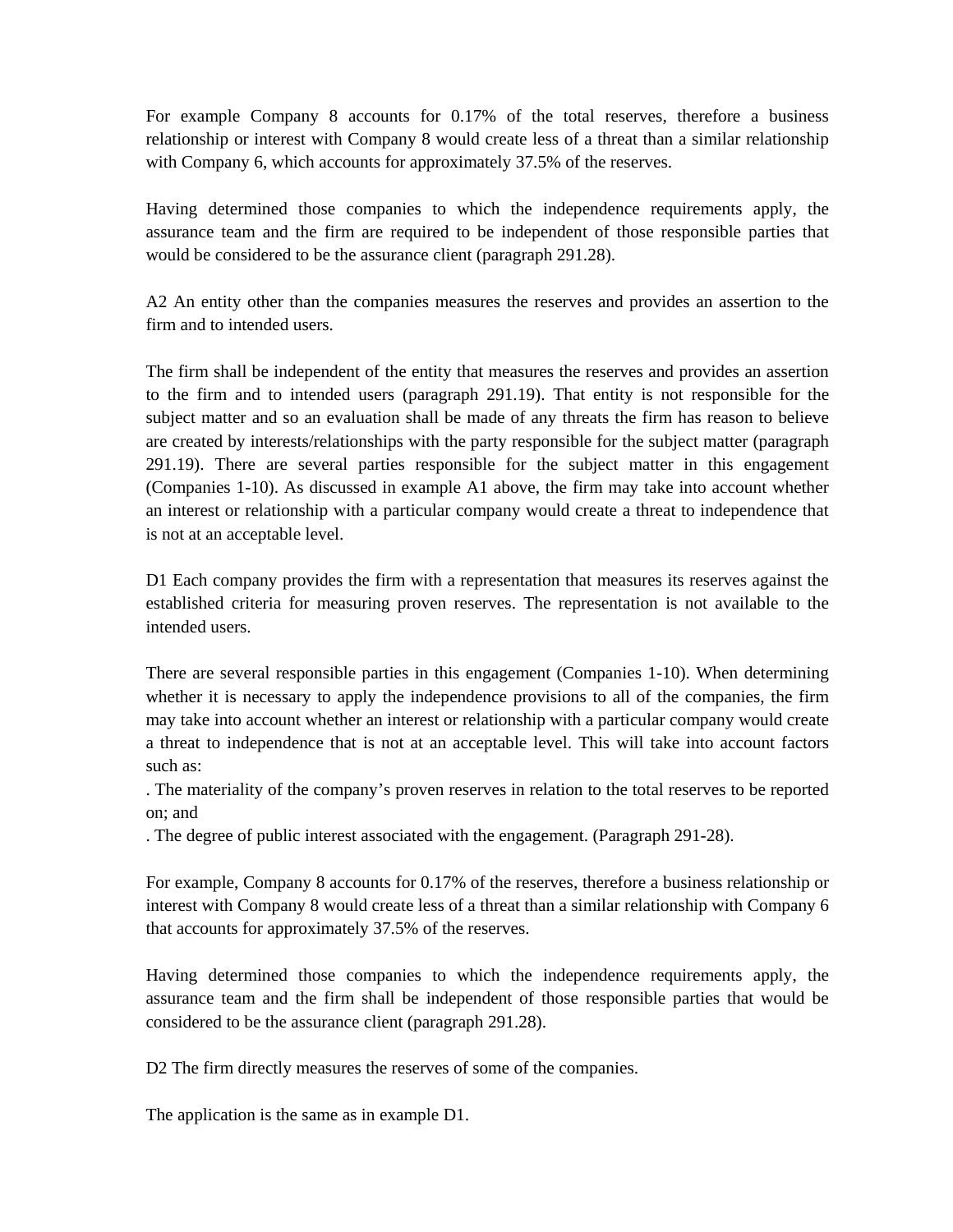# **PART C PROFESSIONAL ACCOUNTANTS IN BUSINESS**

Section 300 Section 310 Potential Section 320 Preparation and Reporting of Information Section 330 Acting with Sufficient Expertise Section 340 Financial Interests Section 350 Inducements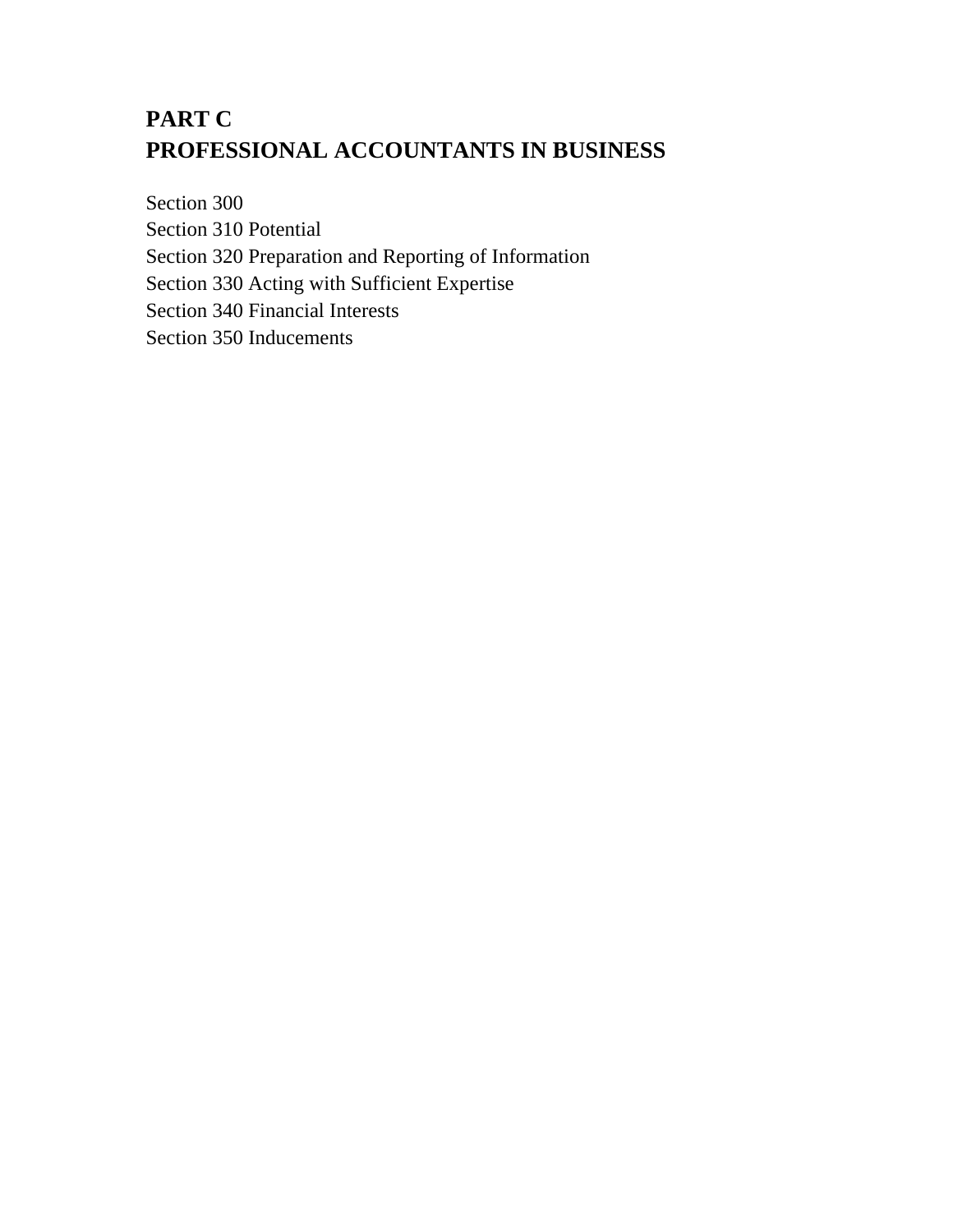# **SECTION 300**

# **Introduction**

300.1 This Part of the Code describes how the conceptual framework contained in Part A applies in certain situations to professional accountants in business. This Part does not describe all of the circumstances and relationships that could be encountered by a professional accountant in business that create or may create threats to compliance with the fundamental principles. Therefore, the professional accountant in business is encouraged to be alert for such circumstances and relationships.

300.2 Investors, creditors, employers and other sectors of the business community, as well as governments and the public at large, all may rely on the work of professional accountants in business. Professional accountants in business may be solely or jointly responsible for the preparation and reporting of financial and other information, which both their employing organizations and third parties may rely on. They may also be responsible for providing effective financial management and competent advice on a variety of business-related matters.

300.3 A professional accountant in business may be a salaried employee, a partner, director (whether executive or non-executive), an owner manager, a volunteer or another working for one or more employing organization. The legal form of the relationship with the employing organization, if any, has no bearing on the ethical responsibilities incumbent on the professional accountant in business.

300.4 A professional accountant in business has a responsibility to further the legitimate aims of the accountant's employing organization. This Code does not seek to hinder a professional accountant in business from properly fulfilling that responsibility, but addresses circumstances in which compliance with the fundamental principles may be compromised.

300.5 A professional accountant in business may hold a senior position within an organization. The more senior the position, the greater will be the ability and opportunity to influence events, practices and attitudes. A professional accountant in business is expected, therefore, to encourage an ethics-based culture in an employing organization that emphasizes the importance that senior management places on ethical behaviour.

300.6 A professional accountant in business shall not knowingly engage in any business, occupation, or activity that impairs or might impair integrity, objectivity or the good reputation of the profession and as a result would be incompatible with the fundamental principles.

300.7 Compliance with the fundamental principles may potentially be threatened by a broad range of circumstances and relationships. Threats fall into one or more of the following categories:

- (a) Self-interest;
- (b) Self-review;
- (c) Advocacy;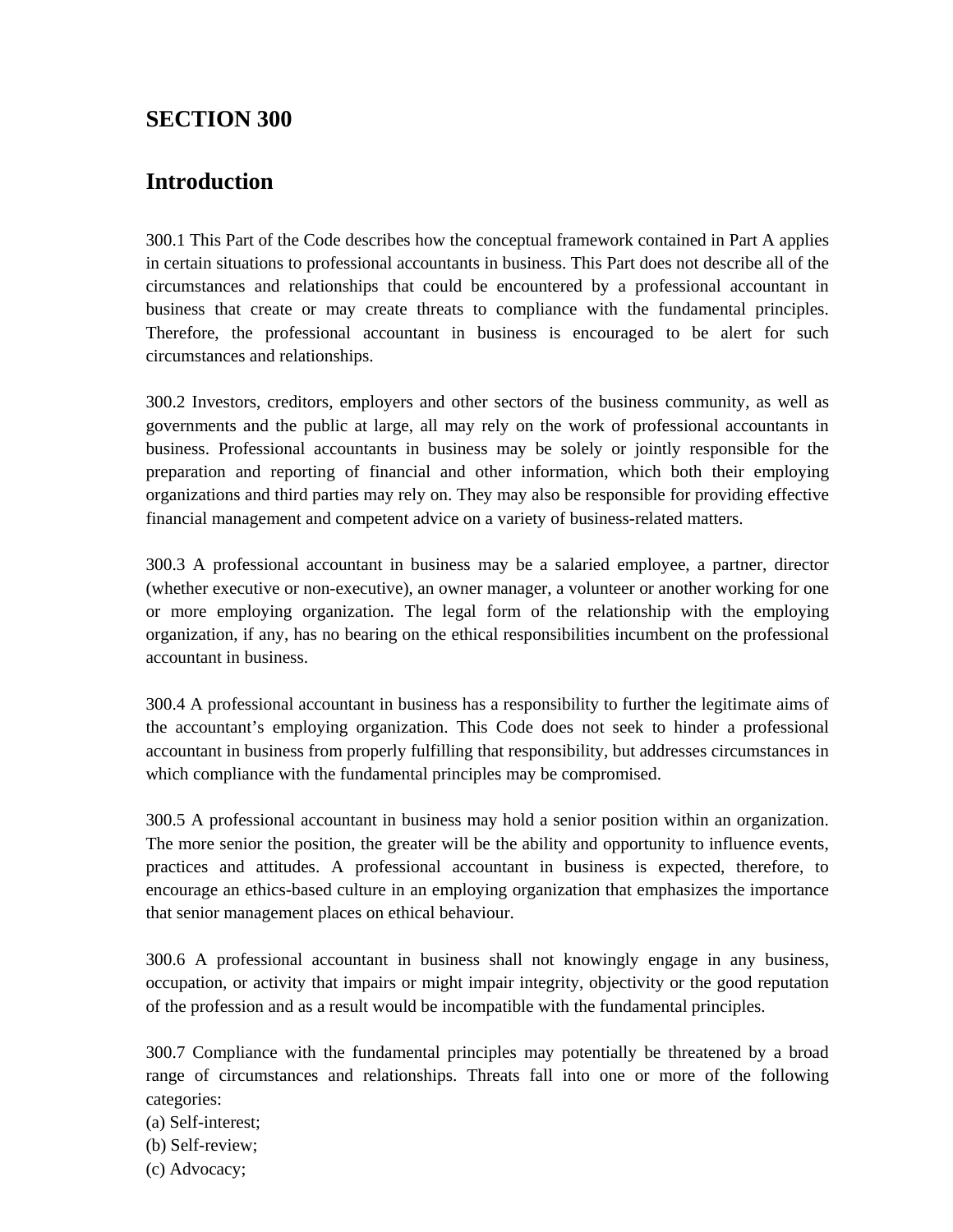(d) Familiarity; and

(e) Intimidation.

These threats are discussed further in Part A of this Code.

300.8 Examples of circumstances that may create self-interest threats for a professional accountant in business include:

. Holding a financial interest in, or receiving a loan or guarantee from the employing organization.

. Participating in incentive compensation arrangements offered by the employing organization.

. Inappropriate personal use of corporate assets.

. Concern over employment security.

. Commercial pressure from outside the employing organization.

300.9 An example of a circumstance that creates a self-review threat for a professional accountant in business is determining the appropriate accounting treatment for a business combination after performing the feasibility study that supported the acquisition decision.

300.10 When furthering the legitimate goals and objectives of their employing organizations, professional accountants in business may promote the organization's position, provided any statements made are neither false nor misleading. Such actions generally would not create an advocacy threat.

300.11 Examples of circumstances that may create familiarity threats for a professional accountant in business include:

. Being responsible for the employing organization's financial reporting when an immediate or close family member employed by the entity makes decisions that affect the entity's financial reporting.

. Long association with business contacts influencing business decisions.

. Accepting a gift or preferential treatment, unless the value is trivial and inconsequential.

300.12 Examples of circumstances that may create intimidation threats for a professional accountant in business include:

. Threat of dismissal or replacement of the professional accountant in business or a close or immediate family member over a disagreement about the application of an accounting principle or the way in which financial information is to be reported.

. A dominant personality attempting to influence the decision making process, for example with regard to the awarding of contracts or the application of an accounting principle.

300.13 Safeguards that may eliminate or reduce threats to an acceptable level fall into two broad categories:

(a) Safeguards created by the profession, legislation or regulation; and

(b) Safeguards in the work environment.

Examples of safeguards created by the profession, legislation or regulation are detailed in paragraph 100.14 of Part A of this Code.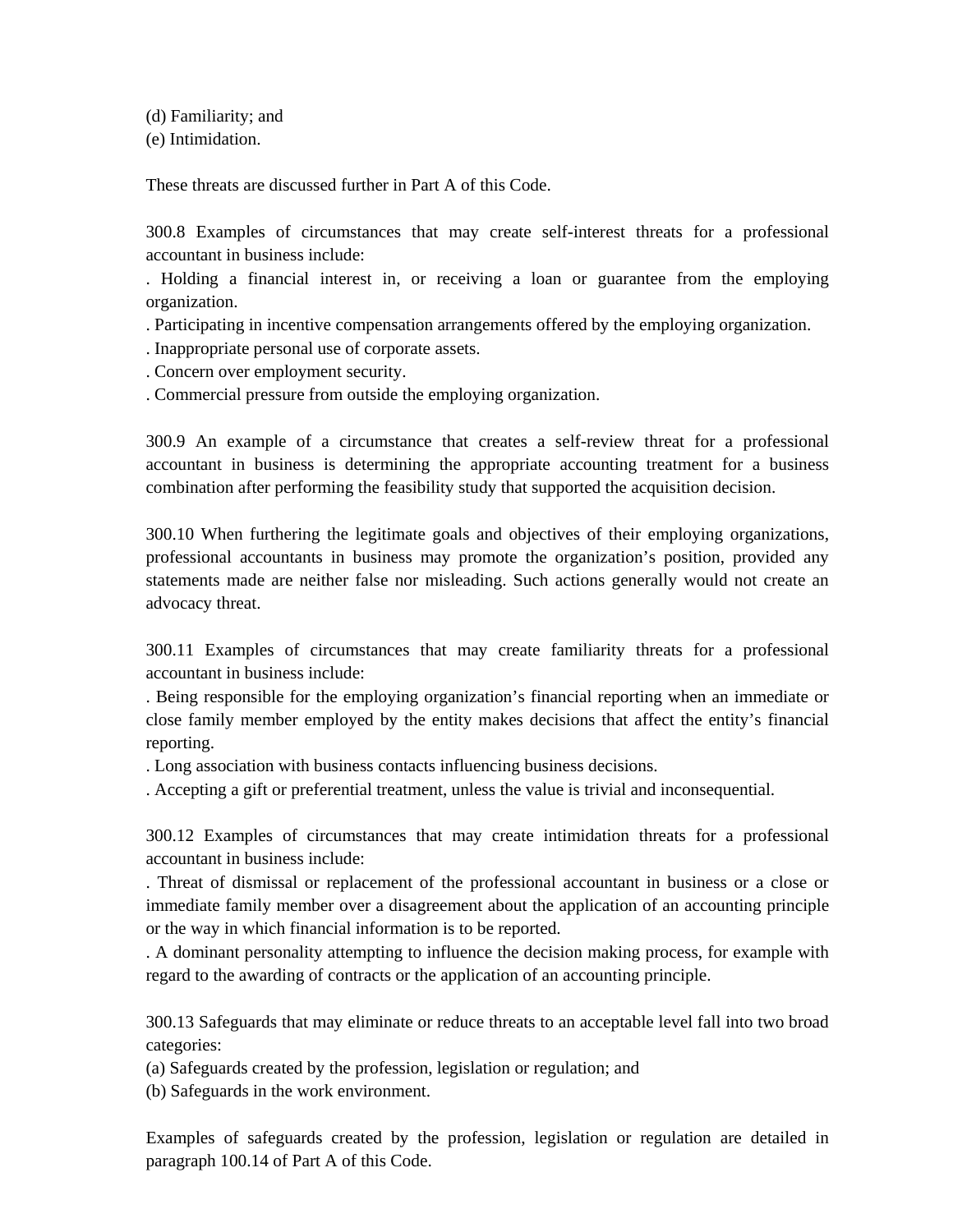300.14 Safeguards in the work environment include:

. The employing organization's systems of corporate oversight or other oversight structures.

. The employing organization's ethics and conduct programs.

. Recruitment procedures in the employing organization, emphasizing the importance of employing high calibre competent staff.

. Strong internal controls.

. Appropriate disciplinary processes.

. Leadership that stresses the importance of ethical behaviour and the expectation that employees will act in an ethical manner.

. Policies and procedures to implement and monitor the quality of employee performance.

. Timely communication of the employing organization's policies and procedures, including any changes to them, to all employees and appropriate training and education on such policies and procedures.

. Policies and procedures to empower and encourage employees to communicate to senior levels within the employing organization any ethical issues that concern them without fear of retribution.

. Consultation with another appropriate professional accountant.

300.15 In circumstances where a professional accountant in business believes that unethical behaviour or actions by others will continue to occur within the employing organization, the professional accountant in business may consider obtaining legal advice. In those extreme situations where all available safeguards have been exhausted and it is not possible to reduce the threat to an acceptable level, a professional accountant in business may conclude that it is appropriate to resign from the employing organization.

### **SECTION 310 Potential Conflicts**

310.1 A professional accountant in business shall comply with the fundamental principles. There may be times, however, when a professional accountant's responsibilities to an employing organization and professional obligations to comply with the fundamental principles are in conflict. A professional accountant in business is expected to support the legitimate and ethical objectives established by the employer and the rules and procedures drawn up in support of those objectives. Nevertheless, where a relationship or circumstance creates a threat to compliance with the fundamental principles, a professional accountant in business shall apply the conceptual framework approach described in Section 100 to determine a response to the threat.

310.2 As a consequence of responsibilities to an employing organization, a professional accountant in business may be under pressure to act or behave in ways that could create threats to compliance with the fundamental principles. Such pressure may be explicit or implicit; it may come from a supervisor, manager, director or another individual within the employing organization. A professional accountant in business may face pressure to: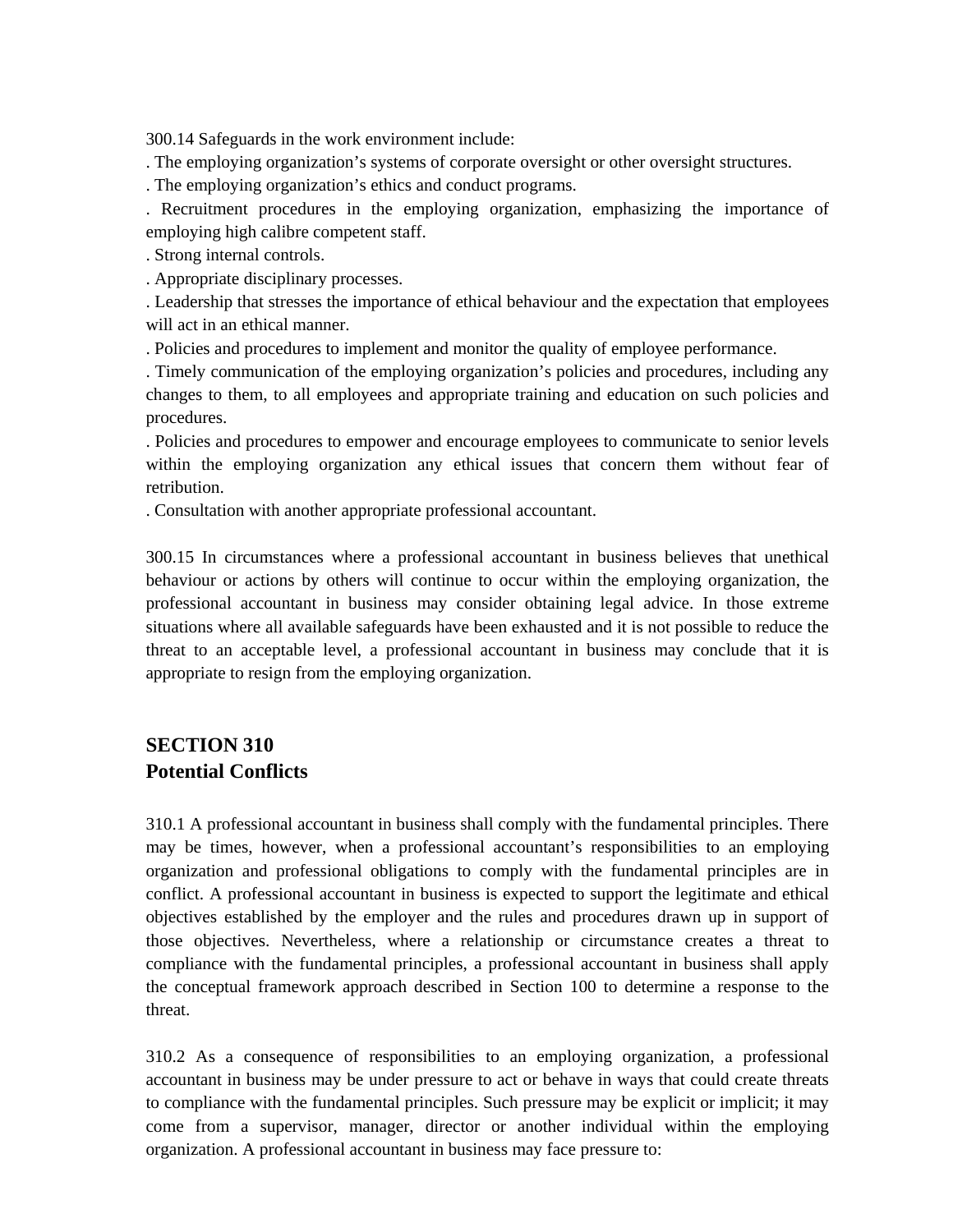. Act contrary to law or regulation.

. Act contrary to technical or professional standards.

. Facilitate unethical or illegal earnings management strategies.

. Lie to others, or otherwise intentionally mislead (including misleading by remaining silent) others, in particular:

- The auditors of the employing organization; or
- Regulators.
- Issue, or otherwise be associated with, a financial or non-financial report that materially misrepresents the facts, including statements in connection with, for example:
- The financial statements:
- Tax compliance;
- Legal compliance; or
- Reports required by securities regulators.

310.3 The significance of any threats arising from such pressures, such as intimidation threats, shall be evaluated and safeguards applied when necessary to eliminate them or reduce them to an acceptable level. Examples of such safeguards include:

. Obtaining advice, where appropriate, from within the employing organization, an independent professional advisor or a relevant professional body.

. Using a formal dispute resolution process within the employing organization.

. Seeking legal advice.

# **SECTION 320 Preparation and Reporting of Information**

320.1 Professional accountants in business are often involved in the preparation and reporting of information that may either be made public or used by others inside or outside the employing organization. Such information may include financial or management information, for example, forecasts and budgets, financial statements, management's discussion and analysis, and the management letter of representation provided to the auditors during the audit of the entity's financial statements. A professional accountant in business shall prepare or present such information fairly, honestly and in accordance with relevant professional standards so that the information will be understood in its context.

320.2 A professional accountant in business who has responsibility for the preparation or approval of the general purpose financial statements of an employing organization shall be satisfied that those financial statements are presented in accordance with the applicable financial reporting standards.

320.3 A professional accountant in business shall take reasonable steps to maintain information for which the professional accountant in business is responsible in a manner that:

- (a) Describes clearly the true nature of business transactions, assets, or liabilities;
- (b) Classifies and records information in a timely and proper manner; and
- (c) Represents the facts accurately and completely in all material respects.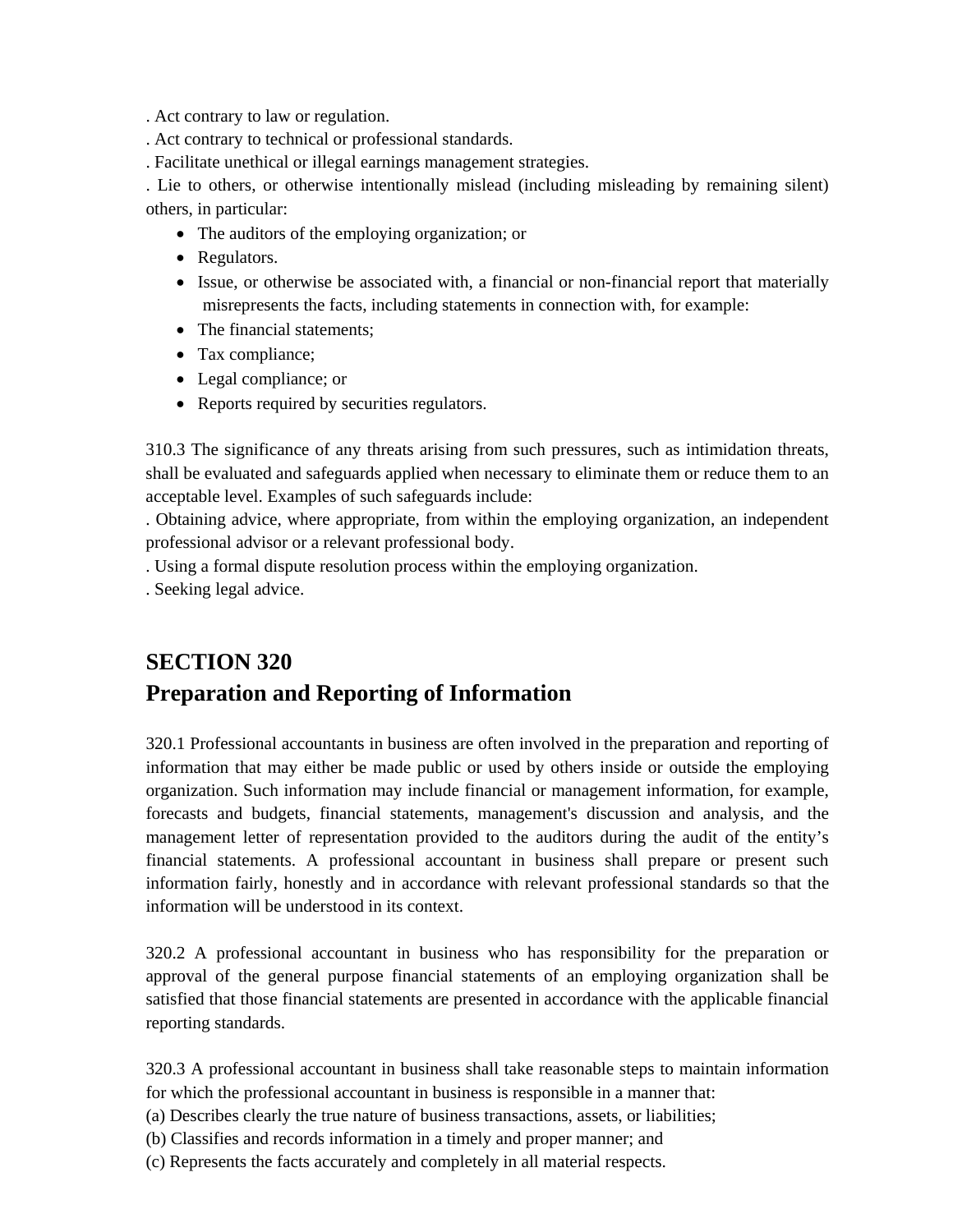320.4 Threats to compliance with the fundamental principles, for example, self-interest or intimidation threats to objectivity or professional competence and due care, are created where a professional accountant in business is pressured (either externally or by the possibility of personal gain) to become associated with misleading information or to become associated with misleading information through the actions of others.

320.5 The significance of such threats will depend on factors such as the source of the pressure and the degree to which the information is, or may be, misleading. The significance of the threats shall be evaluated and safeguards applied when necessary to eliminate them or reduce them to an acceptable level. Such safeguards include consultation with superiors within the employing organization, the audit committee or those charged with governance of the organization, or with a relevant professional body.

320.6 Where it is not possible to reduce the threat to an acceptable level, a professional accountant in business shall refuse to be or remain associated with information the professional accountant determines is misleading. A professional accountant in business may have been unknowingly associated with misleading information. Upon becoming aware of this, the professional accountant in business shall take steps to be disassociated from that information. In determining whether there is a requirement to report, the professional accountant in business may consider obtaining legal advice. In addition, the professional accountant may consider whether to resign.

# **SECTION 330 Acting with Sufficient Expertise**

330.1 The fundamental principle of professional competence and due care requires that a professional accountant in business only undertake significant tasks for which the professional accountant in business has, or can obtain, sufficient specific training or experience. A professional accountant in business shall not intentionally mislead an employer as to the level of expertise or experience possessed, nor shall a professional accountant in business fail to seek appropriate expert advice and assistance when required.

330.2 Circumstances that create a threat to a professional accountant in business performing duties with the appropriate degree of professional competence and due care include having:

- . Insufficient time for properly performing or completing the relevant duties.
- . Incomplete, restricted or otherwise inadequate information for performing the duties properly.
- . Insufficient experience, training and/or education.
- . Inadequate resources for the proper performance of the duties.

330.3 The significance of the threat will depend on factors such as the extent to which the professional accountant in business is working with others, relative seniority in the business, and the level of supervision and review applied to the work. The significance of the threat shall be evaluated and safeguards applied when necessary to eliminate the threat or reduce it to an acceptable level. Examples of such safeguards include: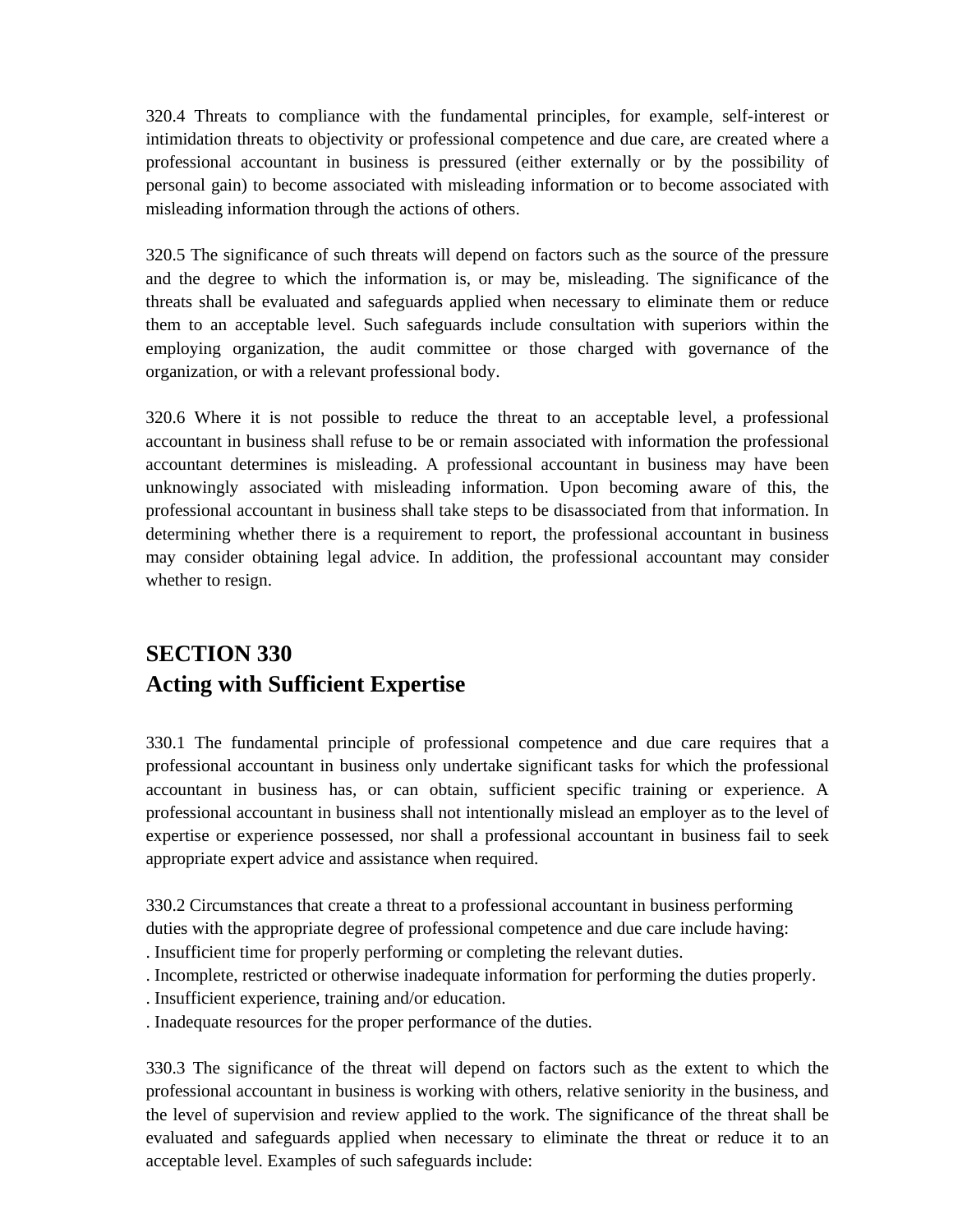- . Obtaining additional advice or training.
- . Ensuring that there is adequate time available for performing the relevant duties.
- . Obtaining assistance from someone with the necessary expertise.
- . Consulting, where appropriate, with:
	- o Superiors within the employing organization;
	- o Independent experts; or
	- o A relevant professional body.

330.4 When threats cannot be eliminated or reduced to an acceptable level, professional accountants in business shall determine whether to refuse to perform the duties in question. If the professional accountant in business determines that refusal is appropriate, the reasons for doing so shall be clearly communicated.

# **SECTION 340 Financial Interests**

340.1 Professional accountants in business may have financial interests, or may know of financial interests of immediate or close family members, that, in certain circumstances, may create threats to compliance with the fundamental principles. For example, self-interest threats to objectivity or confidentiality may be created through the existence of the motive and opportunity to manipulate price sensitive information in order to gain financially. Examples of circumstances that may create self-interest threats include situations where the professional accountant in business or an immediate or close family member:

. Holds a direct or indirect financial interest in the employing organization and the value of that financial interest could be directly affected by decisions made by the professional accountant in business;

. Is eligible for a profit related bonus and the value of that bonus could be directly affected by decisions made by the professional accountant in business;

. Holds, directly or indirectly, share options in the employing organization, the value of which could be directly affected by decisions made by the professional accountant in business;

. Holds, directly or indirectly, share options in the employing organization which are, or will soon be, eligible for conversion; or

. May qualify for share options in the employing organization or performance related bonuses, if certain targets are achieved.

340.2 The significance of any threat shall be evaluated and safeguards applied when necessary to eliminate the threat or reduce it to an acceptable level. In evaluating the significance of any threat, and, when necessary, determining the appropriate safeguards to be applied to eliminate the threat or reduce it to an acceptable level, a professional accountant in business shall evaluate the nature of the financial interest. This includes evaluating the significance of the financial interest and determining whether it is direct or indirect. What constitutes a significant or valuable stake in an organization will vary from individual to individual, depending on personal circumstances. Examples of such safeguards include: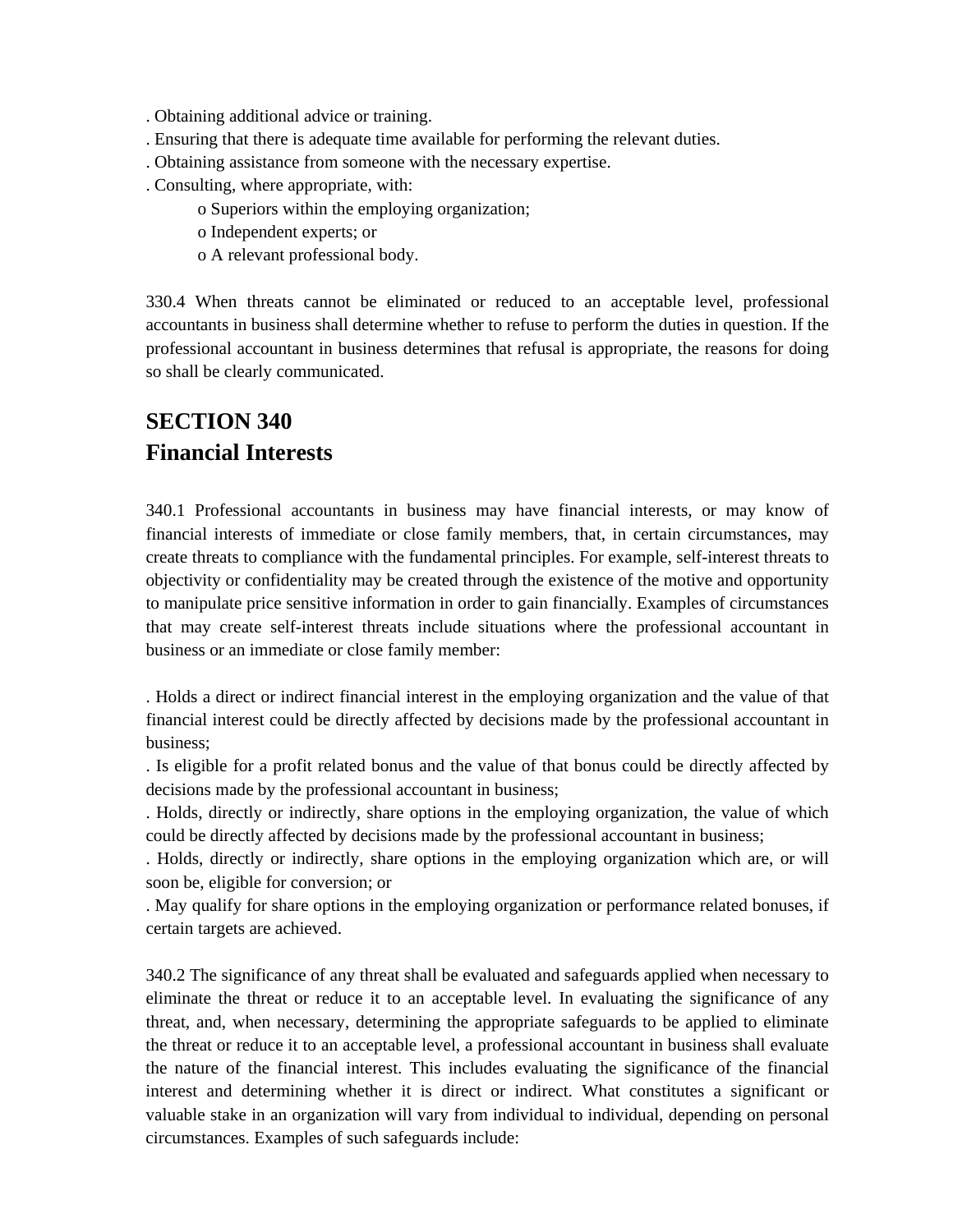. Policies and procedures for a committee independent of management to determine the level or form of remuneration of senior management.

. Disclosure of all relevant interests, and of any plans to trade in relevant shares to those charged with the governance of the employing organization, in accordance with any internal policies.

. Consultation, where appropriate, with superiors within the employing organization.

. Consultation, where appropriate, with those charged with the governance of the employing organization or relevant professional bodies.

. Internal and external audit procedures.

. Up-to-date education on ethical issues and on the legal restrictions and other regulations around potential insider trading.

340.3 A professional accountant in business shall neither manipulate information nor use confidential information for personal gain.

## **SECTION 350**

## **Inducements**

## *Receiving Offers*

350.1 A professional accountant in business or an immediate or close family member may be offered an inducement. Inducements may take various forms, including gifts, hospitality, preferential treatment, and inappropriate appeals to friendship or loyalty.

350.2 Offers of inducements may create threats to compliance with the fundamental principles. When a professional accountant in business or an immediate or close family member is offered an inducement, the situation shall be evaluated. Self-interest threats to objectivity or confidentiality are created when an inducement is made in an attempt to unduly influence actions or decisions, encourage illegal or dishonest behaviour, or obtain confidential information. Intimidation threats to objectivity or confidentiality are created if such an inducement is accepted and it is followed by threats to make that offer public and damage the reputation of either the professional accountant in business or an immediate or close family member.

350.3 The existence and significance of any threats will depend on the nature, value and intent behind the offer. If a reasonable and informed third party, weighing all the specific facts and circumstances, would consider the inducement insignificant and not intended to encourage unethical behaviour, then a professional accountant in business may conclude that the offer is made in the normal course of business and may generally conclude that there is no significant threat to compliance with the fundamental principles.

350.4 The significance of any threats shall be evaluated and safeguards applied when necessary to eliminate them or reduce them to an acceptable level. When the threats cannot be eliminated or reduced to an acceptable level through the application of safeguards, a professional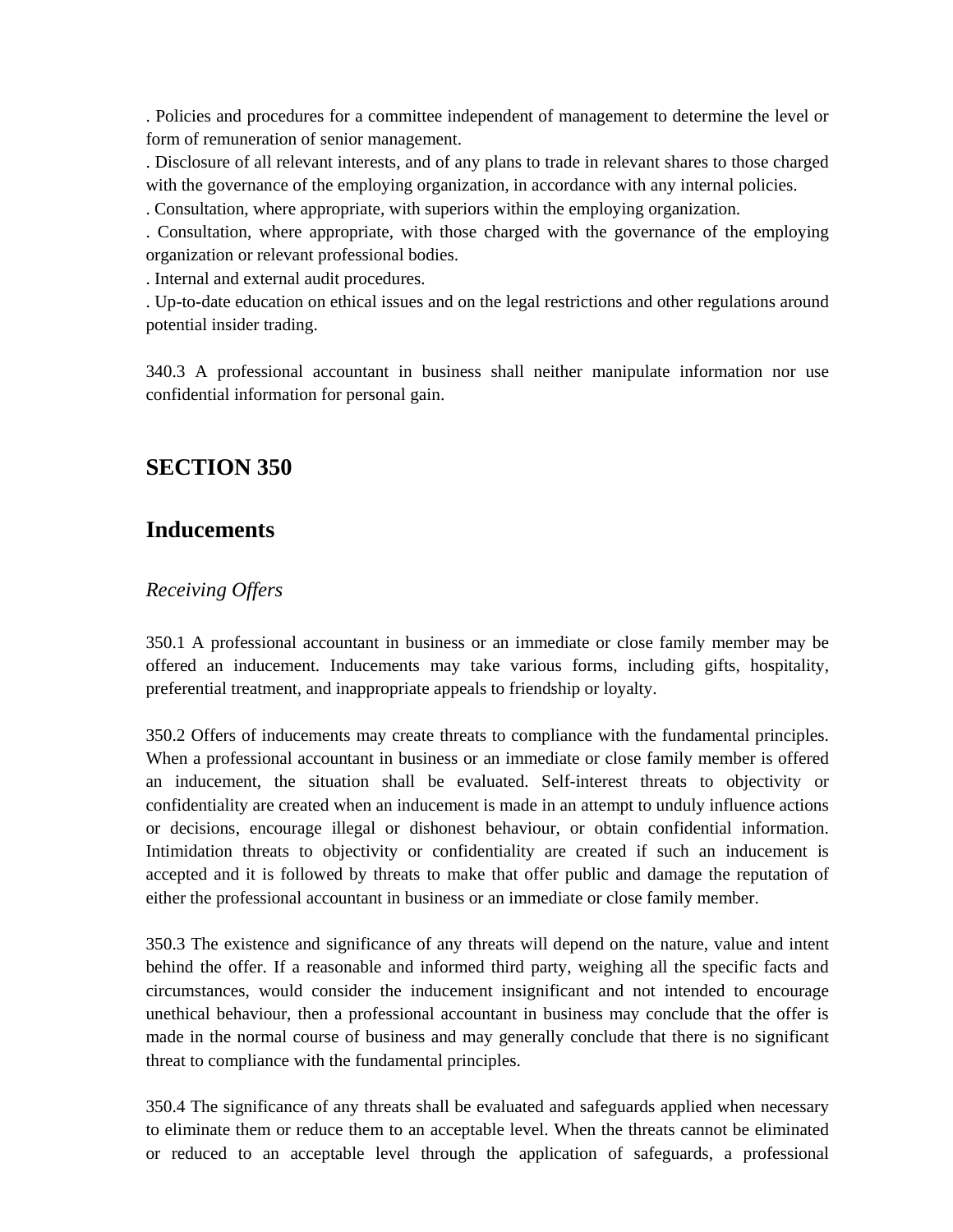accountant in business shall not accept the inducement. As the real or apparent threats to compliance with the fundamental principles do not merely arise from acceptance of an inducement but, sometimes, and merely from the fact of the offer having been made, additional safeguards shall be adopted. A professional accountant in business shall evaluate any threats created by such offers and determine whether to take one or more of the following actions:

(a) Informing higher levels of management or those charged with governance of the employing organization immediately when such offers have been made;

(b) Informing third parties of the offer - for example, a professional body or the employer of the individual who made the offer; a professional accountant in business may however, consider seeking legal advice before taking such a step; and

(c) Advising immediate or close family members of relevant threats and safeguards where they are potentially in positions that might result in offers of inducements, for example, as a result of their employment situation; and

(d) Informing higher levels of management or those charged with governance of the employing organization where immediate or close family members are employed by competitors or potential suppliers of that organization.

## *Making Offers*

350.5 A professional accountant in business may be in a situation where the professional accountant in business is expected, or is under other pressure, to offer inducements to influence the judgment or decision-making process of an individual or organization, or obtain confidential information.

350.6 Such pressure may come from within the employing organization, for example, from a colleague or superior. It may also come from an external individual or organization suggesting actions or business decisions that would be advantageous to the employing organization, possibly influencing the professional accountant in business improperly.

350.7 A professional accountant in business shall not offer an inducement to improperly influence professional judgment of a third party.

350.8 Where the pressure to offer an unethical inducement comes from within the employing organization, the professional accountant shall follow the principles and guidance regarding ethical conflict resolution set out in Part A of this Code.

## **DEFINITIONS**

In this Code of Ethics for Professional Accountants the following expressions have the following meanings assigned to them:

## **Acceptable level**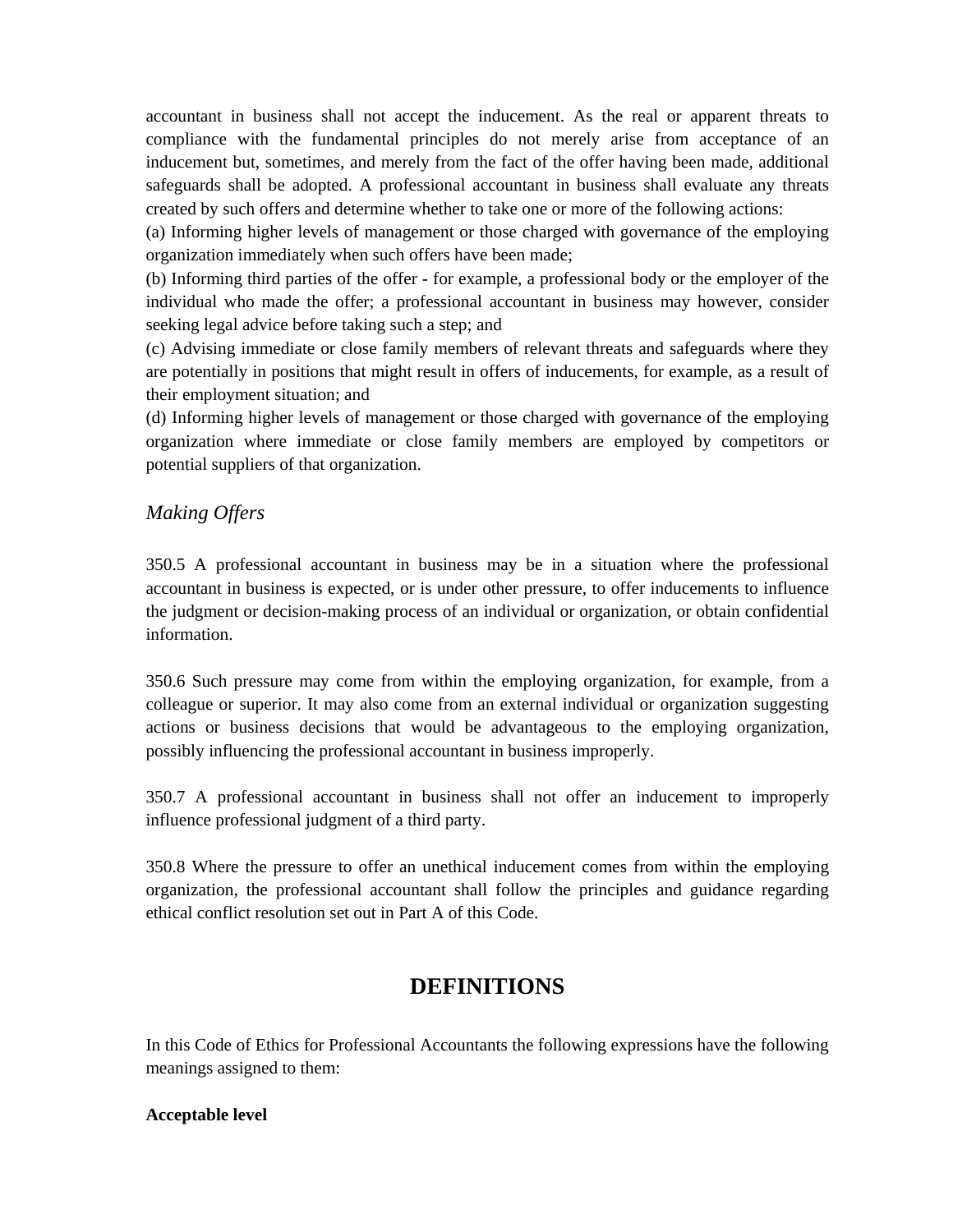A level at which a reasonable and informed third party would be likely to conclude, weighing all the specific facts and circumstances available to the professional accountant at that time, that compliance with the fundamental principles is not compromised.

#### **Advertising**

The communication to the public of information as to the services or skills provided by professional accountants in public practice with a view to procuring professional business.

#### **Assurance client**

The responsible party that is the person (or persons) who:

(a) In a direct reporting engagement, is responsible for the subject matter; or

(b) In an assertion-based engagement, is responsible for the subject matter information and may be responsible for the subject matter.

#### **Assurance engagement**

An engagement in which a professional accountant in public practice expresses a conclusion designed to enhance the degree of confidence of the intended users other than the responsible party about the outcome of the evaluation or measurement of a subject matter against criteria. (For guidance on assurance engagements see the International Framework for Assurance Engagements issued by the International Auditing and Assurance Standards Board which describes the elements and objectives of an assurance engagement and identifies engagements to which International Standards on Auditing (ISAs), International Standards on Review Engagements (ISREs) and International Standards on Assurance Engagements (ISAEs) apply.)

#### **Assurance team**

(a) All members of the engagement team for the assurance engagement;

(b) All others within a firm, who can directly influence the outcome of the assurance engagement, including:

(i) those who recommend the compensation of, or who provide direct supervisory, management or other oversight of the assurance engagement partner in connection with the performance of the assurance engagement;

(ii) those who provide consultation regarding technical or industry specific issues, transactions or events for the assurance engagement; and

(iii) those who provide quality control for the assurance engagement, including those who perform the engagement quality control review for the assurance engagement.

#### **Audit client**

An entity in respect of which a firm conducts an audit engagement. When the client is a listed entity, audit client will always include its related entities. When the audit client is not a listed entity, audit client includes those related entities over which the client has direct or indirect control.

#### **Audit engagement**

A reasonable assurance engagement in which a professional accountant in public practice expresses an opinion whether financial statements are prepared, in all material respects (or give a true and fair view or are presented fairly, in all material respects,), in accordance with an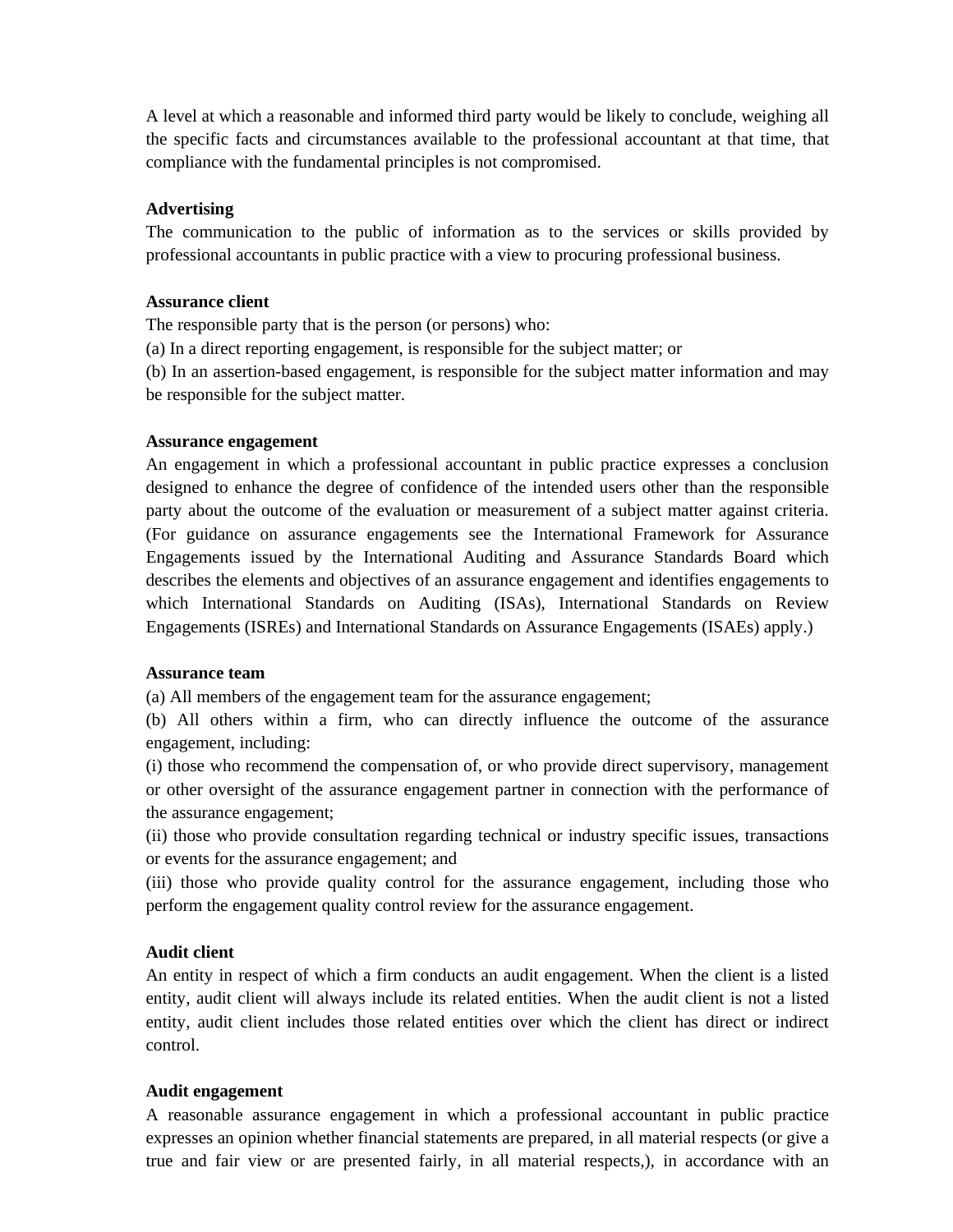applicable financial reporting framework, such as an engagement conducted in accordance with International Standards on Auditing. This includes a Statutory Audit, which is an audit required by legislation or other regulation.

## **Audit team**

(a) All members of the engagement team for the audit engagement;

(b) All others within a firm, who can directly influence the outcome of the audit engagement, including:

(i) Those who recommend the compensation of, or who provide direct supervisory, management or other oversight of the engagement partner in connection with the performance of the audit engagement including those at all successively senior levels above the engagement partner through to the individual who is the firm's Senior or Managing Partner (Chief Executive or equivalent);

(ii) Those who provide consultation regarding technical or industry specific issues, transactions or events for the engagement; and

(iii) Those who provide quality control for the engagement, including those who perform the engagement quality control review for the engagement; and

(c) All those within a network firm who can directly influence the outcome of the audit engagement.

## **Close family**

A parent, child or sibling who is not an immediate family member.

## **Contingent fee**

A fee calculated on a predetermined basis relating to the outcome of a transaction or the result of the services performed by the firm. A fee that is established by a court or other public authority is not a contingent fee.

#### **Direct financial interest**

A financial interest:

. Owned directly by and under the control of an individual or entity (including those managed on a discretionary basis by others); or

. Beneficially owned through a collective investment vehicle, estate, trust or other intermediary over which the individual or entity has control, or the ability to influence investment decisions.

#### **Director or officer**

Those charged with the governance of an entity, or acting in an equivalent capacity, regardless of their title, which may vary from jurisdiction to jurisdiction.

#### **Engagement partner**

The partner or other person in the firm who is responsible for the engagement and its performance, and for the report that is issued on behalf of the firm, and who, where required, has the appropriate authority from a professional, legal or regulatory body.

#### **Engagement quality control review**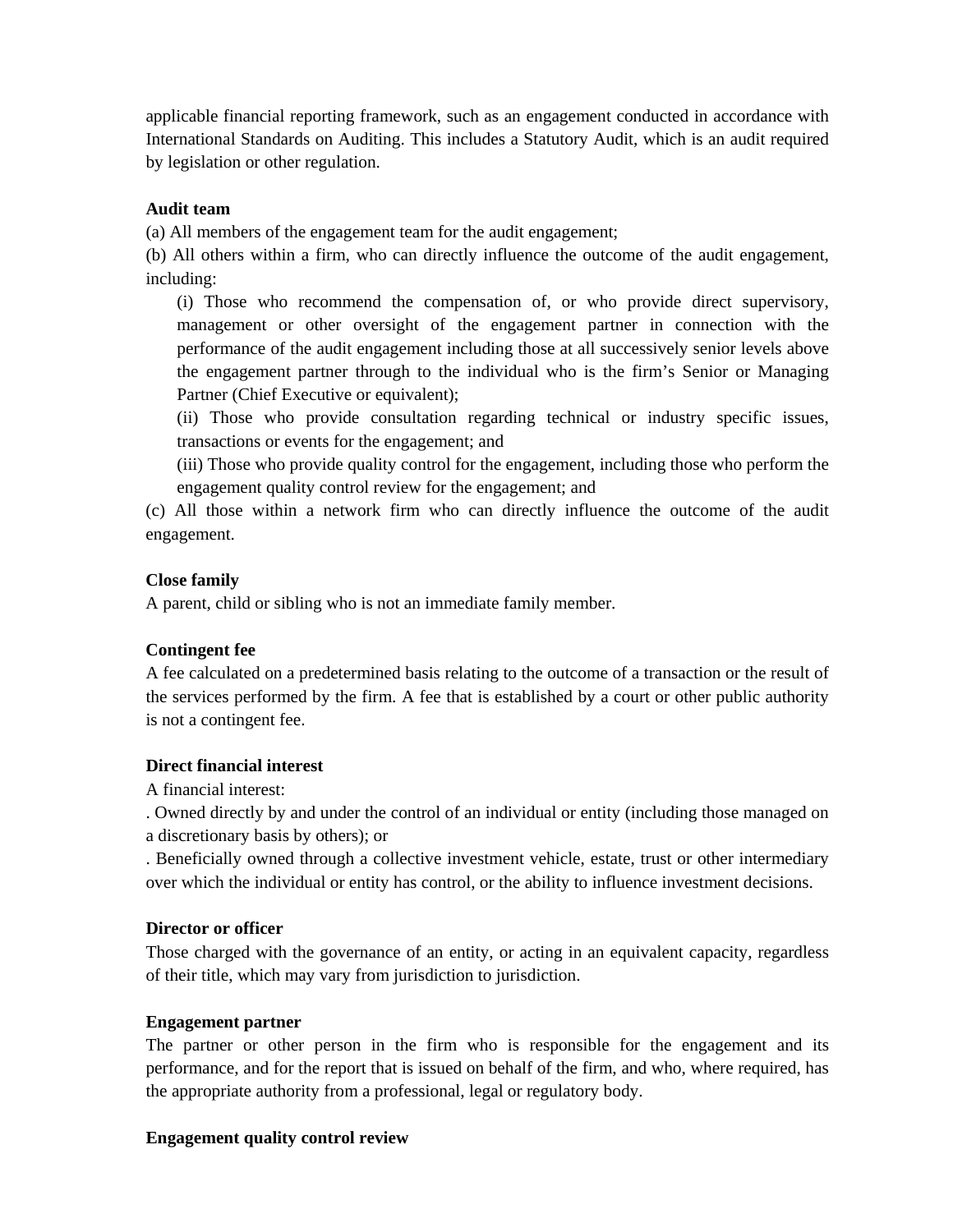A process designed to provide an objective evaluation, on or before the report is issued, of the significant judgments the engagement team made and the conclusions it reached in formulating the report.

#### **Engagement team**

All partners and staff performing the engagement, and any individuals engaged by the firm or a network firm who perform assurance procedures on the engagement. This excludes external experts engaged by the firm or a network firm.

## **Existing accountant**

A professional accountant in public practice currently holding an audit appointment or carrying out accounting, taxation, consulting or similar professional services for a client.

## **External expert**

An individual (who is not a partner or a member of the professional staff, including temporary staff, of the firm or a network firm) or organization possessing skills, knowledge and experience in a field other than accounting or auditing, whose work in that field is used to assist the professional accountant in obtaining sufficient appropriate evidence.

#### **Financial interest**

An interest in equity or other security, debenture, loan or other debt instrument of an entity, including rights and obligations to acquire such an interest and derivatives directly related to such interest.

#### **Financial statements**

A structured representation of historical financial information, including related notes, intended to communicate an entity's economic resources or obligations at a point in time or the changes therein for a period of time in accordance with a financial reporting framework. The related notes ordinarily comprise a summary of significant accounting policies and other explanatory information. The term can relate to a complete set of financial statements, but it can also refer to a single financial statement, for example, a balance sheet, or a statement of revenues and expenses, and related explanatory notes.

## **Financial statements on which the firm will express an opinion**

In the case of a single entity, the financial statements of that entity. In the case of consolidated financial statements, also referred to as group financial statements, the consolidated financial statements.

## **Firm**

- (a) A sole practitioner, partnership or corporation of professional accountants;
- (b) An entity that controls such parties, through ownership, management or other means; and
- (c) An entity controlled by such parties, through ownership, management or other means.

#### **Historical financial information**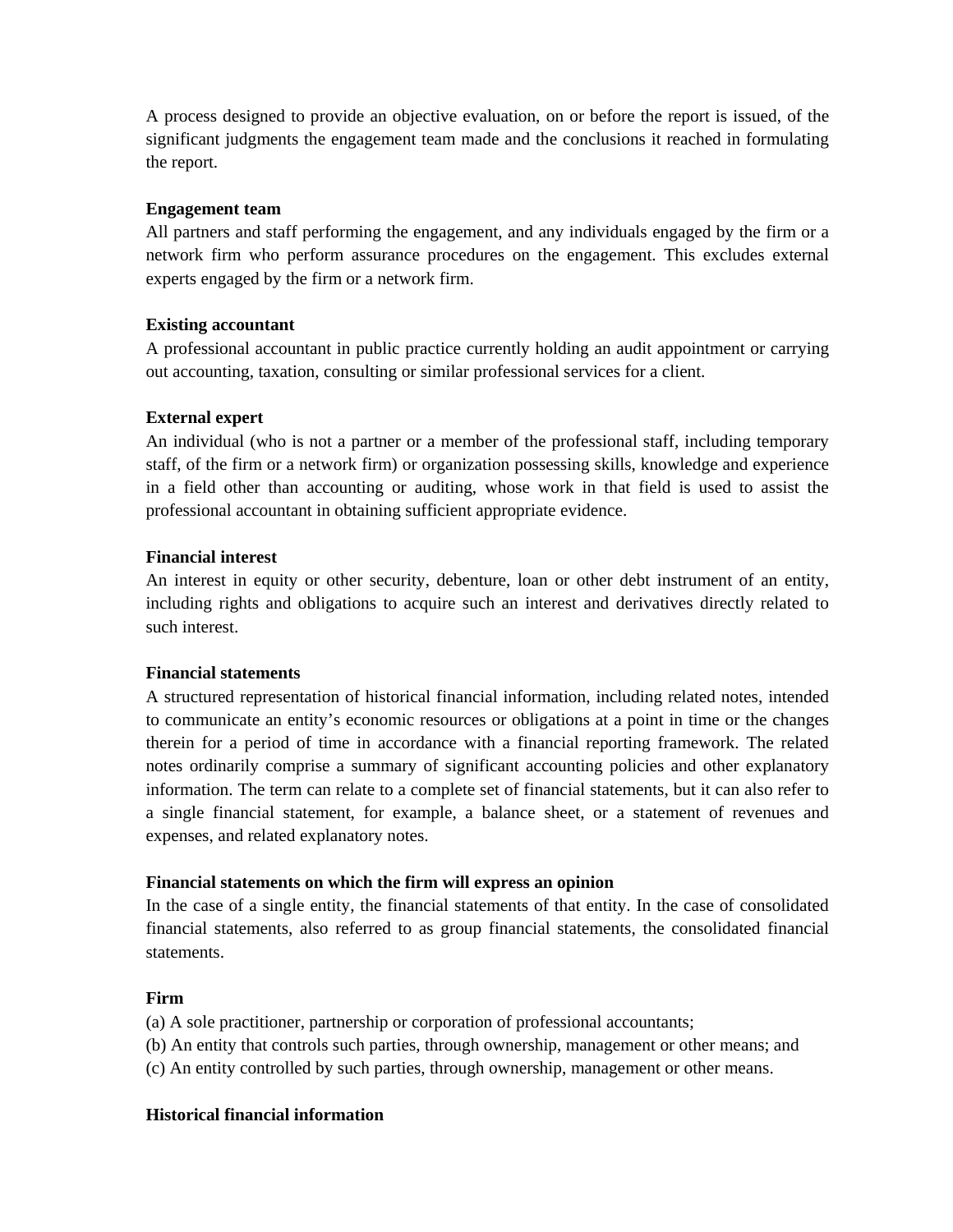Information expressed in financial terms in relation to a particular entity, derived primarily from that entity's accounting system, about economic events occurring in past time periods or about economic conditions or circumstances at points in time in the past.

## **Immediate family**

A spouse (or equivalent) or dependent.

## **Independence**

Independence is:

(a) Independence of mind - the state of mind that permits the expression of a conclusion without being affected by influences that compromise professional judgment, thereby allowing an individual to act with integrity, and exercise objectivity and professional scepticism,

(b) Independence in appearance - the avoidance of facts and circumstances that are so significant that a reasonable and informed third party would be likely to conclude, weighing all the specific facts and circumstances, that a firm's, or a member of the audit or assurance team's, integrity, objectivity or professional scepticism has been compromised.

## **Indirect financial interest**

A financial interest beneficially owned through a collective investment vehicle, estate, trust or other intermediary over which the individual or entity has no control or ability to influence investment decisions.

## **Key audit partner**

The engagement partner, the individual responsible for the engagement quality control review, and other audit partners, if any, on the engagement team who make key decisions or judgments on significant matters with respect to the audit of the financial statements on which the firm will express an opinion. Depending upon the circumstances and the role of the individuals on the audit, "other audit partners" may include, for example, audit partners responsible for significant subsidiaries or divisions.

#### **Listed entity**

An entity whose shares, stock or debt are quoted or listed on a recognized stock exchange, or are marketed under the regulations of a recognized stock exchange or other equivalent body.

#### **Network**

A larger structure:

(a) That is aimed at co-operation; and

(b) That is clearly aimed at profit or cost sharing or shares common ownership, control or management, common quality control policies and procedures, common business strategy, the use of a common brand-name, or a significant part of professional resources.

## **Network firm**

A firm or entity that belongs to a network.

**Office**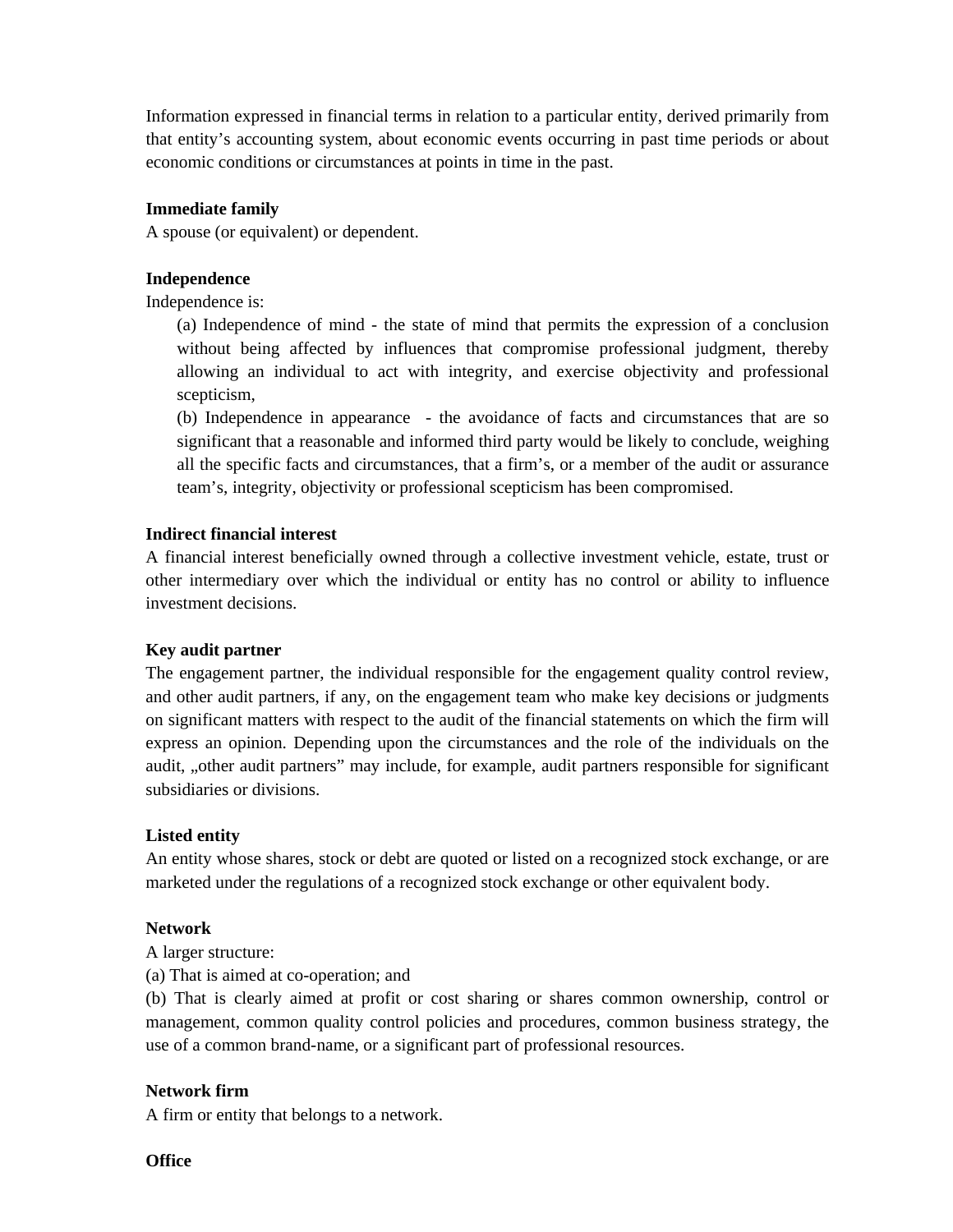A distinct sub-group, whether organized on geographical or practice lines.

## **Professional accountant**

An individual who is a member of an IFAC member body.

## **Professional accountant in business**

A professional accountant employed or engaged in an executive or nonexecutive capacity in such areas as commerce, industry, service, the public sector, education, the not for profit sector, regulatory bodies or professional bodies, or a professional accountant contracted by such entities.

## **Professional accountant in public practice**

A professional accountant, irrespective of functional classification (e.g., audit, tax or consulting) in a firm that provides professional services. This term is also used to refer to a firm of professional accountants in public practice.

## **Professional services**

Services requiring accountancy or related skills performed by a professional accountant including accounting, auditing, taxation, management consulting and financial management services.

## **Public interest entity**

(a) A listed entity; and

(b) An entity (a) defined by regulation or legislation as a public interest entity or (b) for which the audit is required by regulation or legislation to be conducted in compliance with the same independence requirements that apply to the audit of listed entities. Such regulation may be promulgated by any relevant regulator, including an audit regulator.

## **Related entity**

An entity that has any of the following relationships with the client:

(a) An entity that has direct or indirect control over the client if the client is material to such entity;

(b) An entity with a direct financial interest in the client if that entity has significant influence over the client and the interest in the client is material to such entity;

(c) An entity over which the client has direct or indirect control;

(d) An entity in which the client, or an entity related to the client under (c) above, has a direct financial interest that gives it significant influence over such entity and the interest is material to the client and its related entity in (c); and

(e) An entity which is under common control with the client  $(a, g)$ , sister entity") if the sister entity and the client are both material to the entity that controls both the client and sister entity.

## **Review client**

An entity in respect of which a firm conducts a review engagement.

#### **Review engagement**